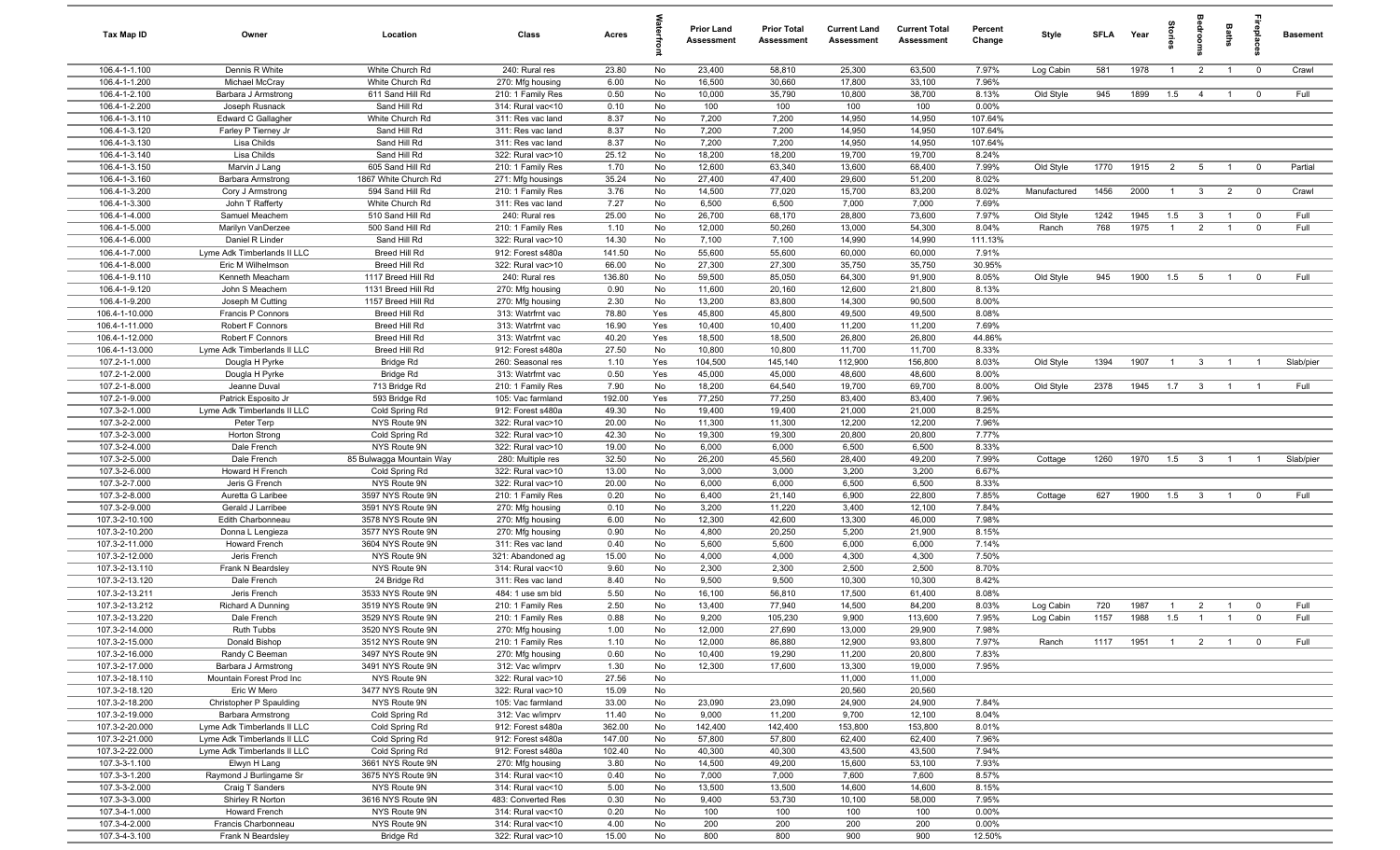| Tax Map ID                       | Owner                                     | Location                                     | Class                                  | Acres          |            | <b>Prior Land</b><br>Assessment | <b>Prior Total</b><br>Assessment | <b>Current Land</b><br>Assessment | <b>Current Total</b><br><b>Assessment</b> | Percent<br>Change | Style              | <b>SFLA</b>  | Year         | grie                             | edrool                           | Baths                            | repla                                     | <b>Basement</b> |
|----------------------------------|-------------------------------------------|----------------------------------------------|----------------------------------------|----------------|------------|---------------------------------|----------------------------------|-----------------------------------|-------------------------------------------|-------------------|--------------------|--------------|--------------|----------------------------------|----------------------------------|----------------------------------|-------------------------------------------|-----------------|
| 107.3-4-3.200                    | Dale French                               | Bridge Rd                                    | 314: Rural vac<10                      | 6.20           | No         | 2,000                           | 2,000                            | 2,200                             | 2,200                                     | 10.00%            |                    |              |              |                                  |                                  |                                  |                                           |                 |
| 107.3-6-1.110                    | Rory C Clarke                             | White Church Rd                              | 322: Rural vac>10                      | 21.40          | No         | 10,900                          | 10,900                           | 11,800                            | 11,800                                    | 8.26%             |                    |              |              |                                  |                                  |                                  |                                           |                 |
| 107.3-6-1.120<br>107.3-6-1.200   | Scott C Clarke                            | 1904 Moriah Rd                               | 210: 1 Family Res                      | 1.45           | No         | 12,400                          | 88,680                           | 13,400                            | 95,800                                    | 8.03%             | Ranch              | 1232<br>1946 | 1996<br>1983 |                                  | 3                                | $\overline{2}$<br>$\overline{1}$ | $\overline{\mathbf{0}}$<br>$\overline{0}$ | Full<br>Full    |
| 107.3-6-2.000                    | Rory C Clarke<br>John T Rafferty          | 1906 Moriah Rd<br>White Church Rd            | 210: 1 Family Res<br>910: Priv forest  | 1.04<br>92.20  | No<br>No   | 12,000<br>35,800                | 102,300<br>35,800                | 13,000<br>38,700                  | 110,500<br>38,700                         | 8.02%<br>8.10%    | Raised Ranch       |              |              |                                  | $\overline{3}$                   |                                  |                                           |                 |
| 107.3-6-3.000                    | Torri Pratt L Rafferty                    | 27 Cold Spring Rd                            | 210: 1 Family Res                      | 4.40           | No         | 15,100                          | 63,720                           | 16,300                            | 68,800                                    | 7.97%             | Old Style          | 1054         | 1850         | 1.5                              | $\overline{3}$                   | $\overline{1}$                   | $\overline{0}$                            | Full            |
| 107.3-6-4.000                    | Leslie A Graves                           | 77 Cold Spring Rd                            | 240: Rural res                         | 46.80          | No         | 40,000                          | 93,350                           | 43,200                            | 100,800                                   | 7.98%             | Old Style          | 1650         | 1940         | 1.5                              | $\mathbf{3}$                     | $\overline{1}$                   | $\overline{0}$                            | Partial         |
| 107.3-6-5.000                    | Lyme Adk Timberlands II LLC               | Cold Spring Rd                               | 912: Forest s480a                      | 38.50          | No         | 15,100                          | 15,100                           | 16,300                            | 16,300                                    | 7.95%             |                    |              |              |                                  |                                  |                                  |                                           |                 |
| 107.3-6-6.000                    | Rodney Wheelock                           | 113 Cold Spring Rd                           | 312: Vac w/imprv                       | 0.30           | No         | 7,000                           | 9,000                            | 7,500                             | 9,700                                     | 7.78%             |                    |              |              |                                  |                                  |                                  |                                           |                 |
| 107.3-6-7.000                    | Johnny Reynolds                           | 123 Cold Spring Rd                           | 314: Rural vac<10                      | 5.00           | No         | 13,500                          | 13,500                           | 14,600                            | 14,600                                    | 8.15%             |                    |              |              |                                  |                                  |                                  |                                           |                 |
| 107.3-6-8.000                    | Edwin F Donahue                           | 86 Cold Spring Rd                            | 210: 1 Family Res                      | 4.10           | No         | 14,800                          | 103,670                          | 16,000                            | 112,000                                   | 8.04%             | Cape Cod           | 1404         | 1991         | 1.5                              | $\mathbf{3}$                     | $\mathbf{1}$                     | $\overline{0}$                            | Full            |
| 107.3-6-9.000                    | Klaus Wachter                             | Cold Spring Rd                               | 912: Forest s480a                      | 90.00          | No         | 34,300                          | 34,300                           | 37,000                            | 37,000                                    | 7.87%             |                    |              |              |                                  |                                  |                                  |                                           |                 |
| 107.3-6-10.002                   | John Rafferty                             | 42 Cold Spring Rd                            | 240: Rural res                         | 58.00          | No         | 46,000                          | 156,160                          | 49,800                            | 168,800                                   | 8.09%             | Old Style          | 1320         | 1879         | 1.5                              | $\mathbf{3}$                     | $\overline{1}$                   | $\overline{1}$                            | Partial         |
| 107.3-6-11.000                   | Gerald Savage                             | 1796 White Church Rd                         | 210: 1 Family Res                      | 5.50           | No         | 16,100                          | 70,660                           | 17,400                            | 76,300                                    | 7.98%             | Other Style        | 1536         | 1987         | $\overline{2}$                   | $\mathbf{3}$                     | $\overline{1}$                   | $\overline{0}$                            | Full            |
| 107.3-6-12.000<br>107.3-6-13.000 | Walter W Booth                            | 1742 White Church Rd<br>1754 White Church Rd | 240: Rural res<br>210: 1 Family Res    | 16.50<br>4.00  | No<br>No   | 19,750<br>14,700                | 78,500<br>41,440                 | 21,300<br>15,900                  | 84,800<br>44,800                          | 8.03%<br>8.11%    | Ranch<br>Old Style | 1128<br>810  | 1980<br>1900 | $\mathbf{1}$<br>1.5              | 2<br>$\overline{3}$              | -1<br>$\overline{1}$             | $\overline{1}$<br>$\mathbf 0$             | Full<br>Partial |
| 107.3-6-14.000                   | James Lang<br>Henry Woods                 | 1815 White Church Rd                         | 210: 1 Family Res                      | 44.20          | No         | 31,400                          | 46,500                           | 33,900                            | 50,200                                    | 7.96%             | Cottage            | 650          | 1900         | $\overline{1}$                   | $\overline{2}$                   | -1                               | $\overline{0}$                            | Crawl           |
| 107.3-6-15.000                   | Gary Comes                                | 1809 White Church Rd                         | 270: Mfg housing                       | 0.90           | No         | 11,600                          | 23,730                           | 12,500                            | 25,600                                    | 7.88%             |                    |              |              |                                  |                                  |                                  |                                           |                 |
| 107.3-6-16.000                   | Allan Groshans                            | 1835 White Church Rd                         | 210: 1 Family Res                      | 1.70           | No         | 12,600                          | 80,510                           | 13,700                            | 87,000                                    | 8.06%             | Old Style          | 948          | 1910         | 1.5                              | $\overline{3}$                   | $\overline{1}$                   | $\overline{1}$                            | Crawl           |
| 107.4-1-1.000                    | Vernon Lang                               | 249 Bridge Rd                                | 240: Rural res                         | 162.80         | Yes        | 73,400                          | 117,600                          | 79,300                            | 127,000                                   | 7.99%             | Old Style          | 1204         | 1840         | 1.5                              | $\overline{2}$                   | $\mathbf{1}$                     | $\overline{0}$                            | Full            |
| 107.4-1-2.100                    | Lot Cheng                                 | Bridge Rd                                    | 313: Watrfrnt vac                      | 9.70           | Yes        | 103,000                         | 103,000                          | 111,200                           | 111,200                                   | 7.96%             |                    |              |              |                                  |                                  |                                  |                                           |                 |
| 107.4-1-2.210                    | <b>Florence Sears</b>                     | 485 Bridge Rd                                | 210: 1 Family Res                      | 1.38           | No         | 12,300                          | 57,360                           | 13,200                            | 61,900                                    | 7.91%             | Ranch              | 1432         | 1990         | $\overline{1}$                   | $\overline{3}$                   | $\overline{1}$                   | $\overline{0}$                            | Slab/pier       |
| 107.4-1-2.220                    | Florence St Pierre Sears                  | Bridge Rd                                    | 105: Vac farmland                      | 156.82         | Yes        | 156,550                         | 156,550                          | 169,100                           | 169,100                                   | 8.02%             |                    |              |              |                                  |                                  |                                  |                                           |                 |
| 107.4-1-3.000                    | Joseph Monkofsky Jr                       | 508 Bridge Rd                                | 240: Rural res                         | 155.00         | Yes        | 123,000                         | 170,420                          | 132,840                           | 340,000                                   | 99.51%            | Old Style          | 1274         | 1850         | 1.7                              | $\overline{3}$                   | $\overline{1}$                   | $\overline{1}$                            | Full            |
| 107.4-1-4.111                    | Michael S Ligotino                        | 424 Bridge Rd                                | 240: Rural res                         | 11.51          | Yes        | 88,875                          | 232,755                          | 96,000                            | 251,400                                   | 8.01%             | Colonial           | 3942         | 1995         | $\overline{2}$                   | 6                                | $\overline{2}$                   | $\overline{0}$                            | Partial         |
| 107.4-1-4.112<br>107.4-1-4.120   | Kathleen M Ligotino<br>Benjamin P Acker   | 444 Bridge Rd<br>472 Bridge Rd               | 313: Watrfrnt vac<br>240: Rural res    | 3.67<br>27.30  | No<br>Yes  | 71,500<br>129,750               | 71,500                           | 77,200<br>140,100                 | 77,200<br>335,400                         | 7.97%<br>7.99%    | Contemporary       | 3232         | 1988         | $\overline{2}$                   | $\overline{3}$                   | $\mathbf{3}$                     | $\overline{\mathbf{0}}$                   | Full            |
| 107.4-1-4.200                    | Benjamin P Acker                          | 446 Bridge Rd                                | 210: 1 Family Res                      | 0.40           | No         | 9,200                           | 310,570<br>78,600                | 9,900                             | 84,900                                    | 8.02%             |                    |              |              |                                  |                                  |                                  |                                           |                 |
| 107.4-1-5.000                    | Benjamin P Acker                          | Bridge Rd                                    | 210: 1 Family Res                      | 0.20           | No         | 6,400                           | 38,250                           | 6,900                             | 41,300                                    | 7.97%             |                    |              |              |                                  |                                  |                                  |                                           |                 |
| 107.4-1-6.000                    | <b>Richard Herlihy</b>                    | 406 Bridge Rd                                | 210: 1 Family Res                      | 2.20           | Yes        | 67,500                          | 98,400                           | 72,900                            | 106,300                                   | 8.03%             | Cottage            | 675          | 1967         | $\overline{1}$                   |                                  |                                  | $\overline{\mathbf{0}}$                   | Partial         |
| 107.4-1-7.000                    | Patrick E McGinness                       | 714 Lake Rd                                  | 210: 1 Family Res                      | 2.00           | Yes        | 64,750                          | 161,230                          | 69,900                            | 174,100                                   | 7.98%             | Ranch              | 1322         | 1951         | $\overline{1}$                   | $\overline{2}$                   | $\overline{1}$                   | $\overline{1}$                            | Partial         |
| 107.4-1-8.000                    | Mary L Kirkwood                           | 700 Lake Rd                                  | 260: Seasonal res                      | 2.30           | Yes        | 74,250                          | 119,290                          | 80,200                            | 128,800                                   | 7.97%             | Cottage            | 816          | 1950         | $\overline{1}$                   | $\overline{2}$                   | $\overline{1}$                   | $\overline{1}$                            | Slab/pier       |
| 107.4-1-9.100                    | Florence St Pierre Sears                  | 673 Lake Rd                                  | 112: Dairy farm                        | 238.87         | Yes        | 203,200                         | 318,700                          | 219,500                           | 344,200                                   | 8.00%             | Colonial           | 3702         | 1888         | 2                                | 8                                | $\overline{2}$                   | $\overline{0}$                            | Partial         |
| 107.4-1-9.200                    | Eugene R St Pierre                        | 628 Lake Rd                                  | 270: Mfg housing                       | 4.96           | No         | 15,600                          | 30,100                           | 16,800                            | 32,500                                    | 7.97%             |                    |              |              |                                  |                                  |                                  |                                           |                 |
| 107.4-1-9.300                    | Michael St Pierre                         | Lake Rd                                      | 322: Rural vac>10                      | 16.23          | No         | 8,000                           | 8,000                            | 8,600                             | 8,600                                     | 7.50%             |                    |              |              |                                  |                                  |                                  |                                           |                 |
| 107.4-1-9.400                    | Michael St Pierre                         | 644 Lake Rd                                  | 210: 1 Family Res                      | 3.94           | No         | 14,600                          | 62,800                           | 15,700                            | 67,800                                    | 7.96%             | Old Style          | 1449         | 1850         | 1.7                              | $\overline{4}$                   | $\overline{1}$                   | $\overline{0}$                            | Partial         |
| 107.4-1-10.111<br>107.4-1-10.112 | Germain H St Pierre<br>Norman A St Pierre | 280 Bridge Rd<br>286 Bridge Rd               | 210: 1 Family Res<br>557: Outdr sport  | 1.95<br>4.85   | No<br>No   | 12,900<br>12,600                | 116,860<br>40,100                | 13,900<br>13,600                  | 126,200<br>43,300                         | 7.99%<br>7.98%    | Old Style          | 2430         | 1900         | 1.5                              | $\overline{4}$                   | 2                                | $\overline{1}$                            | Full            |
| 107.4-1-10.113                   | Mark E St Pierre                          | <b>Bridge Rd</b>                             | 105: Vac farmland                      | 81.50          | No         | 58,000                          | 58,000                           | 62,600                            | 62,600                                    | 7.93%             |                    |              |              |                                  |                                  |                                  |                                           |                 |
| 107.4-1-10.120                   | Norman St Pierre                          | 218 Trimble Rd                               | 210: 1 Family Res                      | 2.39           | No         | 13,300                          | 81,380                           | 14,400                            | 87,900                                    | 8.01%             | Ranch              | 1456         | 1988         | $\overline{1}$                   | 3                                | $\overline{1}$                   | $\overline{0}$                            | Full            |
| 107.4-1-10.130                   | Kenneth D St Pierre                       | 312 Bridge Rd                                | 210: 1 Family Res                      | 1.23           | No         | 12,200                          | 85,660                           | 13,200                            | 92,500                                    | 7.99%             | Manufactured       | 1404         | 1995         | $\overline{1}$                   | 3                                | 2                                | $\overline{0}$                            | Full            |
| 107.4-1-10.200                   | Gary F Cram                               | <b>Bridge Rd</b>                             | 270: Mfg housing                       | 2.29           | No         | 13,000                          | 39,380                           | 14,000                            | 42,500                                    | 7.92%             |                    |              |              |                                  |                                  |                                  |                                           |                 |
| 107.4-1-11.000                   | Joseph Duval                              | 115 Trimble Rd                               | 240: Rural res                         | 71.20          | No         | 58,800                          | 179,660                          | 63,500                            | 194,000                                   | 7.98%             | Cape Cod           | 1680         | 2001         | 1.5                              | $\overline{\mathbf{3}}$          | $\overline{2}$                   | $\overline{\mathbf{0}}$                   | Full            |
| 107.4-1-12.110                   | Joseph Duval                              | Bridge Rd                                    | 105: Vac farmland                      | 78.20          | No         | 39,000                          | 39,000                           | 42,100                            | 42,100                                    | 7.95%             |                    |              |              |                                  |                                  |                                  |                                           |                 |
| 107.4-1-12.120                   | Edna M Warner                             | 190 Bridge Rd                                | 270: Mfg housing                       | 1.20           | No         | 12,500                          | 83,580                           | 13,500                            | 90,300                                    | 8.04%             |                    |              |              |                                  |                                  |                                  |                                           |                 |
| 107.4-1-12.200                   | Robert K Wolf                             | 175 Trimble Rd                               | 210: 1 Family Res                      | 0.92           | No         | 12,000                          | 112,750                          | 13,000                            | 121,800                                   | 8.03%             | Split Level        | 1904         | 1988         | $\overline{1}$                   | $\overline{4}$                   | $\overline{2}$                   | $\overline{0}$                            | Full            |
| 107.4-1-13.000                   | Neil Duval                                | 217 Trimble Rd                               | 210: 1 Family Res                      | 1.20           | No         | 12,100                          | 93,740                           | 13,000                            | 101,200                                   | 7.96%             | Ranch              | 1050         | 1970         | $\overline{1}$                   | $\mathbf{B}$                     |                                  |                                           | Full            |
| 107.4-2-1.000<br>107.4-2-2.000   | Christopher P Spaulding<br>Oscar F Kugler | Bridge Rd<br>42 Bridge Rd                    | 105: Vac farmland<br>582: Camping park | 13.40<br>11.70 | No<br>No   | 12,060<br>18,200                | 12,060<br>137,400                | 13,000<br>19,700                  | 13,000<br>148,400                         | 7.79%<br>8.01%    |                    |              |              |                                  |                                  |                                  |                                           |                 |
| 107.4-2-3.000                    | Christopher P Spaulding                   | Bridge Rd                                    | 322: Rural vac>10                      | 15.40          | No         | 10,200                          | 10,200                           | 11,000                            | 11,000                                    | 7.84%             |                    |              |              |                                  |                                  |                                  |                                           |                 |
| 107.4-2-4.000                    | Christopher P Spaulding                   | Bridge Rd                                    | 322: Rural vac>10                      | 72.00          | No         | 64,800                          | 64,800                           | 70,000                            | 70,000                                    | 8.02%             |                    |              |              |                                  |                                  |                                  |                                           |                 |
| 107.4-2-5.000                    | Christopher P Spaulding                   | Bridge Rd                                    | 314: Rural vac<10                      | 8.00           | No         | 7,200                           | 7,200                            | 7,800                             | 7,800                                     | 8.33%             |                    |              |              |                                  |                                  |                                  |                                           |                 |
| 107.4-3-1.000                    | Vernon B Lang                             | Bridge Rd                                    | 315: Underwtr Ind                      | 70.00          | No         | 300                             | 300                              | 300                               | 300                                       | 0.00%             |                    |              |              |                                  |                                  |                                  |                                           |                 |
| 107.4-3-2.000                    | Vernon B Lang                             | Bridge Rd                                    | 315: Underwtr Ind                      | 39.00          | No         | 300                             | 300                              | 300                               | 300                                       | 0.00%             |                    |              |              |                                  |                                  |                                  |                                           |                 |
| 107.4-3-3.000                    | Vernon B Lang                             | Bridge Rd                                    | 315: Underwtr Ind                      | 34.00          | No         | 300                             | 300                              | 300                               | 300                                       | 0.00%             |                    |              |              |                                  |                                  |                                  |                                           |                 |
| 107.12-1-1.000                   | Charles L St Pierre                       | 25 Long Acres Ln                             | 210: 1 Family Res                      | 1.00           | Yes        | 66,000                          | 169,600                          | 71,300                            | 183,200                                   | 8.02%             | Old Style          | 2964         | 1950         | $\overline{2}$                   | $\overline{3}$                   | $\overline{2}$                   | $\overline{0}$                            | Partial         |
| 107.12-1-2.000                   | Fredrick H Buck                           | 54 Long Acres Ln                             | 210: 1 Family Res                      | 12.10          | Yes        | 102,250                         | 196,350                          | 110,500                           | 212,100                                   | 8.02%             | Log Cabin          | 1870         | 1988         | $\overline{1}$                   | $\mathbf{3}$                     | $\overline{2}$                   | $\overline{0}$                            | Partial         |
| 107.12-1-3.000                   | Robert L Washburn                         | 712 Bridge Rd                                | 210: 1 Family Res                      | 3.90           | Yes        | 54,000                          | 108,900                          | 58,300                            | 117,600                                   | 7.99%             | Ranch              | 1876         | 1985         | $\overline{1}$                   | $\mathbf{3}$                     | $\overline{2}$                   | $\overline{1}$                            | Full            |
| 107.12-1-4.000<br>107.12-1-5.000 | Agnes M MacKey<br>Everett Bovard Jr       | Bridge Rd<br>706 Bridge Rd                   | 260: Seasonal res<br>210: 1 Family Res | 4.70<br>6.70   | Yes<br>Yes | 60,000<br>76,000                | 106,580<br>121,930               | 64,800<br>82,100                  | 115,100<br>131,700                        | 7.99%<br>8.01%    | Cottage<br>Cottage | 800<br>864   | 1950<br>1950 | $\overline{1}$<br>$\overline{1}$ | $\overline{2}$<br>$\overline{2}$ | $\overline{1}$<br>$\overline{1}$ | $\overline{0}$<br>$\overline{1}$          | Full<br>Crawl   |
| 107.12-1-6.000                   | Dana G Franklin                           | 694 Bridge Rd                                | 484: 1 use sm bld                      | 2.20           | No         | 11,000                          | 81,400                           | 11,900                            | 87,900                                    | 7.99%             |                    |              |              |                                  |                                  |                                  |                                           |                 |
| 107.12-1-7.000                   | Maryanne E Edwards                        | 690 Bridge Rd                                | 210: 1 Family Res                      | 7.30           | Yes        | 85,000                          | 121,720                          | 91,800                            | 131,500                                   | 8.03%             | Cottage            | 800          | 1880         | $\overline{1}$                   | $\overline{4}$                   | $\overline{1}$                   | $\overline{0}$                            | Slab/pier       |
| 107.12-1-8.000                   | Michael L Shannon                         | 688 Bridge Rd                                | 312: Vac w/imprv                       | 0.40           | No         | 7,200                           | 11,000                           | 7,800                             | 11,900                                    | 8.18%             |                    |              |              |                                  |                                  |                                  |                                           |                 |
| 107.12-1-9.000                   | Frederick J Donlon                        | Bridge Rd                                    | 313: Watrfrnt vac                      | 17.10          | Yes        | 85,750                          | 85,750                           | 92,600                            | 92,600                                    | 7.99%             |                    |              |              |                                  |                                  |                                  |                                           |                 |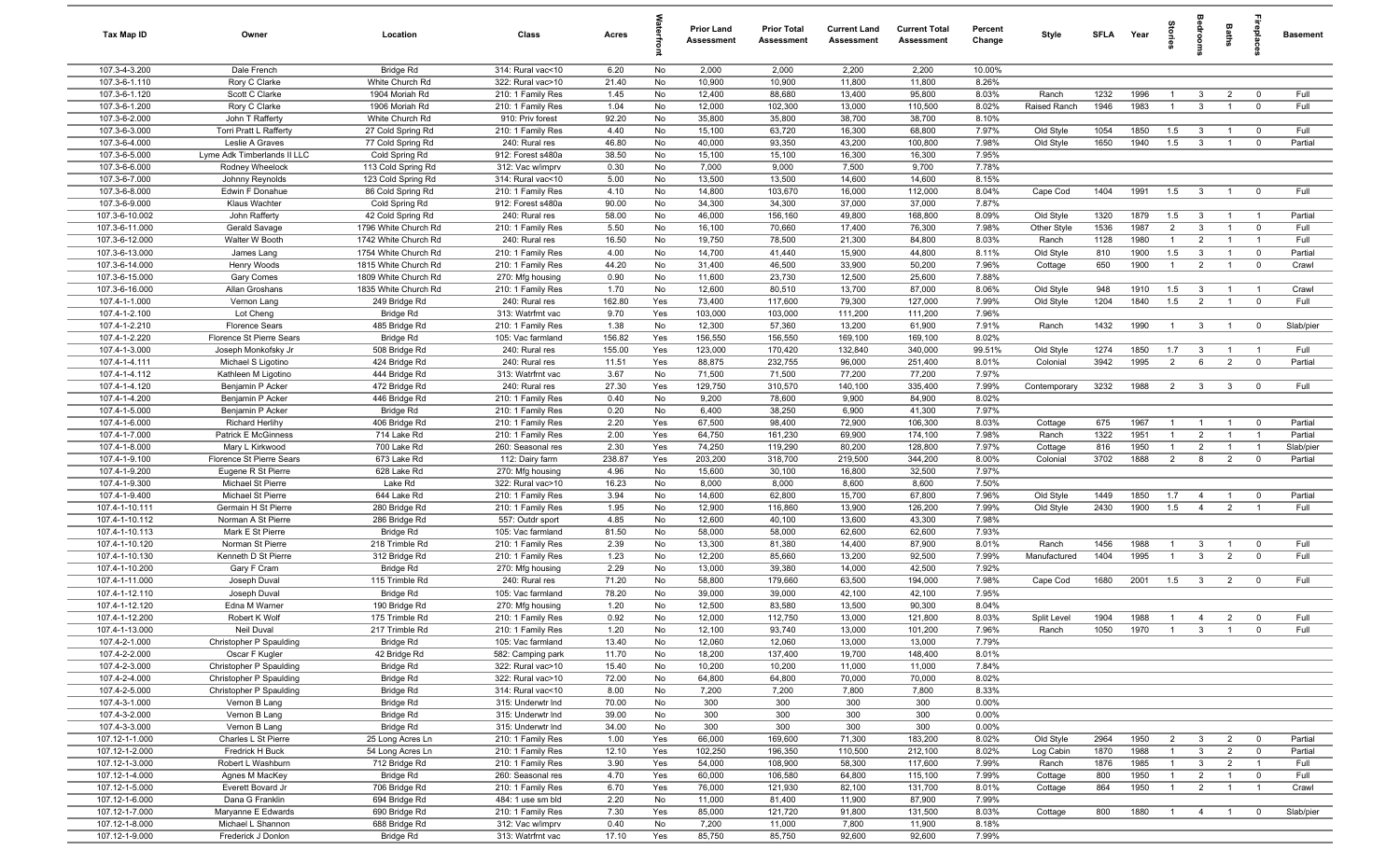| Tax Map ID                         | Owner                                                      | Location                         | Class                                  | Acres            |            | <b>Prior Land</b><br>Assessment | <b>Prior Total</b><br>Assessment | <b>Current Land</b><br>Assessment | <b>Current Total</b><br><b>Assessment</b> | Percent<br>Change | Style                   | SFLA        | Year         | ğ                              |                                  | Baths                            | Lebia                            | <b>Basement</b>        |
|------------------------------------|------------------------------------------------------------|----------------------------------|----------------------------------------|------------------|------------|---------------------------------|----------------------------------|-----------------------------------|-------------------------------------------|-------------------|-------------------------|-------------|--------------|--------------------------------|----------------------------------|----------------------------------|----------------------------------|------------------------|
| 107.12-1-10.100                    | Frederick A Donlon                                         | Bridge Rd                        | 314: Rural vac<10                      | 0.23             | No         | 3,700                           | 3,700                            | 4,000                             | 4,000                                     | 8.11%             |                         |             |              |                                |                                  |                                  |                                  |                        |
| 107.12-1-10.200                    | Paul Nikiforov                                             | Bridge Rd                        | 314: Rural vac<10                      | 0.23             | No         | 5,600                           | 5,600                            | 6,000                             | 6,000                                     | 7.14%             |                         |             |              |                                |                                  |                                  |                                  |                        |
| 107.12-1-11.000                    | <b>Gary Finch</b>                                          | 620 Bridge Rd                    | 260: Seasonal res                      | 4.00             | Yes        | 67,500                          | 89,010                           | 72,900                            | 96,100                                    | 7.97%             | Cottage                 | 720         | 1960         | -1                             | $\overline{2}$                   | $\mathbf 0$                      | $\overline{\mathbf{0}}$          | Slab/pier              |
| 107.12-1-12.000                    | <b>Gary Finch</b>                                          | Bridge Rd                        | 311: Res vac land                      | 1.90             | Yes        | 50,000                          | 50,000                           | 54,000                            | 54,000                                    | 8.00%             |                         | 780         | 1960         |                                |                                  |                                  |                                  |                        |
| 107.12-1-13.000<br>107.12-1-14.000 | Vince Reneau<br>Vincent A Reneau                           | 612 Bridge Rd<br>608 Bridge Rd   | 260: Seasonal res<br>210: 1 Family Res | 1.80<br>1.90     | Yes<br>Yes | 50,000<br>50,000                | 93,970<br>145,290                | 54,000<br>54,000                  | 101,500<br>156,900                        | 8.01%<br>7.99%    | Cottage<br>Contemporary | 1694        | 1991         | $\overline{1}$<br>1.7          | $\overline{2}$<br>$\overline{3}$ | $\overline{1}$<br>$\overline{2}$ | $\overline{0}$<br>$\mathbf 0$    | Slab/pier<br>Full      |
| 107.12-1-15.000                    | John W Hickey                                              | 602 Bridge Rd                    | 280: Multiple res                      | 1.90             | Yes        | 50,000                          | 135,200                          | 54,000                            | 146,000                                   | 7.99%             | Cottage                 | 896         | 1978         | $\overline{1}$                 | $\overline{2}$                   | $\overline{1}$                   | $\overline{1}$                   | Full                   |
| 107.12-1-16.000                    | <b>Richard Kimball</b>                                     | Bridge Rd                        | 314: Rural vac<10                      | 0.80             | No         | 16,700                          | 16,700                           | 18,000                            | 18,000                                    | 7.78%             |                         |             |              |                                |                                  |                                  |                                  |                        |
| 107.12-1-17.000                    | Michael Hurtt                                              | 15 Breezy Haven Way              | 210: 1 Family Res                      | 0.30             | No         | 8,000                           | 99,100                           | 8,600                             | 107,000                                   | 7.97%             | Cottage                 | 1020        | 2005         | 1.5                            | $\overline{2}$                   | $\overline{1}$                   | $\overline{0}$                   | Crawl                  |
| 107.12-1-18.000                    | Richard M Phillip                                          | 23 Breezy Haven Way              | 260: Seasonal res                      | 0.70             | Yes        | 50,000                          | 87,200                           | 54,000                            | 94,200                                    | 8.03%             | Cottage                 | 783         | 1960         | $\overline{1}$                 | $\overline{1}$                   | $\mathbf{1}$                     | $\mathbf 0$                      | Slab/pier              |
| 107.12-1-19.000                    | <b>Richard Kimball</b>                                     | 4 Breezy Haven Way               | 311: Res vac land                      | 0.30             | No         | 16,600                          | 16,600                           | 17,900                            | 17,900                                    | 7.83%             |                         |             |              |                                |                                  |                                  |                                  |                        |
| 107.12-1-20.000                    | Richard Kimball                                            | 10 Breezy Haven Way              | 260: Seasonal res                      | 0.40             | No         | 17,200                          | 95,870                           | 18,500                            | 103,500                                   | 7.96%             | Cottage                 | 1176        | 1900         | $\mathbf{1}$                   | $\overline{3}$                   | -1                               | $\mathbf 0$                      | Slab/pier              |
| 107.12-1-21.100                    | Donald F Michalski                                         | 18 Breezy Haven Way              | 260: Seasonal res                      | 0.20             | No         | 8,000                           | 37,950                           | 8,700                             | 41,000                                    | 8.04%             | Cottage                 | 960         | 1945         |                                | $\overline{3}$                   |                                  | $\overline{1}$                   | Slab/pier              |
| 107.12-1-21.200                    | Daniel E Carpinello                                        | 22 Breezy Haven Way              | 260: Seasonal res                      | 0.20             | No         | 8,000                           | 30,580                           | 8,600                             | 33,000                                    | 7.91%             | Cottage                 | 756         | 1950         | $\mathbf{1}$                   | $\overline{2}$                   |                                  |                                  | Slab/pier              |
| 107.12-1-22.000                    | Wayne M Durkee                                             | 24 Breezy Haven Way              | 311: Res vac land                      | 0.40             | Yes        | 40,000                          | 40,000                           | 43,200                            | 43,200                                    | 8.00%             |                         |             |              |                                |                                  |                                  |                                  |                        |
| 107.12-1-23.000                    | Arthur J Nestle                                            | Bridge Rd                        | 313: Watrfrnt vac                      | 1.80             | Yes        | 50,000                          | 50,000                           | 54,000                            | 54,000                                    | 8.00%             |                         |             |              |                                |                                  |                                  |                                  |                        |
| 107.12-1-24.000                    | Nicholas P Schenk                                          | Bridge Rd                        | 313: Watrfrnt vac                      | 3.40             | Yes        | 69,250                          | 69,250                           | 74,800                            | 74,800                                    | 8.01%             |                         |             |              |                                |                                  |                                  |                                  |                        |
| 107.12-1-25.000                    | Nicolas P Schenk                                           | Bridge Rd                        | 313: Watrfrnt vac                      | 3.30             | Yes        | 67,500                          | 67,500                           | 72,900                            | 72,900                                    | 8.00%             |                         |             |              |                                |                                  |                                  |                                  |                        |
| 107.12-1-26.000<br>107.12-1-27.000 | Robert E Young II<br>Robert E Young I                      | Bridge Rd                        | 313: Watrfrnt vac                      | 3.30             | Yes        | 69,500                          | 69,500                           | 75,100                            | 75,100                                    | 8.06%<br>8.01%    |                         |             | 1988         | 1.5                            |                                  |                                  |                                  | Full                   |
| 107.12-1-28.000                    | Louis F Ginocchio                                          | 562 Bridge Rd<br>Bridge Rd       | 210: 1 Family Res<br>313: Watrfrnt vac | 5.10<br>3.50     | Yes<br>Yes | 76,500<br>67,500                | 180,820<br>67,500                | 82,600<br>72,900                  | 195,300<br>72,900                         | 8.00%             | Contemporary            | 1031        |              |                                | $\overline{2}$                   |                                  |                                  |                        |
| 107.12-1-29.000                    | Stephen MacKay                                             | 548 Bridge Rd                    | 312: Vac w/imprv                       | 2.00             | Yes        | 44,000                          | 48,000                           | 47,500                            | 51,800                                    | 7.92%             |                         |             |              |                                |                                  |                                  |                                  |                        |
| 107.12-1-30.000                    | Alex Nikiforou                                             | Bridge Rd                        | 314: Rural vac<10                      | 0.20             | No         | 7,000                           | 7,000                            | 7,600                             | 7,600                                     | 8.57%             |                         |             |              |                                |                                  |                                  |                                  |                        |
| 107.12-1-31.000                    | Frederick J Donlon                                         | Bridge Rd                        | 311: Res vac land                      | 0.20             | No         | 3,500                           | 3,500                            | 3,800                             | 3,800                                     | 8.57%             |                         |             |              |                                |                                  |                                  |                                  |                        |
| 107.12-1-32.000                    | Robert J Murphy                                            | 652 Bridge Rd                    | 314: Rural vac<10                      | 0.10             | No         | 7,000                           | 7,000                            | 7,600                             | 7,600                                     | 8.57%             |                         |             |              |                                |                                  |                                  |                                  |                        |
| 107.12-1-33.000                    | Alex Nikiforou                                             | Bridge Rd                        | 314: Rural vac<10                      | 0.10             | No         | 7,000                           | 7,000                            | 7,600                             | 7,600                                     | 8.57%             |                         |             |              |                                |                                  |                                  |                                  |                        |
| 107.12-1-34.000                    | Alex Nikiforou                                             | 640 Bridge Rd                    | 210: 1 Family Res                      | 16.70            | Yes        | 122,000                         | 207,430                          | 131,700                           | 224,000                                   | 7.99%             | Ranch                   | 1120        | 1992         | $\overline{1}$                 | $\overline{2}$                   | $\overline{1}$                   | $\overline{0}$                   | Full                   |
| 107.20-1-1.000                     | Peter S Miller                                             | 15 Old Port Way                  | 270: Mfg housing                       | 0.30             | Yes        | 54,000                          | 70,880                           | 58,400                            | 76,600                                    | 8.07%             |                         |             |              |                                |                                  |                                  |                                  |                        |
| 107.20-1-2.000                     | Beverly T Tesar                                            | 17 Old Port Way                  | 210: 1 Family Res                      | 0.30             | Yes        | 58,000                          | 107,820                          | 62,600                            | 116,400                                   | 7.96%             | Cottage                 | 720         | 1963         | $\overline{1}$                 | $\overline{2}$                   | $\overline{1}$                   | $\overline{1}$                   | Partial                |
| 107.20-1-3.000                     | John S Marshall                                            | 678 Lake Rd                      | 313: Watrfrnt vac                      | 0.30             | Yes        | 54,000                          | 54,000                           | 58,300                            | 58,300                                    | 7.96%             |                         |             |              |                                |                                  |                                  |                                  |                        |
| 107.20-1-4.000                     | John S Marshall                                            | Lake Rd                          | 260: Seasonal res                      | 0.30             | Yes        | 54,000                          | 108,180                          | 58,300                            | 116,800                                   | 7.97%             | Cottage                 | 600         | 1945         | $\overline{1}$                 | $\overline{2}$                   | $\overline{1}$                   | $\overline{0}$                   | Slab/pier              |
| 107.20-2-1.000                     | Matthew R Zucker                                           | 21 Old Port Way                  | 260: Seasonal res                      | 0.30             | Yes        | 56,000                          | 121,940                          | 60,500                            | 131,700                                   | 8.00%             | Cottage                 | 720         | 1940         | $\overline{1}$                 | 2                                | $\mathbf{1}$                     | $\overline{0}$                   | Slab/pier              |
| 107.20-2-2.000                     | Matthew R Zucker                                           | Lake Rd                          | 313: Watrfrnt vac                      | 0.30             | Yes        | 45,000                          | 45,000                           | 48,600                            | 48,600                                    | 8.00%             |                         |             |              |                                |                                  |                                  |                                  |                        |
| 107.20-2-3.000                     | Henry Kudlacik                                             | Lake Rd                          | 313: Watrfrnt vac                      | 0.30             | Yes        | 54,000<br>42,500                | 54,000                           | 58,300                            | 58,300                                    | 7.96%             |                         |             | 1958         | $\overline{1}$                 |                                  |                                  |                                  |                        |
| 107.20-2-4.000<br>107.20-2-5.000   | Marilyn T Hart<br>Donna McIntyre Beal                      | 29 Old Port Way<br>36 Bucket Way | 260: Seasonal res<br>260: Seasonal res | 0.30<br>0.38     | Yes<br>Yes | 92,000                          | 104,800<br>132,760               | 45,900<br>99,400                  | 113,200<br>143,400                        | 8.02%<br>8.01%    | Cottage<br>Old Style    | 965<br>1024 | 1938         | 1.5                            | $\mathbf{3}$<br>$\overline{2}$   | $\overline{1}$<br>$\overline{1}$ | - 1<br>$\overline{1}$            | Slab/pier<br>Full      |
| 107.20-2-6.000                     | Gary P Glebus                                              | 34 Bucket Way                    | 210: 1 Family Res                      | 0.34             | Yes        | 62,000                          | 142,350                          | 66,900                            | 153,700                                   | 7.97%             | Log Cabin               | 1260        | 1988         | 1.5                            | $\mathbf{3}$                     | $\overline{2}$                   | $\overline{1}$                   | Crawl                  |
| 107.20-2-7.000                     | William M Tendy                                            | 30 Bucket Way                    | 260: Seasonal res                      | 0.30             | Yes        | 62,000                          | 100,980                          | 67,000                            | 109,100                                   | 8.04%             | Cottage                 | 752         | 1960         | $\mathbf{1}$                   | $\overline{2}$                   |                                  | $\overline{1}$                   | Partial                |
| 107.20-2-9.000                     | Stuart M Ensinger Jr                                       | 20 Bucket Way                    | 260: Seasonal res                      | 3.40             | Yes        | 143,750                         | 193,220                          | 155,300                           | 208,700                                   | 8.01%             | Cottage                 | 789         | 1927         |                                | $\overline{3}$                   |                                  | - 1                              | Slab/pier              |
| 107.20-2-10.000                    | Rodney D Michael                                           | 62 Saint Pierre Way              | 210: 1 Family Res                      | 0.70             | Yes        | 58,000                          | 97,100                           | 62,700                            | 104,900                                   | 8.03%             | Cottage                 | 775         | 1970         | $\overline{1}$                 | $\overline{2}$                   |                                  | $\overline{0}$                   | Crawl                  |
| 107.20-2-11.000                    | Frank G Meissner                                           | 58 Saint Pierre Way              | 260: Seasonal res                      | 0.60             | Yes        | 52,000                          | 72,680                           | 56,200                            | 78,500                                    | 8.01%             | Cottage                 | 450         | 1960         | $\overline{1}$                 | 2                                |                                  | $\overline{1}$                   | Slab/pier              |
| 107.20-2-12.000                    | Arthur W Longden                                           | 52 Saint Pierre Way              | 312: Vac w/imprv                       | 0.60             | Yes        | 52,000                          | 54,000                           | 56,100                            | 58,300                                    | 7.96%             |                         |             |              |                                |                                  |                                  |                                  |                        |
| 107.20-2-13.000                    | Arthur W Longden                                           | 48 Saint Pierre Way              | 210: 1 Family Res                      | 1.00             | Yes        | 74,500                          | 157,790                          | 80,400                            | 170,400                                   | 7.99%             | Ranch                   | 1232        | 1951         | $\overline{1}$                 | $\overline{3}$                   | $\overline{1}$                   | $\overline{0}$                   | Crawl                  |
| 107.20-2-14.000                    | Bryan Lewis                                                | 40 Saint Pierre Way              | 210: 1 Family Res                      | 1.20             | Yes        | 98,000                          | 136,500                          | 105,800                           | 147,400                                   | 7.99%             | Cottage                 | 800         | 1960         | $\mathbf{1}$                   | $\overline{2}$                   | $\overline{1}$                   | $\overline{1}$                   | Full                   |
| 107.20-2-15.000                    | Bryan Lewis                                                | 26 Saint Pierre Way              | 210: 1 Family Res                      | 1.40             | Yes        | 103,000                         | 148,640                          | 111,200                           | 160,500                                   | 7.98%             | Cottage                 | 684         | 1961         | $\overline{1}$                 | $\overline{2}$                   |                                  | $\mathbf 0$                      | Slab/pier              |
| 107.20-2-16.000                    | James S Pollock                                            | 16 Saint Pierre Way              | 260: Seasonal res                      | 2.70             | Yes        | 90,000                          | 130,640                          | 97,200                            | 141,100                                   | 8.01%             | Cottage                 | 761         | 1950         | $\overline{1}$                 | $\mathbf{3}$                     | $\overline{1}$                   | $\overline{1}$                   | Partial                |
| 107.20-2-17.000                    | Barbara French                                             | 608 Lake Rd                      | 313: Watrfrnt vac                      | 2.10             | Yes        | 70.000                          | 70.000                           | 75,600                            | 75,600                                    | 8.00%             |                         |             |              |                                |                                  |                                  |                                  |                        |
| 107.20-2-18.000<br>107.20-2-19.000 | Robert C Wood<br>Ivan Baricevic                            | 606 Lake Rd<br>602 Lake Rd       | 260: Seasonal res<br>260: Seasonal res | 1.00<br>0.90     | Yes<br>Yes | 52,000<br>54,800                | 94,420<br>96,870                 | 56,200<br>59,200                  | 102,000<br>104,600                        | 8.03%<br>7.98%    | Cottage<br>Cottage      | 627<br>620  | 1949<br>1952 | $\overline{1}$<br>$\mathbf{1}$ | $\overline{1}$<br>$\overline{2}$ | $\overline{1}$<br>$\mathbf{1}$   | $\overline{1}$<br>$\overline{0}$ | Slab/pier<br>Slab/pier |
| 107.20-2-20.000                    | Kathleen Wilson                                            | 596 Lake Rd                      | 260: Seasonal res                      | 0.90             | Yes        | 45,500                          | 87,920                           | 49,140                            | 127,350                                   | 44.85%            | Contemporary            | 1849        | 1987         | $\overline{2}$                 | $\mathbf{3}$                     | $\overline{2}$                   | $\overline{0}$                   | Crawl                  |
| 107.20-2-21.000                    | Kathleen Wilson                                            | 592 Lake Rd                      | 312: Vac w/imprv                       | 0.80             | Yes        | 40,000                          | 61,500                           | 43,200                            | 66,400                                    | 7.97%             |                         |             |              |                                |                                  |                                  |                                  |                        |
| 107.20-2-22.000                    | John D Bruce                                               | 586 Lake Rd                      | 210: 1 Family Res                      | 1.00             | Yes        | 37,500                          | 96,910                           | 40,500                            | 104,700                                   | 8.04%             | Cape Cod                | 1152        | 1977         | 1.5                            | $\mathbf{3}$                     |                                  | $\overline{0}$                   | Crawl                  |
| 107.20-2-23.000                    | Darryl D Drew                                              | 584 Lake Rd                      | 210: 1 Family Res                      | 3.50             | Yes        | 73,000                          | 150,250                          | 78,900                            | 162,300                                   | 8.02%             | Cottage                 | 912         | 1957         |                                | $\mathbf{3}$                     |                                  | $\overline{1}$                   | Full                   |
| 107.20-2-24.000                    | Bryan R Giroux                                             | 568 Lake Rd                      | 260: Seasonal res                      | 1.30             | Yes        | 48,750                          | 87,130                           | 52,600                            | 94,100                                    | 8.00%             | Cottage                 | 576         | 1965         | $\overline{1}$                 | $\overline{2}$                   | $\mathbf 0$                      | $\overline{0}$                   | Slab/pier              |
| 107.20-2-25.000                    | Frank J Cotter                                             | 566 Lake Rd                      | 210: 1 Family Res                      | 1.10             | Yes        | 35,500                          | 88,020                           | 38,400                            | 95,100                                    | 8.04%             | Cottage                 | 891         | 1940         | $\overline{1}$                 | $\overline{2}$                   | $\overline{1}$                   | $\overline{0}$                   | Crawl                  |
| 107.20-2-26.000                    | Frank J Cotter                                             | 564 Lake Rd                      | 260: Seasonal res                      | 0.60             | Yes        | 20,500                          | 61,500                           | 22,100                            | 66,400                                    | 7.97%             | Cottage                 | 729         | 1960         | $\overline{1}$                 | $\overline{2}$                   | $\overline{1}$                   | $\mathbf 0$                      | Slab/pier              |
| 107.20-2-27.000                    | John J ONeil                                               | 562 Lake Rd                      | 312: Vac w/imprv                       | 0.50             | Yes        | 17,250                          | 41,830                           | 18,700                            | 45,200                                    | 8.06%             |                         |             |              |                                |                                  |                                  |                                  |                        |
| 107.20-2-28.000                    | Richard D King                                             | 558 Lake Rd                      | 270: Mfg housing                       | 1.10             | Yes        | 45,000                          | 67,110                           | 48,600                            | 72,500                                    | 8.03%             |                         |             |              |                                |                                  |                                  |                                  |                        |
| 107.20-2-29.000                    | Crayton G Toney                                            | 554 Lake Rd                      | 210: 1 Family Res                      | 1.20             | Yes        | 47,500                          | 120,810                          | 51,300                            | 130,500                                   | 8.02%             | Ranch                   | 1309        | 1987         | $\overline{1}$                 | $\overline{2}$                   | $\overline{1}$                   | $\overline{0}$                   | Full                   |
| 107.20-2-30.000                    | Richard D King                                             | 552 Lake Rd                      | 210: 1 Family Res                      | 1.30             | Yes        | 47,500                          | 116,650                          | 51,300                            | 126,000                                   | 8.02%             | Cottage                 | 1146        | 1960         | $\overline{1}$                 | $\mathbf{3}$                     | $\overline{1}$                   | $\mathbf 0$                      | Full                   |
| 107.20-2-31.000                    | <b>Bernard P LeClair</b>                                   | 548 Lake Rd                      | 260: Seasonal res                      | 1.30             | Yes        | 47,500                          | 70,320                           | 51,300                            | 75,900                                    | 7.94%             | Cottage                 | 1038        | 1953         | $\overline{1}$                 | $\mathbf{3}$                     | $\overline{2}$                   | $\mathbf{0}$                     | Slab/pier              |
| 115.-2-6.000                       | Lassiter Properties Inc                                    | Old Furnace Rd                   | 323: Vacant rural                      | 25.30            | No         | 12,500                          | 12,500                           | 13,500                            | 13,500                                    | 8.00%             |                         |             |              |                                |                                  |                                  |                                  |                        |
| 115.-2-8.000<br>115.-2-18.000      | Lyme Adk Timberlands II LLC<br>Lyme Adk Timberlands II LLC | Old Furnace Rd<br>Old Furnace Rd | 912: Forest s480a<br>912: Forest s480a | 165.30<br>152.40 | No<br>No   | 65,000<br>60,000                | 65,000<br>60,000                 | 70,200<br>64,800                  | 70,200<br>64,800                          | 8.00%<br>8.00%    |                         |             |              |                                |                                  |                                  |                                  |                        |
|                                    |                                                            |                                  |                                        |                  |            |                                 |                                  |                                   |                                           |                   |                         |             |              |                                |                                  |                                  |                                  |                        |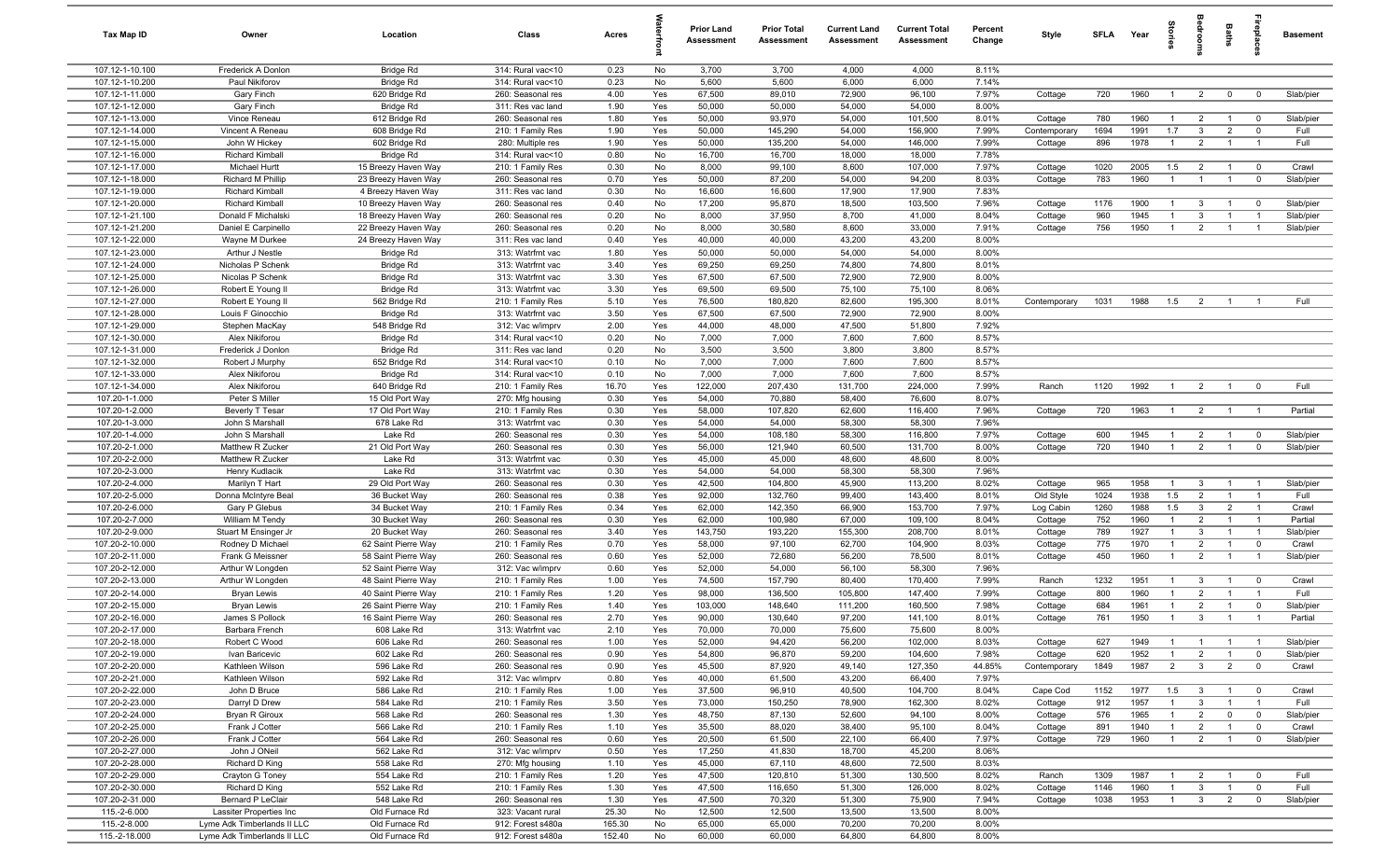| Tax Map ID                       | Owner                                                      | Location                              | Class                                  | Acres            |           | Prior Land<br><b>Assessment</b> | <b>Prior Total</b><br><b>Assessment</b> | <b>Current Land</b><br>Assessment | <b>Current Total</b><br>Assessment | Percent<br>Change | Style                    | SFLA Year    |              | g.                    | ă                                       | Baths               | epla                             | <b>Basement</b>   |
|----------------------------------|------------------------------------------------------------|---------------------------------------|----------------------------------------|------------------|-----------|---------------------------------|-----------------------------------------|-----------------------------------|------------------------------------|-------------------|--------------------------|--------------|--------------|-----------------------|-----------------------------------------|---------------------|----------------------------------|-------------------|
| 115.-2-19.000                    | Lyme Adk Timberlands II LLC                                | Old Furnace Rd                        | 912: Forest s480a                      | 153.60           | No        | 60,400                          | 60,400                                  | 65,200                            | 65,200                             | 7.95%             |                          |              |              |                       |                                         |                     |                                  |                   |
| 115.-2-20.000                    | Lyme Adk Timberlands II LLC                                | Old Furnace Rd                        | 912: Forest s480a                      | 103.40           | No        | 40,700                          | 40,700                                  | 44,000                            | 44,000                             | 8.11%             |                          |              |              |                       |                                         |                     |                                  |                   |
| 115.-2-21.000                    | Lyme Adk Timberlands II LLC                                | Old Furnace Rd                        | 912: Forest s480a                      | 150.10           | No        | 59,100                          | 59,100                                  | 63,800                            | 63,800                             | 7.95%             |                          |              |              |                       |                                         |                     |                                  |                   |
| 115.-2-22.000                    | Lyme Adk Timberlands II LLC                                | Old Furnace Rd                        | 912: Forest s480a                      | 152.00           | No        | 59,900                          | 59,900                                  | 64,700                            | 64,700                             | 8.01%             |                          |              |              |                       |                                         |                     |                                  |                   |
| 115.-2-23.000                    | Lyme Adk Timberlands II LLC                                | Old Furnace Rd                        | 912: Forest s480a                      | 152.00<br>153.60 | No        | 60,000<br>60,400                | 60,000                                  | 64,800<br>65,200                  | 64,800<br>65,200                   | 8.00%<br>7.95%    |                          |              |              |                       |                                         |                     |                                  |                   |
| 115.-2-24.000<br>115.-2-29.000   | Lyme Adk Timberlands II LLC<br>Lyme Adk Timberlands II LLC | Old Furnace Rd<br>Old Furnace Rd      | 912: Forest s480a<br>912: Forest s480a | 188.90           | No<br>No  | 74,300                          | 60,400<br>74,300                        | 80,200                            | 80,200                             | 7.94%             |                          |              |              |                       |                                         |                     |                                  |                   |
| 115.-2-30.000                    | Lyme Adk Timberlands II LLC                                | Old Furnace Rd                        | 912: Forest s480a                      | 191.10           | No        | 75,200                          | 75,200                                  | 81,200                            | 81,200                             | 7.98%             |                          |              |              |                       |                                         |                     |                                  |                   |
| 115.-2-31.000                    | Lyme Adk Timberlands II LLC                                | Old Furnace Rd                        | 912: Forest s480a                      | 187.20           | Yes       | 87,700                          | 87,700                                  | 94,700                            | 94,700                             | 7.98%             |                          |              |              |                       |                                         |                     |                                  |                   |
| 115.-2-32.000                    | Lyme Adk Timberlands II LLC                                | Old Furnace Rd                        | 912: Forest s480a                      | 259.50           | No        | 102,200                         | 102,200                                 | 110,400                           | 110,400                            | 8.02%             |                          |              |              |                       |                                         |                     |                                  |                   |
| 115.-2-33.000                    | Lyme Adk Timberlands II LLC                                | Old Furnace Rd                        | 912: Forest s480a                      | 202.30           | No        | 79,600                          | 79,600                                  | 86,000                            | 86,000                             | 8.04%             |                          |              |              |                       |                                         |                     |                                  |                   |
| 115.-2-34.000                    | Lyme Adk Timberlands II LLC                                | Old Furnace Rd                        | 912: Forest s480a                      | 187.20           | No        | 73,700                          | 73,700                                  | 79,600                            | 79,600                             | 8.01%             |                          |              |              |                       |                                         |                     |                                  |                   |
| 115.-2-35.000                    | Lyme Adk Timberlands II LLC                                | Old Furnace Rd                        | 912: Forest s480a                      | 191.00           | No        | 75,200                          | 75,200                                  | 81,200                            | 81,200                             | 7.98%             |                          |              |              |                       |                                         |                     |                                  |                   |
| 115.-2-36.000                    | Lyme Adk Timberlands II LLC                                | Old Furnace Rd                        | 912: Forest s480a                      | 181.70           | No        | 71,500                          | 71,500                                  | 77,200                            | 77,200                             | 7.97%             |                          |              |              |                       |                                         |                     |                                  |                   |
| 116.-1-1.000                     | Lyme Adk Timberlands II LLC                                | Sherman Lake Rd                       | 912: Forest s480a                      | 239.20           | No        | 94,100                          | 94,100                                  | 101,600                           | 101,600                            | 7.97%             |                          |              |              |                       |                                         |                     |                                  |                   |
| 116.-1-2.000                     | Lyme Adk Timberlands II LLC                                | Sherman Lake Rd                       | 912: Forest s480a                      | 138.10           | No        | 54,400                          | 54,400                                  | 58,800                            | 58,800                             | 8.09%             |                          |              |              |                       |                                         |                     |                                  |                   |
| 116.-1-3.000                     | Lyme Adk Timberlands II LLC                                | Sherman Lake Rd                       | 912: Forest s480a                      | 50.70            | No        | 19,900                          | 19,900                                  | 21,500                            | 21,500                             | 8.04%             |                          |              |              |                       |                                         |                     |                                  |                   |
| 116.-1-4.000                     | <b>Brian Connery</b>                                       | Sherman Lake Rd                       | 910: Priv forest                       | 211.70           | No        | 63,200                          | 63,200                                  | 68,300                            | 68,300                             | 8.07%             |                          |              |              |                       |                                         |                     |                                  |                   |
| 116.-1-5.000<br>116.-1-6.000     | Lyme Adk Timberlands II LLC<br>Lyme Adk Timberlands II LLC | Sherman Lake Rd                       | 912: Forest s480a                      | 54.70<br>58.40   | No        | 21,500                          | 21,500<br>27,400                        | 23,200<br>29,600                  | 23,200<br>29,600                   | 7.91%<br>8.03%    |                          |              |              |                       |                                         |                     |                                  |                   |
| 116.-1-7.000                     | Lyme Adk Timberlands II LLC                                | Sherman Lake Rd<br>Sherman Lake Rd    | 912: Forest s480a<br>912: Forest s480a | 59.80            | Yes<br>No | 27,400<br>23,600                | 23,600                                  | 25,500                            | 25,500                             | 8.05%             |                          |              |              |                       |                                         |                     |                                  |                   |
| 116.-1-8.000                     | Lyme Adk Timberlands II LLC                                | Sherman Lake Rd                       | 912: Forest s480a                      | 58.60            | No        | 23,000                          | 23,000                                  | 24,800                            | 24,800                             | 7.83%             |                          |              |              |                       |                                         |                     |                                  |                   |
| 116.-1-9.000                     | Lyme Adk Timberlands II LLC                                | Sherman Lake Rd                       | 912: Forest s480a                      | 136.30           | No        | 53,700                          | 53,700                                  | 58,000                            | 58,000                             | 8.01%             |                          |              |              |                       |                                         |                     |                                  |                   |
| 116.-1-10.000                    | <b>Brian Connery</b>                                       | Sherman Lake Rd                       | 910: Priv forest                       | 509.30           | No        | 139,200                         | 139,200                                 | 150,300                           | 150,300                            | 7.97%             |                          |              |              |                       |                                         |                     |                                  |                   |
| 116.-1-11.000                    | Lyme Adk Timberlands II LLC                                | Sherman Lake Rd                       | 912: Forest s480a                      | 122.90           | No        | 48,400                          | 48,400                                  | 52,300                            | 52,300                             | 8.06%             |                          |              |              |                       |                                         |                     |                                  |                   |
| 116.-1-12.000                    | Thomas J Wardell                                           | Sherman Lake Rd                       | 260: Seasonal res                      | 120.00           | Yes       | 42,400                          | 53,500                                  | 45,800                            | 57,800                             | 8.04%             |                          |              |              |                       |                                         |                     |                                  |                   |
| 116.-1-13.000                    | Markus Jebsen                                              | Sherman Lake Rd                       | 910: Priv forest                       | 25.00            | No        | 13,400                          | 13,400                                  | 20,700                            | 20,700                             | 54.48%            |                          |              |              |                       |                                         |                     |                                  |                   |
| 116.-1-14.000                    | Michael Morgante                                           | Sherman Lake Rd                       | 911: Forest s480                       | 49.50            | No        | 23,700                          | 23,700                                  | 25,600                            | 25,600                             | 8.02%             |                          |              |              |                       |                                         |                     |                                  |                   |
| 116.-1-15.000                    | Betty A Dolback                                            | Narrow Town Rd                        | 910: Priv forest                       | 48.00            | No        | 23,200                          | 23,200                                  | 25,100                            | 25,100                             | 8.19%             |                          |              |              |                       |                                         |                     |                                  |                   |
| 116.-1-16.000                    | Markus F Jebsen                                            | Narrow Town Rd                        | 322: Rural vac>10                      | 360.30           | No        | 126,000                         | 126,000                                 | 136,100                           | 136,100                            | 8.02%             |                          |              |              |                       |                                         |                     |                                  |                   |
| 116.-1-17.000                    | Vernon Lang                                                | Narrow Town Rd                        | 910: Priv forest                       | 39.20            | No        | 14,500                          | 14,500                                  | 15,700                            | 15,700                             | 8.28%             |                          |              |              |                       |                                         |                     |                                  |                   |
| 116.-1-18.000                    | Lyme Adk Timberlands II LLC                                | Narrow Town Rd                        | 912: Forest s480a                      | 1,390.00         | No        | 547,100                         | 547,100                                 | 590,900                           | 590,900                            | 8.01%             |                          |              |              |                       |                                         |                     |                                  |                   |
| 116.-1-19.000                    | Robert J Kirkpatrick                                       | Narrow Town Rd                        | 910: Priv forest                       | 30.00            | No        | 14,500                          | 14,500                                  | 15,700                            | 15,700                             | 8.28%             |                          |              |              |                       |                                         |                     |                                  |                   |
| 116.-1-20.000<br>116.-1-21.000   | Lyme Adk Timberlands II LLC                                | Narrow Town Rd                        | 912: Forest s480a                      | 54.00<br>2.70    | No        | 21,200<br>500                   | 21,200<br>500                           | 22,900<br>500                     | 22,900<br>500                      | 8.02%<br>0.00%    |                          |              |              |                       |                                         |                     |                                  |                   |
| 116.-1-22.000                    | Robert J Kirkpatrick<br>Lyme Adk Timberlands II LLC        | Narrow Town Rd<br>Hog Back Rd         | 911: Forest s480<br>912: Forest s480a  | 129.00           | No<br>No  | 50,800                          | 50,800                                  | 54,900                            | 54,900                             | 8.07%             |                          |              |              |                       |                                         |                     |                                  |                   |
| 116.-1-23.000                    | Lyme Adk Timberlands II LLC                                | Hog Back Rd                           | 912: Forest s480a                      | 200.00           | No        | 118,700                         | 124,600                                 | 128,200                           | 134,600                            | 8.03%             | Cottage                  | 400          | 1970         | $\overline{1}$        | $\overline{1}$                          | $\overline{1}$      | $^{\circ}$                       | Slab/pier         |
| 116.-1-24.000                    | Lyme Adk Timberlands II LLC                                | Narrow Town Rd                        | 912: Forest s480a                      | 116.70           | No        | 45,900                          | 45,900                                  | 49,600                            | 49,600                             | 8.06%             |                          |              |              |                       |                                         |                     |                                  |                   |
| 116.-1-25.000                    | Lyme Adk Timberlands II LLC                                | Narrow Town Rd                        | 912: Forest s480a                      | 119.20           | No        | 46,900                          | 46,900                                  | 50,700                            | 50,700                             | 8.10%             |                          |              |              |                       |                                         |                     |                                  |                   |
| 116.-1-26.000                    | Markus Jebsen                                              | Narrow Town Rd                        | 911: Forest s480                       | 62.00            | No        | 28,000                          | 28,000                                  | 30,200                            | 30,200                             | 7.86%             |                          |              |              |                       |                                         |                     |                                  |                   |
| 116.-1-27.000                    | Lyme Adk Timberlands II LLC                                | Narrow Town Rd                        | 912: Forest s480a                      | 116.90           | No        | 46,100                          | 46,100                                  | 49,800                            | 49,800                             | 8.03%             |                          |              |              |                       |                                         |                     |                                  |                   |
| 116.-1-28.000                    | Lyme Adk Timberlands II LLC                                | Narrow Town Rd                        | 912: Forest s480a                      | 47.30            | No        | 18,600                          | 18,600                                  | 20,100                            | 20,100                             | 8.06%             |                          |              |              |                       |                                         |                     |                                  |                   |
| 116.-1-29.000                    | Lyme Adk Timberlands II LLC                                | Narrow Town Rd                        | 912: Forest s480a                      | 50.80            | No        | 156,800                         | 156,800                                 | 169,300                           | 169,300                            | 7.97%             |                          |              |              |                       |                                         |                     |                                  |                   |
| 116.-1-30.000                    | Lyme Adk Timberlands II LLC                                | Narrow Town Rd                        | 912: Forest s480a                      | 50.40            | No        | 19,800                          | 23,300                                  | 21,400                            | 25,200                             | 8.15%             | Cottage                  | 1071         | 1975         | 1.5                   | $\overline{2}$                          | $\mathbf 0$         | $\mathbf 0$                      | Slab/pier         |
| 116.-1-31.000                    | Lyme Adk Timberlands II LLC                                | Narrow Town Rd                        | 912: Forest s480a                      | 57.40            | No        | 22,600                          | 28,500                                  | 24,400                            | 30,800                             | 8.07%             | Cottage                  | 787          | 1986         | 1.5                   | $\overline{2}$                          | $\overline{1}$      | $\mathbf 0$                      | Slab/pier         |
| 116.-1-32.000                    | Lyme Adk Timberlands II LLC                                | Narrow Town Rd                        | 912: Forest s480a                      | 54.30            | No        | 21,400                          | 21,400                                  | 23,100                            | 23,100                             | 7.94%             |                          |              |              |                       |                                         |                     |                                  |                   |
| 116.-1-33.000                    | Lyme Adk Timberlands II LLC                                | Narrow Town Rd                        | 912: Forest s480a                      | 54.20            | No        | 21,300                          | 21,300                                  | 23,000                            | 23,000                             | 7.98%             |                          |              |              |                       |                                         |                     |                                  |                   |
| 116.-1-34.000<br>116.2-1-1.000   | Lyme Adk Timberlands II LLC<br>Perry Flint                 | Narrow Town Rd<br>118 Sherman Lake Rd | 912: Forest s480a<br>240: Rural res    | 58.40<br>20.22   | No<br>Yes | 23,000<br>115,000               | 23,000<br>152,320                       | 24,800<br>124,200                 | 24,800<br>209,120                  | 7.83%<br>37.29%   | Old Style                | 1386         | 1888         | 1.5                   | $\overline{2}$                          | 2                   | $\overline{0}$                   | Partial           |
| 116.2-1-2.110                    | <b>Edward S Wadsworth</b>                                  | 987 Breed Hill Rd                     | 270: Mfg housing                       | 74.68            | No        | 41,500                          | 61,500                                  | 44,800                            | 66,400                             | 7.97%             |                          |              |              |                       |                                         |                     |                                  |                   |
| 116.2-1-2.120                    | Lee Simmons                                                | 67 Sherman Lake Rd                    | 240: Rural res                         | 26.34            | No        | 18,600                          | 18,600                                  | 25,260                            | 75,260                             | 304.62%           |                          |              |              |                       |                                         |                     |                                  |                   |
| 116.2-1-2.130                    | Randall Sargent                                            | Breed Hill Rd                         | 280: Multiple res                      | 12.78            | No        | 17,900                          | 67,900                                  | 19,320                            | 84,320                             | 24.18%            | Old Style                | 1508         | 1870         | $\overline{2}$        | $\overline{4}$                          | $\overline{1}$      | $\overline{0}$                   | Full              |
| 116.2-1-2.200                    | Cindy Hannon                                               | McMurtry Rd                           | 311: Res vac land                      | 3.00             | No        | 1,500                           | 1,500                                   | 9,740                             | 9,740                              | 549.33%           |                          |              |              |                       |                                         |                     |                                  |                   |
| 116.2-1-3.000                    | Robert F Connors                                           | 83 Sherman Lake Rd                    | 240: Rural res                         | 52.80            | No        | 34,300                          | 95,880                                  | 37,100                            | 103,600                            | 8.05%             | Ranch                    | 1378         | 1995         | $\overline{1}$        | $\mathbf{3}$                            | $\overline{2}$      | $\overline{0}$                   | Crawl             |
| 116.2-1-4.000                    | Richard E Skiff                                            | 1036 Breed Hill Rd                    | 240: Rural res                         | 13.40            | No        | 20,100                          | 83,800                                  | 21,700                            | 90,500                             | 8.00%             | Old Style                | 634          | 1933         | 1.5                   | $\overline{2}$                          | $\overline{1}$      | $\overline{0}$                   | Partial           |
| 116.2-1-5.005                    | Gary Anderson                                              | 51 McMurtry Rd                        | 240: Rural res                         | 91.70            | No        | 43,000                          | 120,350                                 | 46,500                            | 130,000                            | 8.02%             | Cape Cod                 | 1296         | 1975         | 1.5                   | $\mathbf{3}$                            | $\overline{1}$      | $\overline{1}$                   | Full              |
| 116.2-1-6.111                    | Ronald L McMurtry                                          | McMurtry Rd                           | 322: Rural vac>10                      | 19.90            | No        | 7,000                           | 7,000                                   | 7,600                             | 7,600                              | 8.57%             |                          |              |              |                       |                                         |                     |                                  |                   |
| 116.2-1-6.200                    | Donald J Pratt                                             | <b>McMurtry Rd</b>                    | 314: Rural vac<10                      | 3.94             | No        | 5,000                           | 5,000                                   | 5,400                             | 5,400                              | 8.00%             |                          |              |              |                       |                                         |                     |                                  |                   |
| 116.2-1-7.110                    | Ronald L McMurtry                                          | 95 McMurtry Rd                        | 240: Rural res                         | 28.20            | No        | 24,000                          | 67,130                                  | 25,900                            | 72,500                             | 8.00%             | Old Style                | 1065         | 1890         | 1.5                   | $\mathbf{3}$                            | $\overline{1}$      | $\overline{\mathbf{0}}$          | Partial           |
| 116.2-1-7.200                    | Stephen H Wright                                           | 125 McMurtry Rd                       | 210: 1 Family Res                      | 9.00             | No        | 19,200                          | 70,400                                  | 20,700                            | 76,000                             | 7.95%             | Cape Cod                 | 1386         | 1998         | 1.5                   | $\mathbf{3}$                            | 2                   | $\overline{0}$                   | Full              |
| 116.2-1-8.000                    | Aaron Acker                                                | <b>McMurtry Rd</b>                    | 322: Rural vac>10                      | 50.00            | No        | 22,500                          | 22,500                                  | 24,300                            | 24,300                             | 8.00%             |                          |              |              |                       |                                         |                     |                                  |                   |
| 116.2-1-9.000                    | Jeanne Meachem                                             | 185 McMurtry Rd                       | 210: 1 Family Res                      | 0.90             | No        | 11,600                          | 46,180                                  | 12,600                            | 49,900                             | 8.06%             | Old Style                | 1075         | 1949         | $\overline{1}$        | $\mathbf{3}$                            | $\overline{1}$      | $\overline{0}$                   | Partial           |
| 116.2-1-10.110<br>116.2-1-10.120 | Arthur D Spring<br>William C Hanchett                      | 455 Sand Hill Rd<br>439 Sand Hill Rd  | 240: Rural res<br>210: 1 Family Res    | 64.28<br>3.00    | No<br>No  | 38,500<br>13,800                | 111,820<br>105,420                      | 41,600<br>15,000                  | 120,800<br>113,900                 | 8.03%<br>8.04%    | Manufactured<br>Cape Cod | 1377<br>1560 | 2003<br>2003 | $\overline{1}$<br>1.5 | $\mathbf{3}$<br>$\overline{\mathbf{3}}$ | $\overline{2}$<br>2 | $\overline{0}$<br>$\overline{0}$ | Slab/pier<br>Full |
|                                  |                                                            |                                       |                                        |                  |           |                                 |                                         |                                   |                                    |                   |                          |              |              |                       |                                         |                     |                                  |                   |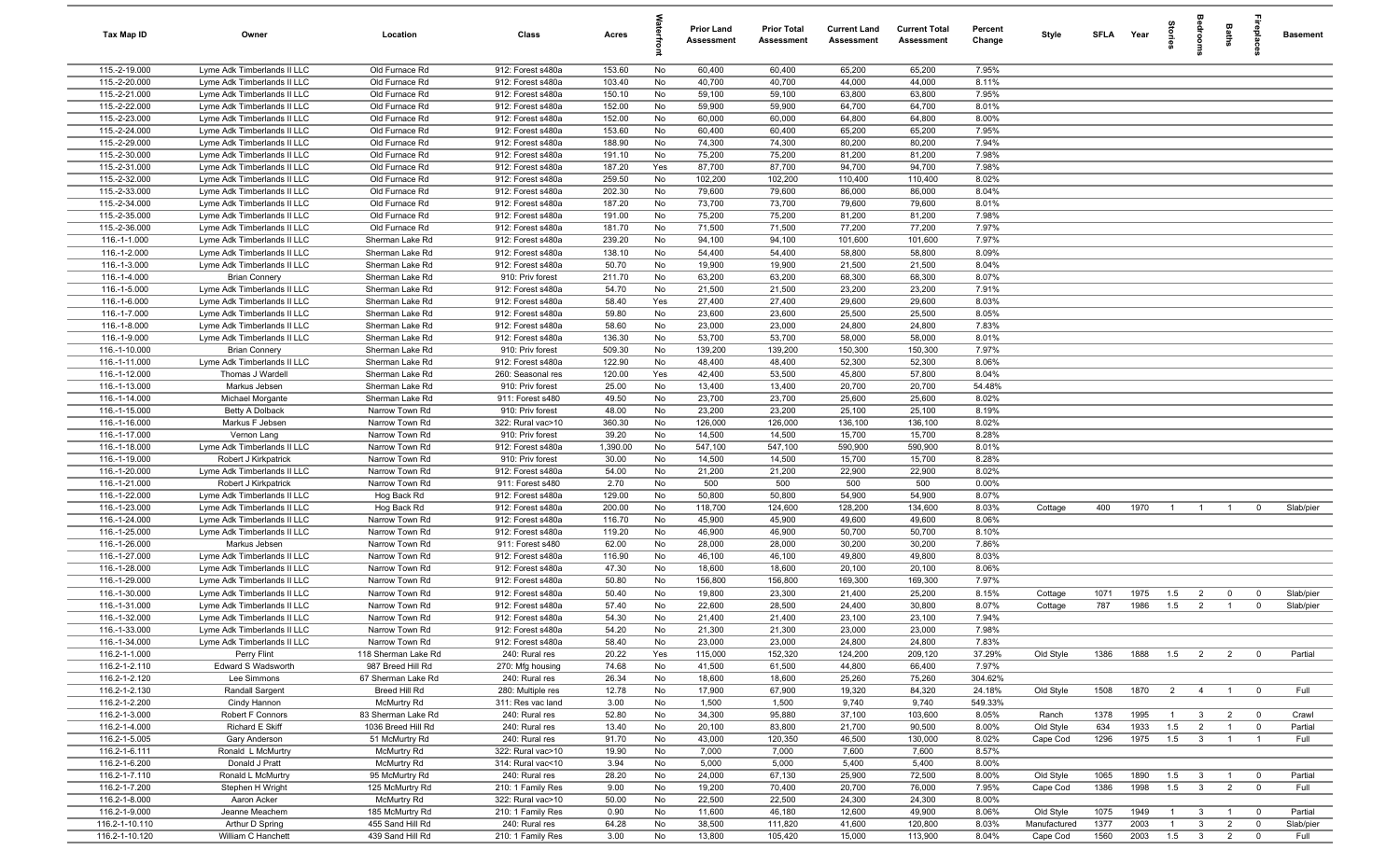| Tax Map ID                       | Owner                                                | Location                               | Class                                  | Acres          |          | Prior Land<br>Assessment | <b>Prior Total</b><br>Assessment | <b>Current Land</b><br>Assessment | <b>Current Total</b><br>Assessment | Percent<br>Change | Style                  | SFLA        | Year         | tories                | edroom                           | Baths                            | replac                           | <b>Basement</b>      |
|----------------------------------|------------------------------------------------------|----------------------------------------|----------------------------------------|----------------|----------|--------------------------|----------------------------------|-----------------------------------|------------------------------------|-------------------|------------------------|-------------|--------------|-----------------------|----------------------------------|----------------------------------|----------------------------------|----------------------|
| 116.2-1-10.200                   | Paul D Cutting                                       | 461 Sand Hill Rd                       | 210: 1 Family Res                      | 2.42           | No       | 13,300                   | 76,890                           | 14,300                            | 83,000                             | 7.95%             | Log Cabin              | 1248        | 1981         | 1.5                   | $\overline{\mathbf{3}}$          | $\overline{1}$                   | $\overline{\mathbf{0}}$          | Full                 |
| 116.2-1-11.100<br>116.2-1-11.200 | <b>Frederick Rice</b>                                | 496 Sand Hill Rd<br>477 Sand Hill Rd   | 240: Rural res                         | 62.00          | No<br>No | 36,400<br>13,700         | 88,500<br>24,640                 | 39,310<br>14,800                  | 109,850<br>26,600                  | 24.12%<br>7.95%   | Ranch                  | 943         | 1993         | $\overline{1}$        | $\overline{2}$                   | $\overline{1}$                   | $\overline{0}$                   | Full                 |
| 116.2-1-12.000                   | Ray E Meachem<br><b>Roy Cutting</b>                  | 405 Sand Hill Rd                       | 270: Mfg housing<br>240: Rural res     | 2.90<br>37.40  | No       | 28,300                   | 79,000                           | 30,500                            | 85,300                             | 7.97%             | Ranch                  | 800         | 2005         | $\overline{1}$        | 2                                | $\overline{1}$                   | $\overline{0}$                   | Full                 |
| 116.2-1-13.000                   | Stephen J Lamica                                     | 360 Sand Hill Rd                       | 260: Seasonal res                      | 37.80          | No       | 28,600                   | 39,540                           | 30,900                            | 42,700                             | 7.99%             | Old Style              | 1566        | 1870         | 2                     | 6                                | $\mathbf 0$                      | $\overline{0}$                   | Full                 |
| 116.2-1-14.000                   | Lyme Adk Timberlands II LLC                          | Sand Hill Rd                           | 912: Forest s480a                      | 194.00         | No       | 78,900                   | 78,900                           | 85,200                            | 85,200                             | 7.98%             |                        |             |              |                       |                                  |                                  |                                  |                      |
| 116.2-1-15.000                   | <b>Betty A Dolback</b>                               | 301 Sand Hill Rd                       | 240: Rural res                         | 86.00          | No       | 41,800                   | 124,020                          | 45,100                            | 133,900                            | 7.97%             | Log Cabin              | 1400        | 1993         | $\overline{1}$        | $\overline{2}$                   | $\overline{1}$                   | $\overline{0}$                   | Full                 |
| 116.2-1-16.000                   | John C Black                                         | Sand Hill Rd                           | 910: Priv forest                       | 185.00         | No       | 69,300                   | 69,300                           | 74,800                            | 74,800                             | 7.94%             |                        |             |              |                       |                                  |                                  |                                  |                      |
| 116.2-1-17.000                   | James Russell                                        | Breed Hill Rd                          | 910: Priv forest                       | 117.20         | No       | 31,000                   | 31,000                           | 33,500                            | 33,500                             | 8.06%             |                        |             |              |                       |                                  |                                  |                                  |                      |
| 116.2-1-18.100                   | Theresa Hans                                         | 385 Sand Hill Rd                       | 270: Mfg housing                       | 57.85          | No       | 34,700<br>12,100         | 49,440                           | 37,500                            | 53,400                             | 8.01%<br>8.26%    |                        |             |              |                       |                                  |                                  |                                  |                      |
| 116.2-1-18.200<br>116.2-1-19.000 | Jean Meachem<br>Donald H Martin                      | 184 McMurtry Rd<br>164 McMurtry Rd     | 323: Vacant rural<br>210: 1 Family Res | 1.15<br>4.00   | No<br>No | 14,700                   | 12,100<br>62,710                 | 13,100<br>15,800                  | 13,100<br>67,700                   | 7.96%             | Old Style              | 1505        | 1890         | 1.7                   | $\overline{4}$                   | $\overline{1}$                   | $\overline{0}$                   | Partial              |
| 116.2-1-20.110                   | Beth M Conway                                        | McMurtry Rd                            | 322: Rural vac>10                      | 57.70          | No       | 29,600                   | 29,600                           | 32,000                            | 32,000                             | 8.11%             |                        |             |              |                       |                                  |                                  |                                  |                      |
| 116.2-1-20.120                   | Dennis Hillick                                       | <b>McMurtry Rd</b>                     | 322: Rural vac>10                      | 60.00          | No       | 30,800                   | 30,800                           | 33,300                            | 33,300                             | 8.12%             |                        |             |              |                       |                                  |                                  |                                  |                      |
| 116.2-1-20.130                   | <b>Scott McMurtry</b>                                | <b>McMurtry Rd</b>                     | 322: Rural vac>10                      | 33.40          | No       | 21,600                   | 21,600                           | 23,300                            | 23,300                             | 7.87%             |                        |             |              |                       |                                  |                                  |                                  |                      |
| 116.2-1-20.200                   | Muriel E Callahan                                    | 46 McMurtry Rd                         | 311: Res vac land                      | 3.00           | No       | 11,700                   | 11,700                           | 12,600                            | 12,600                             | 7.69%             |                        |             |              |                       |                                  |                                  |                                  |                      |
| 116.2-1-20.300                   | Earl Sawyer                                          | 62 McMurtry Rd                         | 210: 1 Family Res                      | 3.90           | No       | 14,600                   | 88,270                           | 15,700                            | 95,300                             | 7.96%             | Log Cabin              | 1275        | 1980         | 1.5                   | $\overline{2}$                   | $\overline{1}$                   | $\overline{0}$                   | Full                 |
| 116.2-1-21.100                   | Robert H Davis                                       | Breed Hill Rd                          | 910: Priv forest                       | 93.60          | No       | 36,000                   | 36,000                           | 38,900                            | 38,900                             | 8.06%             |                        |             |              |                       |                                  |                                  |                                  |                      |
| 116.2-1-22.000<br>116.2-1-23.000 | Thomas Scofield<br>John Conley                       | 936 Breed Hill Rd<br>838 Breed Hill Rd | 210: 1 Family Res<br>240: Rural res    | 3.80<br>10.60  | No<br>No | 14,500<br>20,600         | 29,240<br>67,180                 | 15,700<br>22,300                  | 31,600<br>72,600                   | 8.07%<br>8.07%    | Old Style<br>Old Style | 832<br>1255 | 1820<br>1850 | 1.5<br>1.5            | $\overline{2}$<br>6              | $\overline{1}$<br>$\overline{1}$ | $\overline{0}$<br>$\overline{0}$ | Full<br>Partial      |
| 116.2-1-24.000                   | John C Black                                         | Sand Hill Rd                           | 314: Rural vac<10                      | 1.40           | No       | 7,200                    | 7,200                            | 7,800                             | 7,800                              | 8.33%             |                        |             |              |                       |                                  |                                  |                                  |                      |
| 116.2-1-25.110                   | Michael F Sweeney                                    | Breed Hill Rd                          | 322: Rural vac>10                      | 14.08          | No       | 7,040                    | 7,040                            | 7,600                             | 7,600                              | 7.95%             |                        |             |              |                       |                                  |                                  |                                  |                      |
| 116.2-1-25.120                   | Martin J Stout                                       | Breed Hill Rd                          | 322: Rural vac>10                      | 81.34          | No       | 35,000                   | 35,000                           | 37,800                            | 37,800                             | 8.00%             |                        |             |              |                       |                                  |                                  |                                  |                      |
| 116.2-1-25.200                   | Robert J Kitchin                                     | 828 Breed Hill Rd                      | 210: 1 Family Res                      | 71.57          | No       | 40,500                   | 100,640                          | 43,700                            | 108,700                            | 8.01%             | Old Style              | 1496        | 1850         | 1.7                   | $\overline{4}$                   | $\overline{2}$                   | $\overline{0}$                   | Partial              |
| 116.2-1-26.000                   | Markus F Jebsen                                      | Breed Hill Rd                          | 314: Rural vac<10                      | 4.00           | No       | 3,600                    | 3,600                            | 3,900                             | 3,900                              | 8.33%             |                        |             |              |                       |                                  |                                  |                                  |                      |
| 116.2-1-27.000                   | Lewis R Smith                                        | 844 Breed Hill Rd                      | 210: 1 Family Res                      | 120.90         | No       | 53,900                   | 103,590                          | 58,200                            | 111,900                            | 8.02%             | Old Style              | 1290        | 1850         | 1.5                   | $\overline{4}$                   | $\overline{1}$                   | $\overline{0}$                   | Full                 |
| 116.2-1-28.000<br>116.2-1-29.000 | <b>Thomas Scofield</b><br>Lawrence R Feola           | Breed Hill Rd<br>949 Breed Hill Rd     | 322: Rural vac>10<br>322: Rural vac>10 | 26.00<br>32.60 | No<br>No | 12,900<br>15,300         | 12,900<br>15,300                 | 13,900<br>16,500                  | 13,900<br>16,500                   | 7.75%<br>7.84%    |                        |             |              |                       |                                  |                                  |                                  |                      |
| 116.2-1-30.000                   | Markus F Jebsen                                      | Breed Hill Rd                          | 322: Rural vac>10                      | 96.40          | No       | 34,200                   | 34,200                           | 36,900                            | 36,900                             | 7.89%             |                        |             |              |                       |                                  |                                  |                                  |                      |
| 116.2-1-31.000                   | Markus F Jebsen                                      | Breed Hill Rd                          | 322: Rural vac>10                      | 32.60          | No       | 15,300                   | 15,300                           | 16,500                            | 16,500                             | 7.84%             |                        |             |              |                       |                                  |                                  |                                  |                      |
| 116.2-1-32.000                   | Lyme Adk Timberlands II LLC                          | Breed Hill Rd                          | 912: Forest s480a                      | 50.00          | No       | 19,700                   | 19,700                           | 21,300                            | 21,300                             | 8.12%             |                        |             |              |                       |                                  |                                  |                                  |                      |
| 116.2-1-33.000                   | John Reynolds                                        | Breed Hill Rd                          | 311: Res vac land                      | 0.60           | No       | 3,700                    | 3,700                            | 4,000                             | 4,000                              | 8.11%             |                        |             |              |                       |                                  |                                  |                                  |                      |
| 116.4-1-1.000                    | Steven M Morgante                                    | 200 Narrow Town Rd                     | 260: Seasonal res                      | 165.20         | No       | 69,400                   | 133,870                          | 75,000                            | 144,600                            | 8.02%             | Old Style              | 1014        | 1920         | 1.5                   | $\overline{4}$                   | $\overline{1}$                   | $\overline{0}$                   | Full                 |
| 116.4-1-2.100                    | Mark W Price                                         | 69 Narrow Town Rd                      | 210: 1 Family Res                      | 24.30          | No       | 23,600                   | 77,550                           | 25,500                            | 83,800                             | 8.06%             | Contemporary           | 1249        | 1985         | 1.7                   | $\mathbf{3}$                     | $\mathbf{1}$                     | $\overline{0}$                   | Partial              |
| 116.4-1-2.200<br>116.4-1-3.000   | Thomas M Celotti<br>Michael Morgante                 | 129 Narrow Town Rd<br>Narrow Town Rd   | 270: Mfg housing<br>314: Rural vac<10  | 6.00<br>4.70   | No<br>No | 16,500<br>12,600         | 77,040<br>12,600                 | 17,800<br>13,600                  | 83,200<br>13,600                   | 8.00%<br>7.94%    |                        |             |              |                       |                                  |                                  |                                  |                      |
| 116.4-1-4.000                    | Vane A Beeman                                        | 96 Narrow Town Rd                      | 210: 1 Family Res                      | 0.30           | No       | 8,400                    | 30,390                           | 9,100                             | 32,800                             | 7.93%             | Old Style              | 720         | 1880         | $\overline{1}$        |                                  | $\overline{1}$                   | $\overline{0}$                   | Slab/pier            |
| 116.4-1-5.110                    | Kimberly L Woods                                     | 28 Narrow Town Rd                      | 240: Rural res                         | 152.00         | No       | 64,800                   | 111,380                          | 70,000                            | 120,300                            | 8.01%             | Old Style              | 1300        | 1860         | $\overline{1}$        | $\overline{4}$                   | $\overline{1}$                   |                                  | Partial              |
| 116.4-1-5.120                    | Christopher L Taylor                                 | 49 Narrow Town Rd                      | 210: 1 Family Res                      | 1.40           | No       | 12,400                   | 60,170                           | 13,400                            | 65,000                             | 8.03%             | Ranch                  | 864         | 1991         | $\overline{1}$        | $\overline{2}$                   |                                  | $\overline{0}$                   | Full                 |
| 116.4-1-5.200                    | James Liptak                                         | 130 Narrow Town Rd                     | 210: 1 Family Res                      | 1.00           | No       | 12,000                   | 63,470                           | 12,900                            | 68,500                             | 7.93%             | Log Cabin              | 1566        | 1950         | 1.5                   | $\overline{3}$                   | $\overline{1}$                   | $\overline{\mathbf{0}}$          | Slab/pier            |
| 116.4-1-6.000                    | Lorna M Hall                                         | 648 Breed Hill Rd                      | 240: Rural res                         | 111.19         | No       | 50,800                   | 65,070                           | 54,900                            | 70,300                             | 8.04%             | Cottage                | 756         | 1850         | $\overline{1}$        | $\overline{2}$                   | $\overline{1}$                   | $\overline{\mathbf{0}}$          | Partial              |
| 116.4-1-7.000                    | Lorna M Hall                                         | 1118 Breed Hill Rd                     | 322: Rural vac>10                      | 10.07          | No       | 23,400                   | 23,400                           | 25,300                            | 25,300                             | 8.12%             |                        |             |              |                       |                                  |                                  |                                  |                      |
| 116.4-1-8.000<br>116.4-1-9.000   | <b>Nellie McGuiness</b><br><b>Isabelle Armstrong</b> | Sand Hill Rd<br>Breed Hill Rd          | 311: Res vac land<br>322: Rural vac>10 | 15.50<br>12.60 | No<br>No | 7,800<br>8,800           | 7,800<br>8,800                   | 8,400<br>9,500                    | 8,400<br>9,500                     | 7.69%<br>7.95%    |                        |             |              |                       |                                  |                                  |                                  |                      |
| 116.4-1-10.000                   | <b>Isabelle Armstrong</b>                            | Breed Hill Rd                          | 314: Rural vac<10                      | 2.20           | No       | 8,300                    | 8,300                            | 9,000                             | 9,000                              | 8.43%             |                        |             |              |                       |                                  |                                  |                                  |                      |
| 116.4-1-11.000                   | Erica R Harrington                                   | 116 Sand Hill Rd                       | 240: Rural res                         | 143.00         | No       | 32,100                   | 32,100                           | 69,760                            | 79,760                             | 148.47%           |                        |             |              |                       |                                  |                                  |                                  |                      |
| 116.4-1-12.000                   | Dale Caldwell                                        | 484 Breed Hill Rd                      | 240: Rural res                         | 100.00         | No       | 46,600                   | 99,120                           | 50,300                            | 107,000                            | 7.95%             | Cape Cod               | 1638        | 2003         | 1.5                   | $\mathbf{3}$                     |                                  | $\mathbf 0$                      | Slab/pier            |
| 116.4-1-13.000                   | <b>Christopher Spaulding</b>                         | 1417 White Church Rd                   | 112: Dairy farm                        | 150.50         | No       | 57,900                   | 179,900                          | 62,500                            | 194,300                            | 8.00%             | Old Style              | 1872        | 1940         | 2                     | $\overline{4}$                   | $\overline{1}$                   | $\overline{0}$                   | Partial              |
| 116.4-1-13.000/1                 | <b>Christopher Spaulding</b>                         | White Church Rd                        | 444: Lumber yd/ml                      | 1.00           | No       | 100                      | 10,000                           | 100                               | 10,800                             | 8.00%             |                        |             |              |                       |                                  |                                  |                                  |                      |
| 116.4-1-14.110                   | Stephen MacKay                                       | Breed Hill Rd                          | 322: Rural vac>10                      | 145.92         | No       | 55,800                   | 55,800                           | 60,300                            | 60,300                             | 8.06%             |                        |             |              |                       |                                  |                                  |                                  |                      |
| 116.4-1-14.120<br>116.4-1-14.131 | Craig R Woods<br>Kenneth L Anderson Sr               | 18 Sprague Rd<br>61 Sprague Rd         | 270: Mfg housing<br>240: Rural res     | 8.30<br>23.65  | No<br>No | 18,600<br>23,300         | 24,790<br>84,850                 | 20,100<br>25,100                  | 26,800<br>91,600                   | 8.11%<br>7.96%    | Ranch                  | 1456        | 1990         | $\overline{1}$        | $\overline{3}$                   | $\overline{2}$                   | $\overline{0}$                   | Crawl                |
| 116.4-1-14.132                   | Julie Ashline                                        | 62 Sprague Rd                          | 270: Mfg housing                       | 7.45           | No       | 17,800                   | 63,960                           | 19,200                            | 69,100                             | 8.04%             |                        |             |              |                       |                                  |                                  |                                  |                      |
| 116.4-1-15.100                   | Christopher D Cutting                                | 21 Strongs Hill Rd                     | 210: 1 Family Res                      | 1.50           | No       | 12,500                   | 99,860                           | 13,500                            | 107,800                            | 7.95%             | Manufactured           | 1232        | 2004         | $\overline{1}$        | $\overline{3}$                   | $\overline{2}$                   | $\overline{0}$                   | Full                 |
| 116.4-1-15.200                   | Klancy S Dunbar                                      | 280 Breed Hill Rd                      | 210: 1 Family Res                      | 4.91           | No       | 15,500                   | 50,000                           | 16,700                            | 54,000                             | 8.00%             | Cottage                | 550         | 1990         | 1.5                   | $\overline{2}$                   | $\overline{1}$                   | $\overline{0}$                   | Slab/pier            |
| 116.4-1-16.110                   | Deanna Sears                                         | 124 Hamilton Rd                        | 240: Rural res                         | 47.90          | No       | 35,400                   | 89,130                           | 38,300                            | 96,300                             | 8.04%             | Old Style              | 1168        | 1810         | 1.5                   | $\overline{\mathbf{3}}$          | $\mathbf{1}$                     | $\overline{1}$                   | Full                 |
| 116.4-1-16.120                   | Geoffrey B Burke                                     | 277 Breed Hill Rd                      | 240: Rural res                         | 21.80          | No       | 22,400                   | 125,980                          | 24,200                            | 136,100                            | 8.03%             | Log Cabin              | 1248        | 2005         | 1.5                   | $\overline{3}$                   | $\overline{2}$                   | $\overline{0}$                   | Full                 |
| 116.4-1-16.200                   | Jeffrey A Popp                                       | 367 Breed Hill Rd                      | 210: 1 Family Res                      | 9.45           | No       | 19,600                   | 132,412                          | 21,200                            | 143,000                            | 8.00%             | Contemporary           | 1530        | 1990         | $\overline{2}$        | $\overline{2}$                   | $\overline{2}$                   | $\overline{0}$                   | Full                 |
| 116.4-1-17.100                   | Lydia W Ross                                         | 42 Wilson Ross Rd                      | 240: Rural res                         | 62.90          | No       | 36,800                   | 71,380                           | 39,800                            | 77,100                             | 8.01%             | Old Style              | 1658        | 1800         | 1.5                   | $\overline{3}$                   | $\mathbf{1}$                     | $\overline{0}$                   | Full                 |
| 116.4-1-17.200<br>116.4-1-18.100 | John S Ross<br>Alfred Bemis Jr                       | Wilson Ross Rd<br>159 Hamilton Rd      | 240: Rural res<br>116: Other stock     | 10.00<br>93.88 | No<br>No | 16,000<br>65,700         | 30,720<br>122,900                | 17,300<br>70,900                  | 33,200<br>132,700                  | 8.07%<br>7.97%    | Cottage<br>Old Style   | 864<br>2290 | 2005<br>1825 | 1.5<br>$\overline{2}$ | $\overline{2}$<br>$\overline{4}$ | $\mathbf{1}$<br>$\overline{1}$   | $\overline{0}$<br>$\mathbf{0}$   | Slab/pier<br>Partial |
| 116.4-1-18.200                   | Alfred Bemis Jr                                      | 149 Hamilton Rd                        | 270: Mfg housing                       | 1.01           | No       | 12,000                   | 21,750                           | 13,000                            | 23,500                             | 8.05%             |                        |             |              |                       |                                  |                                  |                                  |                      |
| 116.4-1-18.300                   | Dean E Bemis                                         | 133 Hamilton Rd                        | 270: Mfg housing                       | 1.60           | No       | 12,500                   | 72,740                           | 13,500                            | 78,600                             | 8.06%             |                        |             |              |                       |                                  |                                  |                                  |                      |
| 116.4-1-18.400                   | Jennifer L Siver                                     | 173 Hamilton Rd                        | 270: Mfg housing                       | 1.01           | No       | 12,000                   | 62,140                           | 12,900                            | 67,100                             | 7.98%             |                        |             |              |                       |                                  |                                  |                                  |                      |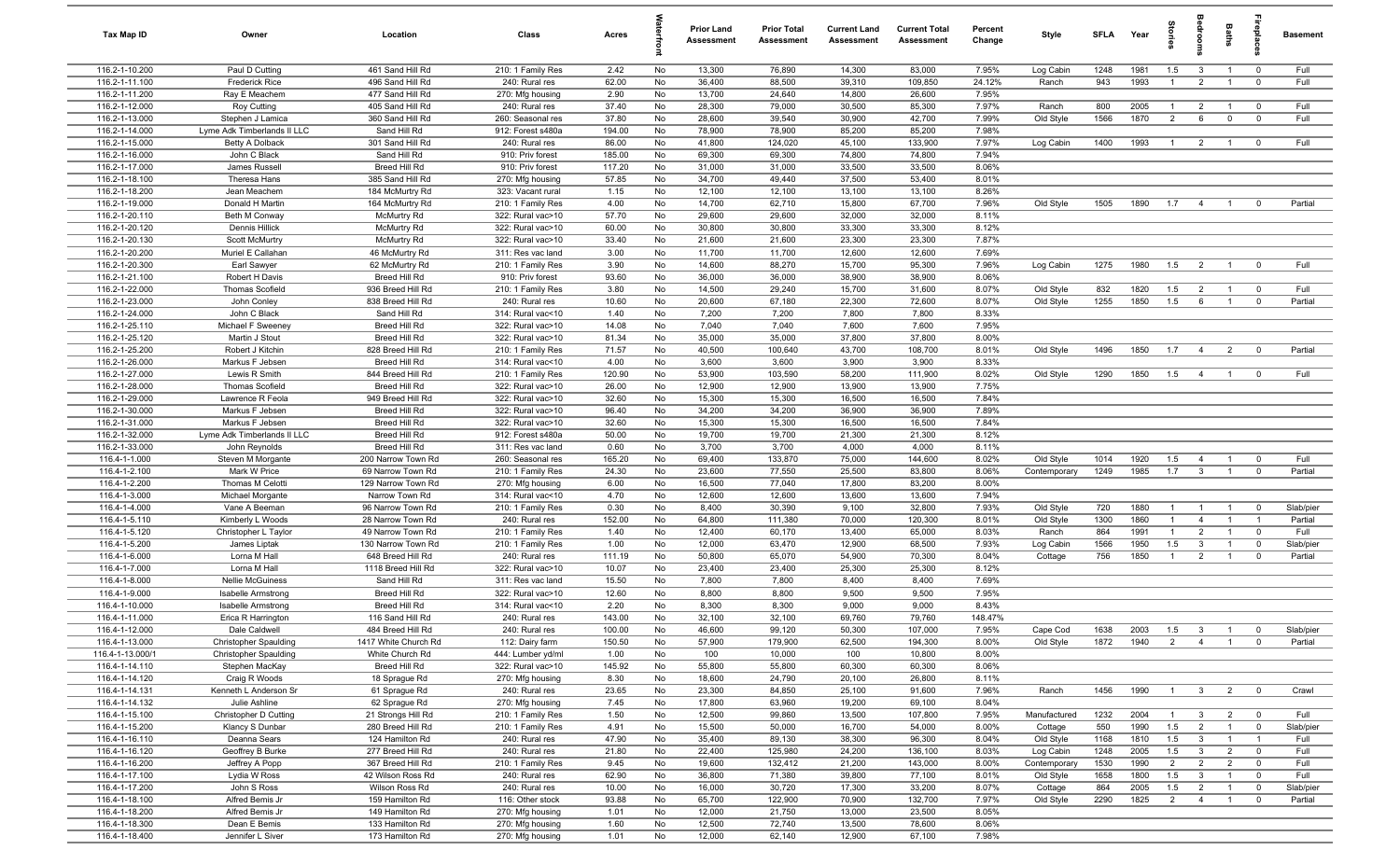| Tax Map ID                       | Owner                                                      | Location                                     | Class                                  | Acres          |           | <b>Prior Land</b><br><b>Assessment</b> | <b>Prior Total</b><br>Assessment | <b>Current Land</b><br>Assessment | <b>Current Total</b><br>Assessment | Percent<br>Change | Style             | <b>SFLA</b> | Year               | 을<br>등         | <b>edroo</b>                              | Baths                            | <b>G</b> bia                  | <b>Basement</b>   |
|----------------------------------|------------------------------------------------------------|----------------------------------------------|----------------------------------------|----------------|-----------|----------------------------------------|----------------------------------|-----------------------------------|------------------------------------|-------------------|-------------------|-------------|--------------------|----------------|-------------------------------------------|----------------------------------|-------------------------------|-------------------|
| 116.4-1-19.000                   | Theodore D Woods                                           | 436 Breed Hill Rd                            | 240: Rural res                         | 96.00          | No        | 45,200                                 | 87,980                           | 48,800                            | 95,000                             | 7.98%             | Old Style         | 2270        | 1800               | $\overline{2}$ | $5\overline{)}$                           | $\overline{1}$                   | $\mathbf 0$                   | Full              |
| 116.4-1-20.000                   | Isabelle J Armstrong                                       | 517 Breed Hill Rd                            | 312: Vac w/imprv                       | 0.70           | No        | 4,000                                  | 5,100                            | 4,300                             | 5,500                              | 7.84%             |                   |             |                    |                |                                           |                                  |                               |                   |
| 116.4-1-21.000                   | <b>Isabelle Armstrong</b>                                  | 523 Breed Hill Rd                            | 270: Mfg housing                       | 1.00           | No        | 12,000                                 | 27,930                           | 13,000                            | 30,200                             | 8.13%             |                   |             |                    |                |                                           |                                  |                               |                   |
| 116.4-1-22.000                   | <b>Isabelle Armstrong</b>                                  | Breed Hill Rd                                | 311: Res vac land                      | 2.00           | No        | 8,100                                  | 8,100<br>400                     | 8,700<br>400                      | 8,700                              | 7.41%             |                   |             |                    |                |                                           |                                  |                               |                   |
| 116.4-1-23.000<br>116.4-1-24.000 | Ervin Henecke<br>Leo R Thompson                            | Sand Hill Rd<br>571 Breed Hill Rd            | 314: Rural vac<10<br>270: Mfg housing  | 0.50<br>1.10   | No<br>No  | 400<br>12,100                          | 23,040                           | 13,100                            | 400<br>24,900                      | 0.00%<br>8.07%    |                   |             |                    |                |                                           |                                  |                               |                   |
| 116.4-1-25.000                   | Arthur Jones                                               | 583 Breed Hill Rd                            | 260: Seasonal res                      | 0.20           | No        | 6,400                                  | 38,010                           | 7,000                             | 41,100                             | 8.13%             | Cottage           | 638         | 1953               | $\overline{1}$ | $\overline{1}$                            | $\overline{1}$                   | $\mathbf 0$                   | Slab/pier         |
| 116.4-1-26.000                   | <b>Bruce V Gilkerson</b>                                   | Breed Hill Rd                                | 312: Vac w/imprv                       | 16.30          | No        | 10,400                                 | 21,400                           | 11,200                            | 23,100                             | 7.94%             |                   |             |                    |                |                                           |                                  |                               |                   |
| 116.4-1-27.000                   | <b>Bruce V Gilkerson</b>                                   | 555 Breed Hill Rd                            | 240: Rural res                         | 39.00          | No        | 29,100                                 | 155,520                          | 31,500                            | 168,000                            | 8.02%             | Old Style         | 2731        | 1904               | $\overline{2}$ | $\overline{4}$                            | $\overline{1}$                   | $\overline{0}$                | Partial           |
| 116.4-1-28.000                   | Cory E Friedman                                            | 328 Hogan Hill Rd                            | 210: 1 Family Res                      | 19.90          | No        | 23,200                                 | 102,710                          | 25,000                            | 110,900                            | 7.97%             | Contemporary      | 988         | 1981               | 1.5            | $\mathbf{3}$                              | $\overline{1}$                   | $\mathbf 0$                   | Full              |
| 116.4-1-29.000                   | William Huckabay                                           | 286 Hogan Hill Rd                            | 260: Seasonal res                      | 31.20          | No        | 22,900                                 | 45,240                           | 24,800                            | 48,900                             | 8.09%             |                   |             |                    |                |                                           |                                  |                               |                   |
| 116.4-1-30.000                   | Frank Dorr                                                 | 191 Hogan Hill Rd                            | 210: 1 Family Res                      | 61.70          | No        | 36,200                                 | 126,020                          | 39,100                            | 136,100                            | 8.00%             | Contemporary      | 1400        | 1986               | 1.7            | $\overline{\mathbf{3}}$                   | $\overline{2}$                   | $\mathbf 0$                   | Full              |
| 116.4-1-31.000                   | Frank Dorr                                                 | Hogan Hill Rd                                | 314: Rural vac<10                      | 0.30           | No        | 500                                    | 500                              | 500                               | 500                                | 0.00%             |                   |             |                    |                |                                           |                                  |                               |                   |
| 116.4-1-32.100                   | Ronnie D Burroughs                                         | 224 Hogan Hill Rd                            | 240: Rural res                         | 35.74          | No        | 27,500                                 | 38,440                           | 29,700                            | 41,500                             | 7.96%             | Old Style         | 897         | 1776               | 1.5            | $\overline{4}$                            | $\overline{0}$                   | $\overline{0}$                | Partial           |
| 116.4-1-32.200                   | Thomas C Burroughs                                         | 270 Hogan Hill Rd                            | 271: Mfg housings                      | 35.66          | No        | 27,500                                 | 33,690                           | 29,700                            | 36,400                             | 8.04%             |                   |             |                    |                |                                           |                                  |                               |                   |
| 116.4-1-33.000                   | Lyme Adk Timberlands II LLC                                | Hogan Hill Rd                                | 912: Forest s480a                      | 10.90          | No        | 4,300                                  | 4,300                            | 4,600                             | 4,600                              | 6.98%             |                   |             |                    |                |                                           |                                  |                               |                   |
| 116.4-1-34.000<br>116.4-1-35.000 | <b>Christine Merrill</b>                                   | 275 Hogan Hill Rd<br>327 Hogan Hill Rd       | 260: Seasonal res                      | 30.00<br>7.60  | No<br>No  | 25,000<br>17,900                       | 69,940<br>69,730                 | 27,000<br>19,300                  | 75,500<br>75,300                   | 7.95%<br>7.99%    | Cottage<br>Ranch  | 696<br>1536 | 1978<br>1988       | $\overline{1}$ | $\mathbf{3}$                              | $\overline{1}$<br>$\overline{1}$ | $\mathbf 0$<br>$\overline{0}$ | Slab/pier<br>Full |
| 116.4-1-36.000                   | James J Sprague<br><b>Brett Curlew</b>                     | Hogan Hill Rd                                | 210: 1 Family Res<br>322: Rural vac>10 | 20.60          | No        | 10,900                                 | 10,900                           | 11,800                            | 11,800                             | 8.26%             |                   |             |                    |                |                                           |                                  |                               |                   |
| 116.4-1-37.000                   | John Valenti                                               | 413 Hogan Hill Rd                            | 210: 1 Family Res                      | 5.87           | No        | 16,400                                 | 57,040                           | 17,700                            | 61,600                             | 7.99%             | Ranch             | 1248        | 1994               | $\overline{1}$ | $\overline{2}$                            | $\overline{2}$                   | $\overline{\mathbf{0}}$       | Full              |
| 116.4-1-38.100                   | <b>Brett Curlew</b>                                        | Hogan Hill Rd                                | 322: Rural vac>10                      | 56.70          | No        | 26,400                                 | 26,400                           | 28,500                            | 28,500                             | 7.95%             |                   |             |                    |                |                                           |                                  |                               |                   |
| 116.4-1-38.200                   | <b>Richard Meyer</b>                                       | Hogan Hill Rd                                | 322: Rural vac>10                      | 77.40          | No        | 33,800                                 | 33,800                           | 36,500                            | 36,500                             | 7.99%             |                   |             |                    |                |                                           |                                  |                               |                   |
| 116.4-1-39.110                   | Walton P Spaulding                                         | 159 Factoryville Rd                          | 240: Rural res                         | 73.10          | No        | 40,900                                 | 66,840                           | 44,200                            | 72,200                             | 8.02%             | Log Cabin         | 1470        | 1973               | 1.5            | 6                                         | $\overline{1}$                   | $\mathbf 0$                   | Partial           |
| 116.4-1-39.120                   | Thomas M Celotti                                           | Narrow Town Rd                               | 322: Rural vac>10                      | 43.30          | No        | 23,800                                 | 23,800                           | 25,700                            | 25,700                             | 7.98%             |                   |             |                    |                |                                           |                                  |                               |                   |
| 116.4-1-39.200                   | Kevin C Mero                                               | 153 Narrow Town Rd                           | 240: Rural res                         | 12.56          | No        | 19,500                                 | 97,720                           | 21,000                            | 105,500                            | 7.96%             | Old Style         | 1338        | 1932               | $\overline{2}$ | $\overline{\mathbf{3}}$                   | $\overline{1}$                   | $\mathbf 0$                   | Partial           |
| 116.4-1-40.000                   | Marvin Lang                                                | Narrow Town Rd                               | 322: Rural vac>10                      | 24.39          | No        | 12,300                                 | 12,300                           | 13,300                            | 13,300                             | 8.13%             |                   |             |                    |                |                                           |                                  |                               |                   |
| 116.4-1-41.000                   | Michael S Morgante                                         | Narrow Town Rd                               | 260: Seasonal res                      | 46.70          | No        | 41,700                                 | 101,160                          | 45,100                            | 109,300                            | 8.05%             | Log Cabin         | 1641        | 1978               | $\overline{2}$ | $\overline{2}$                            | $\overline{1}$                   | $\overline{1}$                | Crawl             |
| 116.4-1-42.000                   | Edward Wadsworth                                           | Narrow Town Rd                               | 314: Rural vac<10                      | 1.40           | No        | 1,500                                  | 1,500                            | 1,600                             | 1,600                              | 6.67%             |                   |             |                    |                |                                           |                                  |                               |                   |
| 116.4-1-43.000                   | Markus F Jebsen                                            | Narrow Town Rd                               | 322: Rural vac>10                      | 20.16          | No        | 10,000                                 | 10,000                           | 10,800                            | 10,800                             | 8.00%             |                   |             |                    |                |                                           |                                  |                               |                   |
| 117.1-1-1.100                    | Jonathon W Allen                                           | White Church Rd                              | 322: Rural vac>10                      | 19.50          | No        | 8,000                                  | 8,000                            | 8,600                             | 8,600                              | 7.50%<br>33.99%   |                   | 862         | 1974               | 1.5            |                                           | $\overline{1}$                   | $\overline{0}$                | Full              |
| 117.1-1-1.200<br>117.1-1-2.000   | Jonathon W Allen<br>Christopher J Johnson III              | 1743 White Church Rd<br>1738 White Church Rd | 210: 1 Family Res<br>210: 1 Family Res | 1.00<br>9.40   | No<br>No  | 12,000<br>12,200                       | 85,900<br>86,950                 | 16,700<br>13,150                  | 115,100<br>93,880                  | 7.97%             | Cape Cod<br>Ranch | 1040        | 1973               | $\overline{1}$ | $\overline{\mathbf{3}}$<br>$\overline{2}$ | $\overline{1}$                   | $\mathbf 0$                   | Full              |
| 117.1-1-3.100                    | Christopher Johnson                                        | 1696 White Church Rd                         | 240: Rural res                         | 116.80         | No        | 52,600                                 | 122,720                          | 56,800                            | 132,500                            | 7.97%             | Old Style         | 2138        | 1890               | $\overline{2}$ | $\mathbf{3}$                              | $\overline{1}$                   | $\mathbf{0}$                  | Full              |
| 117.1-1-4.000                    | Lyme Adk Timberlands II LLC                                | Newell Rd                                    | 912: Forest s480a                      | 329.00         | No        | 129,500                                | 129,500                          | 139,900                           | 139,900                            | 8.03%             |                   |             |                    |                |                                           |                                  |                               |                   |
| 117.1-1-5.100                    | <b>Charles Bigalow</b>                                     | NYS Route 9N                                 | 314: Rural vac<10                      | 5.40           | No        | 3,900                                  | 3,900                            | 4,200                             | 4,200                              | 7.69%             |                   |             |                    |                |                                           |                                  |                               |                   |
| 117.1-1-5.200                    | Mountain Forest Prod Inc                                   | NYS Route 9N                                 | 322: Rural vac>10                      | 21.60          | No        | 7,365                                  | 7,365                            | 8,000                             | 8,000                              | 8.62%             |                   |             |                    |                |                                           |                                  |                               |                   |
| 117.1-1-6.100                    | <b>Charles Bigalow</b>                                     | 3281 NYS Route 9N                            | 312: Vac w/imprv                       | 34.30          | No        | 24,500                                 | 28,900                           | 26,400                            | 31,200                             | 7.96%             |                   |             |                    |                |                                           |                                  |                               |                   |
| 117.1-1-6.200                    | Mountain Forest Prod Inc                                   | NYS Route 9N                                 | 322: Rural vac>10                      | 87.10          | No        | 27,725                                 | 27,725                           | 29,900                            | 29,900                             | 7.84%             |                   |             |                    |                |                                           |                                  |                               |                   |
| 117.1-1-6.300                    | Harold B Bigalow                                           | NYS Route 9N                                 | 314: Rural vac<10                      | 3.10           | No        | 2,800                                  | 2,800                            | 3,000                             | 3,000                              | 7.14%             |                   |             |                    |                |                                           |                                  |                               |                   |
| 117.1-1-7.020                    | John Rafferty                                              | White Church Rd                              | 322: Rural vac>10                      | 15.40          | No        | 7,700                                  | 7,700                            | 8,300                             | 8,300                              | 7.79%             |                   |             |                    |                |                                           |                                  |                               |                   |
| 117.1-1-8.021                    | Stephen Thatcher                                           | White Church Rd                              | 314: Rural vac<10                      | 9.50           | No        | 17,100                                 | 17,100                           | 18,500                            | 18,500                             | 8.19%             |                   |             |                    |                |                                           |                                  |                               |                   |
| 117.1-1-10.000                   | Gunnison Lakeshore Orchards                                | 87 Harper Rd                                 | 151: Fruit crop                        | 241.30         | No        | 89,000                                 | 152,200<br>10,800                | 96,100                            | 164,400                            | 8.02%<br>8.33%    | Ranch             | 1750        | 1973               | $\overline{1}$ | $\mathbf{3}$                              | $\overline{1}$                   | $\mathbf 0$                   | Partial           |
| 117.1-1-11.000<br>117.1-1-12.000 | Lyme Adk Timberlands II LLC<br>Lyme Adk Timberlands II LLC | Newell Rd<br>Newell Rd                       | 912: Forest s480a<br>912: Forest s480a | 27.40<br>49.50 | No<br>No  | 10,800<br>19,500                       | 19,500                           | 11,700<br>21,100                  | 11,700<br>21,100                   | 8.21%             |                   |             |                    |                |                                           |                                  |                               |                   |
| 117.1-1-13.000                   | Lyme Adk Timberlands II LLC                                | Newell Rd                                    | 912: Forest s480a                      | 25.40          | <b>No</b> | 10,000                                 | 10,000                           | 10,800                            | 10,800                             | 8.00%             |                   |             |                    |                |                                           |                                  |                               |                   |
| 117.1-1-14.000                   | Lyme Adk Timberlands II LLC                                | Newell Rd                                    | 912: Forest s480a                      | 40.00          | No        | 15,700                                 | 15,700                           | 17,000                            | 17,000                             | 8.28%             |                   |             |                    |                |                                           |                                  |                               |                   |
| 117.1-1-15.000                   | Lyme Adk Timberlands II LLC                                | Newell Rd                                    | 912: Forest s480a                      | 84.70          | <b>No</b> | 33,300                                 | 33,300                           | 36,000                            | 36,000                             | 8.11%             |                   |             |                    |                |                                           |                                  |                               |                   |
| 117.1-1-16.000                   | Lyme Adk Timberlands II LLC                                | White Church Rd                              | 912: Forest s480a                      | 100.00         | No        | 39,400                                 | 39,400                           | 42,600                            | 42,600                             | 8.12%             |                   |             |                    |                |                                           |                                  |                               |                   |
| 117.1-1-17.000                   | Peter Mele                                                 | 1505 White Church Rd                         | 240: Rural res                         | 170.00         | No        | 71,000                                 | 117,220                          | 76,700                            | 126,600                            | 8.00%             | Old Style         | 1554        | 1800  1.5  4       |                |                                           | $\overline{1}$                   | $\mathbf 0$                   | Full              |
| 117.1-1-18.111                   | Donald Weeber                                              | Croake Rd                                    | 322: Rural vac>10                      | 121.30         | No        | 42,700                                 | 42,700                           | 46,100                            | 46,100                             | 7.96%             |                   |             |                    |                |                                           |                                  |                               |                   |
| 117.1-1-18.112                   | Sylvia Caldwell-Tromblee                                   | White Church Rd                              | 311: Res vac land                      | 9.10           | No        | 14,500                                 | 14,500                           | 15,700                            | 15,700                             | 8.28%             |                   |             |                    |                |                                           |                                  |                               |                   |
| 117.1-1-18.113                   | Rebecca J Hillyerd                                         | White Church Rd                              | 322: Rural vac>10                      | 15.50          | No        | 17,400                                 | 17,400                           | 18,800                            | 18,800                             | 8.05%             |                   |             |                    |                |                                           |                                  |                               |                   |
| 117.1-1-18.120                   | Donald Weeber                                              | Croake Rd                                    | 322: Rural vac>10                      | 30.10          | No        | 14,500                                 | 14,500                           | 15,700                            | 15,700                             | 8.28%             |                   |             |                    |                |                                           |                                  |                               |                   |
| 117.1-1-18.200<br>117.1-1-19.000 | Donald P Weeber                                            | 82 Croake Rd<br>White Church Rd              | 240: Rural res<br>240: Rural res       | 32.20<br>83.50 | No<br>No  | 32,300<br>40,800                       | 127,130<br>100,450               | 34,900<br>44,100                  | 137,300<br>108,500                 | 8.00%<br>8.01%    | Old Style         | 2001        | 1949               | 1.5            | $\overline{4}$                            | $\overline{2}$                   |                               | Full              |
| 117.1-1-20.000                   | Earl Spaulding<br>Arthur S Villaruz                        | White Church Rd                              | 311: Res vac land                      | 7.00           | No        | 12,600                                 | 12,600                           | 13,600                            | 13,600                             | 7.94%             |                   |             |                    |                |                                           |                                  |                               |                   |
| 117.1-1-21.000                   | lan C Martin                                               | White Church Rd                              | 311: Res vac land                      | 7.40           | No        | 36,000                                 | 36,000                           | 38,900                            | 38,900                             | 8.06%             |                   |             |                    |                |                                           |                                  |                               |                   |
| 117.1-1-22.001                   | Harold B Bigalow                                           | NYS Route 9N                                 | 240: Rural res                         | 17.24          | No        | 17,900                                 | 117,000                          | 20,560                            | 128,700                            | 10.00%            | Contemporary      | 1070        | 1994               | 1.7            | $\overline{2}$                            | $\overline{1}$                   | $\mathbf 0$                   | Partial           |
| 117.1-1-23.100                   | Mountain Forest Prod Inc                                   | NYS Route 9N                                 | 322: Rural vac>10                      | 57.60          | No        |                                        |                                  | 23,040                            | 23,040                             |                   |                   |             |                    |                |                                           |                                  |                               |                   |
| 117.1-1-23.200                   | Harold B Bigalow                                           | NYS Route 9N                                 | 311: Res vac land                      | 3.26           | No        |                                        |                                  | 9,990                             | 9,990                              |                   |                   |             |                    |                |                                           |                                  |                               |                   |
| 117.2-1-1.000                    | Barbara Armstrong                                          | 3443 NYS Route 9N                            | 323: Vacant rural                      | 0.40           | No        | 9,200                                  | 9,200                            | 9,900                             | 9,900                              | 7.61%             |                   |             |                    |                |                                           |                                  |                               |                   |
| 117.2-1-2.000                    | Normand W St Pierre                                        | 3437 NYS Route 9N                            | 270: Mfg housing                       | 0.40           | No        | 9,200                                  | 72,410                           | 9,900                             | 78,200                             | 8.00%             |                   |             |                    |                |                                           |                                  |                               |                   |
| 117.2-1-3.000                    | Christopher P Spaulding                                    | NYS Route 9N                                 | 311: Res vac land                      | 0.40           | No        | 2,800                                  | 2,800                            | 3,000                             | 3,000                              | 7.14%             |                   |             |                    |                |                                           |                                  |                               |                   |
| 117.2-1-4.000                    | Evelyn B Tatro                                             | 3438 NYS Route 9N                            | 210: 1 Family Res                      | 0.40           | No        | 9,200                                  | 62,670                           | 10,000                            | 67,700                             | 8.03%             | Cape Cod          | 1326        | 1960  1.5  3  2  0 |                |                                           |                                  |                               | Full              |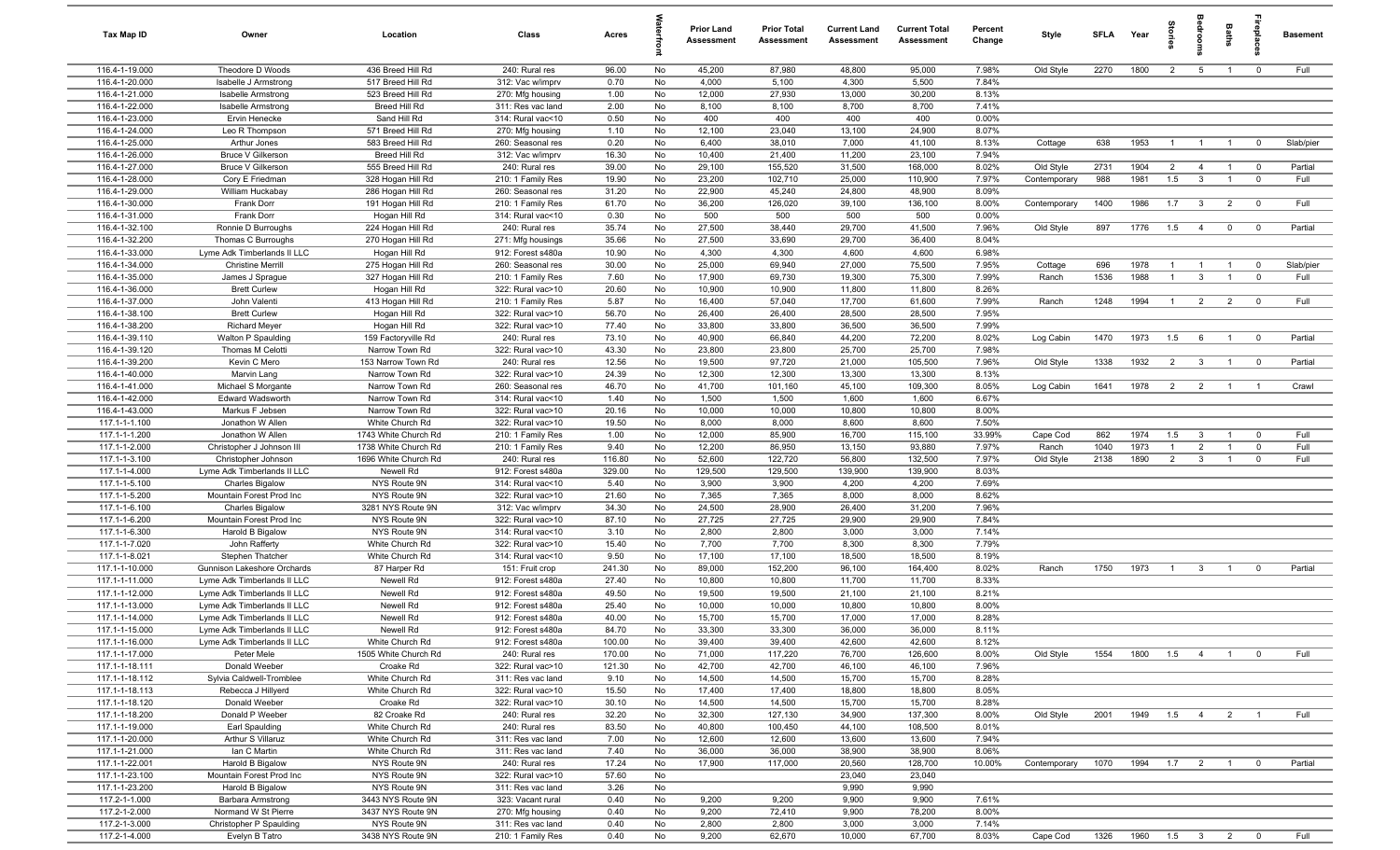| Tax Map ID                       | Owner                                        | Location                                 | Class                                  | Acres          |          | Prior Land<br><b>Assessment</b> | <b>Prior Total</b><br>Assessment | <b>Current Land</b><br>Assessment | <b>Current Total</b><br>Assessment | Percent<br>Change | Style                 | SFLA Year   |              | torie                            | droom                            | Baths                            | <b>G</b> bla                   | <b>Basement</b> |
|----------------------------------|----------------------------------------------|------------------------------------------|----------------------------------------|----------------|----------|---------------------------------|----------------------------------|-----------------------------------|------------------------------------|-------------------|-----------------------|-------------|--------------|----------------------------------|----------------------------------|----------------------------------|--------------------------------|-----------------|
| 117.2-1-5.111                    | <b>Charles Bigalow</b>                       | NYS Route 9N                             | 314: Rural vac<10                      | 1.00           | No       | 900                             | 900                              | 1,000                             | 1,000                              | 11.11%            |                       |             |              |                                  |                                  |                                  |                                |                 |
| 117.2-1-5.112                    | Mountain Forest Prod Inc                     | NYS Route 9N                             | 322: Rural vac>10                      | 26.00          | No       | 8,150                           | 8,150                            | 8,800                             | 8,800                              | 7.98%             |                       |             |              |                                  |                                  |                                  |                                |                 |
| 117.2-1-5.120                    | Christopher P Spaulding                      | NYS Route 9N                             | 105: Vac farmland                      | 67.00          | No       | 46,900                          | 46,900                           | 50,700                            | 50,700                             | 8.10%             |                       |             |              |                                  |                                  |                                  |                                |                 |
| 117.2-1-5.200<br>117.2-1-6.000   | Elmer G Harper Jr<br>Richard Coonrod         | 3399 NYS Route 9N<br>3380 NYS Route 9N   | 210: 1 Family Res<br>433: Auto body    | 0.70<br>0.60   | No<br>No | 10,800<br>23,600                | 65,700<br>39,340                 | 11,700<br>25,500                  | 71,000<br>42,500                   | 8.07%<br>8.03%    | Old Style             | 1664        | 1850         | $\overline{2}$                   | $\overline{4}$                   | $\overline{1}$                   | $\overline{0}$                 | Full            |
| 117.2-1-7.000                    | Dolores M Williams                           | 3362 NYS Route 9N                        | 423: Snack bar                         | 0.10           | No       | 8,100                           | 29,000                           | 8,700                             | 31,300                             | 7.93%             |                       |             |              |                                  |                                  |                                  |                                |                 |
| 117.2-1-8.110                    | <b>Harold Bigalow</b>                        | NYS Route 9N                             | 105: Vac farmland                      | 31.00          | No       | 10,850                          | 10,850                           | 11,700                            | 11,700                             | 7.83%             |                       |             |              |                                  |                                  |                                  |                                |                 |
| 117.2-1-8.120                    | Kayhart Dairy Partnership                    | <b>Burdick Rd</b>                        | 120: Field crops                       | 43.86          | No       | 39,474                          | 39,474                           | 42,600                            | 42,600                             | 7.92%             |                       |             |              |                                  |                                  |                                  |                                |                 |
| 117.2-1-8.130                    | Pierre Choquette                             | <b>Burdick Rd</b>                        | 312: Vac w/imprv                       | 6.50           | No       | 6,500                           | 12,000                           | 7,100                             | 13,000                             | 8.33%             |                       |             |              |                                  |                                  |                                  |                                |                 |
| 117.2-1-8.200                    | Gunnison Lakeshore Orchards                  | <b>Burdick Rd</b>                        | 151: Fruit crop                        | 5.84           | No       | 4,400                           | 4,400                            | 4,800                             | 4,800                              | 9.09%             |                       |             |              |                                  |                                  |                                  |                                |                 |
| 117.2-1-9.100                    | Gunnison Lakeshore Orchards                  | NYS Route 9N                             | 151: Fruit crop                        | 12.40          | No       | 12,100                          | 12,100                           | 13,100                            | 13,100                             | 8.26%             |                       |             |              |                                  |                                  |                                  |                                |                 |
| 117.2-1-9.200                    | Gunnison Lakeshore Orchards                  | NYS Route 9N                             | 314: Rural vac<10                      | 1.40           | No       | 700                             | 700                              | 800                               | 800                                | 14.29%            |                       |             |              |                                  |                                  |                                  |                                |                 |
| 117.2-1-10.000                   | Gunnison Lakeshore Orchards                  | 3208 NYS Route 9N                        | 151: Fruit crop                        | 46.70          | No       | 58,600                          | 119,600                          | 63,300                            | 129,200                            | 8.03%             | Old Style             | 2188        | 1850         | 1.5                              | $\overline{\mathbf{3}}$          | $\overline{1}$                   | $\overline{0}$                 | Partial         |
| 117.2-1-10.000/1                 | Gunnison Lakeshore Orchards                  | NYS Route 9N                             | 446: Cold storage                      | 0.01           | No       | 100                             | 123,100                          | 100                               | 132,900                            | 7.96%             |                       |             |              |                                  |                                  |                                  |                                |                 |
| 117.2-1-11.100<br>117.2-1-11.200 | Charles W Bigalow<br>Christopher P Spaulding | NYS Route 9N<br>3128 NYS Route 9N        | 311: Res vac land<br>105: Vac farmland | 2.27<br>31.33  | No<br>No | 8,000<br>28,200                 | 8,000<br>28,200                  | 8,600<br>30,500                   | 8,600<br>30,500                    | 7.50%<br>8.16%    |                       |             |              |                                  |                                  |                                  |                                |                 |
| 117.2-1-12.000                   | Lorraine A Roe                               | 3144 NYS Route 9N                        | 270: Mfg housing                       | 1.70           | No       | 12,600                          | 21,160                           | 13,700                            | 22,900                             | 8.22%             |                       |             |              |                                  |                                  |                                  |                                |                 |
| 117.2-1-13.000                   | Jon J Landry                                 | 3154 NYS Route 9N                        | 271: Mfg housings                      | 1.70           | No       | 12,600                          | 24,730                           | 13,600                            | 26,700                             | 7.97%             |                       |             |              |                                  |                                  |                                  |                                |                 |
| 117.2-1-14.000                   | Pierre Choquette                             | NYS Route 9N                             | 105: Vac farmland                      | 2.00           | No       | 2,400                           | 2,400                            | 2,600                             | 2,600                              | 8.33%             |                       |             |              |                                  |                                  |                                  |                                |                 |
| 117.2-1-15.000                   | Pierre A Choquette                           | 3246 NYS Route 9N                        | 210: 1 Family Res                      | 1.19           | No       | 12,000                          | 87,920                           | 13,000                            | 95,000                             | 8.05%             | Old Style             | 1990        | 1929         | 1.5                              | $\overline{2}$                   | $\overline{1}$                   | $\overline{1}$                 | Partial         |
| 117.2-1-16.110                   | Harold B Bigalow                             | NYS Route 9N                             | 322: Rural vac>10                      | 37.22          | No       | 33,000                          | 33,000                           | 35,600                            | 35,600                             | 7.88%             |                       |             |              |                                  |                                  |                                  |                                |                 |
| 117.2-1-16.120                   | Pierre Choquette                             | 38 Burdick Rd                            | 311: Res vac land                      | 13.92          | No       | 6,740                           | 6,740                            | 7,300                             | 7,300                              | 8.31%             |                       |             |              |                                  |                                  |                                  |                                |                 |
| 117.2-1-16.200                   | Gunnison Lakeshore Orchards                  | <b>Burdick Rd</b>                        | 151: Fruit crop                        | 6.02           | No       | 5,500                           | 5,500                            | 5,900                             | 5,900                              | 7.27%             |                       |             |              |                                  |                                  |                                  |                                |                 |
| 117.2-1-17.000                   | Pierre Choquette                             | NYS Route 9N                             | 311: Res vac land                      | 2.40           | No       | 14,000                          | 14,000                           | 15,100                            | 15,100                             | 7.86%             |                       |             |              |                                  |                                  |                                  |                                |                 |
| 117.2-1-18.000                   | Gunnison Lakeshore Orchards                  | Harper Rd                                | 151: Fruit crop                        | 9.40           | No       | 8,800                           | 8,800                            | 9,500                             | 9,500                              | 7.95%             |                       |             |              |                                  |                                  |                                  |                                |                 |
| 117.2-1-19.000<br>117.2-1-20.000 | Elmer Harper<br>Ronald H Duval               | 3191 NYS Route 9N<br>417 Factoryville Rd | 210: 1 Family Res<br>210: 1 Family Res | 1.00<br>1.00   | No<br>No | 12,000<br>12,000                | 113,490<br>70,340                | 13,000<br>13,000                  | 122,600<br>76,000                  | 8.03%<br>8.05%    | Contemporary<br>Ranch | 3599<br>864 | 2002<br>1973 | $\overline{2}$<br>$\overline{1}$ | $\overline{4}$<br>$\overline{2}$ | $\mathbf{3}$<br>$\overline{1}$   | $\overline{0}$<br>$\mathbf 0$  | Partial<br>Full |
| 117.2-1-21.100                   | Paul J Carrara                               | 3081 NYS Route 9N                        | 449: Warehouse                         | 86.50          | No       | 37,700                          | 128,230                          | 40,700                            | 138,500                            | 8.01%             |                       |             |              |                                  |                                  |                                  |                                |                 |
| 117.2-1-22.100                   | <b>Walter Sawyer</b>                         | 355 Factoryville Rd                      | 270: Mfg housing                       | 45.00          | No       | 40,000                          | 48,560                           | 43,200                            | 52,400                             | 7.91%             |                       |             |              |                                  |                                  |                                  |                                |                 |
| 117.2-1-22.200                   | Ronald Duval                                 | Factoryville Rd                          | 322: Rural vac>10                      | 55.00          | No       | 25,000                          | 25,000                           | 27,000                            | 27,000                             | 8.00%             |                       |             |              |                                  |                                  |                                  |                                |                 |
| 117.2-1-23.000                   | Elmer Harper Jr                              | Factoryville Rd                          | 314: Rural vac<10                      | 5.00           | No       | 4,500                           | 4,500                            | 4,900                             | 4,900                              | 8.89%             |                       |             |              |                                  |                                  |                                  |                                |                 |
| 117.2-2-1.000                    | Christopher P Spaulding                      | NYS Route 9N                             | 105: Vac farmland                      | 22.00          | No       | 11,000                          | 11,000                           | 11,900                            | 11,900                             | 8.18%             |                       |             |              |                                  |                                  |                                  |                                |                 |
| 117.2-2-2.000                    | Christopher P Spaulding                      | Trimble Rd                               | 105: Vac farmland                      | 41.10          | No       | 36,990                          | 36,990                           | 39,900                            | 39,900                             | 7.87%             |                       |             |              |                                  |                                  |                                  |                                |                 |
| 117.2-2-3.100                    | Marwin Deyo                                  | 219 Burdick Rd                           | 113: Cattle farm                       | 81.90          | No       | 54,000                          | 156,450                          | 58,400                            | 169,000                            | 8.02%             | Old Style             | 3100        | 1820         | $\overline{2}$                   | 5                                | $\overline{2}$                   | $\overline{1}$                 | Partial         |
| 117.2-2-3.200                    | Patrick Titus                                | 137 Burdick Rd                           | 240: Rural res                         | 22.95          | No       | 23,000                          | 73,360                           | 24,800                            | 79,200                             | 7.96%             | Contemporary          | 3808        | 1994         | 2                                | $\overline{4}$                   | $\overline{2}$                   | $\overline{0}$                 | Full            |
| 117.2-2-4.110<br>117.2-2-4.120   | Kayhart Dairy Partnership                    | <b>Burdick Rd</b><br>Lake Rd             | 120: Field crops<br>311: Res vac land  | 137.92<br>3.38 | No<br>No | 124,128                         | 124,128<br>1,000                 | 134,100<br>1,100                  | 134,100                            | 8.03%<br>10.00%   |                       |             |              |                                  |                                  |                                  |                                |                 |
| 117.2-2-4.210                    | Edward M Robinson<br>Marwin D Deyo           | 138 Burdick Rd                           | 240: Rural res                         | 18.80          | No       | 1,000<br>20,900                 | 114,640                          | 22,600                            | 1,100<br>123,800                   | 7.99%             | Contemporary          | 1644        | 1976         | 1.7                              | $\overline{\mathbf{3}}$          | $\blacksquare$ 1                 | $\overline{1}$                 | Partial         |
| 117.2-2-4.220                    | Dan I Harrington                             | <b>Burdick Rd</b>                        | 311: Res vac land                      | 5.00           | No       | 3,500                           | 3,500                            | 3,800                             | 3,800                              | 8.57%             |                       |             |              |                                  |                                  |                                  |                                |                 |
| 117.2-2-5.000                    | Gerald S Putnam                              | 404 Lake Rd                              | 210: 1 Family Res                      | 7.80           | No       | 18,100                          | 87,850                           | 19,600                            | 94,900                             | 8.03%             | Ranch                 | 1136        | 1987         | $\overline{1}$                   | $\mathbf{3}$                     | $\overline{1}$                   | $\overline{0}$                 | Full            |
| 117.2-2-7.000                    | Harvey E Wood                                | 360 Lake Rd                              | 270: Mfg housing                       | 4.90           | No       | 15,500                          | 43,300                           | 16,800                            | 46,800                             | 8.08%             |                       |             |              |                                  |                                  |                                  |                                |                 |
| 117.2-2-8.100                    | William M Tendy Jr                           | 325 Lake Rd                              | 120: Field crops                       | 87.60          | No       | 50,000                          | 55,500                           | 54,000                            | 59,900                             | 7.93%             | Old Style             | 1858        | 1880         | 1.7                              | $\mathbf{3}$                     | $\overline{1}$                   | $\overline{0}$                 | Partial         |
| 117.2-2-8.200                    | Rebecca J Barnard                            | Lake Rd                                  | 311: Res vac land                      | 6.90           | No       | 14,400                          | 14,400                           | 15,600                            | 15,600                             | 8.33%             |                       |             |              |                                  |                                  |                                  |                                |                 |
| 117.2-2-9.000                    | Vernon B Lang                                | Lake Rd                                  | 105: Vac farmland                      | 34.80          | No       | 17,400                          | 17,400                           | 18,800                            | 18,800                             | 8.05%             |                       |             |              |                                  |                                  |                                  |                                |                 |
| 117.2-2-10.000                   | Grzegorz Olszewski                           | 297 Lake Rd                              | 210: 1 Family Res                      | 0.20           | No       | 9,000                           | 73,280                           | 9,700                             | 79,100                             | 7.94%             | Old Style             | 1529        | 1880         | $\overline{1}$                   | $\overline{2}$                   | $\overline{1}$                   | $\overline{1}$                 | Crawl           |
| 117.2-2-11.100                   | Peter Goreau                                 | Lake Rd                                  | 311: Res vac land                      | 3.40           | No       | 11,000                          | 11,000                           | 11,900                            | 11,900                             | 8.18%             |                       |             |              | 1.5                              | $\mathbf{3}$                     | $\overline{1}$                   |                                | Partial         |
| 117.2-2-11.200<br>117.2-2-12.000 | Kimberly Peyton<br>Peter Goreau              | 285 Lake Rd<br>274 Lake Rd               | 210: 1 Family Res<br>311: Res vac land | 5.50<br>1.00   | No<br>No | 16,100<br>9,000                 | 100,960<br>9,000                 | 17,400<br>9,700                   | 109,000<br>9,700                   | 7.96%<br>7.78%    | Old Style             | 1157        | 1850         |                                  |                                  |                                  |                                |                 |
| 117.2-2-13.000                   | Rose M Chevalier                             | 177 Lake Rd                              | 210: 1 Family Res                      | 72.70          | No       | 77,700                          | 169,100                          | 83,900                            | 182,600                            | 7.98%             | Old Style             | 1451        | 1820         | 1.7                              | $\mathbf{3}$                     | $\overline{2}$                   | $\overline{0}$                 | Partial         |
| 117.2-2-14.000                   | Vernon Lang                                  | 237 Lake Rd                              | 240: Rural res                         | 114.50         | No       | 65,700                          | 98,300                           | 71,000                            | 106,200                            | 8.04%             | Old Style             | 1200        | 1850         | $\overline{2}$                   | $\mathbf{3}$                     | $\overline{1}$                   | $\overline{0}$                 | Full            |
| 117.2-2-15.000                   | Christopher P Spaulding                      | NYS Route 9N                             | 105: Vac farmland                      | 18.30          | No       | 16,470                          | 16,470                           | 17,800                            | 17,800                             | 8.08%             |                       |             |              |                                  |                                  |                                  |                                |                 |
| 117.2-2-16.000                   | Christopher P Spaulding                      | NYS Route 9N                             | 105: Vac farmland                      | 5.20           | No       | 4,600                           | 4,600                            | 5,000                             | 5,000                              | 8.70%             |                       |             |              |                                  |                                  |                                  |                                |                 |
| 117.2-2-17.000                   | Gunnison Lakeshore Orchards                  | NYS Route 9N                             | 151: Fruit crop                        | 11.10          | No       | 7,100                           | 7,100                            | 7,700                             | 7,700                              | 8.45%             |                       |             |              |                                  |                                  |                                  |                                |                 |
| 117.2-2-18.000                   | Gunnison Lakeshore Orchards                  | NYS Route 9N                             | 105: Vac farmland                      | 9.80           | No       | 6,900                           | 6,900                            | 7,500                             | 7,500                              | 8.70%             |                       |             |              |                                  |                                  |                                  |                                |                 |
| 117.2-2-19.110                   | Gunnison Lakeshore Orchards                  | <b>Burdick Rd</b>                        | 105: Vac farmland                      | 6.00           | No       | 6,000                           | 6,000                            | 6,500                             | 6,500                              | 8.33%             |                       |             |              |                                  |                                  |                                  |                                |                 |
| 117.2-2-19.120                   | Kayhart Dairy Partnership                    | <b>Burdick Rd</b>                        | 120: Field crops                       | 8.00           | No       | 7,200                           | 7,200                            | 7,800                             | 7,800                              | 8.33%             |                       |             |              |                                  |                                  |                                  |                                |                 |
| 117.2-2-19.200<br>117.2-2-20.000 | Gunnison Lakeshore Orchards                  | <b>Burdick Rd</b>                        | 151: Fruit crop<br>210: 1 Family Res   | 5.29           | No       | 4,400<br>13,100                 | 4,400                            | 4,800                             | 4,800                              | 9.09%             | Old Style             | 1046        |              |                                  |                                  |                                  |                                |                 |
| 117.2-2-21.000                   | Dan I Harrington<br>Rae S Barber             | 111 Burdick Rd<br>248 Burdick Rd         | 210: 1 Family Res                      | 2.20<br>8.00   | No<br>No | 18,300                          | 64,790<br>58,940                 | 14,200<br>19,800                  | 70,000<br>63,700                   | 8.04%<br>8.08%    | Old Style             | 1053        | 1850<br>1940 | 1.7<br>1.5                       | $\mathbf{3}$<br>$\mathbf{3}$     | $\overline{1}$<br>$\overline{1}$ | $\overline{1}$<br>$\mathbf{0}$ | Full<br>Full    |
| 117.2-2-22.000                   | Edward M Robinson                            | 423 Lake Rd                              | 240: Rural res                         | 30.00          | No       | 33,000                          | 130,230                          | 35,600                            | 140,600                            | 7.96%             | Old Style             | 3724        | 1800         | $\overline{2}$                   | 8                                | $\overline{1}$                   | $\overline{1}$                 | Partial         |
| 117.2-2-23.100                   | Elizabeth T Skinner                          | Lake Rd                                  | 322: Rural vac>10                      | 14.10          | No       | 17,100                          | 17,100                           | 18,500                            | 18,500                             | 8.19%             |                       |             |              |                                  |                                  |                                  |                                |                 |
| 117.2-2-23.200                   | Todd R Dushane                               | 365 Lake Rd                              | 210: 1 Family Res                      | 1.00           | No       | 12,000                          | 87,690                           | 13,000                            | 94,700                             | 7.99%             | Ranch                 | 1363        | 1974         | $\blacksquare$                   | 3 <sup>3</sup>                   | $\blacksquare$ 1                 | $\overline{1}$                 | Full            |
| 117.2-3-1.000                    | Kayhart Dairy Partnership                    | Trimble Rd                               | 105: Vac farmland                      | 14.20          | No       | 9,900                           | 9,900                            | 10,700                            | 10,700                             | 8.08%             |                       |             |              |                                  |                                  |                                  |                                |                 |
| 117.2-3-2.000                    | Florence St Pierre Sears                     | Lake Rd                                  | 105: Vac farmland                      | 37.50          | No       | 26,300                          | 26,300                           | 28,400                            | 28,400                             | 7.98%             |                       |             |              |                                  |                                  |                                  |                                |                 |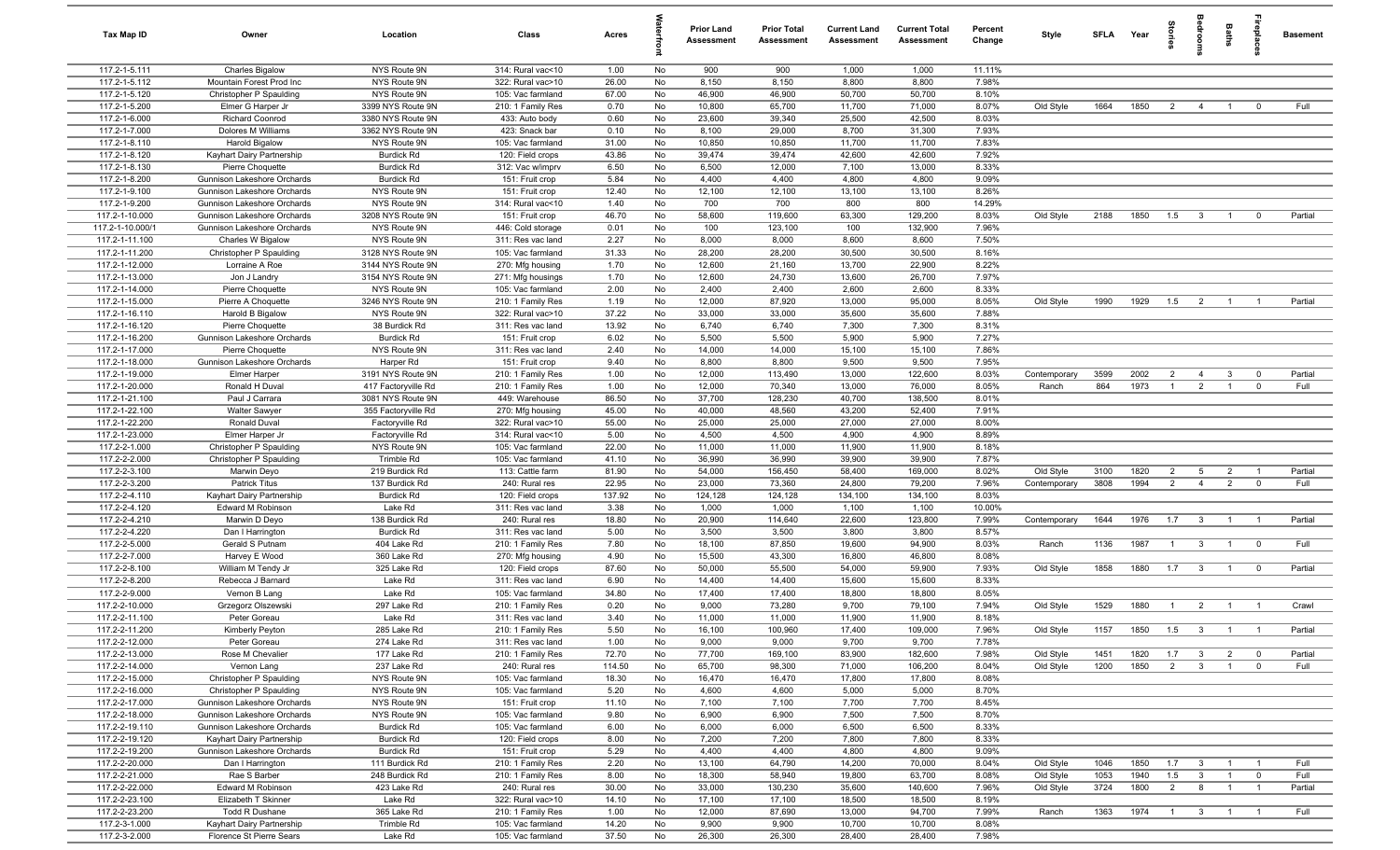| Tax Map ID                       | Owner                                 | Location                                 | Class                                  | Acres         |            | <b>Prior Land</b><br>Assessment | <b>Prior Total</b><br>Assessment | <b>Current Land</b><br>Assessment | <b>Current Total</b><br><b>Assessment</b> | Percent<br>Change | Style                  | SFLA         | Year         | tories         |                                | Baths                            | repla                         | <b>Basement</b> |
|----------------------------------|---------------------------------------|------------------------------------------|----------------------------------------|---------------|------------|---------------------------------|----------------------------------|-----------------------------------|-------------------------------------------|-------------------|------------------------|--------------|--------------|----------------|--------------------------------|----------------------------------|-------------------------------|-----------------|
| 117.2-3-3.000                    | Joseph N Duval                        | Trimble Rd                               | 105: Vac farmland                      | 9.60          | No         | 7,000                           | 7,000                            | 7,600                             | 7,600                                     | 8.57%             |                        |              |              |                |                                |                                  |                               |                 |
| 117.2-4-1.000                    | Leonard H Amblo                       | 16 Hedge Row                             | 260: Seasonal res                      | 1.60          | Yes        | 85,375                          | 95,105                           | 92,200                            | 102,700                                   | 7.99%             | Cottage                | 260          | 1940         | $\overline{1}$ | $\mathbf 0$                    | $\mathbf 0$                      | $\mathbf 0$                   | Slab/pier       |
| 117.2-4-2.000                    | Rebecca J Barnard                     | 16 Hedge Row                             | 260: Seasonal res                      | 3.20          | Yes        | 81,125                          | 103,945                          | 87,700                            | 112,300                                   | 8.04%             | Cottage                | 360          | 2003         | 1.5            | $\mathbf{1}$                   | $\mathbf 0$                      | $^{\circ}$                    | Slab/pier       |
| 117.2-4-3.000<br>117.2-4-4.000   | Peter Goreau                          | Lake Rd<br>Lake Rd                       | 313: Watrfrnt vac<br>313: Watrfrnt vac | 1.90<br>19.30 | Yes<br>Yes | 69,000<br>56,500                | 69,000<br>56,500                 | 74,500<br>61,000                  | 74,500<br>61,000                          | 7.97%<br>7.96%    |                        |              |              |                |                                |                                  |                               |                 |
| 117.3-1-1.000                    | Vernon Lang<br>Charles E Strack       | 1365 White Church Rd                     | 322: Rural vac>10                      | 54.30         | No         | 23,700                          | 23,700                           | 25,600                            | 25,600                                    | 8.02%             |                        |              |              |                |                                |                                  |                               |                 |
| 117.3-1-2.000                    | Bruce W Burns Sr                      | 1339 White Church Rd                     | 210: 1 Family Res                      | 6.00          | No         | 16,500                          | 60,230                           | 17,800                            | 65,000                                    | 7.92%             | Ranch                  | 1375         | 1971         | $\overline{1}$ | $\overline{3}$                 | $\overline{2}$                   | $^{\circ}$                    | Full            |
| 117.3-1-3.000                    | Harold D Spaulding                    | 1328 White Church Rd                     | 270: Mfg housing                       | 23.10         | No         | 23,000                          | 108,900                          | 24,800                            | 117,600                                   | 7.99%             |                        |              |              |                |                                |                                  |                               |                 |
| 117.3-1-4.000                    | Earl Lang                             | 212 Russell St                           | 105: Vac farmland                      | 83.30         | No         | 29,155                          | 29,155                           | 31,500                            | 31,500                                    | 8.04%             |                        |              |              |                |                                |                                  |                               |                 |
| 117.3-1-5.100                    | Marcus Hansen                         | White Church Rd                          | 322: Rural vac>10                      | 41.47         | No         | 16,600                          | 16,600                           | 17,900                            | 17,900                                    | 7.83%             |                        |              |              |                |                                |                                  |                               |                 |
| 117.3-1-5.200                    | <b>Todd Wilson</b>                    | 12 Newell Rd                             | 210: 1 Family Res                      | 8.00          | No         | 18,300                          | 73,310                           | 19,800                            | 79,200                                    | 8.03%             | Old Style              | 1390         | 1850         | 1.5            | $\overline{4}$                 | $\overline{1}$                   | $\mathbf 0$                   | Partial         |
| 117.3-1-5.300                    | Earl C Spaulding                      | Newell Rd                                | 314: Rural vac<10                      | 0.13          | No         | 6,000                           | 6,000                            | 6,500                             | 6,500                                     | 8.33%             |                        |              |              |                |                                |                                  |                               |                 |
| 117.3-1-6.000                    | Richard A Thompson                    | 19 Newell Rd                             | 210: 1 Family Res                      | 2.80          | No         | 10,600                          | 20,590                           | 11,400                            | 22,200                                    | 7.82%             | Cottage                | 472          | 1920         | 1.5            | $\overline{1}$                 | $\mathbf 0$                      | $^{\circ}$                    | Crawl           |
| 117.3-1-7.000                    | <b>Christopher Spaulding</b>          | Newell Rd                                | 910: Priv forest                       | 25.10         | No         | 13,400                          | 13,400                           | 14,500                            | 14,500                                    | 8.21%             |                        |              |              |                |                                |                                  |                               |                 |
| 117.3-1-8.000                    | Leonard T ONesto                      | White Church Rd                          | 322: Rural vac>10                      | 40.00         | No         | 18,500                          | 18,500                           | 20,000                            | 20,000                                    | 8.11%             |                        |              |              |                |                                |                                  |                               |                 |
| 117.3-1-9.110<br>117.3-1-9.120   | Douglas Woods<br>David W Pelkey       | <b>Russell St</b><br>81 Russell St       | 322: Rural vac>10<br>210: 1 Family Res | 30.70<br>8.69 | No<br>No   | 17,300<br>17,600                | 17,300<br>139,110                | 18,700<br>19,000                  | 18,700<br>150,200                         | 8.09%<br>7.97%    | Contemporary           | 1464         | 2003         | 1.5            | $\mathbf{3}$                   | $\overline{2}$                   | $^{\circ}$                    | Full            |
| 117.3-1-9.200                    | Gerald Clarke                         | <b>Russell St</b>                        | 314: Rural vac<10                      | 8.59          | No         | 14,400                          | 14,400                           | 15,600                            | 15,600                                    | 8.33%             |                        |              |              |                |                                |                                  |                               |                 |
| 117.3-1-10.000                   | Matthew A Skinner                     | 165 Russell St                           | 210: 1 Family Res                      | 0.86          | No         | 11,600                          | 65,320                           | 12,500                            | 70,500                                    | 7.93%             | Ranch                  | 1200         | 1960         | - 1            | $\overline{2}$                 | $\overline{1}$                   | $^{\circ}$                    | Full            |
| 117.3-1-11.000                   | Edward M Harvey                       | Newell Rd                                | 322: Rural vac>10                      | 56.60         | No         | 24,300                          | 24,300                           | 26,200                            | 26,200                                    | 7.82%             |                        |              |              |                |                                |                                  |                               |                 |
| 117.3-1-12.110                   | Kenneth C Woods                       | Newell Rd                                | 105: Vac farmland                      | 107.67        | No         | 37,800                          | 37,800                           | 40,800                            | 40,800                                    | 7.94%             |                        |              |              |                |                                |                                  |                               |                 |
| 117.3-1-12.120                   | Gunnison Lakeshore Orchards           | Gage Rd                                  | 105: Vac farmland                      | 16.13         | No         | 17,700                          | 17,700                           | 19,100                            | 19,100                                    | 7.91%             |                        |              |              |                |                                |                                  |                               |                 |
| 117.3-1-12.130                   | Christopher P Spaulding               | Gage Rd                                  | 105: Vac farmland                      | 13.33         | No         | 11,970                          | 11,970                           | 12,900                            | 12,900                                    | 7.77%             |                        |              |              |                |                                |                                  |                               |                 |
| 117.3-1-12.200                   | David R Payne                         | 96 Gage Rd                               | 210: 1 Family Res                      | 1.60          | No         | 11,300                          | 78,670                           | 12,200                            | 85,000                                    | 8.05%             | Ranch                  | 1161         | 1973         | $\overline{1}$ | 3                              | $\overline{1}$                   | $^{\circ}$                    | Full            |
| 117.3-1-13.000                   | Donald Phaneuf                        | 100 Gage Rd                              | 210: 1 Family Res                      | 1.10          | No         | 10,900                          | 66,980                           | 11,700                            | 72,300                                    | 7.94%             | Colonial               | 1768         | 1810         | 2              | $\overline{4}$                 | $\overline{1}$                   | $\mathbf 0$                   | Full            |
| 117.3-1-14.110<br>117.3-1-14.120 | William Hunsdon                       | 313 Russell St<br>301 Russell St         | 270: Mfg housing                       | 30.70<br>2.30 | No<br>No   | 25,400<br>13,200                | 48,220<br>73,840                 | 27,500<br>14,200                  | 52,100<br>79,700                          | 8.05%<br>7.94%    |                        | 1456         | 1994         | $\overline{1}$ | $\mathbf{3}$                   | $\overline{1}$                   | $\mathbf 0$                   | Slab/pier       |
| 117.3-1-14.200                   | James Hunsdon<br>Robert J Burris      | 285 Russell St                           | 210: 1 Family Res<br>210: 1 Family Res | 1.40          | No         | 12,400                          | 96,560                           | 13,400                            | 104,300                                   | 8.02%             | Ranch<br>Log Cabin     | 1674         | 1988         | 1.5            | $5\overline{5}$                | $\overline{1}$                   | $^{\circ}$                    | Full            |
| 117.3-1-15.100                   | Robert E Norton                       | 269 Russell St                           | 210: 1 Family Res                      | 1.70          | No         | 12,600                          | 70,730                           | 13,600                            | 76,400                                    | 8.02%             | Manufactured           | 880          | 1989         | $\mathbf{1}$   | $\mathbf{3}$                   | $\overline{2}$                   | $\mathbf 0$                   | Crawl           |
| 117.3-1-15.200                   | Mark W Peters                         | 288 Russell St                           | 210: 1 Family Res                      | 2.00          | No         | 12,900                          | 72,420                           | 13,900                            | 78,200                                    | 7.98%             | Old Style              | 1549         | 1896         | 1.5            | $\overline{4}$                 |                                  | $^{\circ}$                    | Full            |
| 117.3-1-16.000                   | William Hunsdon                       | 320 Russell St                           | 210: 1 Family Res                      | 1.50          | No         | 12,500                          | 79,040                           | 13,500                            | 85,400                                    | 8.05%             | Ranch                  | 1296         | 1959         | $\overline{1}$ | $\mathbf{3}$                   | $\overline{1}$                   |                               | Full            |
| 117.3-1-17.100                   | Gunnison Lakeshore Orchards           | <b>Russell St</b>                        | 151: Fruit crop                        | 146.90        | No         | 75,000                          | 75,000                           | 81,000                            | 81,000                                    | 8.00%             |                        |              |              |                |                                |                                  |                               |                 |
| 117.3-1-17.200                   | Thomas Hudon                          | 356 Russell St                           | 210: 1 Family Res                      | 3.26          | No         | 14,000                          | 88,400                           | 15,100                            | 95,500                                    | 8.03%             | Manufactured           | 1792         | 2003         | $\overline{1}$ | $\overline{3}$                 | $\overline{2}$                   | $\mathbf 0$                   | Slab/pier       |
| 117.3-1-18.100                   | Walton P Spaulding                    | 159 Factoryville Rd                      | 240: Rural res                         | 23.89         | No         | 23,400                          | 61,660                           | 25,300                            | 66,600                                    | 8.01%             | Old Style              | 1131         | 1853         | 1.5            | 5                              | $\overline{1}$                   | $\mathbf 0$                   | Crawl           |
| 117.3-1-18.200                   | Caleb J Spaulding                     | 149 Factoryville Rd                      | 210: 1 Family Res                      | 2.33          | No         | 13,200                          | 115,540                          | 14,300                            | 124,800                                   | 8.01%             | Raised Ranch           | 1209         | 1994         | $\overline{1}$ | 3                              | $\overline{2}$                   | $^{\circ}$                    | Full            |
| 117.3-1-19.100                   | Ervin Henecke                         | 77 Factoryville Rd                       | 240: Rural res                         | 87.30         | No         | 45,700                          | 103,920                          | 49,300                            | 112,200                                   | 7.97%             | Old Style              | 2430         | 1815         | $\overline{2}$ | $5\overline{5}$                | $\overline{1}$                   | $^{\circ}$                    | Partial         |
| 117.3-1-20.110<br>117.3-1-20.120 | Francis J Pertak<br>John P Spring     | 37 Factoryville Rd<br>27 Factoryville Rd | 322: Rural vac>10<br>210: 1 Family Res | 26.40<br>0.79 | No<br>No   | 9,000<br>11,200                 | 9,000<br>77,520                  | 9,700<br>12,100                   | 9,700<br>83,700                           | 7.78%<br>7.97%    | Log Cabin              | 2205         | 1998         | 1.7            | $\overline{\mathbf{3}}$        | $\overline{2}$                   | $\overline{0}$                | Full            |
| 117.3-1-20.200                   | <b>Francis Pertak</b>                 | Factoryville Rd                          | 322: Rural vac>10                      | 23.42         | No         | 9,000                           | 9,000                            | 9,700                             | 9,700                                     | 7.78%             |                        |              |              |                |                                |                                  |                               |                 |
| 117.3-1-23.111                   | Leroy Clarke                          | 186 Russell St                           | 240: Rural res                         | 15.75         | No         | 23,800                          | 82,410                           | 25,700                            | 89,000                                    | 8.00%             | Old Style              | 1160         | 1850         | $\overline{2}$ | 6                              | $\overline{1}$                   | $\mathbf 0$                   | Partial         |
| 117.3-1-23.112                   | Leroy E Clarke                        | 169 Russell St                           | 240: Rural res                         | 75.50         | No         | 61,900                          | 115,660                          | 66,800                            | 124,900                                   | 7.99%             | Ranch                  | 992          | 1995         | $\overline{1}$ | $\mathbf{3}$                   | $\overline{1}$                   | $\mathbf 0$                   | Crawl           |
| 117.3-1-23.120                   | Louis J Manley                        | <b>Russell St</b>                        | 105: Vac farmland                      | 12.84         | No         | 6,500                           | 6,500                            | 7,000                             | 7,000                                     | 7.69%             |                        |              |              |                |                                |                                  |                               |                 |
| 117.3-1-23.210                   | Aaron Manley                          | 114 Russell St                           | 270: Mfg housing                       | 5.56          | No         | 16,100                          | 47,480                           | 17,400                            | 51,300                                    | 8.05%             |                        |              |              |                |                                |                                  |                               |                 |
| 117.3-1-23.220                   | Richard J Tromblee                    | <b>Russell St</b>                        | 322: Rural vac>10                      | 17.91         | No         | 15,700                          | 15,700                           | 17,000                            | 17,000                                    | 8.28%             |                        |              |              |                |                                |                                  |                               |                 |
| 117.3-1-24.000                   | Christopher P Spaulding               | White Church Rd                          | 322: Rural vac>10                      | 55.50         | No         | 24,000                          | 24,000                           | 25,900                            | 25,900                                    | 7.92%             |                        |              |              |                |                                |                                  |                               |                 |
| 117.3-1-25.000                   | Linda Cobb C Gleason                  | <b>Russell St</b>                        | 311: Res vac land                      | 1.30          | No         | 9,000                           | 9,000                            | 9,700                             | 9,700                                     | 7.78%             |                        |              |              |                | $\overline{a}$                 | $\overline{2}$                   |                               |                 |
| 117.3-1-26.000<br>117.3-1-27.000 | Christopher Bresnahan<br>Donna Taylor | 127 Russell St<br>119 Russell St         | 210: 1 Family Res<br>270: Mfg housing  | 0.70<br>1.00  | No<br>No   | 10,800<br>12,000                | 51,200<br>32,940                 | 11,700<br>13,000                  | 55,300<br>35,600                          | 8.01%<br>8.08%    | Ranch                  | 1464         | 1975         |                |                                |                                  |                               | Crawl           |
| 117.3-1-28.000                   | <b>Bernice Ross</b>                   | 105 Russell St                           | 270: Mfg housing                       | 0.86          | No         | 11,400                          | 22,340                           | 12,300                            | 24,100                                    | 7.88%             |                        |              |              |                |                                |                                  |                               |                 |
| 117.3-1-29.000                   | Douglas Woods                         | 99 Russell St                            | 210: 1 Family Res                      | 1.70          | No         | 12,600                          | 71,170                           | 13,600                            | 76,900                                    | 8.05%             | Cottage                | 704          | 1969         | 1.5            | $\overline{\mathbf{2}}$        | $\overline{1}$                   | $\overline{0}$                | Full            |
| 117.3-1-30.000                   | Dora L McCray                         | 122 Russell St                           | 270: Mfg housing                       | 0.70          | No         | 10,800                          | 23,180                           | 11,600                            | 25,000                                    | 7.85%             |                        |              |              |                |                                |                                  |                               |                 |
| 117.3-1-31.000                   | Gordon McCray                         | 132 Russell St                           | 271: Mfg housings                      | 2.10          | No         | 13,000                          | 26,560                           | 14,100                            | 28,700                                    | 8.06%             |                        |              |              |                |                                |                                  |                               |                 |
| 117.3-1-32.120                   | Carl A Perry Sr                       | White Church Rd                          | 314: Rural vac<10                      | 3.36          | No         | 9,400                           | 9,400                            | 10,200                            | 10,200                                    | 8.51%             |                        |              |              |                |                                |                                  |                               |                 |
| 117.3-1-32.200                   | Joanne Petro                          | 1053 White Church Rd                     | 210: 1 Family Res                      | 4.86          | No         | 13,900                          | 45,150                           | 15,000                            | 48,800                                    | 8.08%             | Ranch                  | 720          | 1978         | $\mathbf{1}$   | $\overline{2}$                 | $\overline{1}$                   | $\overline{0}$                | Slab/pier       |
| 117.3-1-33.000                   | Daniel M Rice                         | 1126 White Church Rd                     | 240: Rural res                         | 20.70         | No         | 20,300                          | 78,400                           | 22,000                            | 84,700                                    | 8.04%             | Old Style              | 1460         | 1810         | 1.5            | $\overline{4}$                 | $\overline{1}$                   | $\mathbf 0$                   | Partial         |
| 117.3-1-34.200                   | Diane L Thatcher                      | 71 Russell St                            | 210: 1 Family Res                      | 3.05          | No         | 13,900                          | 87,090                           | 15,100                            | 94,100                                    | 8.05%             | Ranch                  | 1276         | 1968         | $\overline{1}$ | $\mathbf{3}$                   | $\overline{1}$                   | $\overline{2}$                | Full            |
| 117.3-1-35.000<br>117.3-1-36.000 | Kerry A Reed<br><b>McKinley Woods</b> | 29 Russell St<br>11 Russell St           | 210: 1 Family Res<br>210: 1 Family Res | 2.10<br>7.50  | No<br>No   | 13,000<br>17,900                | 63,850<br>79,110                 | 14,100<br>19,300                  | 69,000<br>85,400                          | 8.07%<br>7.95%    | Old Style<br>Old Style | 1089<br>1248 | 1830<br>1948 | 1.5<br>1.5     | $\overline{4}$<br>$\mathbf{3}$ | $\overline{1}$<br>$\overline{1}$ | $\mathbf 0$<br>$\overline{1}$ | Full<br>Full    |
| 117.3-1-37.000                   | Steven E Woods                        | 3 Russell St                             | 210: 1 Family Res                      | 3.40          | No         | 14,200                          | 117,800                          | 15,300                            | 127,200                                   | 7.98%             | Contemporary           | 2079         | 1999         | $\overline{2}$ | $\mathbf{3}$                   | $\overline{2}$                   | $\mathbf 0$                   | Full            |
| 117.3-1-38.000                   | McKinley Woods Jr                     | <b>Russell St</b>                        | 314: Rural vac<10                      | 0.60          | No         | 3,000                           | 3,000                            | 3,200                             | 3,200                                     | 6.67%             |                        |              |              |                |                                |                                  |                               |                 |
| 117.3-1-39.000                   | Harold Spaulding                      | 1230 White Church Rd                     | 270: Mfg housing                       | 0.47          | No         | 9,800                           | 67,690                           | 10,600                            | 73,100                                    | 7.99%             |                        |              |              |                |                                |                                  |                               |                 |
| 117.3-1-40.100                   | Seth J Celotti                        | 1184 White Church Rd                     | 240: Rural res                         | 22.20         | No         | 21,900                          | 74,060                           | 23,700                            | 80,000                                    | 8.02%             | Ranch                  | 828          | 1963         | $\overline{1}$ | $\overline{2}$                 | $\overline{1}$                   | $\overline{0}$                | Full            |
| 117.3-1-40.200                   | John Laconte                          | 1164 White Church Rd                     | 270: Mfg housing                       | 3.20          | No         | 14,000                          | 146,280                          | 15,100                            | 158,000                                   | 8.01%             |                        |              |              |                |                                |                                  |                               |                 |
| 117.3-1-41.110                   | Clayton D Menser                      | White Church Rd                          | 105: Vac farmland                      | 55.70         | No         | 20,000                          | 20,000                           | 21,600                            | 21,600                                    | 8.00%             |                        |              |              |                |                                |                                  |                               |                 |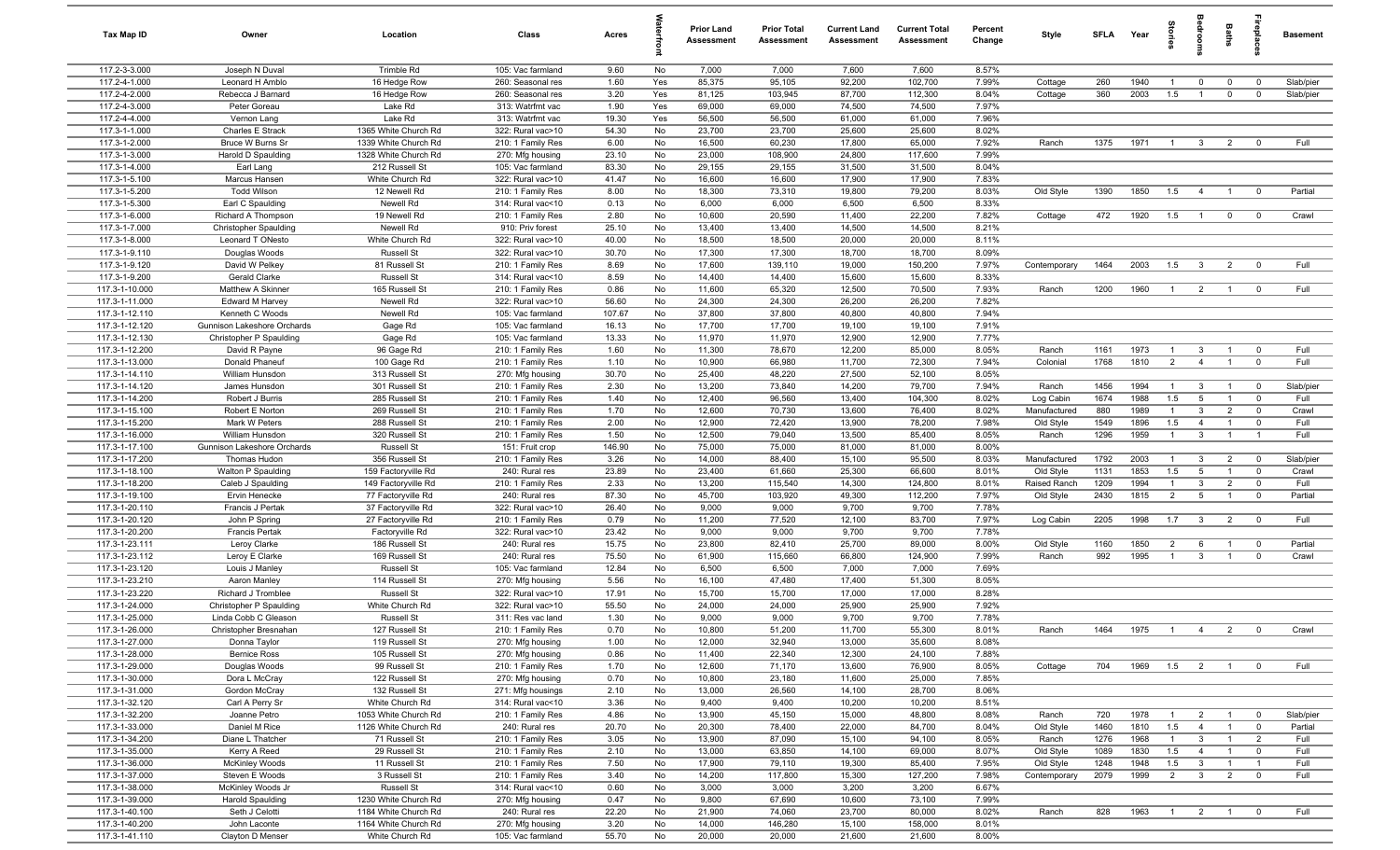| Tax Map ID                           | Owner                                             | Location                                 | Class                                  | Acres         |            | Prior Land<br><b>Assessment</b> | <b>Prior Total</b><br>Assessment | <b>Current Land</b><br>Assessment | <b>Current Total</b><br><b>Assessment</b> | Percent<br>Change | Style                | <b>SFLA</b> | Year         | ã                     | å                                | Baths                            |                                  | <b>Basement</b>      |
|--------------------------------------|---------------------------------------------------|------------------------------------------|----------------------------------------|---------------|------------|---------------------------------|----------------------------------|-----------------------------------|-------------------------------------------|-------------------|----------------------|-------------|--------------|-----------------------|----------------------------------|----------------------------------|----------------------------------|----------------------|
| 117.3-1-41.120                       | Clayton D Menser                                  | 1145 White Church Rd                     | 210: 1 Family Res                      | 9.00          | No         | 19,200                          | 162,651                          | 20,800                            | 175,700                                   | 8.02%             | Colonial             | 2288        | 2000         | $\overline{2}$        | $\overline{4}$                   | $\overline{2}$                   | $\overline{0}$                   | Full                 |
| 117.3-1-41.200                       | Howard A Dushane                                  | White Church Rd                          | 314: Rural vac<10                      | 2.90          | No         | 9,000                           | 9,000                            | 9,700                             | 9,700                                     | 7.78%             |                      |             |              |                       |                                  |                                  |                                  |                      |
| 117.3-1-42.000                       | Richard H Spaulding                               | 1193 White Church Rd                     | 210: 1 Family Res                      | 18.80         | No         | 19,800                          | 102,990                          | 21,400                            | 111,200                                   | 7.97%             | Old Style            | 1962        | 1880         | $\overline{2}$        | $\overline{4}$                   | $\overline{1}$                   | $\overline{0}$                   | Partial              |
| 117.3-1-44.000<br>117.3-1-45.000     | Douglas Scheuer<br>Earl Lang                      | 1251 White Church Rd<br>Russell St       | 270: Mfg housing<br>322: Rural vac>10  | 4.70<br>37.60 | No<br>No   | 15,300<br>16,650                | 26,240<br>16,650                 | 16,500<br>18,000                  | 28,300<br>18,000                          | 7.85%<br>8.11%    |                      |             |              |                       |                                  |                                  |                                  |                      |
| 117.3-1-46.000                       | <b>Richard LaConte</b>                            | 1277 White Church Rd                     | 240: Rural res                         | 65.00         | No         | 26,800                          | 56,990                           | 28,900                            | 61,500                                    | 7.91%             |                      |             |              |                       |                                  |                                  |                                  |                      |
| 117.3-1-47.000                       | Helen Holmes                                      | 1307 White Church Rd                     | 240: Rural res                         | 43.80         | No         | 30,100                          | 75,370                           | 32,500                            | 81,400                                    | 8.00%             | Old Style            | 1212        | 1930         | 1.5                   | 4                                | $\overline{1}$                   | $\overline{0}$                   | Full                 |
| 117.3-1-48.000                       | Daniel C Moulton                                  | 1379 White Church Rd                     | 240: Rural res                         | 22.40         | No         | 21,000                          | 154,600                          | 22,700                            | 167,000                                   | 8.02%             | Old Style            | 1425        | 1800         | 1.5                   | $\overline{3}$                   | $\overline{1}$                   | $\mathbf 0$                      | Crawl                |
| 117.3-1-49.000                       | Leonard T ONesto                                  | Newell Rd                                | 322: Rural vac>10                      | 91.20         | No         | 33,200                          | 33,200                           | 35,900                            | 35,900                                    | 8.13%             |                      |             |              |                       |                                  |                                  |                                  |                      |
| 117.3-1-50.000                       | William R Hunsdon                                 | 337 Russell St                           | 210: 1 Family Res                      | 44.20         | No         | 31,400                          | 109,820                          | 33,900                            | 118,600                                   | 7.99%             | Colonial             | 2056        | 1899         | $\overline{2}$        | $\mathbf{3}$                     | $\overline{2}$                   | $\overline{0}$                   | Full                 |
| 117.3-1-51.000                       | Gerald Clarke                                     | 149 Russell St                           | 210: 1 Family Res                      | 0.90          | No         | 11,600                          | 84,320                           | 12,600                            | 91,100                                    | 8.04%             | Ranch                | 1463        | 1979         | $\overline{1}$        | 2                                | $\mathbf{1}$                     | $\overline{0}$                   | Partial              |
| 117.3-1-52.000                       | <b>Francis Pertak</b>                             | Factoryville Rd                          | 270: Mfg housing                       | 2.00          | No         | 12,900                          | 23,650                           | 13,900                            | 25,500                                    | 7.82%             |                      |             |              |                       |                                  |                                  |                                  |                      |
| 117.3-1-53.000                       | Paul Blanchard                                    | 1171 White Church Rd                     | 270: Mfg housing                       | 3.00          | No         | 13,800                          | 67,050                           | 14,900                            | 72,400                                    | 7.98%             |                      |             |              |                       |                                  |                                  |                                  |                      |
| 117.3-1-54.000                       | Howard A Dushane                                  | 1151 White Church Rd                     | 210: 1 Family Res                      | 3.50          | No         | 14,300                          | 59,340                           | 15,500                            | 64,100                                    | 8.02%             | Ranch                | 1485        | 1974         | $\overline{1}$        | $\mathbf{3}$                     | $\overline{1}$                   | $\overline{0}$                   | Full                 |
| 117.3-1-55.000<br>117.3-1-56.100     | Clayton D Menser<br>Robert Thompson               | Breed Hill Rd<br>1077 White Church Rd    | 314: Rural vac<10<br>270: Mfg housing  | 0.90<br>85.36 | No<br>No   | 4,300<br>41,400                 | 4,300<br>139,390                 | 4,600<br>44,700                   | 4,600<br>150,500                          | 6.98%<br>7.97%    |                      |             |              |                       |                                  |                                  |                                  |                      |
| 117.3-1-56.200                       | James Petro                                       | 1065 White Church Rd                     | 240: Rural res                         | 15.14         | No         | 19,000                          | 89,340                           | 20,500                            | 96,500                                    | 8.01%             | Ranch                | 1792        | 2003         | $\mathbf{1}$          | $\overline{3}$                   | $\overline{2}$                   | $\overline{0}$                   | Full                 |
| 117.3-1-57.000                       | Daniel M Rice                                     | 1142 White Church Rd                     | 240: Rural res                         | 40.00         | No         | 28,500                          | 89,340                           | 30,800                            | 96,500                                    | 8.01%             | Ranch                | 1044        | 1973         | $\overline{1}$        | 6                                | $\mathbf{3}$                     | $\overline{0}$                   | Full                 |
| 117.3-1-58.000                       | Jane Hayes                                        | 150 Russell St                           | 270: Mfg housing                       | 1.28          | No         | 12,300                          | 27,600                           | 13,300                            | 29,800                                    | 7.97%             |                      |             |              |                       |                                  |                                  |                                  |                      |
| 117.3-1-59.000                       | Roland Macey                                      | <b>Russell St</b>                        | 314: Rural vac<10                      | 1.26          | No         | 5,000                           | 5,000                            | 5,400                             | 5,400                                     | 8.00%             |                      |             |              |                       |                                  |                                  |                                  |                      |
| 117.3-1-60.000                       | Ronald Clarke                                     | 156 Russell St                           | 322: Rural vac>10                      | 13.42         | No         | 12,000                          | 12,000                           | 13,000                            | 13,000                                    | 8.33%             |                      |             |              |                       |                                  |                                  |                                  |                      |
| 117.3-1-61.000                       | Roland Macey                                      | <b>Russell St</b>                        | 314: Rural vac<10                      | 2.74          | No         | 6,000                           | 6,000                            | 6,500                             | 6,500                                     | 8.33%             |                      |             |              |                       |                                  |                                  |                                  |                      |
| 117.3-1-62.000                       | Lee A Parent                                      | <b>Russell St</b>                        | 270: Mfg housing                       | 1.15          | No         | 12,100                          | 61,500                           | 13,000                            | 66,400                                    | 7.97%             |                      |             |              |                       |                                  |                                  |                                  |                      |
| 117.3-2-1.000                        | Matthew F Russell                                 | 247 Russell St                           | 210: 1 Family Res                      | 7.43          | No         | 10,400                          | 10,400                           | 19,200                            | 104,200                                   | 901.92%           | Cape Cod             | 1620        | 2006         | 1.5                   | $\overline{2}$                   | $\overline{1}$                   | $\overline{0}$                   | Full                 |
| 117.3-2-2.000<br>117.3-2-3.000       | James Russell                                     | 266 Russell St                           | 210: 1 Family Res                      | 2.70<br>16.56 | No         | 13,500                          | 68,460                           | 14,500                            | 73,900                                    | 7.95%             | Ranch                | 864         | 1962         | $\overline{1}$        | $\mathbf{3}$                     | $\overline{1}$                   | $\overline{0}$                   | Full                 |
| 117.3-2-4.100                        | James Russell<br>Robert B Russell                 | <b>Russell St</b><br>235 Russell St      | 322: Rural vac>10<br>240: Rural res    | 236.29        | No<br>No   | 15,000<br>94,900                | 15,000<br>159,300                | 16,200<br>102,400                 | 16,200<br>172,000                         | 8.00%<br>7.97%    | Old Style            | 1584        | 1830         | 1.5                   | $\overline{\mathbf{3}}$          | $\overline{1}$                   | $\overline{0}$                   | Slab/pier            |
| 117.3-2-4.200                        | Glenn L Russell                                   | <b>Russell St</b>                        | 311: Res vac land                      | 1.00          | No         | 10,000                          | 10,000                           | 1,000                             | 1,000                                     | $-90.00\%$        |                      |             |              |                       |                                  |                                  |                                  |                      |
| 117.3-2-5.000                        | Glenn L Russell                                   | 216 Russell St                           | 210: 1 Family Res                      | 0.96          | No         | 12,000                          | 27,800                           | 12,900                            | 30,000                                    | 7.91%             |                      |             |              |                       |                                  |                                  |                                  |                      |
| 117.8-1-1.000                        | Richard D King                                    | 542 Lake Rd                              | 260: Seasonal res                      | 1.40          | Yes        | 47,500                          | 84,460                           | 51,300                            | 91,200                                    | 7.98%             | Cottage              | 910         | 1961         | $\overline{1}$        | $\overline{2}$                   | $\overline{1}$                   | $\overline{0}$                   | Slab/pier            |
| 117.8-1-2.000                        | Wendy A Walters                                   | 538 Lake Rd                              | 210: 1 Family Res                      | 1.80          | Yes        | 58,000                          | 108,860                          | 62,700                            | 117,600                                   | 8.03%             | Cape Cod             | 1693        | 1946         | 1.5                   | $\overline{3}$                   | $\overline{1}$                   | $\overline{\phantom{0}}$         | Full                 |
| 117.8-1-3.000                        | William Wood                                      | 17 Cedar Point Way                       | 260: Seasonal res                      | 0.87          | Yes        | 60,000                          | 80,090                           | 64,800                            | 86,500                                    | 8.00%             | Cottage              | 465         | 1962         | $\overline{1}$        | $\overline{2}$                   | $\overline{1}$                   | $\mathbf 0$                      | Slab/pier            |
| 117.8-1-4.000                        | William Wood                                      | Lake Rd                                  | 313: Watrfrnt vac                      | 0.55          | Yes        | 50,000                          | 50,000                           | 54,000                            | 54,000                                    | 8.00%             |                      |             |              |                       |                                  |                                  |                                  |                      |
| 117.8-1-5.000                        | Peter C Staniels                                  | 27 Cedar Point Way                       | 313: Watrfrnt vac                      | 0.55          | Yes        | 50,000                          | 50,000                           | 54,000                            | 54,000                                    | 8.00%             |                      |             |              |                       |                                  |                                  |                                  |                      |
| 117.8-1-6.000<br>$117.8 - 1 - 7.000$ | James R Shields                                   | 33 Cedar Point Way                       | 260: Seasonal res                      | 0.64          | Yes        | 50,000                          | 69,490                           | 54,000                            | 75,000                                    | 7.93%             | Cottage              | 575<br>541  | 1964<br>1950 | $\overline{1}$<br>1.5 | $\overline{2}$<br>$\overline{2}$ | $\overline{1}$                   | $\overline{0}$<br>$\overline{0}$ | Slab/pier            |
| 117.8-1-8.000                        | Donald A Labbe<br>Jerilyn M Muhlhausen            | 35 Cedar Point Way<br>39 Cedar Point Way | 260: Seasonal res<br>270: Mfg housing  | 0.24<br>0.67  | Yes<br>Yes | 20,000<br>54,000                | 76,800<br>73,260                 | 21,600<br>58,300                  | 136,950<br>79,100                         | 78.32%<br>7.97%   | Cottage              |             |              |                       |                                  | $\overline{1}$                   |                                  | Slab/pier            |
| 117.8-1-9.000                        | Robert A Bruce                                    | 43 Cedar Point Way                       | 313: Watrfrnt vac                      | 0.77          | Yes        | 58,000                          | 58,000                           | 62,600                            | 62,600                                    | 7.93%             |                      |             |              |                       |                                  |                                  |                                  |                      |
| 117.8-1-10.000                       | Wendy D Walters                                   | 51 Cedar Point Way                       | 210: 1 Family Res                      | 1.60          | Yes        | 67,500                          | 169,700                          | 33,480                            | 143,880                                   | $-15.22%$         | Ranch                | 1120        | 2004         | $\overline{1}$        | $\overline{2}$                   |                                  | $\overline{0}$                   | Full                 |
| 117.8-1-11.000                       | Charles E Cahill                                  | 61 Cedar Point Way                       | 210: 1 Family Res                      | 1.20          | Yes        | 90,375                          | 192,315                          | 97,600                            | 207,700                                   | 8.00%             | Contemporary         | 1634        | 1988         | $\overline{2}$        | $\overline{1}$                   |                                  | $\overline{0}$                   | Full                 |
| 117.8-1-12.000                       | Thomas S Wranosky                                 | 492 Lake Rd                              | 210: 1 Family Res                      | 1.55          | Yes        | 101,500                         | 190,900                          | 109,600                           | 206,200                                   | 8.01%             | Ranch                | 1568        | 1998         | $\mathbf{1}$          | $\mathbf{3}$                     | $\overline{2}$                   | $\mathbf 0$                      | Full                 |
| 117.8-1-13.100                       | Dale French                                       | Lake Rd                                  | 322: Rural vac>10                      | 6.30          | Yes        | 71,500                          | 71,500                           | 77,200                            | 77,200                                    | 7.97%             |                      |             |              |                       |                                  |                                  |                                  |                      |
| 117.8-1-13.200                       | William C Glebus                                  | 480 Lake Rd                              | 240: Rural res                         | 32.00         | Yes        | 102,600                         | 192,690                          | 110,800                           | 208,100                                   | 8.00%             | Cape Cod             | 1764        | 1998         | 1.7                   | $\mathbf{3}$                     | $\overline{2}$                   | $\overline{0}$                   | Full                 |
| 117.8-1-14.002                       | Kevin M Burkhart                                  | 34 Club Ln                               | 260: Seasonal res                      | 10.30         | Yes        | 83,500                          | 119,150                          | 90,200                            | 128,700                                   | 8.02%             | Cottage              | 567         | 1962         | $\overline{1}$        | $\overline{1}$                   | $\mathbf 0$                      | $\overline{0}$                   | Slab/pier            |
| 117.8-1-15.000<br>117.8-1-16.000     | <b>Terry Monroe</b>                               | 30 Club Ln<br>24 Club Ln                 | 260: Seasonal res                      | 0.30<br>0.46  | Yes<br>Yes | 30,000<br>25,000                | 50,800<br>65,640                 | 32,400<br>27,000                  | 54,900<br>70,900                          | 8.07%<br>8.01%    | Cottage              | 1413<br>713 | 2004<br>1960 | 1.5<br>$\overline{1}$ | $\overline{1}$<br>$\overline{2}$ | $\overline{1}$<br>$\overline{1}$ | $\overline{0}$<br>$\overline{0}$ | Slab/pier<br>Full    |
| 117.8-1-17.000                       | Dan I Harrington<br>Chad Hay                      | 18 Club Ln                               | 210: 1 Family Res<br>260: Seasonal res | 1.20          | Yes        | 70,000                          | 137,750                          | 75,600                            | 148,800                                   | 8.02%             | Cottage<br>Cottage   | 775         | 1960         | $\overline{1}$        | 2                                | $\overline{1}$                   | $\Omega$                         | Slab/pier            |
| 117.8-1-18.000                       | Andrew R Fratrik                                  | 22 Hedge Row                             | 260: Seasonal res                      | 0.23          | Yes        | 22,000                          | 43,390                           | 23,800                            | 46,900                                    | 8.09%             | Cottage              | 525         | 1970         | $\overline{1}$        | $\overline{2}$                   | $\overline{1}$                   | $\overline{0}$                   | Slab/pier            |
| 117.8-1-19.000                       | Peter L Swano                                     | Lake Rd                                  | 313: Watrfrnt vac                      | 0.40          | Yes        | 40,000                          | 40,000                           | 43,200                            | 43,200                                    | 8.00%             | Log Cabin            | 649         | 1995         | 1.5                   | $\overline{2}$                   | $\overline{1}$                   | $\mathbf{0}$                     | Full                 |
| 117.8-1-20.000                       | Peter L Swano                                     | 18 Hedge Row                             | 260: Seasonal res                      | 0.50          | Yes        | 45,000                          | 85,640                           | 48,600                            | 92,500                                    | 8.01%             |                      |             |              |                       |                                  |                                  |                                  |                      |
| 117.8-1-21.000                       | Peter Cueli                                       | 2 Club Ln                                | 260: Seasonal res                      | 2.65          | Yes        | 62,000                          | 119,920                          | 66,960                            | 309,510                                   | 158.10%           |                      |             |              |                       |                                  |                                  |                                  |                      |
| 117.8-1-22.000                       | Richard F Irwin                                   | Lake Rd                                  | 313: Watrfrnt vac                      | 1.80          | Yes        | 129,500                         | 129,500                          | 139,900                           | 139,900                                   | 8.03%             |                      |             |              |                       |                                  |                                  |                                  |                      |
| 117.8-1-23.000                       | Richard Irwin                                     | 34 Hedge Row                             | 210: 1 Family Res                      | 2.80          | Yes        | 129,500                         | 297,140                          | 139,800                           | 320,900                                   | 8.00%             | Colonial             | 2228        | 1961         | $\overline{2}$        | $\overline{4}$                   | $\overline{2}$                   |                                  | Full                 |
| 117.8-1-24.000                       | API Properties 819 LLC                            | 24 Hedge Row                             | 210: 1 Family Res                      | 0.20          | Yes        | 25,000                          | 95,000                           | 27,000                            | 214,110                                   | 125.38%           | Log Cabin            | 1650        | 2006         | 1.7                   | $\overline{2}$                   | $\overline{1}$                   | $\mathbf 0$                      | Full                 |
| 117.8-1-25.000<br>117.15-1-1.100     | <b>Gregory Deligny</b><br>Christopher P Spaulding | 26 Hedge Row<br>431 Russell St           | 260: Seasonal res<br>112: Dairy farm   | 0.20<br>64.20 | Yes<br>No  | 25,000<br>44,900                | 44,260<br>85,710                 | 27,000<br>48,500                  | 47,800<br>92,600                          | 8.00%<br>8.04%    | Cottage<br>Old Style | 650<br>1267 | 1963<br>1880 | $\mathbf{1}$<br>1.5   | $\overline{2}$<br>$\overline{3}$ | $\overline{1}$<br>$\overline{1}$ | $\overline{0}$<br>$\overline{0}$ | Slab/pier<br>Partial |
| 117.15-1-1.200                       | Frederic D Walsh                                  | 420 Russell St                           | 210: 1 Family Res                      | 1.50          | No         | 12,500                          | 91,270                           | 13,500                            | 98,600                                    | 8.03%             | Ranch                | 1320        | 1980         | $\overline{1}$        | $\mathbf{3}$                     | $\overline{2}$                   | $\overline{0}$                   | Full                 |
| 117.15-1-2.000                       | Helen L Sprague                                   | 483 Russell St                           | 270: Mfg housing                       | 4.00          | No         | 14,700                          | 36,570                           | 15,900                            | 39,500                                    | 8.01%             |                      |             |              |                       |                                  |                                  |                                  |                      |
| 117.15-1-3.000                       | Christopher P Spaulding                           | NYS Route 9N                             | 105: Vac farmland                      | 35.40         | No         | 22,800                          | 22,800                           | 24,600                            | 24,600                                    | 7.89%             |                      |             |              |                       |                                  |                                  |                                  |                      |
| 117.15-1-4.000                       | <b>Charles Bigalow</b>                            | NYS Route 9N                             | 105: Vac farmland                      | 5.70          | No         | 4,000                           | 4,000                            | 4,300                             | 4,300                                     | 7.50%             |                      |             |              |                       |                                  |                                  |                                  |                      |
| 117.15-1-5.000                       | Christopher P Spaulding                           | 2940 NYS Route 9N                        | 105: Vac farmland                      | 31.00         | No         | 21,700                          | 21,700                           | 23,400                            | 23,400                                    | 7.83%             |                      |             |              |                       |                                  |                                  |                                  |                      |
| 117.15-1-6.000                       | Joanne Iuliano                                    | 2923 NYS Route 9N                        | 425: Bar                               | 7.00          | No         | 17,600                          | 161,040                          | 19,000                            | 173,900                                   | 7.99%             |                      |             |              |                       |                                  |                                  |                                  |                      |
| 117.15-1-7.110                       | Sylvia Caldwell-Tromblee                          | 2961 NYS Route 9N                        | 484: 1 use sm bld                      | 12.60         | No         | 17,600                          | 88,500                           | 19,000                            | 95,600                                    | 8.02%             |                      |             |              |                       |                                  |                                  |                                  |                      |
| 117.15-1-7.120                       | Harold E Woods                                    | NYS Route 9N                             | 270: Mfg housing                       | 3.75          | No         | 14,500                          | 76,520                           | 15,600                            | 82,600                                    | 7.95%             |                      |             |              |                       |                                  |                                  |                                  |                      |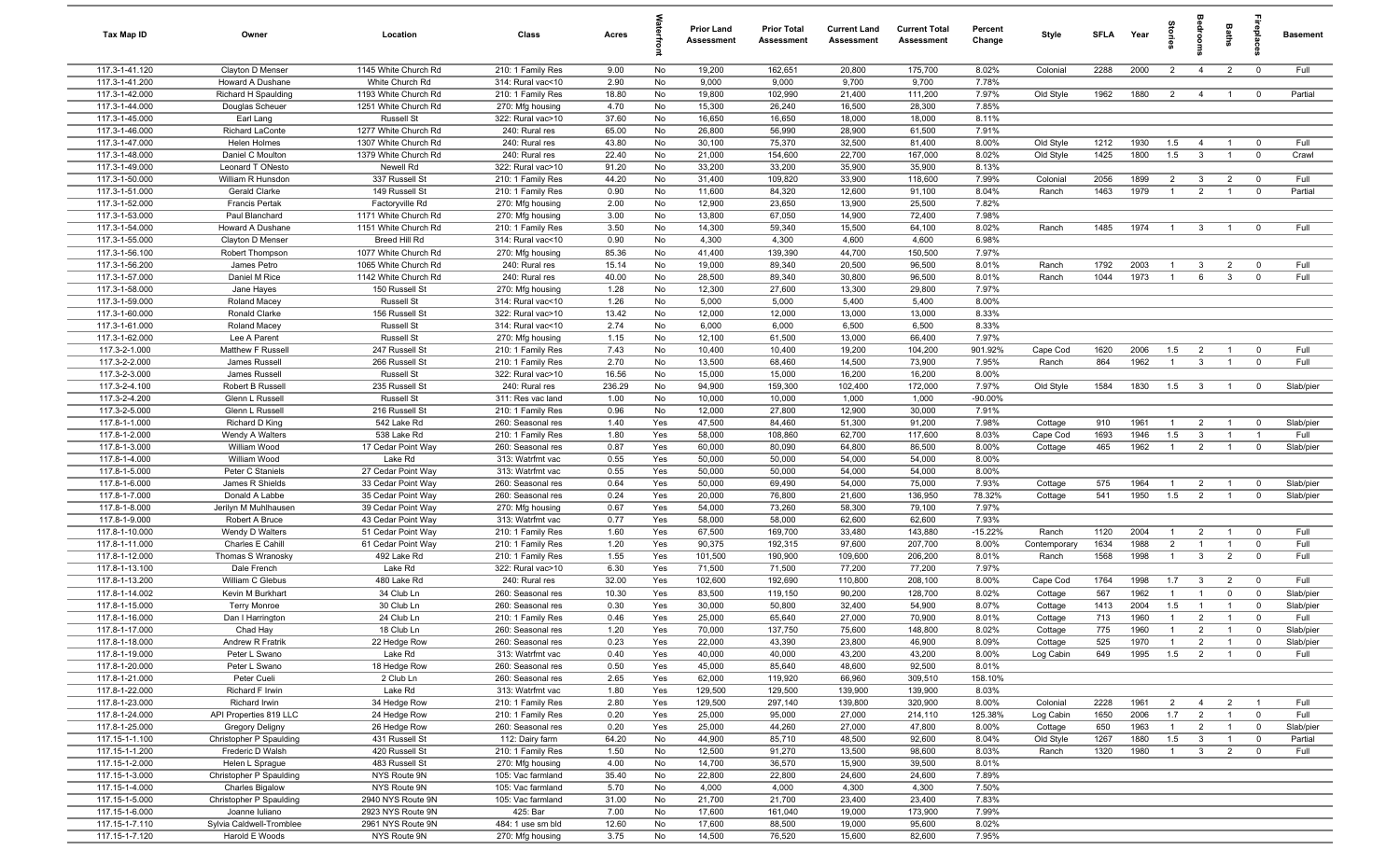| Tax Map ID                         | Owner                                           | Location                                 | Class                                  | Acres         |            | <b>Prior Land</b><br>Assessment | <b>Prior Total</b><br>Assessment | <b>Current Land</b><br>Assessment | <b>Current Total</b><br><b>Assessment</b> | Percent<br>Change | Style                 | <b>SFLA</b>  | Year         | g                              | aroo                             | Baths                            | <b>Repla</b>                     | <b>Basement</b>    |
|------------------------------------|-------------------------------------------------|------------------------------------------|----------------------------------------|---------------|------------|---------------------------------|----------------------------------|-----------------------------------|-------------------------------------------|-------------------|-----------------------|--------------|--------------|--------------------------------|----------------------------------|----------------------------------|----------------------------------|--------------------|
| 117.15-1-7.200                     | Mark S Pereau                                   | 586 Russell St                           | 210: 1 Family Res                      | 7.75          | No         | 18,100                          | 109,100                          | 19,500                            | 117,800                                   | 7.97%             | Ranch                 | 1368         | 1992         | $\overline{1}$                 | $\overline{2}$                   | $\overline{1}$                   | $\overline{0}$                   | Full               |
| 117.15-1-8.000                     | Floyd E Barwig                                  | <b>Russell St</b>                        | 105: Vac farmland                      | 35.50         | No         | 23,900                          | 23,900                           | 25,800                            | 25,800                                    | 7.95%             |                       |              |              |                                |                                  |                                  |                                  |                    |
| 117.15-1-9.000                     | Patricia L Knapp                                | 14 Four Winds Ln                         | 240: Rural res                         | 92.50         | No         | 44,600                          | 88,350                           | 48,200                            | 95,400                                    | 7.98%             | Old Style             | 1098         | 1940<br>1965 | 1.5<br>1.5                     | $\overline{2}$                   | $\overline{1}$                   | $\overline{1}$<br>$\overline{1}$ | Partial            |
| 117.15-1-10.000<br>117.15-1-11.111 | Patricia Knapp<br>William H Scheuer             | 272 Factoryville Rd<br>Factoryville Rd   | 210: 1 Family Res<br>322: Rural vac>10 | 0.50<br>32.72 | No<br>No   | 10,000<br>12,000                | 103,160<br>12,000                | 10,800<br>13,000                  | 111,400<br>13,000                         | 7.99%<br>8.33%    | Contemporary          | 2616         |              |                                | $\overline{3}$                   | $\overline{1}$                   |                                  | Partial            |
| 117.15-1-11.112                    | Charles W Harrington                            | Factoryville Rd                          | 312: Vac w/imprv                       | 32.70         | No         | 17,100                          | 28,100                           | 18,400                            | 30,300                                    | 7.83%             |                       |              |              |                                |                                  |                                  |                                  |                    |
| 117.15-1-11.120                    | Anne Urban                                      | 180 Factoryville Rd                      | 210: 1 Family Res                      | 1.00          | No         | 12,000                          | 71,650                           | 13,000                            | 77,400                                    | 8.03%             | Ranch                 | 1152         | 1988         | $\overline{1}$                 | $\mathbf{3}$                     | $\overline{2}$                   | $\overline{\mathbf{0}}$          | Crawl              |
| 117.15-1-11.200                    | Shana R Knapp                                   | 6 Four Winds Ln                          | 210: 1 Family Res                      | 3.70          | No         | 14,400                          | 116,930                          | 15,600                            | 126,300                                   | 8.01%             | Ranch                 | 1104         | 1988         | $\overline{1}$                 | $\mathbf{3}$                     | $\overline{2}$                   | $\overline{0}$                   | Full               |
| 117.15-1-12.000                    | <b>Richard Clark</b>                            | 385 Russell St                           | 240: Rural res                         | 67.80         | No         | 52,100                          | 113,290                          | 56,300                            | 122,400                                   | 8.04%             | Old Style             | 1944         | 1843         | 1.5                            | $\overline{4}$                   | $\overline{1}$                   | $\overline{\mathbf{0}}$          | Partial            |
| 117.15-1-13.000                    | Joseph A Rochon                                 | 173 Factoryville Rd                      | 210: 1 Family Res                      | 0.80          | No         | 11,200                          | 76,790                           | 12,100                            | 27,100                                    | $-64.71%$         | Cape Cod              | 1656         | 1965         | 1.5                            | $\overline{4}$                   | $\overline{1}$                   | $\overline{\mathbf{0}}$          | Full               |
| 117.15-1-14.000                    | Mark E Macey                                    | Factoryville Rd                          | 314: Rural vac<10                      | 0.69          | No         | 5,000                           | 5,000                            | 5,400                             | 5,400                                     | 8.00%             |                       |              |              |                                |                                  |                                  |                                  |                    |
| 117.15-1-15.000                    | Warren J Spaulding                              | Factoryville Rd                          | 314: Rural vac<10                      | 2.26          | No         | 10,000                          | 10,000                           | 10,800                            | 10,800                                    | 8.00%             |                       |              |              |                                |                                  |                                  |                                  |                    |
| 117.15-1-16.000                    | Elsie Osher                                     | 215 Factoryville Rd                      | 210: 1 Family Res                      | 10.00         | No         | 20,100                          | 64,800                           | 21,700                            | 70,000                                    | 8.02%             | Old Style             | 1860         | 1720         | 1.5                            | 5                                | $\overline{1}$                   | $\overline{1}$                   | Full               |
| 117.16-1-1.000<br>117.16-1-2.112   | <b>Charles Bigalow</b><br>Roland N Macey        | Wolcott Rd<br>144 Lake Rd                | 105: Vac farmland<br>210: 1 Family Res | 8.00<br>0.42  | No<br>No   | 5,600<br>9,400                  | 5,600<br>108,490                 | 6,000<br>10,200                   | 6,000<br>117,200                          | 7.14%<br>8.03%    | Raised Ranch          | 3048         | 1988         | $\overline{1}$                 | $\mathbf{3}$                     | $\overline{2}$                   | $\overline{0}$                   | Full               |
| 117.16-1-2.115                     | Roland Macey                                    | Lake Rd                                  | 311: Res vac land                      | 6.00          | No         | 5,400                           | 5,400                            | 5,800                             | 5,800                                     | 7.41%             |                       |              |              |                                |                                  |                                  |                                  |                    |
| 117.16-1-2.201                     | Michael Cowan                                   | 83 Goodrich Rd                           | 210: 1 Family Res                      | 1.57          | No         | 12,500                          | 105,830                          | 13,500                            | 114,300                                   | 8.00%             | Raised Ranch          | 1316         | 1977         | $\overline{1}$                 | $\overline{2}$                   | $\overline{1}$                   | $\overline{0}$                   | Full               |
| 117.16-1-3.100                     | Mark St Pierre                                  | 117 Goodrich Rd                          | 210: 1 Family Res                      | 0.76          | No         | 11,000                          | 62,580                           | 11,900                            | 67,600                                    | 8.02%             | Old Style             | 894          | 1860         | 1.5                            | $\mathbf{3}$                     | $\overline{1}$                   | $\overline{0}$                   | Partial            |
| 117.16-1-3.200                     | <b>Brandy Palmer</b>                            | 101 Goodrich Rd                          | 210: 1 Family Res                      | 1.14          | No         | 12,100                          | 74,120                           | 13,000                            | 80,000                                    | 7.93%             | Raised Ranch          | 1898         | 1996         | $\overline{1}$                 | $\overline{2}$                   | -1                               | $\overline{\mathbf{0}}$          | Full               |
| 117.16-1-4.000                     | Carl L Ross                                     | 111 Lake Rd                              | 210: 1 Family Res                      | 5.90          | No         | 16,400                          | 95,040                           | 17,700                            | 102,600                                   | 7.95%             | Cape Cod              | 2177         | 1978         | 1.5                            | $\overline{3}$                   | $\overline{1}$                   | $\overline{0}$                   | Partial            |
| 117.16-1-6.212                     | Anthony Macey                                   | 160 Lake Rd                              | 210: 1 Family Res                      | 1.17          | No         | 12,200                          | 92,040                           | 13,200                            | 99,400                                    | 8.00%             | Ranch                 | 1535         | 1963         | $\overline{1}$                 | $\mathbf{3}$                     | $\overline{1}$                   | $\overline{\mathbf{0}}$          | Full               |
| 117.16-1-7.000                     | Henry Woods                                     | 132 Lake Rd                              | 270: Mfg housing                       | 1.00          | No         | 12,000                          | 35,100                           | 13,000                            | 37,900                                    | 7.98%             |                       |              |              |                                |                                  |                                  |                                  |                    |
| 117.16-1-8.001                     | Jessica Simpson                                 | 127 Lake Rd                              | 270: Mfg housing                       | 0.50          | No         | 10,000                          | 67,520                           | 10,800                            | 72,900                                    | 7.97%             |                       |              |              |                                |                                  |                                  |                                  |                    |
| 117.16-1-9.002<br>117.16-1-10.000  | Glen L Porter Jr<br>Gunnison Lakeshore Orchards | 15 Wolcott Rd<br>Wolcott Rd              | 240: Rural res<br>151: Fruit crop      | 22.60<br>3.30 | No<br>No   | 23,800<br>2,200                 | 138,565<br>2,200                 | 25,800<br>2,400                   | 149,700<br>2,400                          | 8.04%<br>9.09%    | Old Style             | 1698         | 1918         | 1.7                            | $\overline{\mathbf{3}}$          | $\overline{2}$                   | $\overline{0}$                   | Partial            |
| 117.16-1-11.000                    | Fred R French                                   | 40 Wolcott Rd                            | 210: 1 Family Res                      | 0.70          | No         | 10,800                          | 82,800                           | 11,600                            | 89,400                                    | 7.97%             | Old Style             | 1634         | 1888         | 1.5                            | $\mathbf{3}$                     | $\overline{1}$                   | $\overline{1}$                   | Full               |
| 117.16-1-12.000                    | Gunnison Lakeshore Orchards                     | Wolcott Rd                               | 105: Vac farmland                      | 16.00         | No         | 21,300                          | 29,100                           | 23,000                            | 31,400                                    | 7.90%             |                       |              |              |                                |                                  |                                  |                                  |                    |
| 117.16-1-13.000                    | Julie W Clarke                                  | 12 Wolcott Rd                            | 210: 1 Family Res                      | 0.50          | No         | 10,000                          | 73,010                           | 10,800                            | 78,900                                    | 8.07%             | Cape Cod              | 1539         | 1955         | 1.5                            | $\overline{2}$                   | $\overline{1}$                   |                                  | Full               |
| 117.16-1-14.000                    | Gary C Tabor                                    | 72 Lake Rd                               | 240: Rural res                         | 49.30         | No         | 33,700                          | 155,700                          | 36,400                            | 168,200                                   | 8.03%             | Log Cabin             | 1837         | 1998         | 1.7                            | $\mathbf{3}$                     | $\overline{2}$                   | $\overline{0}$                   | Full               |
| 117.16-1-15.000                    | Christopher P Spaulding                         | Wolcott Rd                               | 120: Field crops                       | 11.90         | No         | 8,300                           | 8,300                            | 9,000                             | 9,000                                     | 8.43%             |                       |              |              |                                |                                  |                                  |                                  |                    |
| 117.16-1-16.000                    | Ivan Macey                                      | <b>Wolcott Rd</b>                        | 311: Res vac land                      | 2.92          | No         | 8,100                           | 8,100                            | 8,700                             | 8,700                                     | 7.41%             |                       |              |              |                                |                                  |                                  |                                  |                    |
| 117.16-1-17.000                    | Anthony Macey                                   | Lake Rd                                  | 311: Res vac land                      | 1.26          | No         | 1,100                           | 1,100                            | 1,200                             | 1,200                                     | 9.09%             |                       |              |              |                                |                                  |                                  |                                  |                    |
| 117.16-1-18.000                    | Roland N Macey                                  | Lake Rd                                  | 311: Res vac land                      | 0.46          | No         | 500                             | 500                              | 500                               | 500                                       | 0.00%             |                       |              |              |                                |                                  |                                  |                                  |                    |
| 117.16-1-19.000                    | Ivan Macey                                      | Lake Rd                                  | 314: Rural vac<10                      | 1.34          | No         | 7,200                           | 7,200                            | 7,800                             | 7,800                                     | 8.33%             |                       |              |              |                                |                                  |                                  |                                  |                    |
| 117.16-1-20.000<br>117.16-2-1.000  | David A Macey<br>Keith Longtin                  | Wolcott Rd<br>122 Fishermans Cv          | 314: Rural vac<10<br>260: Seasonal res | 1.83<br>0.40  | No<br>Yes  | 6,000<br>50,000                 | 6,000<br>72,940                  | 6,500<br>54,000                   | 6,500<br>78,800                           | 8.33%<br>8.03%    | Cottage               | 734          | 1950         | $\overline{1}$                 | $\overline{2}$                   | $\overline{1}$                   | $\overline{0}$                   | Slab/pier          |
| 117.16-2-2.000                     | Claudia M Assini                                | Lake Rd                                  | 313: Watrfrnt vac                      | 0.34          | Yes        | 50,000                          | 50,000                           | 54,000                            | 54,000                                    | 8.00%             |                       |              |              |                                |                                  |                                  |                                  |                    |
| 117.16-2-3.000                     | Arthur LeBarron                                 | 114 Fishermans Cv                        | 260: Seasonal res                      | 0.40          | Yes        | 50,000                          | 68,780                           | 54,000                            | 74,300                                    | 8.03%             | Cottage               | 528          | 1950         | $\overline{1}$                 | $\overline{2}$                   | $\overline{1}$                   | $\overline{0}$                   | Slab/pier          |
| 117.16-2-4.000                     | Michael T OHare                                 | 110 Fishermans Cv                        | 260: Seasonal res                      | 0.30          | Yes        | 50,000                          | 108,460                          | 54,000                            | 117,100                                   | 7.97%             | Cottage               | 576          | 1962         | $\overline{1}$                 | $\overline{2}$                   | -1                               | $\overline{0}$                   | Slab/pier          |
| 117.16-2-5.000                     | Larry French                                    | 102 Fishermans Cv                        | 260: Seasonal res                      | 0.82          | Yes        | 77,000                          | 122,000                          | 83,200                            | 131,800                                   | 8.03%             | Cottage               | 664          | 1960         | $\overline{1}$                 | $\overline{1}$                   | $\overline{1}$                   | $\overline{0}$                   | Slab/pier          |
| 117.16-2-6.120                     | William H Tross                                 | 98 Fishermans Cv                         | 210: 1 Family Res                      | 0.94          | Yes        | 85,000                          | 194,110                          | 91,800                            | 209,600                                   | 7.98%             | Contemporary          | 1424         | 1988         | 1.7                            | 2                                | $\overline{2}$                   | $\overline{0}$                   | Full               |
| 117.16-2-6.200                     | Michael C Visconti                              | 84 Fishermans Cv                         | 260: Seasonal res                      | 4.00          | Yes        | 71,500                          | 141,300                          | 77,200                            | 152,600                                   | 8.00%             | Cottage               | 896          | 2000         | $\overline{1}$                 | $\overline{2}$                   | $\overline{1}$                   | $\overline{0}$                   | Slab/pier          |
| 117.16-2-7.000                     | Gregg L Trask                                   | 31 Mariner Way                           | 210: 1 Family Res                      | 6.60          | Yes        | 105,725                         | 199,945                          | 114,100                           | 215,900                                   | 7.98%             | Old Style             | 1597         | 1940         |                                | $\overline{4}$                   | $\overline{2}$                   |                                  | Crawl              |
| 117.16-2-9.000<br>117.16-2-10.100  | Colby L Fahey<br>Jesse Turner                   | 16 Berry Patch Way<br>12 Berry Patch Way | 260: Seasonal res<br>210: 1 Family Res | 0.70<br>0.38  | Yes<br>Yes | 56,500<br>40,000                | 110,100<br>80,000                | 61,000<br>43,200                  | 118,900<br>86,400                         | 7.99%<br>8.00%    | Cottage<br>Bungalow   | 816<br>1111  | 1950<br>1939 | $\overline{1}$                 | $\overline{2}$<br>3              | $\overline{1}$<br>$\overline{1}$ | $\overline{\mathbf{0}}$          | Slab/pier<br>Full  |
| 117.16-2-10.200                    | Jesse Turner                                    | 8 Berry Patch Way                        | 210: 1 Family Res                      | 1.12          | No         | 61,600                          | 144,000                          | 66,500                            | 155,500                                   | 7.99%             | Log Cabin             | 1638         | 1992         | 1.7                            | $\mathbf{3}$                     | $\overline{2}$                   | $\overline{0}$                   | Full               |
| 117.16-2-11.000                    | Alan F Quoos                                    | 6 Berry Patch Way                        | 210: 1 Family Res                      | 1.10          | Yes        | 50,000                          | 133,650                          | 54,000                            | 144,300                                   | 7.97%             | Ranch                 | 2377         | 1993         | $\overline{1}$                 | $\mathbf{3}$                     | $\overline{2}$                   | $\overline{1}$                   | Partial            |
| 117.16-2-12.000                    | Kay Gunnison                                    | 4 Berry Patch Way                        | 260: Seasonal res                      | 1.10          | Yes        | 50,000                          | 111,050                          | 54,000                            | 119,900                                   | 7.97%             | Bungalow              | 1117         | 1925         | $\overline{1}$                 | $\overline{2}$                   | $\overline{1}$                   | $\overline{0}$                   | Slab/pier          |
| 117.16-2-13.000                    | Khodamorad Kermani                              | 89 Wolcott Rd                            | 210: 1 Family Res                      | 1.30          | Yes        | 50,000                          | 124,970                          | 54,000                            | 135,000                                   | 8.03%             | Ranch                 | 1092         | 1951         | $\overline{1}$                 | $\mathbf{3}$                     | $\overline{1}$                   | $\overline{1}$                   | Full               |
| 117.16-2-14.000                    | Dean K Boorman                                  | 93 Wolcott Rd                            | 280: Multiple res                      | 2.10          | Yes        | 93,000                          | 203,730                          | 100,400                           | 220,000                                   | 7.99%             | Old Style             | 1957         | 1935         | 1.5                            | $\overline{4}$                   | $\overline{1}$                   | $\overline{1}$                   | Slab/pier          |
| 117.16-2-15.000                    | William P Greenwood                             | 99 Wolcott Rd                            | 210: 1 Family Res                      | 1.70          | Yes        | 76,500                          | 132,700                          | 82,600                            | 143,300                                   | 7.99%             | Ranch                 | 1430         | 1951         | $\mathbf{1}$                   | $\overline{2}$                   | $\overline{2}$                   | $\overline{1}$                   | Partial            |
| 117.16-2-16.000                    | Edith C Mydlarz                                 | 109 Wolcott Rd                           | 210: 1 Family Res                      | 0.90          | Yes        | 50,000                          | 119,980                          | 54,000                            | 129,600                                   | 8.02%             | Ranch                 | 1616         | 1943         | $\overline{1}$                 | $\mathbf{3}$                     | $\mathbf{1}$                     | $\overline{0}$                   | Full               |
| 117.16-2-17.000                    | James M Cox                                     | 113 Wolcott Rd                           | 210: 1 Family Res                      | 1.80          | Yes        | 77,500                          | 153,900                          | 83,700                            | 166,200                                   | 7.99%             | Ranch                 | 1248         | 1951         | $\overline{1}$                 | $\overline{2}$                   | $\overline{1}$                   | $\overline{0}$                   | Full               |
| 117.16-2-18.000<br>117.16-2-19.000 | John Petroski<br>Baynard F Hare                 | 125 Wolcott Rd<br>127 Wolcott Rd         | 210: 1 Family Res<br>210: 1 Family Res | 1.60<br>0.60  | Yes<br>Yes | 66,000<br>50,800                | 209,050<br>188,990               | 71,300<br>54,900                  | 225,800<br>204,100                        | 8.01%<br>8.00%    | Cape Cod<br>Old Style | 2882<br>2397 | 1973<br>1940 | 1.5<br>1.5                     | $\overline{4}$<br>$\overline{4}$ | $\overline{1}$<br>$\overline{1}$ | $\overline{1}$<br>$\overline{1}$ | Partial<br>Partial |
| 117.16-2-20.000                    | Thomas F Treadway                               | 131 Wolcott Rd                           | 220: 2 Family Res                      | 1.63          | Yes        | 92,000                          | 149,150                          | 99,400                            | 161,100                                   | 8.01%             | Duplex                | 1750         | 1930         | $\overline{2}$                 | $\overline{4}$                   | $\overline{2}$                   |                                  | Slab/pier          |
| 117.16-2-21.000                    | Frederic R French                               | 141 Wolcott Rd                           | 210: 1 Family Res                      | 1.07          | Yes        | 50,000                          | 114,200                          | 54,000                            | 123,300                                   | 7.97%             | Ranch                 | 768          | 1994         | $\overline{1}$                 | $\overline{1}$                   | $\overline{1}$                   | $\overline{\mathbf{0}}$          | Full               |
| 117.16-2-22.000                    | John Petroski                                   | Wolcott Rd                               | 311: Res vac land                      | 0.90          | No         | 8,700                           | 8,700                            | 9,400                             | 9,400                                     | 8.05%             |                       |              |              |                                |                                  |                                  |                                  |                    |
| 117.16-3-1.100                     | Janet Goot                                      | 2922 NYS Route 9N                        | 422: Diner/lunch                       | 7.42          | No         | 18,400                          | 75,000                           | 19,900                            | 81,000                                    | 8.00%             |                       |              |              |                                |                                  |                                  |                                  |                    |
| 117.16-3-1.200                     | Walter Worth                                    | NYS Route 9N                             | 210: 1 Family Res                      | 0.60          | No         | 10,400                          | 78,270                           | 11,200                            | 84,500                                    | 7.96%             | Contemporary          | 1144         | 1992         | 1.5                            | $\mathbf{3}$                     | $\overline{1}$                   | $\overline{0}$                   | Full               |
| 117.16-3-2.000                     | Jerold Tabor                                    | 43 Lake Rd                               | 210: 1 Family Res                      | 3.00          | No         | 12,900                          | 96,150                           | 13,900                            | 103,800                                   | 7.96%             | Log Cabin             | 912          | 1982         | $\overline{1}$                 | $\overline{2}$                   | $\overline{1}$                   | $\overline{0}$                   | Full               |
| 117.16-4-1.002                     | Cindy A Ball                                    | 58 Wolcott Rd                            | 210: 1 Family Res                      | 1.31          | No         | 12,300                          | 99,118                           | 13,200                            | 107,000                                   | 7.95%             | Log Cabin             | 1596         | 1984         | 1.7                            | $\overline{2}$                   | $\overline{1}$                   | $\overline{0}$                   | Full               |
| 117.16-5-1.000                     | Gerald D Bobbie                                 | Lake Rd<br>147 Lake Rd                   | 210: 1 Family Res                      | 4.90<br>62.24 | No<br>No   | 15,600<br>36,800                | 73,350<br>100,260                | 16,800                            | 79,200<br>108,300                         | 7.98%<br>8.02%    | Manufactured          | 1596<br>1548 | 2003<br>1951 | $\mathbf{1}$<br>$\overline{1}$ | $\overline{2}$                   | $\overline{2}$<br>$\overline{1}$ | $\overline{0}$<br>$\overline{0}$ | Slab/pier          |
| 117.16-6-1.100                     | Juliette Macey                                  |                                          | 240: Rural res                         |               |            |                                 |                                  | 39,800                            |                                           |                   | Ranch                 |              |              |                                | $\mathbf{3}$                     |                                  |                                  | Partial            |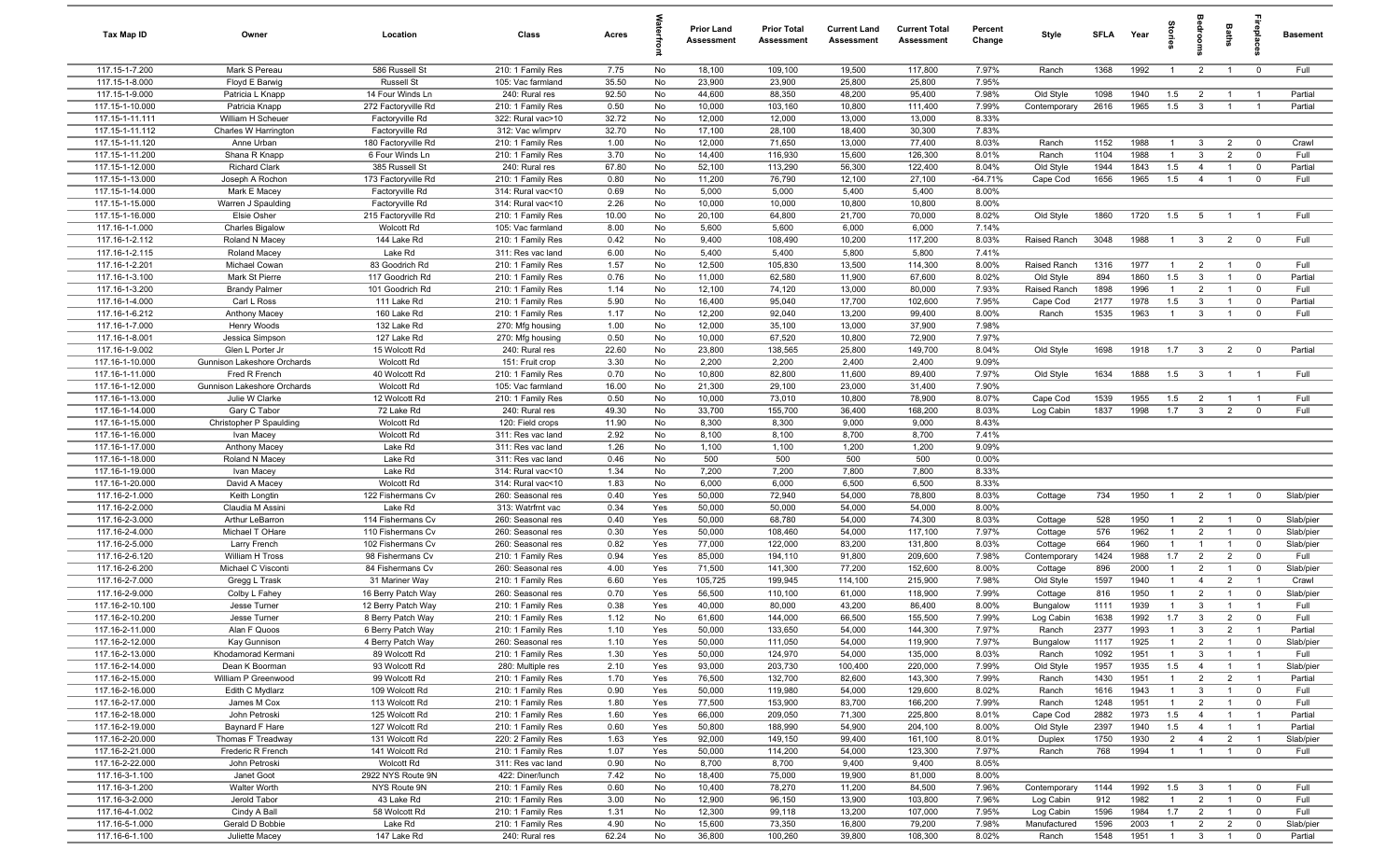| Tax Map ID                         | Owner                                     | Location                                 | Class                                  | Acres         |          | Prior Land<br>Assessment | <b>Prior Total</b><br>Assessment | <b>Current Land</b><br>Assessment | <b>Current Total</b><br>Assessment | Percent<br>Change | Style                  | SFLA         | Year         | Stories               | droom                          | Baths                            |                                  | Basement        |
|------------------------------------|-------------------------------------------|------------------------------------------|----------------------------------------|---------------|----------|--------------------------|----------------------------------|-----------------------------------|------------------------------------|-------------------|------------------------|--------------|--------------|-----------------------|--------------------------------|----------------------------------|----------------------------------|-----------------|
| 117.16-6-2.000                     | Mark E Macey                              | <b>Wolcott Rd</b>                        | 314: Rural vac<10                      | 0.71          | No       | 6,000                    | 6,000                            | 6,500                             | 6,500                              | 8.33%             |                        |              |              |                       |                                |                                  |                                  |                 |
| 117.16-6-3.000                     | Mark E Macey                              | 159 Lake Rd                              | 210: 1 Family Res                      | 0.92          | No       | 11,700                   | 135,700                          | 12,700                            | 146,600                            | 8.03%             | Log Cabin              | 1862         | 1995         | 1.7                   | 6                              | $\overline{2}$                   | $\overline{0}$                   | Full            |
| 117.16-6-4.000                     | Mark E Macey                              | Wolcott Rd                               | 314: Rural vac<10                      | 0.28          | Yes      | 6,000                    | 6,000                            | 6,500                             | 6,500                              | 8.33%             |                        |              |              |                       |                                |                                  |                                  |                 |
| 117.16-6-6.000                     | Doris M Mazurowski                        | 157 Lake Rd                              | 270: Mfg housing                       | 1.17          | No       | 12,000                   | 19,130                           | 13,000                            | 20,700                             | 8.21%             |                        |              |              |                       |                                |                                  |                                  |                 |
| 117.18-1-1.000                     | Daniel Whitford                           | 67 Factoryville Rd                       | 210: 1 Family Res                      | 0.40          | No       | 9,200                    | 78,230                           | 9,900                             | 84,500                             | 8.01%             | Old Style              | 2080         | 1940         | $\overline{2}$        | $\mathbf{3}$                   |                                  | $\overline{0}$                   | Partial<br>Full |
| 117.18-1-2.000<br>117.18-1-3.000   | Laurie R Harvey                           | 63 Factoryville Rd                       | 210: 1 Family Res<br>210: 1 Family Res | 0.60<br>0.50  | No       | 10,400                   | 68,000<br>73,810                 | 11,300<br>10,800                  | 65,900                             | $-3.09%$<br>7.98% | Old Style              | 891          | 1900<br>1959 | 1.5<br>$\overline{1}$ | $\mathbf{3}$<br>$\overline{3}$ |                                  | $\overline{0}$<br>$\overline{0}$ | Full            |
| 117.18-1-4.000                     | John J Bezon<br>Betty J LaDeau            | 57 Factoryville Rd<br>53 Factoryville Rd | 210: 1 Family Res                      | 0.40          | No<br>No | 10,000<br>9,200          | 56,850                           | 9,900                             | 79,700<br>61,400                   | 8.00%             | Ranch<br>Old Style     | 1296<br>1380 | 1876         | 2                     | $\overline{3}$                 |                                  | $\mathbf 0$                      | Full            |
| 117.18-1-5.000                     | Terry R Thatcher                          | 51 Factoryville Rd                       | 210: 1 Family Res                      | 0.40          | No       | 9,200                    | 58,650                           | 9,900                             | 63,300                             | 7.93%             | Old Style              | 1155         | 1900         | 1.7                   | $\mathbf{3}$                   | 2                                | $\mathbf 0$                      | Full            |
| 117.18-1-6.000                     | Corey M James                             | 47 Factoryville Rd                       | 210: 1 Family Res                      | 0.50          | No       | 10,000                   | 54,340                           | 10,800                            | 58,700                             | 8.02%             | Old Style              | 1600         | 1890         | 2                     | 5                              | $\overline{1}$                   | $\mathbf 0$                      | Partial         |
| 117.18-1-7.000                     | Robert Patnode                            | 45 Factoryville Rd                       | 210: 1 Family Res                      | 0.50          | No       | 10,000                   | 63,370                           | 10,800                            | 68,400                             | 7.94%             | Old Style              | 1296         | 1930         | 1.5                   | $\overline{2}$                 | $\overline{1}$                   | $\mathbf 0$                      | Full            |
| 117.18-1-8.000                     | Francis J Pertak                          | 41 Factoryville Rd                       | 210: 1 Family Res                      | 0.20          | No       | 8,000                    | 79,530                           | 8,600                             | 85,900                             | 8.01%             | Log Cabin              | 864          | 1986         | $\overline{1}$        | 2                              | $\overline{1}$                   | $\mathbf 0$                      | Full            |
| 117.18-1-9.000                     | Francis J Pertak                          | Factoryville Rd                          | 311: Res vac land                      | 0.40          | No       | 1,100                    | 1,100                            | 1,200                             | 1,200                              | 9.09%             |                        |              |              |                       |                                |                                  |                                  |                 |
| 117.18-2-1.000                     | Charlotte A Crowe                         | 23 Factoryville Rd                       | 210: 1 Family Res                      | 1.00          | No       | 12,000                   | 74,870                           | 13,000                            | 80,900                             | 8.05%             | Old Style              | 1611         | 1880         | 1.5                   | $\mathbf{3}$                   | $\overline{1}$                   | $\overline{0}$                   | Partial         |
| 117.18-2-2.000                     | Katherine B Burns                         | 19 Factoryville Rd                       | 210: 1 Family Res                      | 1.30          | No       | 12,300                   | 75,060                           | 13,300                            | 81,100                             | 8.05%             | Old Style              | 1846         | 1859         | 1.7                   | 5                              | $\overline{1}$                   | $\mathbf 0$                      | Full            |
| 117.18-2-3.000                     | David C Goyette                           | 15 Factoryville Rd                       | 210: 1 Family Res                      | 0.70          | No       | 10,800                   | 60,370                           | 11,700                            | 65,200                             | 8.00%             | Old Style              | 1250         | 1930         | 1.7                   | $\mathbf{3}$                   | $\overline{1}$                   | $\mathbf 0$                      | Partial         |
| 117.18-2-4.000                     | <b>Richard Newell</b>                     | 13 Factoryville Rd                       | 270: Mfg housing                       | 0.80          | No       | 11,200                   | 21,780                           | 12,100                            | 23,500                             | 7.90%             |                        |              |              |                       |                                |                                  |                                  |                 |
| 117.18-2-5.000                     | Cindy A Clarke                            | 9 Factoryville Rd                        | 270: Mfg housing                       | 0.60          | No       | 10,400                   | 21,340                           | 11,200                            | 23,000                             | 7.78%             |                        |              |              |                       |                                |                                  |                                  |                 |
| 117.18-2-6.000                     | Mary A Slater                             | 5 Factoryville Rd                        | 210: 1 Family Res                      | 2.00          | No       | 12,900                   | 56,650                           | 14,000                            | 61,200                             | 8.03%             | Old Style              | 2042         | 1900         | 1.5                   | $\overline{3}$                 |                                  | $\overline{0}$                   | Full            |
| 117.18-2-7.000                     | Patricia P Chamberlain                    | 1769 Creek Rd                            | 270: Mfg housing                       | 0.60          | No       | 10,400                   | 46,970                           | 11,200                            | 50,700                             | 7.94%             |                        |              |              |                       |                                |                                  |                                  |                 |
| 117.18-2-8.000<br>117.18-2-9.000   | <b>Brian Kiely</b><br>Joyce M Barker      | 1765 Creek Rd<br>1761 Creek Rd           | 210: 1 Family Res<br>210: 1 Family Res | 4.10<br>4.10  | No<br>No | 14,800<br>14,800         | 86,210<br>122,698                | 16,000<br>16,000                  | 93,100<br>132,500                  | 7.99%<br>7.99%    | Old Style<br>Old Style | 2441<br>2566 | 1855<br>1858 | 2<br>$\overline{2}$   | 5<br>$\mathbf{3}$              | $\overline{2}$<br>$\overline{2}$ | $\overline{1}$<br>$\overline{1}$ | Partial<br>Full |
| 117.18-2-10.100                    | Nelson Hyatt                              | 1741 Creek Rd                            | 210: 1 Family Res                      | 0.43          | No       | 10,000                   | 67,650                           | 10,800                            | 73,100                             | 8.06%             | Ranch                  | 1470         | 1957         | $\overline{1}$        | $\overline{2}$                 | $\overline{2}$                   | $\mathbf 0$                      | Full            |
| 117.18-2-10.200                    | Donnie Monroe                             | 1745 Creek Rd                            | 240: Rural res                         | 42.17         | No       | 30,500                   | 57,370                           | 33,000                            | 62,000                             | 8.07%             | Ranch                  | 1450         | 1981         | $\overline{1}$        | $\overline{2}$                 | $\overline{1}$                   | $\mathbf 0$                      | Slab/pier       |
| 117.18-2-11.000                    | Dana Barnett                              | 1753 Creek Rd                            | 210: 1 Family Res                      | 0.70          | No       | 10,800                   | 126,500                          | 11,600                            | 136,600                            | 7.98%             | Colonial               | 1668         | 1950         | 2                     | $\overline{4}$                 | $\overline{2}$                   | $\overline{1}$                   | Full            |
| 117.18-3-1.110                     | Ryan S Waite                              | 52 Factoryville Rd                       | 311: Res vac land                      | 11.37         | No       | 8,200                    | 8,200                            | 8,900                             | 8,900                              | 8.54%             |                        |              |              |                       |                                |                                  |                                  |                 |
| 117.18-3-2.000                     | Robert Patnode                            | 48 Factoryville Rd                       | 210: 1 Family Res                      | 0.20          | No       | 8,000                    | 81,320                           | 8,600                             | 87,800                             | 7.97%             | Old Style              | 1505         | 1867         | 1.5                   | $\overline{4}$                 | 2                                | $\overline{0}$                   | Partial         |
| 117.18-3-3.000                     | Ryan S Waite                              | 44 Factoryville Rd                       | 210: 1 Family Res                      | 2.43          | No       | 11,000                   | 98,930                           | 11,800                            | 106,800                            | 7.96%             | Old Style              | 2397         | 1880         | 1.7                   | $\overline{4}$                 | $\overline{1}$                   | $\mathbf 0$                      | Partial         |
| 117.18-3-5.000                     | Desiree Raywood                           | 1787 Creek Rd                            | 210: 1 Family Res                      | 0.80          | No       | 11,200                   | 70,140                           | 12,100                            | 75,800                             | 8.07%             | Old Style              | 1504         | 1930         | $\overline{2}$        | $\overline{3}$                 | $\overline{1}$                   | $\mathbf 0$                      | Full            |
| 117.18-3-6.000                     | Dennis Stowell                            | 32 Factoryville Rd                       | 210: 1 Family Res                      | 0.20          | No       | 8,000                    | 45,550                           | 8,600                             | 49,200                             | 8.01%             | Old Style              | 1029         | 1910         | 1.5                   | $\overline{2}$                 |                                  | $\mathbf 0$                      | Full            |
| 117.18-3-7.000                     | Desiree Raywood                           | Factoryville Rd                          | 311: Res vac land                      | 0.30          | No       | 5,000                    | 5,000                            | 5,400                             | 5,400                              | 8.00%             |                        |              |              |                       |                                |                                  |                                  |                 |
| 117.18-3-8.000                     | Desiree Raywood                           | Factoryville Rd                          | 311: Res vac land                      | 0.20          | No       | 3,800                    | 3,800                            | 4,100                             | 4,100                              | 7.89%             |                        |              |              |                       |                                |                                  |                                  |                 |
| 117.18-3-9.000                     | Desiree Raywood                           | Factoryville Rd                          | 311: Res vac land                      | 0.36          | No       | 300                      | 300                              | 300                               | 300                                | 0.00%             |                        |              |              |                       |                                |                                  |                                  |                 |
| 117.18-3-10.000                    | Desiree Raywood                           | 22 Factoryville Rd                       | 534: Social org.                       | 0.50          | No       | 5,200                    | 10,500                           | 5,600                             | 11,300                             | 7.62%             |                        |              |              |                       |                                |                                  |                                  |                 |
| 117.18-3-11.000<br>117.18-3-12.000 | Elmer G Harper                            | 8 Factoryville Rd<br>Creek Rd            | 270: Mfg housing                       | 0.40          | No       | 9,200<br>200             | 24,890                           | 10,000<br>200                     | 26,900                             | 8.08%             |                        |              |              |                       |                                |                                  |                                  |                 |
| 117.18-3-13.000                    | Lucien J LeClaire<br>Stephen Mydlarz Sr   | 12 Factoryville Rd                       | 311: Res vac land<br>210: 1 Family Res | 0.10<br>0.20  | No<br>No | 8,000                    | 200<br>60,280                    | 8,600                             | 200<br>65,100                      | 0.00%<br>8.00%    | Colonial               | 1152         | 1994         | $\overline{2}$        | $\overline{\mathbf{3}}$        | $\overline{1}$                   | $\overline{0}$                   | Full            |
| 117.18-4-1.100                     | Eugene Clarke                             | Creek Rd                                 | 210: 1 Family Res                      | 3.80          | No       | 9,700                    | 75,890                           | 10,500                            | 82,000                             | 8.05%             |                        |              |              |                       |                                |                                  |                                  |                 |
| 117.18-4-1.200                     | David D Hobbs                             | Factoryville Rd                          | 311: Res vac land                      | 0.50          | No       | 900                      | 900                              | 1,000                             | 1,000                              | 11.11%            |                        |              |              |                       |                                |                                  |                                  |                 |
| 117.18-4-2.000                     | Penny L Beeman                            | 1776 Creek Rd                            | 210: 1 Family Res                      | 3.90          | No       | 14,600                   | 59,170                           | 15,800                            | 63,900                             | 7.99%             | Old Style              | 1248         | 1900         | 1.5                   | 5                              | $\overline{1}$                   | $\mathbf 0$                      | Full            |
| 117.18-4-3.000                     | Joseph R Meachem                          | 1794 Creek Rd                            | 210: 1 Family Res                      | 0.69          | No       | 10,800                   | 61,800                           | 11,600                            | 66,700                             | 7.93%             | Ranch                  | 1344         | 1973         | $\overline{1}$        | $\overline{4}$                 | $\overline{2}$                   | $\mathbf 0$                      | Slab/pier       |
| 117.18-4-4.200                     | Clifton L Woods                           | 1812 Creek Rd                            | 270: Mfg housing                       | 0.96          | No       | 11,800                   | 35,680                           | 12,700                            | 38,500                             | 7.90%             |                        |              |              |                       |                                |                                  |                                  |                 |
| 117.18-4-5.000                     | Stephen Thatcher                          | 1826 Creek Rd                            | 270: Mfg housing                       | 1.60          | No       | 12,500                   | 40,700                           | 13,500                            | 44,000                             | 8.11%             |                        |              |              |                       |                                |                                  |                                  |                 |
| 117.18-4-6.000                     | Stephen Thatcher                          | 1834 Creek Rd                            | 210: 1 Family Res                      | 1.70          | No       | 12,700                   | 99,920                           | 13,700                            | 107,900                            | 7.99%             | Raised Ranch           | 2538         | 1972         |                       | 5                              |                                  | $\mathbf 0$                      | Full            |
| 117.18-4-7.110                     | Clark L Towne                             | 1848 Creek Rd                            | 210: 1 Family Res                      | 1.30          | No       | 12,300                   | 67,340                           | 13,300                            | 72,700                             | 7.96%             | Ranch                  | 960          | 1988         | $\mathbf{1}$          | $\overline{2}$                 |                                  | $\mathbf 0$                      | Full            |
| 117.18-4-7.120                     | Julie A Towne-Erickson                    | 1840 Creek Rd                            | 311: Res vac land                      | 0.30          | No       | 900                      | 900                              | 1,000                             | 1,000                              | 11.11%            |                        |              |              |                       |                                |                                  |                                  |                 |
| 117.18-4-7.200                     | Julie A Erickson                          | Creek Rd                                 | 270: Mfg housing                       | 0.40          | No       | 9,200                    | 68,400                           | 10,000                            | 73,900                             | 8.04%             |                        |              |              |                       |                                |                                  |                                  |                 |
| 117.18-4-8.000                     | Alfred J Hurlburt                         | 1852 Creek Rd                            | 210: 1 Family Res                      | 1.20          | No       | 12,200                   | 77,560                           | 13,200                            | 83,800                             | 8.05%             | Cape Cod               | 1453         |              | 1940 1.5              | $\overline{\mathbf{3}}$        | $\overline{1}$                   | $\overline{\mathbf{0}}$          | Partial         |
| 117.18-4-9.000                     | Chad W Beeman                             | 1784 Creek Rd                            | 270: Mfg housing                       | 1.10          | No       | 12,100                   | 20,660                           | 13,100                            | 22,300                             | 7.94%             |                        |              |              |                       |                                |                                  |                                  |                 |
| 117.18-4-10.100                    | Bernard N Lillibridge<br>Joseph R Meachem | Creek Rd                                 | 322: Rural vac>10<br>311: Res vac land | 23.00         | No       | 12,000                   | 12,000                           | 13,000                            | 13,000                             | 8.33%<br>10.00%   |                        |              |              |                       |                                |                                  |                                  |                 |
| 117.18-4-10.200<br>117.19-1-1.000  |                                           | Creek Rd<br>Factoryville Rd              |                                        | 1.10          | No       | 1,000<br>12,000          | 1,000                            | 1,100                             | 1,100                              | 7.95%             |                        |              |              |                       |                                |                                  |                                  |                 |
| 117.19-1-2.110                     | Amy Dushane<br>Patrick M Titus            | Creek Rd                                 | 270: Mfg housing<br>322: Rural vac>10  | 1.00<br>33.00 | No<br>No | 15,700                   | 76,890<br>15,700                 | 12,900<br>17,000                  | 83,000<br>17,000                   | 8.28%             |                        |              |              |                       |                                |                                  |                                  |                 |
| 117.19-1-2.120                     | Nicholas K Westbrook                      | 1911 Creek Rd                            | 210: 1 Family Res                      | 2.80          | No       | 13,600                   | 136,839                          | 14,700                            | 147,800                            | 8.01%             | Old Style              | 3190         | 1870         | 2                     | $\overline{4}$                 | $\overline{2}$                   | $\overline{0}$                   | Full            |
| 117.19-1-2.200                     | Amy Dushane                               | Factoryville Rd                          | 322: Rural vac>10                      | 12.50         | No       | 4,000                    | 4,000                            | 4,300                             | 4,300                              | 7.50%             |                        |              |              |                       |                                |                                  |                                  |                 |
| 117.19-1-3.110                     | Anthony L LaConte                         | 1989 Creek Rd                            | 210: 1 Family Res                      | 4.00          | No       | 14,700                   | 105,490                          | 15,800                            | 113,900                            | 7.97%             | Old Style              | 1251         | 1860         | 1.5                   | $\overline{\mathbf{3}}$        | $\overline{1}$                   | $\overline{\mathbf{0}}$          | Partial         |
| 117.19-1-3.120                     | Richard LaConte                           | Pearl St                                 | 314: Rural vac<10                      | 13.30         | No       | 4,000                    | 4,000                            | 4,300                             | 4,300                              | 7.50%             |                        |              |              |                       |                                |                                  |                                  |                 |
| 117.19-1-3.200                     | Sheila M McDowell                         | 38 Miller Rd                             | 210: 1 Family Res                      | 5.90          | No       | 16,400                   | 117,370                          | 17,800                            | 126,800                            | 8.03%             | Ranch                  | 1344         | 1990         | $\overline{1}$        | $\overline{2}$                 | $\overline{2}$                   | $\overline{\mathbf{0}}$          | Full            |
| 117.19-1-4.000                     | Robin L Knapp                             | 18 Sweet Clover Ln                       | 240: Rural res                         | 113.60        | No       | 88,600                   | 136,600                          | 95,700                            | 147,500                            | 7.98%             | Old Style              | 1542         | 1922         | 1.5                   | $\overline{4}$                 | $\overline{1}$                   | $\overline{\mathbf{0}}$          | Full            |
| 117.19-1-5.000                     | Steven Noyes                              | 2849 NYS Route 9N                        | 443: Feed sales                        | 4.50          | No       | 14,900                   | 87,500                           | 16,100                            | 94,500                             | 8.00%             |                        |              |              |                       |                                |                                  |                                  |                 |
| 117.19-1-6.000                     | Jeffrey S Simpson                         | 2841 NYS Route 9N                        | 210: 1 Family Res                      | 0.40          | No       | 9,200                    | 58,390                           | 10,000                            | 63,100                             | 8.07%             | Ranch                  | 1020         | 1963         | $\overline{1}$        | $\mathbf{3}$                   | $\overline{1}$                   | $\overline{0}$                   | Full            |
| 117.19-1-8.000                     | Crown Pt Network Tech Inc                 | 49 Porter Mill Rd                        | 210: 1 Family Res                      | 0.70          | No       | 10,800                   | 74,660                           | 11,600                            | 80,600                             | 7.96%             | Old Style              | 1289         | 1940         | 1.5                   | $\mathbf{3}$                   | $\overline{2}$                   | $\overline{1}$                   | Full            |
| 117.19-1-9.000                     | Crown Pt Network Tech Inc                 | 43 Porter Mill Rd                        | 210: 1 Family Res                      | 0.80          | No       | 11,200                   | 48,380                           | 12,100                            | 52,300                             | 8.10%             | Old Style              | 1082         | 1890         | 1.5                   | $\overline{\mathbf{3}}$        | $\overline{1}$                   | $\overline{1}$                   | Partial         |
| 117.19-1-10.000                    | William P Greenwood                       | 19 Porter Mill Rd                        | 312: Vac w/imprv                       | 35.80         | No       | 25,100                   | 36,100                           | 27,100                            | 39,000                             | 8.03%             |                        |              |              |                       |                                |                                  |                                  |                 |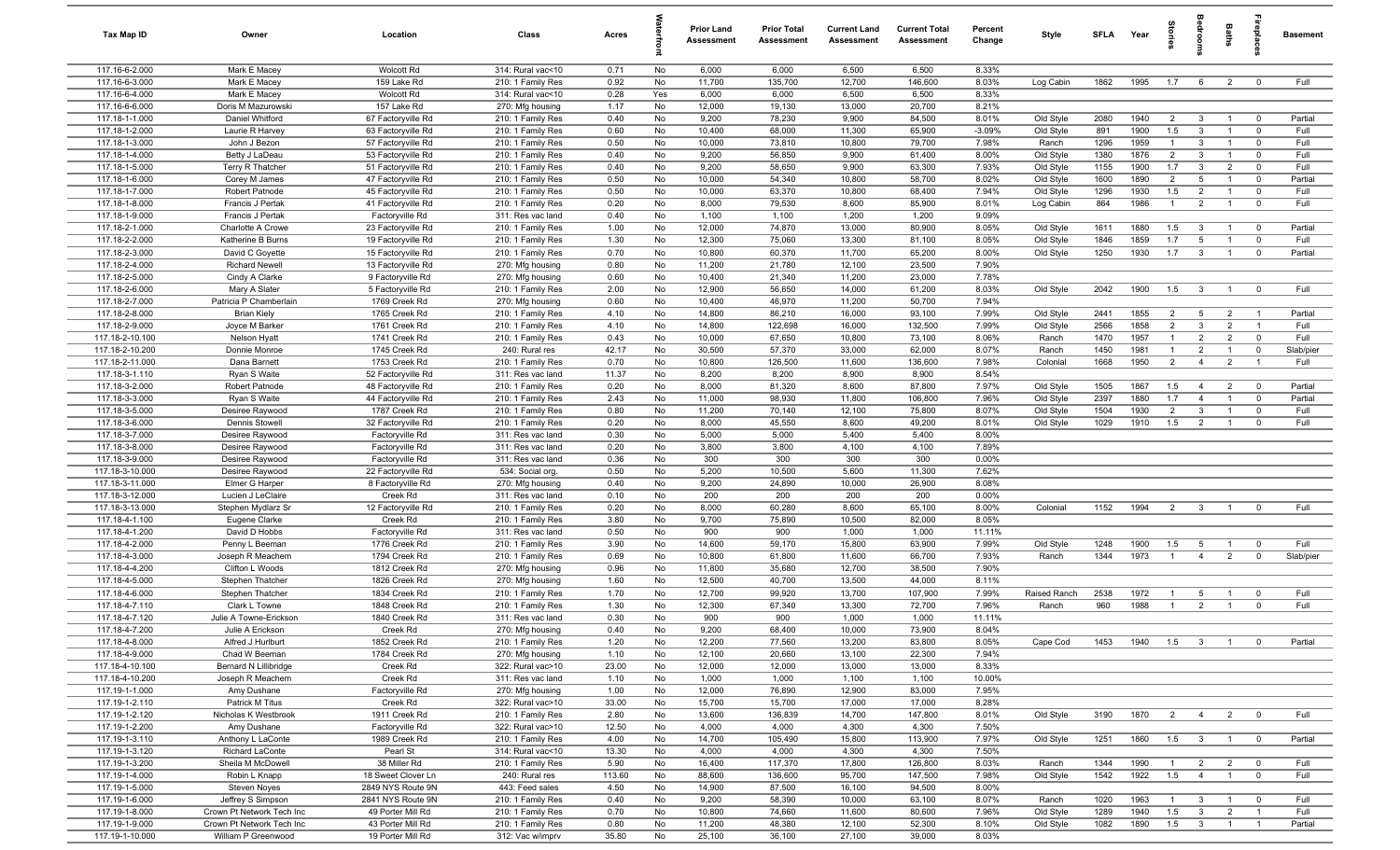| Tax Map ID                         | Owner                                        | Location                               | Class                                  | Acres        |          | <b>Prior Land</b><br><b>Assessment</b> | <b>Prior Total</b><br><b>Assessment</b> | <b>Current Land</b><br>Assessment | <b>Current Total</b><br>Assessment | Percent<br>Change | Style                    | <b>SFLA</b>  | Year            | ទ្ទ                              |                                  | Baths                            | 용                              | <b>Basement</b>    |
|------------------------------------|----------------------------------------------|----------------------------------------|----------------------------------------|--------------|----------|----------------------------------------|-----------------------------------------|-----------------------------------|------------------------------------|-------------------|--------------------------|--------------|-----------------|----------------------------------|----------------------------------|----------------------------------|--------------------------------|--------------------|
| 117.19-1-11.100                    | Roland C Gibbs                               | 1993 Creek Rd                          | 210: 1 Family Res                      | 4.24         | No       | 14,900                                 | 80,150                                  | 16,100                            | 86,600                             | 8.05%             | Old Style                | 1780         | 1888            | $\overline{2}$                   | $\overline{4}$                   | $\overline{2}$                   | $\mathbf 0$                    | Partial            |
| 117.19-1-11.200                    | Rory S Gibbs                                 | 1991 Creek Rd                          | 270: Mfg housing                       | 0.86         | No       | 11,400                                 | 28,280                                  | 12,300                            | 30,500                             | 7.85%             |                          |              |                 |                                  |                                  |                                  |                                |                    |
| 117.19-1-12.000                    | Russell Bordeau                              | 1973 Creek Rd                          | 220: 2 Family Res                      | 3.10         | No       | 13,900                                 | 119,310                                 | 15,100                            | 128,900                            | 8.04%             | Old Style                | 3815         | 1850            | $\overline{2}$                   | 6                                | $\overline{2}$                   | $\mathbf 0$                    | Partial            |
| 117.19-1-13.000                    | Sherman Towne                                | 1859 Creek Rd                          | 210: 1 Family Res                      | 1.40         | No       | 12,500                                 | 59,580                                  | 13,500                            | 64,300                             | 7.92%             | Old Style                | 1171         | 1890            | 1.5                              | $\mathbf{3}$                     | $\overline{1}$                   | $\mathbf 0$                    | Partial            |
| 117.19-1-14.000<br>117.19-1-15.000 | Walter E Hinkson                             | 1971 Creek Rd<br>1965 Creek Rd         | 210: 1 Family Res                      | 0.10<br>0.60 | No<br>No | 8,000<br>10,400                        | 57,910<br>75,050                        | 8,600<br>11,300                   | 62,500<br>81,100                   | 7.93%<br>8.06%    | Colonial                 | 1540<br>1198 | 1970<br>1860    | $\overline{2}$<br>$\overline{2}$ | $\mathbf{3}$<br>3                | $\overline{1}$<br>$\overline{1}$ | $\overline{0}$<br>$\mathbf 0$  | Partial<br>Partial |
| 117.19-1-16.000                    | Marilyn S Crossman<br>Darryl Crossman        | 1963 Creek Rd                          | 210: 1 Family Res<br>210: 1 Family Res | 0.60         | No       | 10,400                                 | 94,260                                  | 11,200                            | 101,800                            | 8.00%             | Old Style<br>Old Style   | 2600         | 1870            | 1.5                              | $\mathbf{3}$                     | $\overline{1}$                   | $\overline{0}$                 | Partial            |
| 117.19-1-18.000                    | Kevin M Brace                                | 1953 Creek Rd                          | 210: 1 Family Res                      | 1.80         | No       | 12,700                                 | 116,560                                 | 13,700                            | 125,900                            | 8.01%             | Old Style                | 2975         | 1900            | $\overline{2}$                   | $\overline{4}$                   | $\overline{2}$                   | $\mathbf{0}$                   | Full               |
| 117.19-1-19.000                    | John Budwick                                 | 1945 Creek Rd                          | 210: 1 Family Res                      | 0.80         | No       | 11,200                                 | 65,030                                  | 12,100                            | 70,200                             | 7.95%             | Old Style                | 1866         | 1918            | $\overline{2}$                   | $\overline{4}$                   | $\overline{1}$                   | $\overline{1}$                 | Partial            |
| 117.19-1-20.000                    | Ronald Clarke                                | Creek Rd                               | 314: Rural vac<10                      | 0.40         | No       | 7,000                                  | 7,000                                   | 7,600                             | 7,600                              | 8.57%             |                          |              |                 |                                  |                                  |                                  |                                |                    |
| 117.19-1-21.000                    | Ronald Clarke                                | 1937 Creek Rd                          | 210: 1 Family Res                      | 0.50         | No       | 10,000                                 | 77,850                                  | 10,800                            | 84,100                             | 8.03%             | Ranch                    | 1302         | 1960            | $\overline{1}$                   | -3                               | $\overline{1}$                   | $\overline{1}$                 | Full               |
| 117.19-1-22.000                    | Raymond Dudley                               | 1895 Creek Rd                          | 210: 1 Family Res                      | 1.10         | No       | 12,100                                 | 57,740                                  | 13,100                            | 62,400                             | 8.07%             | Old Style                | 1350         | 1820            | 1.5                              | $\mathbf{3}$                     | $\overline{1}$                   | $\mathbf 0$                    | Partial            |
| 117.19-1-23.000                    | Raymond Pierce                               | 1885 Creek Rd                          | 210: 1 Family Res                      | 2.50         | No       | 12,700                                 | 84,900                                  | 13,700                            | 91,700                             | 8.01%             |                          |              |                 |                                  |                                  |                                  |                                |                    |
| 117.19-1-24.000                    | Victor Ashe                                  | 1877 Creek Rd                          | 210: 1 Family Res                      | 0.60         | No       | 10,400                                 | 87,640                                  | 11,300                            | 94,700                             | 8.06%             | Old Style                | 1103         | 1883            | 1.5                              | $\mathbf{3}$                     | $\overline{1}$                   | $\mathbf 0$                    | Partial            |
| 117.19-1-25.000                    | Joy Klein                                    | 1873 Creek Rd                          | 210: 1 Family Res                      | 0.50         | No       | 10,000                                 | 78,220                                  | 10,800                            | 84,500                             | 8.03%             | Old Style                | 1117         | 1930            | 1.5                              | $\overline{4}$                   | $\overline{1}$                   | $\overline{1}$                 | Partial            |
| 117.19-1-26.000                    | Patricia P Chamberlain                       | 1869 Creek Rd                          | 270: Mfg housing                       | 0.50         | No       | 10,000                                 | 49,560                                  | 10,800                            | 53,500                             | 7.95%             |                          |              |                 |                                  |                                  |                                  |                                |                    |
| 117.19-2-1.000                     | <b>Bert Barber</b>                           | 12 Lake Rd                             | 240: Rural res                         | 16.30        | No       | 19,650                                 | 73,620                                  | 21,200                            | 79,500                             | 7.99%             | Log Cabin                | 1044         | 2000            | 1.5                              | $\overline{2}$                   |                                  | $\overline{0}$                 | Full               |
| 117.19-2-2.000                     | <b>Curtisteen Gates</b>                      | NYS Route 9N                           | 322: Rural vac>10                      | 22.80        | No       | 19,000                                 | 19,000                                  | 20,500                            | 20,500                             | 7.89%             |                          |              |                 |                                  |                                  |                                  |                                |                    |
| 117.19-2-3.200<br>117.19-2-5.021   | Douglas G Terbeek<br>Harold A Barnett Jr     | 2802 NYS Route 9N<br>2862 NYS Route 9N | 210: 1 Family Res<br>312: Vac w/imprv  | 0.30<br>0.30 | No<br>No | 8,400<br>6,400                         | 73,760<br>7,400                         | 9,100<br>6,900                    | 79,700<br>8,000                    | 8.05%<br>8.11%    | Old Style                | 1862         | 1857            | $\overline{2}$                   | $\overline{\mathbf{3}}$          | $\overline{1}$                   | $\overline{0}$                 | Partial            |
| 117.19-2-6.000                     | Torri L Rafferty                             | 2768 Main St                           | 482: Det row bldg                      | 0.10         | No       | 7,000                                  | 43,300                                  | 7,600                             | 46,800                             | 8.08%             |                          |              |                 |                                  |                                  |                                  |                                |                    |
| 117.19-2-7.000                     | Francis R Garrow                             | 2772 Main St                           | 210: 1 Family Res                      | 0.18         | No       | 8,000                                  | 63,380                                  | 8,700                             | 68,500                             | 8.08%             | Old Style                | 1436         | 1890            | 1.5                              | $\overline{4}$                   | $\overline{1}$                   |                                | Partial            |
| 117.19-2-8.000                     | Maple L Putnam                               | NYS Route 9N                           | 330: Vacant comm                       | 0.20         | No       | 6,400                                  | 6,400                                   | 6,900                             | 6,900                              | 7.81%             |                          |              |                 |                                  |                                  |                                  |                                |                    |
| 117.19-2-9.000                     | Robert W Garrand                             | 2776 Main St                           | 220: 2 Family Res                      | 0.20         | No       | 8,000                                  | 106,870                                 | 8,600                             | 115,400                            | 7.98%             | Old Style                | 2677         | 1900            | $\overline{2}$                   | $\overline{4}$                   | $\mathbf{3}$                     | $\overline{0}$                 | Partial            |
| 117.19-2-10.000                    | Ivan Macey                                   | 2780 Main St                           | 210: 1 Family Res                      | 0.10         | No       | 8,000                                  | 69,160                                  | 8,600                             | 74,700                             | 8.01%             | Old Style                | 3839         | 1906            | $\overline{2}$                   | $\overline{2}$                   | 2                                | $\mathbf 0$                    | Full               |
| 117.19-2-11.000                    | Saleem Hayat                                 | 2782 Main St                           | 411: Apartment                         | 0.10         | No       | 7,000                                  | 125,800                                 | 7,600                             | 135,900                            | 8.03%             |                          |              |                 |                                  |                                  |                                  |                                |                    |
| 117.19-2-12.000                    | <b>Harkris Realty Corp</b>                   | 2784 Main St                           | 481: Att row bldg                      | 0.20         | No       | 8,000                                  | 85,860                                  | 8,600                             | 92,700                             | 7.97%             |                          |              |                 |                                  |                                  |                                  |                                |                    |
| 117.19-2-13.000                    | Julianne Budwick                             | 2786 Main St                           | 483: Converted Res                     | 0.10         | No       | 8,000                                  | 84,500                                  | 8,700                             | 91,300                             | 8.05%             |                          |              |                 |                                  |                                  |                                  |                                |                    |
| 117.19-2-14.000                    | Linda L Cook                                 | 2796 NYS Route 9N                      | 210: 1 Family Res                      | 0.60         | No       | 10,400                                 | 74,680                                  | 11,300                            | 80,700                             | 8.06%             | Old Style                | 1559         | 1937            | 1.7                              | $\mathbf{3}$                     | $\overline{1}$                   | $\overline{1}$                 | Full               |
| 117.19-2-15.000                    | JoAnne Iuliano                               | 2800 NYS Route 9N                      | 210: 1 Family Res                      | 0.40         | No       | 9,200                                  | 96,430                                  | 9,900                             | 104,100                            | 7.95%             | Old Style                | 2148         | 1928            | $\overline{2}$                   | 5                                | $\overline{1}$                   | $\Omega$                       | Full               |
| 117.19-2-16.000                    | Elmer G Harper Jr                            | 2826 NYS Route 9N                      | 220: 2 Family Res                      | 3.20         | No       | 14,200                                 | 71,000                                  | 15,400                            | 76,700                             | 8.03%             | Old Style                | 2034         | 1890            | 1.5                              | $\overline{4}$                   | $\overline{2}$                   | $\overline{\mathbf{0}}$        | Partial            |
| 117.19-2-17.000                    | Benjamin M Stoddard                          | 2834 NYS Route 9N                      | 210: 1 Family Res                      | 1.70         | No       | 11,100                                 | 65,540                                  | 12,000                            | 70,800                             | 8.03%             | Old Style                | 1350         | 1890            | 1.5                              | $\mathbf{3}$                     | $\overline{1}$                   | $\overline{0}$                 | Partial            |
| 117.19-2-18.100                    | Maple Putnam                                 | NYS Route 9N                           | 311: Res vac land                      | 0.40         | No       | 500                                    | 500                                     | 500                               | 500                                | 0.00%             |                          |              |                 | $\overline{1}$                   |                                  |                                  |                                |                    |
| 117.19-2-19.022<br>117.19-2-20.000 | Harald J Overbeek<br>Ann Marie Santos        | 28 Lake Rd<br>5 Lake Rd                | 210: 1 Family Res<br>210: 1 Family Res | 4.40<br>0.80 | No<br>No | 15,100<br>11,200                       | 92,710<br>87,500                        | 16,300<br>12,100                  | 100,100<br>94,500                  | 7.97%<br>8.00%    | Ranch<br>Old Style       | 945<br>2592  | 1963<br>1888    | 1.7                              | $\overline{2}$<br>$\overline{4}$ | $\overline{1}$<br>$\overline{1}$ | $\overline{0}$<br>$\mathbf{0}$ | Full<br>Partial    |
| 117.19-3-1.000                     | Randolph E Patnode                           | 1858 Creek Rd                          | 210: 1 Family Res                      | 0.80         | No       | 11,200                                 | 100,500                                 | 12,100                            | 108,500                            | 7.96%             | Ranch                    | 1624         | 2000            | $\overline{1}$                   | 3                                | $\overline{1}$                   | $^{\circ}$                     | Full               |
| 117.19-3-2.000                     | <b>Walter Lang</b>                           | 1864 Creek Rd                          | 210: 1 Family Res                      | 4.31         | No       | 15,100                                 | 79,140                                  | 16,300                            | 85,500                             | 8.04%             | Split Level              | 1425         | 1968            | $\overline{1}$                   | $\mathbf{3}$                     | $\overline{1}$                   | $\overline{1}$                 | Partial            |
| 117.19-3-3.000                     | Timothy Ryan                                 | 1874 Creek Rd                          | 210: 1 Family Res                      | 0.20         | No       | 8,000                                  | 32,010                                  | 8,700                             | 34,600                             | 8.09%             | Old Style                | 786          | 1924            | 1.7                              | $\overline{1}$                   | $\overline{1}$                   | $\mathbf 0$                    | Slab/pier          |
| 117.19-3-5.000                     | Lawrence E Hill                              | 1886 Creek Rd                          | 210: 1 Family Res                      | 1.20         | No       | 12,200                                 | 49,990                                  | 13,200                            | 54,000                             | 8.02%             | Old Style                | 1124         | 1920            | $\overline{1}$                   | $\mathbf{3}$                     | $\overline{1}$                   | $\mathbf 0$                    | Slab/pier          |
| 117.19-3-6.002                     | James B Cole                                 | 273 Pearl St                           | 240: Rural res                         | 35.90        | No       | 26,700                                 | 105,360                                 | 28,800                            | 113,800                            | 8.01%             | Old Style                | 1881         | 1830            | 1.5                              | $\overline{2}$                   | $\overline{1}$                   | $\overline{2}$                 | Partial            |
| 117.19-3-7.000                     | Sharon M DAvignon                            | 283 Pearl St                           | 210: 1 Family Res                      | 0.60         | No       | 10,400                                 | 69,120                                  | 11,200                            | 74,600                             | 7.93%             | Ranch                    | 1152         | 1959            | $\overline{1}$                   | 3                                | $\overline{1}$                   | $\mathbf 0$                    | Full               |
| 117.19-3-8.000                     | Gloria Tubbs                                 | 287 Pearl St                           | 210: 1 Family Res                      | 1.30         | No       | 12,300                                 | 62,940                                  | 13,300                            | 68,000                             | 8.04%             | Ranch                    | 864          | 1959            | $\overline{1}$                   | 3                                | $\overline{1}$                   | $\overline{0}$                 | Full               |
| 117.19-3-9.000                     | John I Wayman                                | 299 Pearl St                           | 210: 1 Family Res                      | 5.00         | No       | 15,600                                 | 76,550                                  | 16,900                            | 82,700                             | 8.03%             | Old Style                | 1485         | 1890            | 1.5                              | 3                                |                                  | $\Omega$                       | Partial            |
| 117.19-3-10.000                    | Douglas J Stitt                              | 307 Pearl St                           | 210: 1 Family Res                      | 0.96         | No       | 11,800                                 | 89,980                                  | 12,800                            | 97,200                             | 8.02%             | Ranch                    | 1368         | 1970            | $\overline{1}$                   | 3                                | $\overline{1}$                   | $\Omega$                       | Full               |
| 117.19-3-11.000                    | Walter S Whitford                            | 1912 Creek Rd                          | 210: 1 Family Res                      | 6.00         | No       | 16,500                                 | 90,070                                  | 17,800                            | 97,300                             | 8.03%             | Old Style                | 1507         | 1930            | 1.5                              | 3                                |                                  | $\mathbf{0}$                   | Partial            |
| 117.19-3-12.000                    | <b>William Passino</b>                       | 1910 Creek Rd                          | 210: 1 Family Res                      | 0.90         | No       | 11,600                                 | 73,640                                  | 12,500                            | 79,500                             | 7.96%             | Old Style                | 1228         | 1890            | 1.7                              | $\mathbf{3}$                     | $\overline{1}$                   | $\overline{\mathbf{0}}$        | Partial            |
| 117.19-3-13.003                    | Paul Mazurowski                              | 1924 Creek Rd                          | 270: Mfg housing                       | 2.30         | No<br>No | 13,200<br>12,500                       | 28,890                                  | 14,300                            | 31,200                             | 8.00%<br>7.98%    |                          |              |                 |                                  |                                  |                                  | $\mathbf 0$                    |                    |
| 117.19-3-14.000<br>117.19-3-15.000 | Lori A Vezzi<br>Millicent S Harris           | 311 Pearl St<br>321 Pearl St           | 210: 1 Family Res<br>210: 1 Family Res | 1.49<br>1.00 | No       | 12,000                                 | 119,007<br>56,700                       | 13,500<br>12,960                  | 128,500<br>104,440                 | 84.20%            | Other Style<br>Old Style | 2262<br>1505 | 1991<br>1920    | 1.5<br>$\overline{2}$            | $\overline{4}$<br>$\mathbf{3}$   | $\mathbf{3}$<br>2                | $\mathbf 0$                    | Full<br>Partial    |
| 117.19-3-16.100                    | Stephen Mazurowski                           | Creek Rd                               | 311: Res vac land                      | 1.20         | No       | 9,000                                  | 9,000                                   | 9,700                             | 9,700                              | 7.78%             |                          |              |                 |                                  |                                  |                                  |                                |                    |
| 117.19-3-16.200                    | Warren P Hayes                               | 1928 Creek Rd                          | 210: 1 Family Res                      | 0.78         | No       | 11,100                                 | 81,800                                  | 11,900                            | 88,300                             | 7.95%             | Old Style                | 1654         | 1878            | 1.5                              | $\overline{4}$                   | $\overline{1}$                   | $\overline{1}$                 | Partial            |
| 117.19-3-17.000                    | Collas Family Trust                          | 1934 Creek Rd                          | 210: 1 Family Res                      | 0.40         | No       | 9,200                                  | 96,000                                  | 10,000                            | 103,700                            | 8.02%             | Old Style                | 1640         | 1920            | $\overline{2}$                   | $\overline{3}$                   | $\overline{2}$                   | $\mathbf 0$                    | Partial            |
| 117.19-3-18.000                    | Robert Massett                               | 1942 Creek Rd                          | 210: 1 Family Res                      | 1.00         | No       | 12,000                                 | 109,810                                 | 13,000                            | 118,600                            | 8.00%             | Old Style                | 3239         | 1880            | $\overline{2}$                   | 6                                | $\overline{2}$                   | $\overline{1}$                 | Partial            |
| 117.19-3-19.000                    | Justin Trombley                              | 1948 Creek Rd                          | 280: Multiple res                      | 0.50         | No       | 9,900                                  | 103,770                                 | 10,700                            | 112,100                            | 8.03%             | Old Style                | 1581         | 1940            | 1.5                              | $\overline{4}$                   | $\overline{1}$                   | $\mathbf 0$                    | Full               |
| 117.19-3-20.110                    | Rose Harper                                  | Creek Rd                               | 210: 1 Family Res                      | 1.40         | No       | 12,400                                 | 65,280                                  | 13,400                            | 70,500                             | 8.00%             | Manufactured             | 1120         | 1986            | $\overline{1}$                   | $\overline{2}$                   | $\overline{2}$                   | $\overline{0}$                 | Slab/pier          |
| 117.19-3-20.120                    | Wanda Harper                                 | 1958 Creek Rd                          | 210: 1 Family Res                      | 1.33         | No       | 12,300                                 | 53,190                                  | 13,200                            | 57,400                             | 7.92%             | Cottage                  | 749          | 1996            | $\mathbf{1}$                     |                                  | $\overline{1}$                   | $\overline{\mathbf{0}}$        | Crawl              |
| 117.19-3-20.200                    | Floyd E Trombley                             | 327 Pearl St                           | 210: 1 Family Res                      | 1.10         | No       | 12,100                                 | 73,050                                  | 13,100                            | 78,900                             | 8.01%             | Old Style                | 1806         | 1910            | 1.7                              | $\overline{\mathbf{3}}$          | $\overline{1}$                   | $\overline{\mathbf{0}}$        | Full               |
| 117.19-3-21.000                    | Elaine M St Pierre                           | 351 Pearl St                           | 210: 1 Family Res                      | 0.70         | No       | 10,800                                 | 74,140                                  | 11,700                            | 80,100                             | 8.04%             | Old Style                | 1728         | 1930            | $\overline{2}$                   | $\overline{4}$                   | $\overline{1}$                   | $\mathbf 0$                    | Partial            |
| 117.19-4-1.000                     | Crown Pt Network Tech Inc                    | 36 Porter Mill Rd                      | 330: Vacant comm                       | 0.20         | No       | 7,000                                  | 41,700                                  | 7,500                             | 7,500                              | $-82.01%$         |                          |              |                 |                                  |                                  |                                  |                                |                    |
| 117.19-4-2.000                     | Crown Point Tel Corp                         | Porter Mill Rd                         | 311: Res vac land                      | 0.24         | No       | 6,300                                  | 6,300                                   | 6,800                             | 6,800                              | 7.94%             |                          |              |                 |                                  |                                  |                                  |                                |                    |
| 117.19-4-3.100                     | Crown Pt Network Tech Inc                    | Porter Mill Rd                         | 311: Res vac land                      | 0.10         | No       | 7,000                                  | 7,000                                   | 7,600                             | 7,600                              | 8.57%             |                          |              |                 |                                  |                                  |                                  |                                |                    |
| 117.19-4-3.200<br>117.19-4-4.000   | Crown Point Tel Corp<br>Crown Point Tel Corp | Porter Mill Rd<br>Porter Mill Rd       | 311: Res vac land<br>311: Res vac land | 0.19<br>0.10 | No<br>No | 7,000<br>2,100                         | 7,000<br>2,100                          | 7,600<br>2,300                    | 7,600<br>2,300                     | 8.57%<br>9.52%    |                          |              |                 |                                  |                                  |                                  |                                |                    |
| 117.19-4-7.000                     | Arthur Miclette                              | 2821 NYS Route 9N                      | 210: 1 Family Res                      | 3.40         | No       | 14,200                                 | 91,910                                  | 15,400                            | 99,300                             | 8.04%             | Old Style                | 1933         | 1830  1.5  7  1 |                                  |                                  |                                  | $\overline{0}$                 | Partial            |
|                                    |                                              |                                        |                                        |              |          |                                        |                                         |                                   |                                    |                   |                          |              |                 |                                  |                                  |                                  |                                |                    |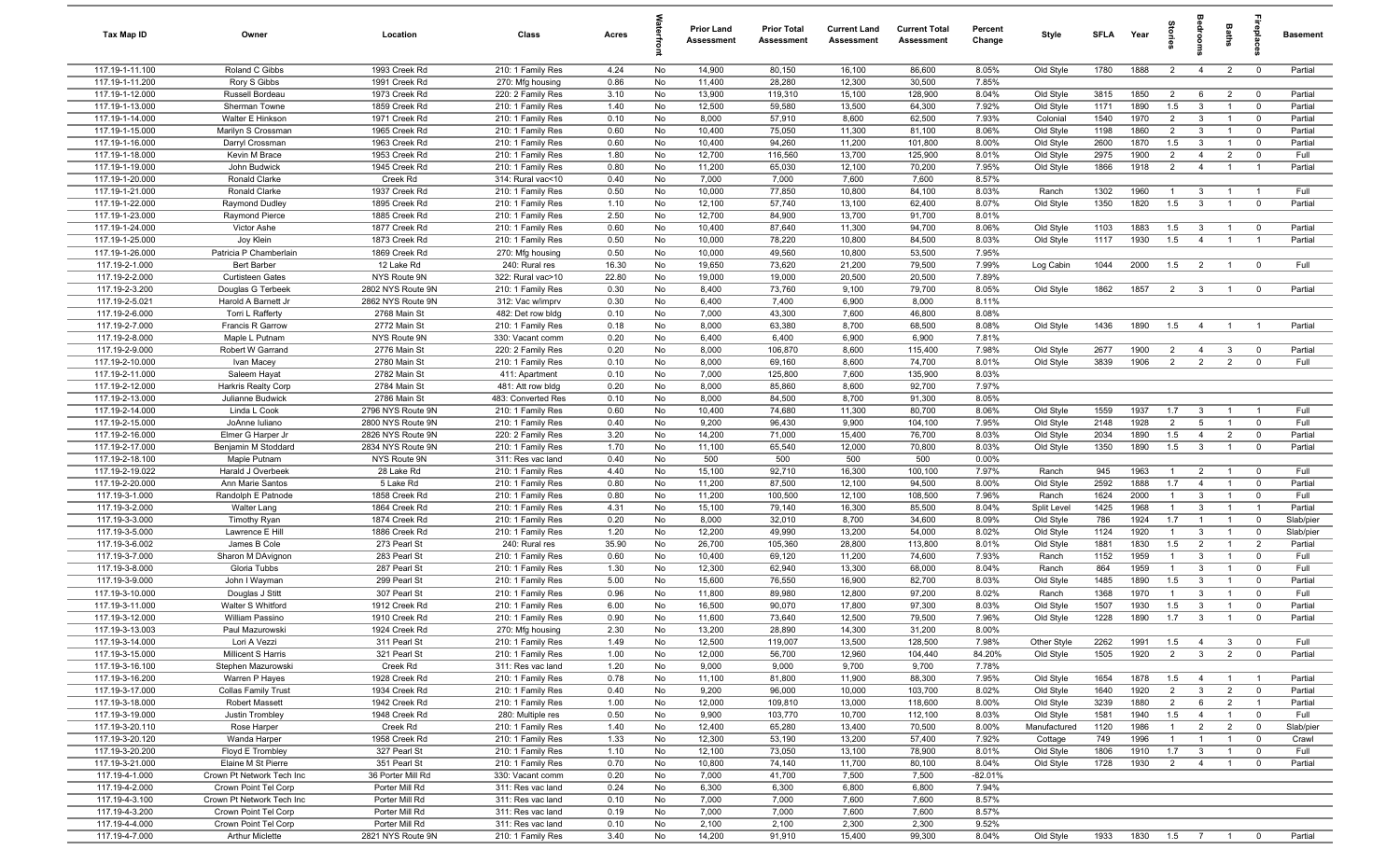| Tax Map ID                         | Owner                                | Location                               | Class                                  | Acres         |          | <b>Prior Land</b><br>Assessment | <b>Prior Total</b><br>Assessment | <b>Current Land</b><br>Assessment | <b>Current Total</b><br><b>Assessment</b> | Percent<br>Change | Style                  | <b>SFLA</b>  | Year         | tories                           | a<br>So                                 | Baths                          | epla                                      | <b>Basement</b> |
|------------------------------------|--------------------------------------|----------------------------------------|----------------------------------------|---------------|----------|---------------------------------|----------------------------------|-----------------------------------|-------------------------------------------|-------------------|------------------------|--------------|--------------|----------------------------------|-----------------------------------------|--------------------------------|-------------------------------------------|-----------------|
| 117.19-4-8.000                     | Kathleen Harris                      | 15 Park Ave                            | 210: 1 Family Res                      | 0.40          | No       | 10,000                          | 99,600                           | 10,800                            | 107,600                                   | 8.03%             | Ranch                  | 1484         | 2003         | $\mathbf{1}$                     | $\overline{2}$                          | $\overline{2}$                 | $\overline{1}$                            | Full            |
| 117.19-4-10.000                    | Laurette R Cooke                     | 29 Park Ave                            | 210: 1 Family Res                      | 1.10          | No       | 12,100                          | 161,284                          | 13,100                            | 174,200                                   | 8.01%             | Old Style              | 4408         | 1826         | $\overline{2}$                   | 5                                       | $\mathbf{3}$                   | $\mathbf{3}$                              | Partial         |
| 117.19-4-12.000                    | John F Brennan                       | 2073 Creek Rd                          | 210: 1 Family Res                      | 0.30          | No       | 8,400                           | 133,455                          | 9,000                             | 144,100                                   | 7.98%             | Colonial               | 1914         | 1827         | $\overline{2}$                   | $\mathbf{3}$                            | $\overline{2}$                 | $\mathbf 0$                               | Full            |
| 117.19-4-15.000                    | Victor LaFond                        | 24 Porter Mill Rd                      | 210: 1 Family Res                      | 2.60          | No       | 13,400                          | 94,930                           | 14,400                            | 102,500                                   | 7.97%             | Ranch                  | 1440         | 1988         | $\overline{1}$                   | $\mathbf{3}$                            | $\overline{1}$                 | $\mathbf 0$                               | Full            |
| 117.19-5-2.000                     | John Glebus Jr                       | 286 Pearl St                           | 210: 1 Family Res                      | 1.30          | No       | 12,300                          | 95,160                           | 13,300                            | 102,800                                   | 8.03%             | Ranch                  | 960          | 1976         | $\mathbf{1}$                     | $\mathbf{3}$                            | $\overline{1}$                 | $\overline{0}$                            | Full            |
| 117.19-5-3.000<br>117.19-5-4.000   | Ned T Spaulding                      | Pearl St<br>302 Pearl St               | 270: Mfg housing                       | 1.30          | No<br>No | 12,000                          | 86,050<br>65,910                 | 12,900<br>13,200                  | 92,900<br>71,200                          | 7.96%<br>8.03%    | Ranch                  | 912          | 1968         | $\overline{1}$                   |                                         |                                | $\overline{\mathbf{0}}$                   | Full            |
| 117.19-5-5.000                     | William Chandler<br>William Chandler | Pearl St                               | 210: 1 Family Res<br>322: Rural vac>10 | 1.10<br>12.10 | No       | 12,200<br>16,700                | 16,700                           | 18,000                            | 18,000                                    | 7.78%             |                        |              |              |                                  | $\overline{2}$                          | $\overline{1}$                 |                                           |                 |
| 117.19-5-6.000                     | Shirley D Patnode                    | 322 Pearl St                           | 210: 1 Family Res                      | 0.40          | No       | 9,200                           | 42,360                           | 9,900                             | 45,700                                    | 7.88%             | Old Style              | 802          | 1895         | 1.7                              | $\overline{2}$                          | $\overline{1}$                 | $\overline{1}$                            | Partial         |
| 117.19-5-7.000                     | Solomon G Allen                      | 332 Pearl St                           | 210: 1 Family Res                      | 0.50          | No       | 10,000                          | 74,630                           | 10,800                            | 80,600                                    | 8.00%             | Ranch                  | 1026         | 1974         | $\overline{1}$                   | $\mathbf{3}$                            | $\overline{2}$                 | $\overline{0}$                            | Full            |
| 117.19-5-8.000                     | Michael L Goyette                    | 358 Pearl St                           | 210: 1 Family Res                      | 1.20          | No       | 12,200                          | 56,070                           | 13,200                            | 60,600                                    | 8.08%             | Old Style              | 1468         | 1949         | 1.5                              | $\mathbf{3}$                            | $\overline{2}$                 | $\overline{2}$                            | Partial         |
| 117.19-5-9.100                     | Mark R Hinds                         | 1980 Creek Rd                          | 240: Rural res                         | 28.68         | No       | 24,400                          | 82,270                           | 26,400                            | 88,900                                    | 8.06%             | Cape Cod               | 1332         | 1949         | 1.5                              | $\overline{4}$                          | $\overline{1}$                 | $\overline{1}$                            | Slab/pier       |
| 117.19-5-9.200                     | <b>Bradlee S Peters</b>              | Creek Rd                               | 210: 1 Family Res                      | 2.12          | No       | 13,000                          | 101,160                          | 14,100                            | 109,300                                   | 8.05%             | Cape Cod               | 1596         | 2002         | 1.5                              | $\overline{3}$                          | $\overline{1}$                 | $\overline{\mathbf{0}}$                   | Full            |
| 117.19-5-11.000                    | Richard T Sprinkle                   | 2040 Creek Rd                          | 210: 1 Family Res                      | 1.80          | No       | 12,600                          | 94,110                           | 13,600                            | 101,600                                   | 7.96%             | Colonial               | 1776         | 1940         | $\overline{2}$                   | $\overline{4}$                          | $\overline{1}$                 | $\overline{0}$                            | Full            |
| 117.19-5-12.002                    | Suzanne P Maye                       | 2044 Creek Rd                          | 210: 1 Family Res                      | 0.60          | No       | 10,000                          | 81,290                           | 10,800                            | 87,800                                    | 8.01%             | Cape Cod               | 1275         | 1949         | 1.5                              | $\overline{4}$                          | $\overline{1}$                 | $\mathbf 0$                               | Full            |
| 117.19-5-13.100                    | Charles Harrington                   | 2056 Creek Rd                          | 473: Greenhouse                        | 1.80          | No       | 12,100                          | 59,300                           | 13,100                            | 64,100                                    | 8.09%             |                        |              |              |                                  |                                         |                                |                                           |                 |
| 117.19-5-14.100                    | Charles W Harrington                 | 275 Sugar Hill Rd                      | 312: Vac w/imprv                       | 33.46         | No       | 15,700                          | 24,000                           | 16,900                            | 25,900                                    | 7.92%             |                        |              |              |                                  |                                         |                                |                                           |                 |
| 117.19-5-14.200                    | Charles W Harrington                 | Creek Rd                               | 314: Rural vac<10                      | 3.44          | No       | 3,780                           | 3,780                            | 4,100                             | 4,100                                     | 8.47%             |                        |              |              |                                  |                                         |                                |                                           |                 |
| 117.19-5-15.000                    | Jessica M Simpson                    | 2066 Creek Rd                          | 210: 1 Family Res                      | 2.00          | No       | 12,900                          | 82,200                           | 14,000                            | 88,800                                    | 8.03%             | Old Style              | 1308         | 1949         | 1.5                              | $\overline{3}$                          | $\overline{1}$                 | -1                                        | Partial         |
| 117.19-5-16.000                    | Bradley J Ives                       | 2066 Creek Rd                          | 210: 1 Family Res                      | 0.40          | No       | 9,200                           | 65,540                           | 10,000                            | 70,800                                    | 8.03%             | Old Style              | 1218         | 1938         | 1.5                              | $\overline{3}$                          | $\overline{1}$                 | $\overline{1}$                            | Full            |
| 117.19-5-17.000<br>117.19-5-18.000 | Thomas S Neddo<br>Cynthia L Sparks   | 2064 Creek Rd<br>2068 Creek Rd         | 210: 1 Family Res                      | 0.60          | No<br>No | 10,400<br>10,400                | 64,370<br>107,990                | 11,200<br>11,200                  | 69,500<br>116,600                         | 7.97%<br>7.97%    | Old Style              | 993<br>2710  | 1926<br>1898 | $\mathbf{1}$<br>$\overline{2}$   | $\overline{2}$<br>-5                    | $\mathbf{1}$<br>$\overline{2}$ | $\overline{0}$<br>$\overline{\mathbf{0}}$ | Full<br>Full    |
| 117.19-5-19.000                    | John E Carr                          | 2072 Creek Rd                          | 210: 1 Family Res<br>210: 1 Family Res | 0.60<br>0.40  | No       | 9,200                           | 77,060                           | 9,900                             | 83,200                                    | 7.97%             | Old Style<br>Old Style | 1566         | 1940         | 1.7                              | 3                                       | $\overline{1}$                 | $\overline{1}$                            | Full            |
| 117.19-5-21.000                    | Kathleen Wood                        | 281 Sugar Hill Rd                      | 210: 1 Family Res                      | 0.10          | No       | 8,000                           | 37,850                           | 8,700                             | 40,900                                    | 8.06%             | Cottage                | 506          | 1950         | $\overline{1}$                   | $\overline{1}$                          | $\overline{1}$                 | $\overline{0}$                            | Full            |
| 117.19-5-22.000                    | Ray Callahan                         | 277 Sugar Hill Rd                      | 270: Mfg housing                       | 0.20          | No       | 9,000                           | 33,980                           | 9,700                             | 36,700                                    | 8.00%             |                        |              |              |                                  |                                         |                                |                                           |                 |
| 117.19-5-23.000                    | Lisa A Boyle                         | 263 Sugar Hill Rd                      | 270: Mfg housing                       | 0.40          | No       | 9,200                           | 71,720                           | 10,000                            | 77,500                                    | 8.06%             |                        |              |              |                                  |                                         |                                |                                           |                 |
| 117.19-5-24.000                    | Ashley Vandeweert                    | 257 Sugar Hill Rd                      | 210: 1 Family Res                      | 1.00          | No       | 12,000                          | 65,260                           | 13,000                            | 70,500                                    | 8.03%             | Old Style              | 1181         | 1888         | 1.5                              | $\mathbf{3}$                            | $\overline{1}$                 | $\overline{0}$                            | Partial         |
| 117.19-5-26.002                    | Donald Varmette                      | 247 Sugar Hill Rd                      | 210: 1 Family Res                      | 1.30          | No       | 12,300                          | 90,720                           | 13,300                            | 98,000                                    | 8.02%             | Colonial               | 2160         | 1967         | $\overline{2}$                   | 5                                       | $\overline{2}$                 | $\mathbf 0$                               | Full            |
| 117.19-5-27.000                    | Maple Putnam                         | 241 Sugar Hill Rd                      | 210: 1 Family Res                      | 1.80          | No       | 12,700                          | 96,010                           | 13,700                            | 103,700                                   | 8.01%             | Ranch                  | 1501         | 1963         | $\overline{1}$                   | $\mathbf{3}$                            | $\overline{1}$                 | $\mathbf 0$                               | Partial         |
| 117.19-5-28.000                    | <b>Edward G Aufuldish</b>            | 235 Sugar Hill Rd                      | 210: 1 Family Res                      | 1.70          | No       | 12,700                          | 157,054                          | 13,700                            | 169,600                                   | 7.99%             | Old Style              | 2814         | 1930         | 1.5                              | $\overline{2}$                          |                                |                                           | Partial         |
| 117.19-5-29.000                    | Linda D DeLorme                      | 269 Sugar Hill Rd                      | 270: Mfg housing                       | 0.42          | No       | 10,000                          | 30,000                           | 10,800                            | 32,400                                    | 8.00%             |                        |              |              |                                  |                                         |                                |                                           |                 |
| 117.19-5-30.000                    | Charles M Brighenti                  | 1992 Creek Rd                          | 312: Vac w/imprv                       | 0.60          | No       | 7,800                           | 11,000                           | 8,400                             | 11,900                                    | 8.18%             |                        |              |              |                                  |                                         |                                |                                           |                 |
| 117.19-5-31.000                    | Richard T Sprinkle                   | Sugar Hill Rd                          | 314: Rural vac<10                      | 3.00          | No       | 11,700                          | 11,700                           | 12,600                            | 12,600                                    | 7.69%             |                        |              |              |                                  |                                         |                                |                                           |                 |
| 117.19-6-1.000                     | Truman C Barrows                     | 2781 Main St                           | 432: Gas station                       | 0.50          | No       | 8,700                           | 75,140                           | 9,400                             | 81,200                                    | 8.06%             |                        |              |              |                                  |                                         |                                |                                           |                 |
| 117.19-6-2.200                     | Sherman V Allen Jr                   | 2777 Main St                           | 432: Gas station                       | 0.18          | No       | 9,100                           | 115,700                          | 9,900                             | 125,000                                   | 8.04%             |                        |              |              |                                  |                                         |                                |                                           |                 |
| 117.19-6-3.123<br>117.19-6-3.124   | Carl L Ross<br>Julie Budwick         | 2779 Main St<br>2773 Main St           | 483: Converted Res                     | 0.25          | No       | 1,000<br>8,000                  | 1,000<br>71,000                  | 8,650<br>8,700                    | 31,860<br>76,700                          | 3086.00%<br>8.03% | Old Style              | 1760         | 1860         | $\overline{2}$                   | 5                                       | $\overline{2}$                 | $\overline{0}$                            | Full            |
| 117.19-6-3.125                     | Carl Ross                            | Main St                                | 210: 1 Family Res<br>311: Res vac land | 0.25<br>0.17  | No<br>No | 1,000                           | 1,000                            | 100                               | 100                                       | $-90.00%$         |                        |              |              |                                  |                                         |                                |                                           |                 |
| 117.19-6-4.100                     | Barbara J French                     | 2767 Main St                           | 210: 1 Family Res                      | 0.40          | No       | 9,200                           | 89,780                           | 10,000                            | 97,000                                    | 8.04%             | Old Style              | 1716         | 1936         | $\overline{1}$                   | $\overline{2}$                          | -1                             | - 1                                       | Full            |
| 117.19-6-4.200                     | Barbara J French                     | 2771 Main St                           | 210: 1 Family Res                      | 0.36          | No       | 8,900                           | 64,550                           | 9,600                             | 69,700                                    | 7.98%             | Old Style              | 1032         | 1888         | 1.5                              | $\mathbf{3}$                            | $\mathbf{1}$                   | $\overline{1}$                            | Partial         |
| 117.19-6-5.000                     | Douglas Allen                        | 2765 Main St                           | 210: 1 Family Res                      | 0.70          | No       | 10,800                          | 79,480                           | 11,600                            | 85,800                                    | 7.95%             | Cape Cod               | 1410         | 1940         | 1.7                              | $\mathbf{3}$                            | $\overline{1}$                 |                                           | Full            |
| 117.19-6-6.000                     | Kevin G Gadway                       | 2761 Main St                           | 411: Apartment                         | 0.70          | No       | 11,000                          | 129,430                          | 11,900                            | 139,800                                   | 8.01%             |                        |              |              |                                  |                                         |                                |                                           |                 |
| 117.19-6-7.000                     | Jason LaTour                         | 2757 Main St                           | 210: 1 Family Res                      | 0.70          | No       | 10,800                          | 145,000                          | 11,700                            | 156,600                                   | 8.00%             | Ranch                  | 1880         | 1965         |                                  | $\overline{3}$                          |                                |                                           | Partial         |
| 117.19-6-8.002                     | <b>Charles A Perkins</b>             | 278 Sugar Hill Rd                      | 210: 1 Family Res                      | 0.70          | No       | 10,800                          | 65,100                           | 11,700                            | 70,300                                    | 7.99%             | Old Style              | 1848         | 1923         | $\overline{2}$                   | $\overline{4}$                          | $\overline{1}$                 | $\overline{\mathbf{0}}$                   | Partial         |
| 117.19-6-9.008                     | Yannig Tanguy                        | 2755 Main St                           | 210: 1 Family Res                      | 0.26          | No       | 8,100                           | 58,200                           | 8,800                             | 62,900                                    | 8.08%             | Old Style              | 780          | 1920         | 1.5                              | $\overline{2}$                          | $\overline{1}$                 | $\overline{0}$                            | Slab/pier       |
| 117.19-6-10.110                    | Thomas J LaDeau                      | 260 Sugar Hill Rd                      | 210: 1 Family Res                      | 1.40          | No       | 12,400                          | 78,010                           | 13,400                            | 84,300                                    | 8.06%             | Old Style              | 2140         | 1920         | 2                                | $\overline{4}$                          | $\overline{1}$                 | $\overline{0}$                            | Partial         |
| 117.19-6-10.121                    | Carl L Ross                          | Sugar Hill Rd                          | 240: Rural res                         | 12.40         | No       | 7,200                           | 7,200                            | 13,700                            | 70,000                                    | 872.22%           | Ranch                  | 1820         | 2007         | $\overline{1}$                   | $\overline{2}$                          | $\mathcal{P}$                  | $\Omega$                                  | Slab/pier       |
| 117.19-6-10.122                    | Douglas Stitt                        | Sugar Hill Rd                          | 311: Res vac land                      | 1.50          | No       | 3,500                           | 3,500                            | 3,800                             | 3,800                                     | 8.57%             |                        |              |              |                                  |                                         |                                |                                           |                 |
| 117.19-6-10.123                    | Randall Parrott III                  | Sugar Hill Rd                          | 210: 1 Family Res                      | 2.25          | No       | 13,000                          | 76,000                           | 14,100                            | 82,100                                    | 8.03%             | Manufactured           | 1680         | 2005         | $\overline{1}$                   | $\mathbf{3}$                            | $\overline{2}$                 | $\overline{0}$                            | Slab/pier       |
| 117.19-6-10.200                    | <b>Todd Malone</b>                   | 2775 Main St                           | 210: 1 Family Res                      | 0.47          | No       | 7,300                           | 84,800                           | 7,900                             | 91,600                                    | 8.02%             | Ranch                  | 1064         | 1990         | $\overline{1}$                   | $\overline{2}$                          | $\mathbf{1}$                   | $\overline{0}$                            | Slab/pier       |
| 117.19-6-11.000                    | Douglas Stitt                        | 242 Sugar Hill Rd                      | 210: 1 Family Res                      | 0.30          | No       | 8,400                           | 94,180                           | 9,100                             | 101,700                                   | 7.98%             | Cape Cod               | 1956         | 1950         | 1.7                              | $\overline{4}$                          | $\overline{2}$                 | $\overline{1}$                            | Full            |
| 117.19-6-12.000<br>117.19-6-13.000 | Bryan Burgey<br>Kevin Aylor          | 248 Sugar Hill Rd<br>256 Sugar Hill Rd | 210: 1 Family Res<br>210: 1 Family Res | 0.60<br>0.50  | No<br>No | 10,400<br>10,000                | 83,710<br>142,500                | 11,200<br>10,800                  | 90,400<br>153,900                         | 7.99%<br>8.00%    | Old Style<br>Colonial  | 1826<br>1783 | 1830<br>1880 | $\overline{2}$<br>$\overline{2}$ | $\overline{\mathbf{3}}$<br>$\mathbf{3}$ | $\mathbf{1}$<br>$\overline{1}$ | $\overline{1}$<br>$\overline{0}$          | Full<br>Partial |
| 117.19-6-14.000                    | Michael F Sweeney                    | 266 Sugar Hill Rd                      | 210: 1 Family Res                      | 0.70          | No       | 10,800                          | 61,890                           | 11,600                            | 66,800                                    | 7.93%             | Old Style              | 1609         | 1901         | $\overline{2}$                   | $\mathbf{3}$                            | $\overline{1}$                 | $\overline{1}$                            | Partial         |
| 117.19-6-15.000                    | Marwin Deyo                          | 270 Sugar Hill Rd                      | 210: 1 Family Res                      | 0.60          | No       | 10,400                          | 86,820                           | 11,300                            | 93,800                                    | 8.04%             | Old Style              | 1465         | 1870         | 1.7                              | $\overline{\mathbf{3}}$                 | $\overline{1}$                 | $\overline{0}$                            | Full            |
| 117.20-1-1.100                     | Gary C Tabor                         | Sharon Park Rd                         | 322: Rural vac>10                      | 41.10         | No       | 21,600                          | 21,600                           | 23,300                            | 23,300                                    | 7.87%             |                        |              |              |                                  |                                         |                                |                                           |                 |
| 117.20-1-2.452                     | Lester Harpp                         | 26 Sharon Park Rd                      | 210: 1 Family Res                      | 1.00          | No       | 12,000                          | 89,940                           | 12,900                            | 97,100                                    | 7.96%             | Raised Ranch           | 2520         | 1978         | $\overline{1}$                   | $\mathbf{3}$                            | $\overline{2}$                 | $\overline{\mathbf{0}}$                   | Full            |
| 117.20-1-3.271                     | Stephen L MacKay                     | 2668 Main St                           | 210: 1 Family Res                      | 27.00         | No       | 24,000                          | 78,420                           | 25,900                            | 84,700                                    | 8.01%             | Raised Ranch           | 1396         | 1981         | $\overline{1}$                   | $\overline{\mathbf{3}}$                 | $\overline{1}$                 | $\overline{0}$                            | Full            |
| 117.20-1-4.000                     | Stephen MacKay                       | NYS Route 9N                           | 311: Res vac land                      | 6.20          | No       | 1,400                           | 1,400                            | 1,500                             | 1,500                                     | 7.14%             |                        |              |              |                                  |                                         |                                |                                           |                 |
| 117.20-1-6.002                     | Gunnison Lakeshore Orchards          | Ferry Rd                               | 151: Fruit crop                        | 35.90         | No       | 29,300                          | 29,300                           | 31,600                            | 31,600                                    | 7.85%             |                        |              |              |                                  |                                         |                                |                                           |                 |
| 117.20-1-7.100                     | Sandra A Ross                        | Sharon Park Rd                         | 311: Res vac land                      | 0.15          | No       | 2,500                           | 2,500                            | 2,700                             | 2,700                                     | 8.00%             |                        |              |              |                                  |                                         |                                |                                           |                 |
| 117.20-1-7.200                     | Lester D Harpp Jr                    | Sharon Park Rd                         | 311: Res vac land                      | 0.15          | No       | 2,500                           | 2,500                            | 2,700                             | 2,700                                     | 8.00%             |                        |              |              |                                  |                                         |                                |                                           |                 |
| 117.20-1-8.000                     | Scott A Ingleston                    | 43 Ferry Rd                            | 210: 1 Family Res                      | 0.20          | No       | 8,000                           | 72,420                           | 8,600                             | 78,200                                    | 7.98%             | Bungalow               | 1080         | 1935         | 1.5                              | $\overline{2}$                          | $\overline{1}$                 | $\overline{0}$                            | Full            |
| 117.20-1-9.000                     | Wallace Swinton                      | 37 Ferry Rd                            | 210: 1 Family Res                      | 0.40          | No       | 9,200                           | 67,310                           | 9,900                             | 72,700                                    | 8.01%             | Old Style              | 1302         | 1890         | 1.5                              | $\overline{\mathbf{3}}$                 | $\overline{2}$                 | $\overline{0}$                            | Full            |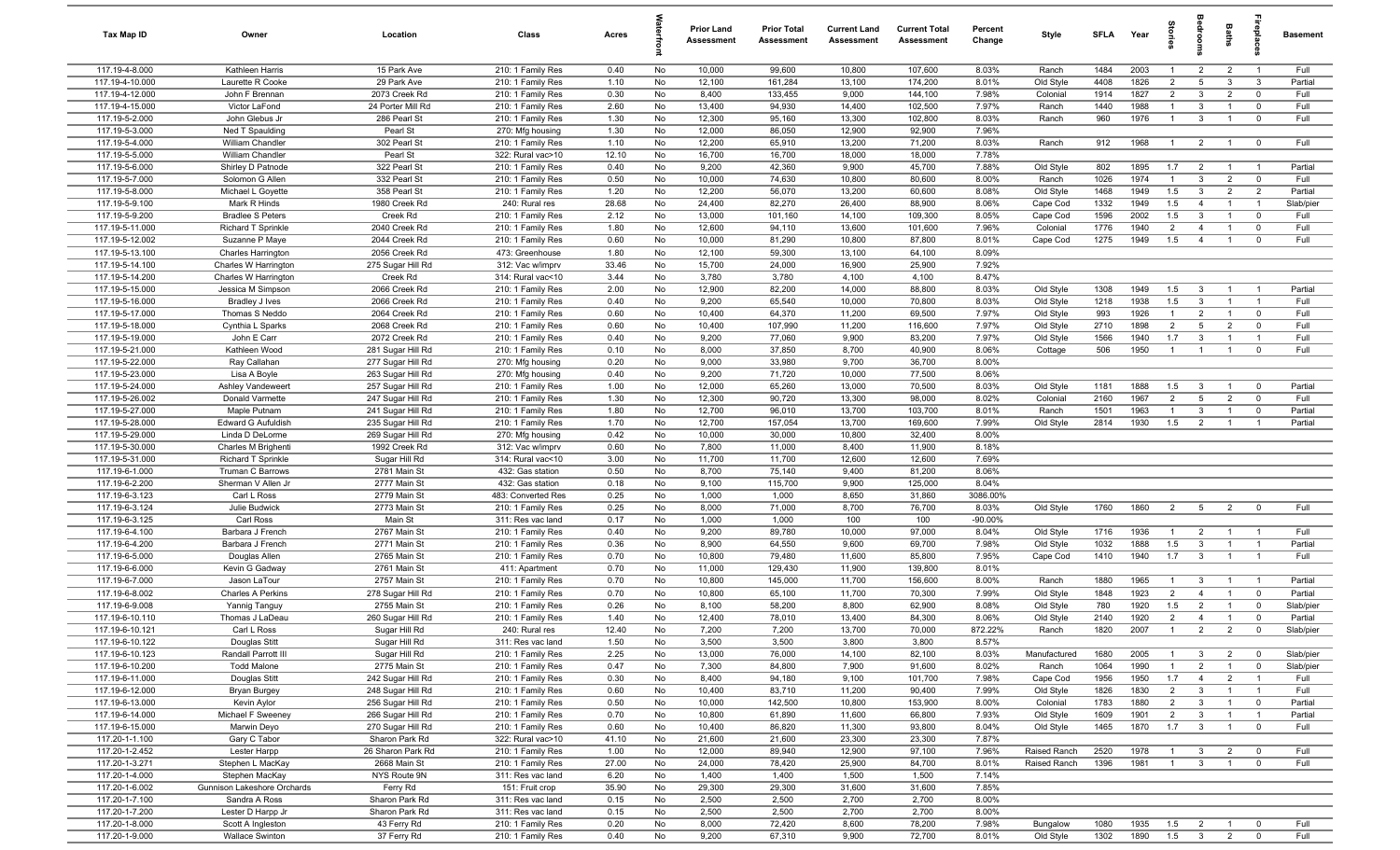| Tax Map ID                         | Owner                                         | Location                            | Class                                  | Acres        |           | <b>Prior Land</b><br><b>Assessment</b> | <b>Prior Total</b><br>Assessment | <b>Current Land</b><br>Assessment | <b>Current Total</b><br><b>Assessment</b> | Percent<br>Change | Style                  | SFLA         | Year         | $\frac{1}{2}$         |                                  | Baths                            | epla                          | <b>Basement</b>   |
|------------------------------------|-----------------------------------------------|-------------------------------------|----------------------------------------|--------------|-----------|----------------------------------------|----------------------------------|-----------------------------------|-------------------------------------------|-------------------|------------------------|--------------|--------------|-----------------------|----------------------------------|----------------------------------|-------------------------------|-------------------|
| 117.20-1-10.000                    | Gene W Ramsdell                               | 35 Ferry Rd                         | 210: 1 Family Res                      | 0.30         | No        | 8,400                                  | 69,600                           | 9,100                             | 75,200                                    | 8.05%             | Ranch                  | 1100         | 1968         | $\mathbf{1}$          | $\overline{2}$                   |                                  | $\overline{0}$                | Crawl             |
| 117.20-1-11.000                    | Kyle Lang                                     | 29 Ferry Rd                         | 210: 1 Family Res                      | 0.70         | No        | 10,800                                 | 99,000                           | 11,600                            | 106,900                                   | 7.98%             | Ranch                  | 960          | 1975         |                       | $\overline{3}$                   |                                  | $\overline{0}$                | Full              |
| 117.20-1-12.000                    | Gunnison Lakeside Orchards                    | Ferry Rd                            | 311: Res vac land                      | 0.30         | No        | 500                                    | 500                              | 500                               | 500                                       | 0.00%             |                        |              |              |                       |                                  |                                  |                               |                   |
| 117.20-1-13.000                    | Dwane Dushane                                 | 23 Ferry Rd                         | 210: 1 Family Res                      | 0.40         | No        | 9,200                                  | 89,580                           | 9,900                             | 96,700                                    | 7.95%             | Old Style              | 1980         | 1890         | 1.7                   | $\overline{\mathbf{3}}$          | $\overline{1}$                   | $\overline{0}$                | Crawl             |
| 117.20-1-14.000<br>117.20-1-15.000 | Donna H Covell                                | 21 Ferry Rd<br>17 Ferry Rd          | 210: 1 Family Res<br>210: 1 Family Res | 0.40<br>0.40 | No<br>No  | 9,200<br>9,200                         | 45,920<br>63,260                 | 9,900<br>9,900                    | 49,600<br>68,300                          | 8.01%<br>7.97%    | Ranch                  | 1159<br>1050 | 1965<br>1880 | $\overline{1}$<br>1.5 | $\overline{2}$<br>$\overline{3}$ | $\overline{1}$<br>$\overline{1}$ | $\overline{0}$<br>$\mathbf 0$ | Slab/pier<br>Full |
| 117.20-1-17.000                    | Greg Trombley<br>Paul J Savage                | 2672 Main St                        | 210: 1 Family Res                      | 0.30         | No        | 8,400                                  | 85,890                           | 9,100                             | 92,800                                    | 8.05%             | Old Style<br>Old Style | 1092         | 1938         | 1.7                   | $\mathbf{3}$                     | $\overline{1}$                   | $\overline{1}$                | Full              |
| 117.20-1-20.000                    | Daniel M Harris                               | 2686 Main St                        | 210: 1 Family Res                      | 0.60         | No        | 10,400                                 | 95,970                           | 11,200                            | 103,600                                   | 7.95%             | Old Style              | 1408         | 1839         | $\overline{2}$        | $\mathbf{3}$                     | $\overline{2}$                   | $\overline{0}$                | Full              |
| 117.20-1-21.000                    | Edwin H Rafferty                              | 2688 Main St                        | 210: 1 Family Res                      | 0.40         | No        | 9,200                                  | 70,290                           | 9,900                             | 75,900                                    | 7.98%             | Old Style              | 1480         | 1909         | 2                     | $\mathbf{3}$                     | $\overline{1}$                   | $\overline{0}$                | Full              |
| 117.20-1-22.000                    | Edwin H Rafferty                              | NYS Route 9N                        | 311: Res vac land                      | 0.60         | No        | 7,800                                  | 7,800                            | 8,400                             | 8,400                                     | 7.69%             |                        |              |              |                       |                                  |                                  |                               |                   |
| 117.20-1-23.000                    | Robert A Clarke                               | 2692 Main St                        | 270: Mfg housing                       | 0.37         | No        | 9,000                                  | 81,610                           | 9,700                             | 88,100                                    | 7.95%             |                        |              |              |                       |                                  |                                  |                               |                   |
| 117.20-1-25.000                    | Donald Miller                                 | 2700 Main St                        | 210: 1 Family Res                      | 1.30         | No        | 12,300                                 | 101,100                          | 13,300                            | 144,200                                   | 42.63%            | Colonial               | 2016         | 1840         | $\overline{2}$        | $\overline{3}$                   |                                  | $\overline{1}$                | Partial           |
| 117.20-1-26.000                    | John Kazlo                                    | 2704 Main St                        | 210: 1 Family Res                      | 0.70         | No        | 10,800                                 | 92,930                           | 11,700                            | 100,400                                   | 8.04%             | Old Style              | 1848         | 1900         | 2                     | $\overline{4}$                   | $\overline{2}$                   | $\mathbf 0$                   | Full              |
| 117.20-1-27.120                    | Gregory C Betit                               | NYS Route 9N                        | 311: Res vac land                      | 4.70         | No        | 4,230                                  | 4,230                            | 4,600                             | 4,600                                     | 8.75%             |                        |              |              |                       |                                  |                                  |                               |                   |
| 117.20-1-27.200                    | Gregory C Betit                               | 2716 Main St                        | 210: 1 Family Res                      | 1.20         | No        | 12,200                                 | 97,750                           | 13,200                            | 105,600                                   | 8.03%             | Colonial               | 2601         | 1900         | $\overline{2}$        | 5                                | $\overline{2}$                   | $\overline{1}$                | Partial           |
| 117.20-1-28.000                    | Michael F Sweeney                             | 2712 Main St                        | 210: 1 Family Res                      | 0.70         | No        | 10,800                                 | 57,010                           | 11,700                            | 61,600                                    | 8.05%             | Old Style              | 1923         | 1888         | 2                     | $\mathbf{3}$                     | $\overline{1}$                   | $\overline{0}$                | Partial           |
| 117.20-1-29.000<br>117.20-1-30.000 | Thomas A Walters<br>David R Burris            | 2722 Main St<br>2724 Main St        | 210: 1 Family Res                      | 0.30<br>0.90 | No<br>No  | 8,400<br>11,600                        | 70,750<br>50,570                 | 9,100<br>12,500                   | 76,400<br>54,600                          | 7.99%<br>7.97%    | Old Style              | 1316<br>1032 | 1830<br>1935 | 1.5<br>$\overline{1}$ | $\overline{3}$<br>$\overline{2}$ | $\overline{1}$                   | $\mathbf 0$<br>$\overline{1}$ | Full<br>Partial   |
| 117.20-1-33.100                    | Carl Ross                                     | 2738 Main St                        | 210: 1 Family Res<br>436: Self carwash | 0.87         | No        | 9,000                                  | 70,000                           | 9,700                             | 75,600                                    | 8.00%             | Cottage                |              |              |                       |                                  |                                  |                               |                   |
| 117.20-1-33.200                    | Yannig Tanguy                                 | 2744 Main St                        | 484: 1 use sm bld                      | 0.23         | No        | 12,000                                 | 47,000                           | 13,000                            | 50,800                                    | 8.09%             |                        |              |              |                       |                                  |                                  |                               |                   |
| 117.20-1-34.001                    | Lester D Harpp Sr                             | Sharon Park Rd                      | 311: Res vac land                      | 0.24         | No        | 7,000                                  | 7,000                            | 7,600                             | 7,600                                     | 8.57%             |                        |              |              |                       |                                  |                                  |                               |                   |
| 117.20-1-35.000                    | Lester D Harpp                                | 2748 Main St                        | 411: Apartment                         | 0.20         | No        | 8,000                                  | 77,020                           | 8,700                             | 83,200                                    | 8.02%             |                        |              |              |                       |                                  |                                  |                               |                   |
| 117.20-1-36.000                    | Harpp Builders & Developers                   | 2752 Main St                        | 652: Govt bldgs                        | 0.40         | No        | 8,300                                  | 67,972                           | 9,000                             | 73,400                                    | 7.99%             |                        |              |              |                       |                                  |                                  |                               |                   |
| 117.20-1-37.000                    | Jack C Harrington                             | 2756 Main St                        | 210: 1 Family Res                      | 0.10         | No        | 7,000                                  | 56,670                           | 7,600                             | 61,200                                    | 7.99%             | Old Style              | 2286         | 1888         | $\overline{2}$        | 5                                |                                  | $^{\circ}$                    | Partial           |
| 117.20-1-38.000                    | L&H Harpp Builders Dev Inc                    | 5 Sharon Park Rd                    | 411: Apartment                         | 0.20         | No        | 8,000                                  | 79,990                           | 8,700                             | 86,400                                    | 8.01%             |                        |              |              |                       |                                  |                                  |                               |                   |
| 117.20-1-39.000                    | Lester Harpp                                  | 9 Sharon Park Rd                    | 411: Apartment                         | 0.30         | No        | 8,000                                  | 79,990                           | 8,700                             | 86,400                                    | 8.01%             |                        |              |              |                       |                                  |                                  |                               |                   |
| 117.20-1-40.000                    | Lester Harpp                                  | Sharon Park Rd                      | 311: Res vac land                      | 0.20         | No        | 1,000                                  | 1,000                            | 1,100                             | 1,100                                     | 10.00%            |                        |              |              |                       |                                  |                                  |                               |                   |
| 117.20-1-41.000                    | Sheri Lang                                    | 30 Sharon Park Rd                   | 210: 1 Family Res                      | 0.30         | No        | 8,400                                  | 91,330                           | 9,000                             | 98,600                                    | 7.96%             | Ranch                  | 918          | 1962         | -1                    | $\mathbf{3}$                     |                                  | $\overline{0}$                | Full              |
| 117.20-1-42.000                    | <b>Stuart Mace</b>                            | 24 Sharon Park Rd                   | 210: 1 Family Res                      | 0.30         | No        | 8,400                                  | 72,090                           | 9,100                             | 77,900                                    | 8.06%             | Ranch                  | 1008         | 1972         | $\overline{1}$        | 2                                |                                  | $\overline{0}$                | Full              |
| 117.20-1-43.000<br>117.20-1-44.000 | <b>Stuart Mace</b><br>Sandra A Ross           | Sharon Park Rd<br>22 Sharon Park Rd | 311: Res vac land<br>210: 1 Family Res | 0.30<br>0.30 | No<br>No  | 7,000<br>8,400                         | 7,000<br>87,060                  | 7,600<br>9,000                    | 7,600<br>94,000                           | 8.57%<br>7.97%    | Raised Ranch           | 2352         | 1971         | $\blacksquare$        | $\mathbf{3}$                     | $\overline{2}$                   | $\overline{0}$                | Full              |
| 117.20-1-45.110                    | Lester D Harpp Sr                             | 8 Sharon Park Rd                    | 484: 1 use sm bld                      | 9.40         | No        | 8,000                                  | 71,800                           | 8,600                             | 77,500                                    | 7.94%             |                        |              |              |                       |                                  |                                  |                               |                   |
| 117.20-1-45.120                    | Lester Harpp Jr                               | 14 Sharon Park Rd                   | 210: 1 Family Res                      | 0.26         | No        | 8,100                                  | 79,630                           | 8,700                             | 86,000                                    | 8.00%             | Ranch                  | 1792         | 1989         | $\overline{1}$        | $\mathbf{3}$                     | $\overline{1}$                   | $\overline{0}$                | Full              |
| 117.20-2-1.000                     | Fay Fong Ju                                   | 156 Wolcott Rd                      | 312: Vac w/imprv                       | 8.40         | Yes       | 235,000                                | 245,000                          | 253,800                           | 264,600                                   | 8.00%             |                        |              |              |                       |                                  |                                  |                               |                   |
| 117.20-3-1.100                     | Joseph A Bodette                              | 2749 Main St                        | 421: Restaurant                        | 0.26         | No        | 8,000                                  | 75,000                           | 8,600                             | 81,000                                    | 8.00%             |                        |              |              |                       |                                  |                                  |                               |                   |
| 117.20-3-1.200                     | Ronald M Morrissey                            | 2753 Main St                        | 210: 1 Family Res                      | 0.98         | No        | 11,900                                 | 61,570                           | 12,900                            | 66,500                                    | 8.01%             | Old Style              | 1056         | 1900         | $\overline{2}$        | $\overline{\mathbf{3}}$          | $\overline{1}$                   | $\overline{0}$                | Partial           |
| 117.20-3-2.000                     | John E Cooper                                 | NYS Route 9N                        | 330: Vacant comm                       | 0.20         | No        | 7,000                                  | 7,000                            | 7,600                             | 7,600                                     | 8.57%             |                        |              |              |                       |                                  |                                  |                               |                   |
| 117.20-3-3.000                     | John E Cooper                                 | 2747 Main St                        | 411: Apartment                         | 0.11         | No        | 7,000                                  | 67,900                           | 7,500                             | 73,300                                    | 7.95%             |                        |              |              |                       |                                  |                                  |                               |                   |
| 117.20-3-4.000                     | Chester C Langlais                            | 2743 Main St                        | 210: 1 Family Res                      | 0.50         | No        | 9,200                                  | 88,350                           | 9,900                             | 95,400                                    | 7.98%             | Old Style              | 1887         | 1920         | $\overline{2}$        | $\mathbf{3}$                     | $\overline{2}$                   | $\overline{0}$                | Partial           |
| 117.20-3-5.100                     | Maureen A Kelly                               | 2737 Main St                        | 210: 1 Family Res                      | 0.70         | No        |                                        |                                  | 11,800                            | 91,800                                    |                   | Old Style              | 2048         | 1898         | $\overline{2}$        | $\overline{4}$                   |                                  | $\overline{0}$                | Full              |
| 117.20-3-6.000                     | Jasmine V Heavens                             | 2735 Main St                        | 210: 1 Family Res                      | 0.50         | No        | 10,000                                 | 117,615                          | 10,800                            | 127,000                                   | 7.98%             | Old Style              | 2001         | 1887         | 2                     | $\overline{4}$                   |                                  | $\overline{\phantom{0}}$      | Partial<br>Full   |
| 117.20-3-7.000<br>117.20-3-8.000   | Design Directors JAW LLC<br>Jasmine V Heavens | 2731 Main St<br>NYS Route 9N        | 220: 2 Family Res<br>311: Res vac land | 0.60<br>0.10 | No<br>No  | 10,400<br>2,500                        | 95,200<br>2,500                  | 11,200<br>2,700                   | 102,800<br>2,700                          | 7.98%<br>8.00%    | Old Style              | 2757         | 1890         | $\overline{2}$        | $5\overline{5}$                  | $\overline{2}$                   | $\overline{1}$                |                   |
| 117.20-3-9.000                     | Design Directors JAW LLC                      | 2727 Main St                        | 411: Apartment                         | 0.60         | No        | 8,600                                  | 134,900                          | 9,300                             | 145,700                                   | 8.01%             |                        |              |              |                       |                                  |                                  |                               |                   |
| 117.20-3-10.000                    | Jesse Turner                                  | 2723 Main St                        | 230: 3 Family Res                      | 0.40         | No        | 9,200                                  | 72,700                           | 9,900                             | 78,500                                    | 7.98%             | Old Style              | 1672         | 1890         | $\overline{2}$        | 5                                | 3                                | $\overline{0}$                | Slab/pier         |
| 117.20-3-11.000                    | <b>Kevin Peters</b>                           | 2721 Main St                        | 210: 1 Family Res                      | 1.00         | No        | 12,000                                 | 98,220                           | 12,960                            | 165,000                                   | 67.99%            | Old Style              | 3133         | 1900         | 2                     | 5                                | $\overline{2}$                   | $\overline{1}$                | Partial           |
| 117.20-3-12.000                    | Mark K Booth                                  | 2745 Main St                        | 270: Mfg housing                       | 0.25         | <b>No</b> | 8.000                                  | 23,690                           | 8.700                             | 25,600                                    | 8.06%             |                        |              |              |                       |                                  |                                  |                               |                   |
| 117.20-4-1.000                     | Thomas A Beach                                | 2715 Main St                        | 210: 1 Family Res                      | 0.50         | No        | 10,000                                 | 72,390                           | 10,800                            | 78,200                                    | 8.03%             | Old Style              | 1356         | 1948         | 1.5                   | $\overline{3}$                   | $\overline{1}$                   | $\mathbf 0$                   | Full              |
| 117.20-4-2.000                     | Maurice Sawyer                                | 2709 Main St                        | 210: 1 Family Res                      | 1.60         | No        | 12,500                                 | 103,880                          | 13,500                            | 112,200                                   | 8.01%             | Colonial               | 1957         | 1937         | $\overline{2}$        | $\overline{4}$                   | $\overline{2}$                   | $\overline{1}$                | Full              |
| 117.20-4-3.000                     | David R Carr                                  | 2705 Main St                        | 210: 1 Family Res                      | 1.19         | No        | 12,200                                 | 115,450                          | 13,200                            | 124,700                                   | 8.01%             | Old Style              | 2230         | 1886         | $\overline{2}$        | $5\overline{5}$                  |                                  | $\overline{0}$                | Partial           |
| 117.20-4-4.100                     | Cindy L Vickers                               | 2701 Main St                        | 210: 1 Family Res                      | 0.42         | No        | 9,400                                  | 102,560                          | 10,200                            | 110,800                                   | 8.03%             | Old Style              | 2716         | 1903         | $\overline{2}$        | 5 <sup>5</sup>                   | $\overline{1}$                   | $\overline{0}$                | Partial           |
| 117.20-4-4.200                     | Cindy L Vickers                               | 2699 Main St                        | 210: 1 Family Res                      | 0.60         | No        | 10,400                                 | 63,000                           | 11,200                            | 68,000                                    | 7.94%             | Old Style              | 1349         | 1930         | 1.7                   | $\overline{4}$                   |                                  | $\mathbf 0$                   | Slab/pier         |
| 117.20-4-5.000                     | Hugh Johnson                                  | 2695 Main St                        | 418: Inn/lodge                         | 5.50         | No        | 16,000                                 | 158,200                          | 17,300                            | 170,900                                   | 8.03%             |                        |              |              |                       |                                  |                                  |                               |                   |
| 117.20-4-6.000<br>117.20-5-1.000   | Essex County Champlain Bank<br>John S Towne   | 2687 Main St<br>14 Ferry Rd         | 462: Branch bank<br>210: 1 Family Res  | 1.70<br>0.11 | No<br>No  | 11,800<br>8,000                        | 140,300<br>55,670                | 12,700<br>8,600                   | 151,500<br>60,100                         | 7.98%<br>7.96%    | Old Style              | 1176         | 1888         | 1.7                   | $\overline{3}$                   | $\overline{1}$                   | $\overline{0}$                | Full              |
| 117.20-5-2.000                     | Arthur A Boutin                               | 18 Ferry Rd                         | 210: 1 Family Res                      | 0.30         | No        | 8,400                                  | 103,000                          | 9,000                             | 111,200                                   | 7.96%             | Ranch                  | 1680         | 1989         | $\overline{1}$        | $\overline{4}$                   | $\overline{2}$                   | $\overline{0}$                | Crawl             |
| 117.20-5-3.000                     | George Mason                                  | NYS Route 9N                        | 311: Res vac land                      | 0.32         | No        | 3,800                                  | 3,800                            | 4,100                             | 4,100                                     | 7.89%             |                        |              |              |                       |                                  |                                  |                               |                   |
| 117.20-5-5.000                     | Stephen W Pelkey                              | 15 George Mason Rd                  | 220: 2 Family Res                      | 0.36         | No        | 8,900                                  | 73,660                           | 9,700                             | 79,600                                    | 8.06%             | Old Style              | 1998         | 1898         | $\overline{2}$        | $\overline{4}$                   | $\overline{2}$                   | $\overline{0}$                | Crawl             |
| 117.20-5-6.000                     | Louis J Manley                                | 33 Station St                       | 210: 1 Family Res                      | 0.50         | No        | 10,000                                 | 60,980                           | 10,800                            | 65,900                                    | 8.07%             | Old Style              | 1880         | 1800         | $\overline{2}$        | $5\overline{)}$                  | $\overline{2}$                   | $\overline{0}$                | Full              |
| 117.20-5-7.000                     | Gary Stevens                                  | 29 Station St                       | 210: 1 Family Res                      | 0.50         | No        | 10,000                                 | 74,040                           | 10,800                            | 80,000                                    | 8.05%             | Old Style              | 1864         | 1930         | $\overline{2}$        | $5^{\circ}$                      | $\overline{1}$                   | $\overline{0}$                | Partial           |
| 117.20-5-8.000                     | Lloyd LaMotte                                 | 25 Station St                       | 210: 1 Family Res                      | 0.70         | No        | 10,800                                 | 120,500                          | 11,600                            | 130,100                                   | 7.97%             | Split Level            | 1836         | 1982         | $\overline{1}$        | $\overline{4}$                   | $\overline{2}$                   | $\mathbf{0}$                  | Partial           |
| 117.20-5-9.000                     | Calvin H Carr                                 | 42 Station St                       | 449: Warehouse                         | 3.70         | No        | 12,000                                 | 25,200                           | 12,900                            | 27,200                                    | 7.94%             |                        |              |              |                       |                                  |                                  |                               |                   |
| 117.20-5-10.000                    | Pamela S Smith                                | Ferry Rd                            | 330: Vacant comm                       | 0.10         | No        | 200                                    | 200                              | 200                               | 200                                       | 0.00%             |                        |              |              |                       |                                  |                                  |                               |                   |
| 117.20-5-11.000                    | Calvin Carr                                   | 54 Ferry Rd                         | 449: Warehouse                         | 0.50         | No        | 10,000                                 | 26,500                           | 10,800                            | 28,600                                    | 7.92%             |                        |              |              |                       |                                  |                                  |                               |                   |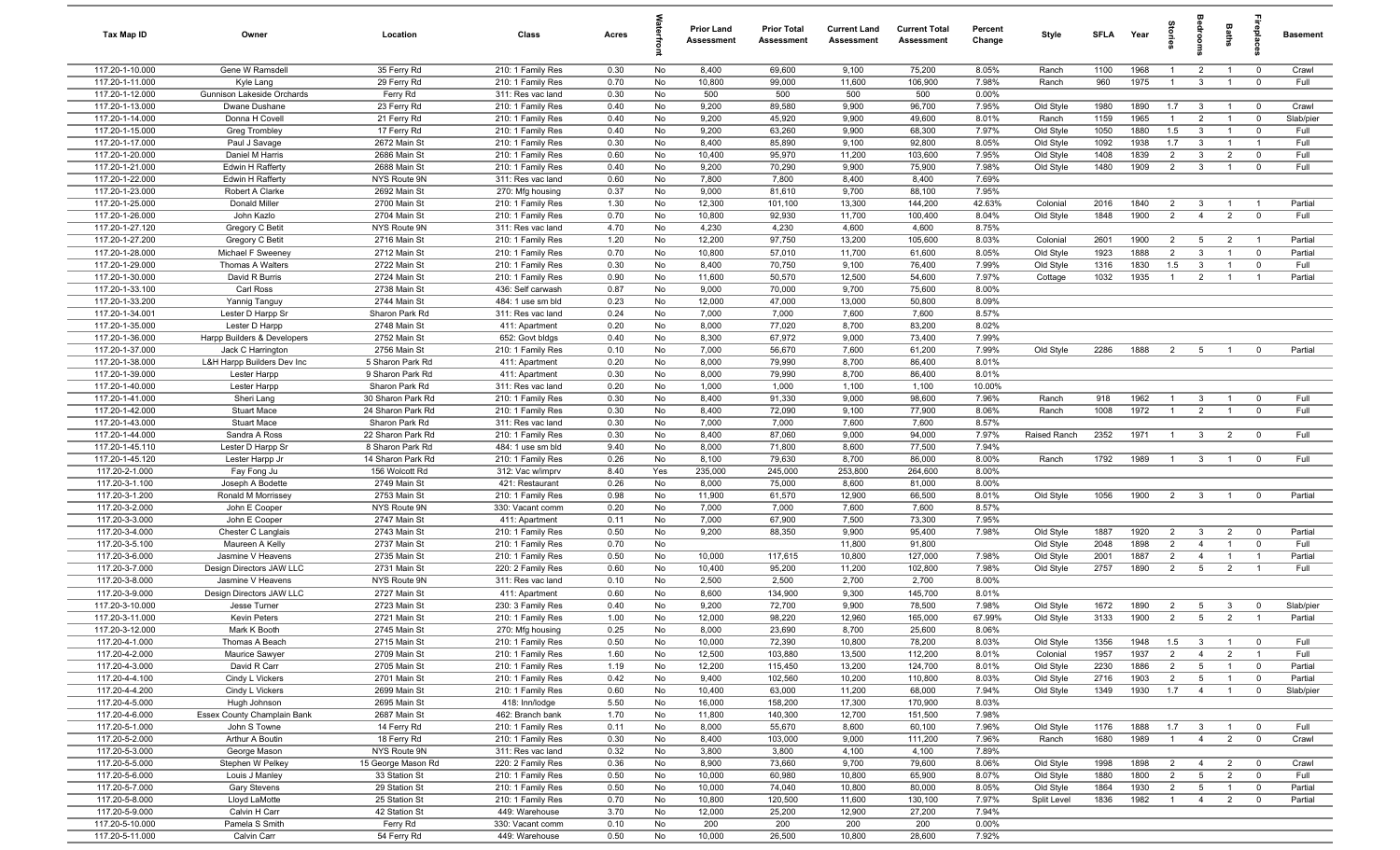| Tax Map ID                         | Owner                                           | Location                             | Class                                  | Acres            |           | Prior Land<br><b>Assessment</b> | <b>Prior Total</b><br>Assessment | <b>Current Land</b><br>Assessment | <b>Current Total</b><br><b>Assessment</b> | Percent<br>Change | Style              | SFLA           | Year               | ã              | å                              | Baths                            |                                  | <b>Basement</b>   |
|------------------------------------|-------------------------------------------------|--------------------------------------|----------------------------------------|------------------|-----------|---------------------------------|----------------------------------|-----------------------------------|-------------------------------------------|-------------------|--------------------|----------------|--------------------|----------------|--------------------------------|----------------------------------|----------------------------------|-------------------|
| 117.20-5-12.000                    | Robin Barnett                                   | 4 Monitor Bay Rd                     | 210: 1 Family Res                      | 0.52             | No        | 10,000                          | 76,990                           | 10,800                            | 98,000                                    | 27.29%            | Bungalow           | 928            | 1939               | $\overline{1}$ | $\overline{2}$                 | $\overline{1}$                   | $\overline{0}$                   | Full              |
| 117.20-5-13.000                    | Calvin H Carr                                   | Old Furnace Rd                       | 311: Res vac land                      | 0.70             | No        | 2,000                           | 2,000                            | 2,200                             | 2,200                                     | 10.00%            |                    |                |                    |                |                                |                                  |                                  |                   |
| 117.20-5-14.000                    | Calvin H Carr                                   | <b>Station St</b>                    | 340: Vacant indus                      | 1.30             | No        | 4,500                           | 4,500                            | 4,900                             | 4,900                                     | 8.89%             |                    |                |                    |                |                                |                                  |                                  |                   |
| 117.20-5-15.000                    | Leon F Bruno                                    | 21 Station St                        | 210: 1 Family Res                      | 1.17             | No        | 12,200                          | 77,910                           | 13,100                            | 84,100                                    | 7.95%             | Old Style          | 2442           | 1800               | $\overline{2}$ | 5                              |                                  | $\overline{0}$                   | Full              |
| 117.20-5-16.000<br>117.20-5-17.000 | Arnold W LaFountain<br>Arnold W LaFountain      | 2633 Main St<br>2639 Main St         | 311: Res vac land<br>210: 1 Family Res | 2.01<br>0.17     | No<br>No  | 2,800<br>8,000                  | 2,800<br>37,710                  | 3,000<br>8,600                    | 3,000<br>40,700                           | 7.14%<br>7.93%    | Cottage            | 594            | 1940               | 1.5            | $\overline{2}$                 | $\overline{1}$                   | $\overline{0}$                   | Full              |
| 117.20-5-18.000                    | Karen E Sinnock                                 | 2643 Main St                         | 210: 1 Family Res                      | 1.34             | No        | 12,300                          | 61,000                           | 13,300                            | 65,900                                    | 8.03%             | Cottage            | 860            | 1950               | $\overline{1}$ | $\overline{2}$                 | $\overline{1}$                   | $\overline{0}$                   | Full              |
| 117.20-5-19.000                    | Jackie R Bright                                 | 2651 Main St                         | 210: 1 Family Res                      | 0.20             | No        | 8,000                           | 46,270                           | 8,700                             | 50,000                                    | 8.06%             | Bungalow           | 1036           | 1935               | $\overline{1}$ | $\overline{3}$                 | $\overline{1}$                   | $\mathbf 0$                      | Full              |
| 117.20-5-20.100                    | Elizabeth Mason                                 | NYS Route 9N                         | 311: Res vac land                      | 0.16             | No        | 7,000                           | 7,000                            | 7,600                             | 7,600                                     | 8.57%             |                    |                |                    |                |                                |                                  |                                  |                   |
| 117.20-5-20.200                    | Lawrence G Mason                                | 9 George Mason Rd                    | 210: 1 Family Res                      | 0.45             | No        | 7,700                           | 70,450                           | 8,300                             | 76,100                                    | 8.02%             | Old Style          | 1560           | 1930               | $\overline{2}$ | $\mathbf{3}$                   | $\overline{1}$                   | $\overline{0}$                   | Full              |
| 117.20-5-20.200/1                  | Lawrence G Mason                                | George Mason Rd                      | 312: Vac w/imprv                       | 0.01             | No        | 100                             | 5,500                            | 100                               | 5,900                                     | 7.27%             |                    |                |                    |                |                                |                                  |                                  |                   |
| 117.20-6-2.002                     | Jack Daniels                                    | 77 Ferry Rd                          | 210: 1 Family Res                      | 0.85             | No        | 45,800                          | 138,360                          | 49,400                            | 149,400                                   | 7.98%             | Ranch              | 1189           | 1975               | $\overline{1}$ | $\overline{4}$                 | $\overline{1}$                   | $\overline{0}$                   | Full              |
| 117.20-6-3.000                     | <b>Herbert Yules</b>                            | 81 Ferry Rd                          | 210: 1 Family Res                      | 0.30             | No        | 45,800                          | 122,790                          | 49,500                            | 132,600                                   | 7.99%             | Ranch              | 1361           | 1980               | $\overline{1}$ | $\overline{3}$                 | $\overline{2}$                   | $\mathbf 0$                      | Crawl             |
| 117.20-6-4.002                     | Gunnison Lakeshore Orchards                     | 94 Ferry Rd                          | 151: Fruit crop                        | 16.86            | Yes       | 123,600                         | 330,050                          | 133,500                           | 356,500                                   | 8.01%             | Old Style          | 2575           | 1860               | 1.7            | $\overline{4}$                 | $\overline{2}$                   | $\overline{0}$                   | Partial           |
| 117.20-7-1.000                     | George R Caswell                                | 5 Champlain Shores Way               | 260: Seasonal res                      | 0.30             | No        | 47,000                          | 193,265                          | 50,800                            | 181,200                                   | $-6.24%$          | Cottage            | 1008           | 1940               | $\overline{1}$ | $\overline{2}$                 |                                  | $\mathbf 0$                      | Slab/pier         |
| 117.20-7-2.000                     | Warren T Rinehart                               | 9 Champlain Shores Way               | 210: 1 Family Res                      | 0.14             | No        | 47,000                          | 76,250                           | 50,760                            | 204,815                                   | 168.61%           | Cape Cod           | 1391           | 2006               | 1.5            | $\overline{2}$                 | $\overline{2}$                   | $\overline{0}$                   | Full              |
| 117.20-7-3.000                     | John M Hald                                     | 11 Champlain Shores Way              | 260: Seasonal res                      | 0.08             | No        | 47,000                          | 73,585                           | 50,800                            | 79,500                                    | 8.04%             | Bungalow           | 409            | 1940               | $\mathbf{1}$   | $\overline{1}$                 |                                  | $\overline{0}$                   | Slab/pier         |
| 117.20-7-4.000                     | John M Hald                                     | 13 Champlain Shores Way              | 210: 1 Family Res                      | 0.09             | No        | 47,000                          | 163,025                          | 50,800                            | 176,100                                   | 8.02%             | Cottage            | 1105           | 2004               | 1.5            | $\overline{2}$                 | $\overline{1}$                   | $\overline{0}$                   | Slab/pier         |
| 117.20-7-5.000                     | Lawrence D Bender                               | 15 Champlain Shores Way              | 313: Watrfrnt vac                      | 0.10             | No        | 50,000                          | 50,000                           | 54,000                            | 54,000                                    | 8.00%             |                    |                |                    |                |                                |                                  |                                  |                   |
| 117.20-7-6.000<br>117.20-7-7.000   | Mark B Bessen<br>Bryan A Hunt                   | 17 Champlain Shores Way<br>Ferry Rd  | 210: 1 Family Res<br>210: 1 Family Res | 0.08<br>0.09     | No<br>No  | 47,000<br>47,000                | 173,300<br>127,600               | 50,800<br>50,800                  | 187,200<br>137,800                        | 8.02%<br>7.99%    | Cottage<br>Cottage | 1203<br>768    | 2005<br>2004       | 1.7<br>1.5     | $\mathbf{3}$<br>$\overline{1}$ | $\overline{1}$<br>$\overline{1}$ | $\overline{0}$<br>$\overline{0}$ | Full<br>Slab/pier |
| 117.20-7-8.000                     | Frederick C Bowen                               | 21 Champlain Shores Way              | 210: 1 Family Res                      | 0.07             | No        | 47,000                          | 239,600                          | 50,800                            | 226,800                                   | $-5.34%$          | Contemporary       | 1124           | 2004               | 2              | $\mathbf{3}$                   | $\overline{2}$                   | $\overline{0}$                   | Slab/pier         |
| 117.20-7-9.000                     | Susan J Herzog                                  | 23 Champlain Shores Way              | 260: Seasonal res                      | 0.07             | No        | 47,000                          | 85,805                           | 50,800                            | 92,700                                    | 8.04%             | Bungalow           | 597            | 1940               | $\overline{1}$ | $\overline{1}$                 | $\overline{1}$                   | $\overline{0}$                   | Slab/pier         |
| 117.20-7-10.000                    | Paul A Steele                                   | 25 Champlain Shores Way              | 210: 1 Family Res                      | 0.07             | No        | 47,000                          | 173,945                          | 50,800                            | 187,900                                   | 8.02%             | Cottage            | 1209           | 2005               | 1.5            | $\overline{3}$                 | $\overline{1}$                   | $\overline{0}$                   | Full              |
| 117.20-7-11.000                    | Patricia Ross                                   | 27 Champlain Shores Way              | 210: 1 Family Res                      | 0.10             | No        | 47,000                          | 141,500                          | 50,800                            | 140,400                                   | $-0.78%$          | Cottage            | 900            | 2004               | $\overline{1}$ | $\overline{1}$                 | $\overline{1}$                   | $\overline{0}$                   | Full              |
| 117.20-7-12.000                    | Gregory C Maurer                                | 104 Ferry Rd                         | 260: Seasonal res                      | 0.12             | No        | 47,000                          | 171,560                          | 50,800                            | 185,300                                   | 8.01%             | Bungalow           | 1012           | 1940               | $\overline{1}$ | 2                              | -1                               | $\mathbf 0$                      | Slab/pier         |
| 117.20-7-13.000                    | Richard H Bruce                                 | 112 Ferry Rd                         | 210: 1 Family Res                      | 0.12             | No        | 47,500                          | 142,200                          | 51,300                            | 153,600                                   | 8.02%             | Bungalow           | 1513           | 1940               | 1.5            | $\overline{1}$                 | $\overline{1}$                   | $\mathbf 0$                      | Slab/pier         |
| 117.20-7-14.000                    | Alan G Vick                                     | 114 Ferry Rd                         | 260: Seasonal res                      | 0.10             | No        | 47,000                          | 80,345                           | 50,800                            | 86,800                                    | 8.03%             | Bungalow           | 513            | 1940               | $\mathbf{1}$   | $\overline{1}$                 |                                  | $^{\circ}$                       | Slab/pier         |
| 117.20-7-15.000                    | Joseph J Hedgeman                               | 116 Ferry Rd                         | 260: Seasonal res                      | 0.11             | No        | 47,000                          | 87,625                           | 50,700                            | 94,600                                    | 7.96%             | Bungalow           | 625            | 1940               | $\mathbf{1}$   |                                |                                  | $^{\circ}$                       | Slab/pier         |
| 117.20-7-16.000                    | Jack I Daniels                                  | 118 Ferry Rd                         | 260: Seasonal res                      | 0.09             | No        | 47,000                          | 77,680                           | 50,800                            | 83,900                                    | 8.01%             | <b>Bungalow</b>    | 472            | 1940               | $\overline{1}$ |                                |                                  | $\mathbf 0$                      | Slab/pier         |
| 117.20-7-17.000                    | <b>Bruce F Levin</b>                            | 120 Ferry Rd                         | 210: 1 Family Res                      | 0.08             | No        | 47,000                          | 115,040                          | 50,700                            | 124,200                                   | 7.96%             | Bungalow           | 648            | 1940               | $\overline{1}$ | $\overline{1}$                 | $\overline{1}$                   | $\mathbf 0$                      | Slab/pier         |
| 117.20-7-18.000                    | Gary W Ecklund                                  | 122 Ferry Rd                         | 210: 1 Family Res                      | 0.09             | No        | 47,000                          | 171,110                          | 50,800                            | 184,800                                   | 8.00%             | Bungalow           | 1182           | 1940               | $\overline{2}$ | $\overline{3}$                 | $\overline{2}$                   | $\mathbf 0$                      | Slab/pier         |
| 117.20-7-19.000                    | Horst H Freyhofer                               | 26 Gilligans Bay Way                 | 210: 1 Family Res                      | 0.35             | No        | 40,000                          | 40,000                           | 43,200                            | 216,575                                   | 441.44%           | Contemporary       | 1575           | 2006               | 1.5            | $\overline{2}$                 | $\overline{2}$                   | $\overline{0}$                   | Full              |
| 117.20-7-20.000                    | Glenn E Vehr                                    | 30 Gilligans Bay Way                 | 260: Seasonal res                      | 0.24             | No        | 45,000                          | 184,650                          | 48,600                            | 199,400                                   | 7.99%             | Old Style          | 1330           | 1940               | 2              | $\overline{3}$                 | $\overline{1}$                   | $\overline{0}$                   | Slab/pier         |
| 117.20-7-21.000<br>117.20-7-22.000 | David A Ligor<br>Peter J Grogan                 | 34 Gilligans Bay Way<br>Ferry Rd     | 311: Res vac land<br>260: Seasonal res | 0.26<br>0.50     | No<br>No  | 50,000<br>36,000                | 50,000<br>109,600                | 54,000<br>38,880                  | 54,000<br>185,840                         | 8.00%<br>69.56%   | Cottage            | 1296           | 2001               | 1.5            | $\overline{2}$                 | $\overline{2}$                   | $\overline{0}$                   | Crawl             |
| 117.20-7-23.000                    | Peter J Grogan                                  | 75 Ferry Rd                          | 311: Res vac land                      | 0.50             | No        | 36,000                          | 36,000                           | 38,900                            | 38,900                                    | 8.06%             |                    |                |                    |                |                                |                                  |                                  |                   |
| 117.20-7-24.000                    | Dolf A DeRovira                                 | Ferry Rd                             | 210: 1 Family Res                      | 0.60             | No        | 38,000                          | 143,840                          | 41,040                            | 155,350                                   | 8.00%             | Cottage            | 1680           | 2005               | 1.5            | $\overline{2}$                 | $\overline{1}$                   | $\overline{0}$                   | Full              |
| 117.20-7-25.000                    | Hugh A Gunnison                                 | 69 Ferry Rd                          | 260: Seasonal res                      | 2.80             | No        | 40,000                          | 160,960                          | 43,200                            | 138,900                                   | $-13.71%$         | Cottage            | 1152           | 2005               | 1.5            | $\overline{2}$                 |                                  | $\mathbf 0$                      | Full              |
| 126.-2-2.000                       | Lyme Adk Timberlands II LLC                     | Old Furnace Rd                       | 912: Forest s480a                      | 175.70           | No        | 69,200                          | 69,200                           | 74,700                            | 74,700                                    | 7.95%             |                    |                |                    |                |                                |                                  |                                  |                   |
| 126.-2-3.000                       | Lyme Adk Timberlands II LLC                     | Old Furnace Rd                       | 912: Forest s480a                      | 160.00           | No        | 63,000                          | 63,000                           | 68,000                            | 68,000                                    | 7.94%             |                    |                |                    |                |                                |                                  |                                  |                   |
| 126.-2-4.000                       | Lyme Adk Timberlands II LLC                     | Old Furnace Rd                       | 912: Forest s480a                      | 168.90           | No        | 66,500                          | 66,500                           | 71,800                            | 71,800                                    | 7.97%             |                    |                |                    |                |                                |                                  |                                  |                   |
| 126.-2-5.000                       | Lyme Adk Timberlands II LLC                     | Old Furnace Rd                       | 912: Forest s480a                      | 173.70           | No        | 68,300                          | 68,300                           | 73,800                            | 73,800                                    | 8.05%             |                    |                |                    |                |                                |                                  |                                  |                   |
| 126.-2-6.000                       | Lyme Adk Timberlands II LLC                     | Old Furnace Rd                       | 912: Forest s480a                      | 127.70           | No        | 50,200                          | 50,200                           | 54,200                            | 54,200                                    | 7.97%             |                    |                |                    |                |                                |                                  |                                  |                   |
| 126.-2-7.000                       | Lyme Adk Timberlands II LLC                     | Old Furnace Rd                       | 912: Forest s480a                      | 241.70           | No        | 391,700                         | 393,400                          | 423,100                           | 424,900                                   | 8.01%             | Cottage            | 548            | 1983               | $\overline{1}$ | $\overline{1}$                 | $\overline{1}$                   | $\overline{0}$                   | Slab/pier         |
| 126.-2-8.000                       | Lyme Adk Timberlands II LLC                     | Old Furnace Rd                       | 912: Forest s480a                      | 165.50           | No        | 65,100                          | 65,100                           | 70,300                            | 70,300                                    | 7.99%             |                    |                |                    |                |                                |                                  |                                  |                   |
| 126.-2-9.000                       | William R Grinnell                              | Old Furnace Rd                       | 312: Vac w/imprv                       | 164.80           | <b>No</b> | 57,680                          | 58,780                           | 62,300                            | 63,500                                    | 8.03%             |                    |                |                    |                |                                |                                  |                                  |                   |
| 126.-2-10.000<br>126.-2-12.100     | Lyme Adk Timberlands II LLC<br>James R Chandler | Old Furnace Rd<br>735 Old Furnace Rd | 912: Forest s480a<br>240: Rural res    | 176.50<br>157.94 | No<br>No  | 69,500<br>65,100                | 69,500<br>117,620                | 75,100<br>70,300                  | 75,100<br>127,000                         | 8.06%<br>7.97%    | Log Cabin          | 600            | 1920               |                | $1.5$ 2 1                      |                                  | $\overline{1}$                   | Slab/pier         |
| 126.-2-12.200                      | Jim Chandler                                    | 647 Old Furnace Rd                   | 322: Rural vac>10                      | 115.00           | No        | 40,600                          | 40,600                           | 43,800                            | 43,800                                    | 7.88%             |                    |                |                    |                |                                |                                  |                                  |                   |
| 126.-2-13.110                      | Shelley Valachovic                              | 771 Old Furnace Rd                   | 260: Seasonal res                      | 23.81            | No        | 23,600                          | 23,600                           | 19,500                            | 29,500                                    | 25.00%            |                    |                |                    |                |                                |                                  |                                  |                   |
| 126.-2-13.120                      | Christopher H Stroud                            | Old Furnace Rd                       | 240: Rural res                         | 50.00            | No        | 34,050                          | 75,490                           | 36,700                            | 81,500                                    | 7.96%             | Contemporary       | 1296           | 2006               | 1.5            | $\overline{\mathbf{2}}$        | $\overline{1}$                   | $\overline{0}$                   | Slab/pier         |
| 126.-2-13.210                      | Fred C Kainer                                   | 680 Old Furnace Rd                   | 260: Seasonal res                      | 21.50            | No        |                                 |                                  | 24,030                            | 68,500                                    |                   | Log Cabin          | 672            | 1994               | $\overline{2}$ | $\overline{1}$                 | $\overline{1}$                   | $\overline{1}$                   | Full              |
| 126.-2-13.220                      | Robert Baron                                    | Old Furnace Rd                       | 314: Rural vac<10                      | 8.53             | No        |                                 |                                  | 20,260                            | 20,260                                    |                   |                    |                |                    |                |                                |                                  |                                  |                   |
| 126.-2-14.000                      | Lyme Adk Timberlands II LLC                     | Old Furnace Rd                       | 912: Forest s480a                      | 83.90            | Yes       | 39,300                          | 39,300                           | 42,400                            | 42,400                                    | 7.89%             |                    |                |                    |                |                                |                                  |                                  |                   |
| 126.-2-15.000                      | Lyme Adk Timberlands II LLC                     | Old Furnace Rd                       | 912: Forest s480a                      | 166.10           | No        | 65,300                          | 65,300                           | 70,500                            | 70,500                                    | 7.96%             |                    |                |                    |                |                                |                                  |                                  |                   |
| 126.-2-16.000                      | Lyme Adk Timberlands II LLC                     | Old Furnace Rd                       | 912: Forest s480a                      | 192.20           | No        | 75,600                          | 75,600                           | 81,600                            | 81,600                                    | 7.94%             |                    |                |                    |                |                                |                                  |                                  |                   |
| 126.-2-17.000                      | Lyme Adk Timberlands II LLC                     | Old Furnace Rd                       | 912: Forest s480a                      | 166.50           | No        | 65,500                          | 65,500                           | 70,700                            | 70,700                                    | 7.94%             |                    |                |                    |                |                                |                                  |                                  |                   |
| 126.-2-18.000                      | Lyme Adk Timberlands II LLC                     | Old Furnace Rd                       | 912: Forest s480a                      | 174.00           | No        | 68,400                          | 68,400                           | 73,900                            | 73,900                                    | 8.04%             |                    |                |                    |                |                                |                                  |                                  |                   |
| 126.-2-19.000                      | Lyme Adk Timberlands II LLC                     | Old Furnace Rd                       | 912: Forest s480a                      | 173.40           | No        | 68,200                          | 68,200                           | 73,700                            | 73,700                                    | 8.06%             |                    |                |                    |                |                                |                                  |                                  |                   |
| 126.-2-20.100                      | Daniel Scheinfeld                               | Old Furnace Rd                       | 910: Priv forest                       | 85.30            | No        | 34,300                          | 34,300                           | 37,000                            | 37,000                                    | 7.87%             |                    |                |                    |                |                                |                                  |                                  |                   |
| 126.-2-20.200                      | Jane L Alpert                                   | 574 Old Furnace Rd                   | 240: Rural res                         | 66.70            | No        | 34,200                          | 116,420                          | 36,900                            | 125,700                                   | 7.97%             | Contemporary       | $\overline{0}$ | 2003               | $\overline{1}$ |                                | $2 \qquad 1$                     | $\overline{0}$                   | Full              |
| 126.-2-21.000<br>126.-2-22.100     | Naomi L Perks<br>Naomi L Perks                  | Old Furnace Rd<br>494 Old Furnace Rd | 912: Forest s480a<br>240: Rural res    | 77.30<br>272.70  | No<br>No  | 29,800<br>107,100               | 29,800<br>213,329                | 32,200<br>115,700                 | 32,200<br>230,400                         | 8.05%<br>8.00%    | Log Cabin          | 1702           | 1968  1.5  3  1  1 |                |                                |                                  |                                  | Partial           |
|                                    |                                                 |                                      |                                        |                  |           |                                 |                                  |                                   |                                           |                   |                    |                |                    |                |                                |                                  |                                  |                   |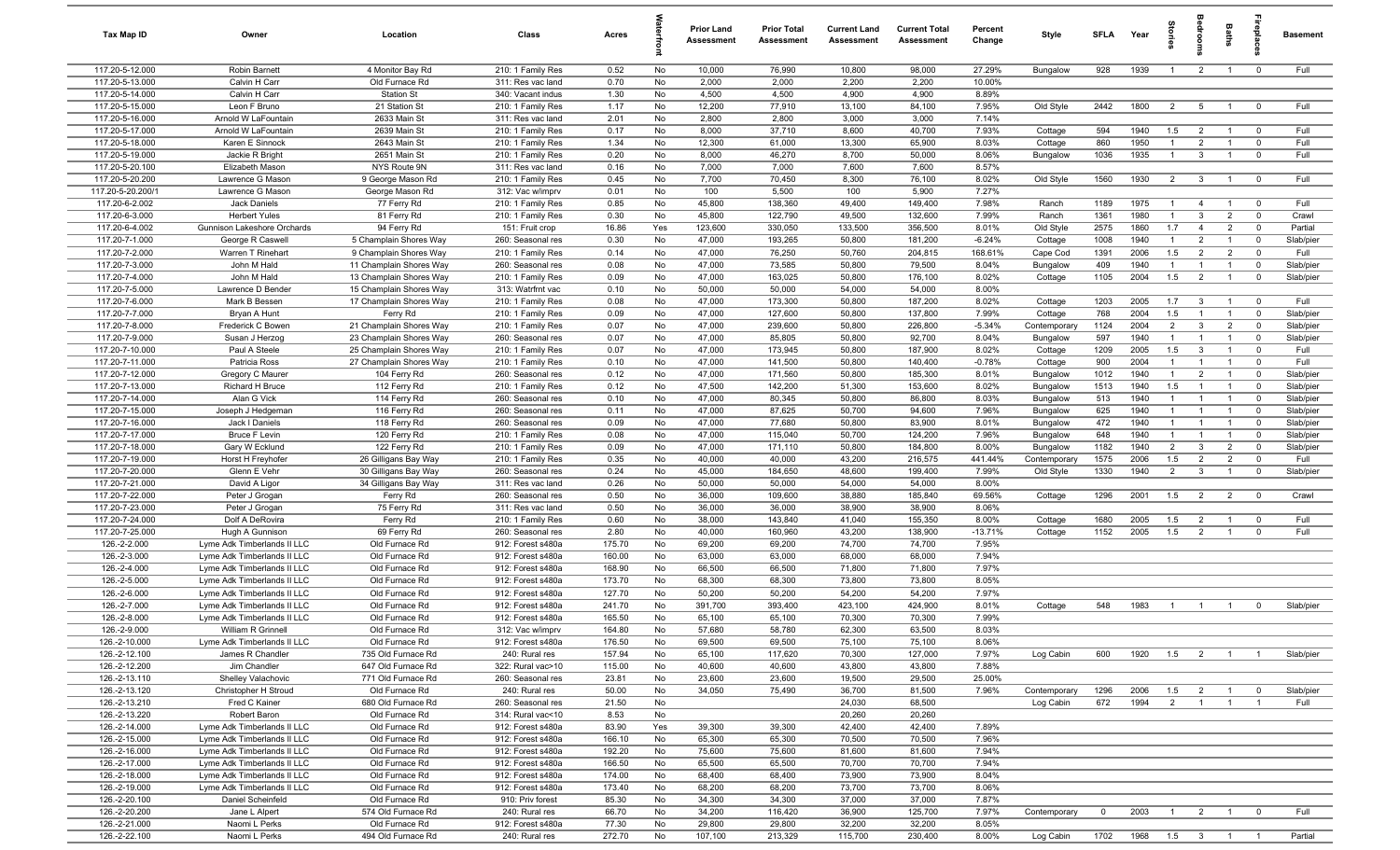| Tax Map ID                       | Owner                                                      | Location                           | Class                                  | Acres            |           | Prior Land<br><b>Assessment</b> | <b>Prior Total</b><br>Assessment | <b>Current Land</b><br>Assessment | <b>Current Total</b><br>Assessment | Percent<br>Change | Style                | SFLA        | Year         | ਤੂ                    |                                  | Baths                            | epla                             | <b>Basement</b>  |
|----------------------------------|------------------------------------------------------------|------------------------------------|----------------------------------------|------------------|-----------|---------------------------------|----------------------------------|-----------------------------------|------------------------------------|-------------------|----------------------|-------------|--------------|-----------------------|----------------------------------|----------------------------------|----------------------------------|------------------|
| 126.-2-22.200                    | Michael Karp                                               | 538 Old Furnace Rd                 | 210: 1 Family Res                      | 23.00            | No        | 20,100                          | 83,690                           | 21,700                            | 90,400                             | 8.02%             | Contemporary         | 1365        | 1985         | 1.7                   | $\overline{2}$                   | $\overline{1}$                   | $\overline{0}$                   | Full             |
| 126.-2-23.000                    | Lyme Adk Timberlands II LLC                                | Old Furnace Rd                     | 912: Forest s480a                      | 160.00           | No        | 63,000                          | 63,000                           | 68,000                            | 68,000                             | 7.94%             |                      |             |              |                       |                                  |                                  |                                  |                  |
| 126.-2-24.000<br>126.-2-25.000   | Lyme Adk Timberlands II LLC<br>Lyme Adk Timberlands II LLC | Old Furnace Rd<br>Old Furnace Rd   | 912: Forest s480a<br>912: Forest s480a | 173.20<br>209.90 | No<br>No  | 68,200<br>94,200                | 68,200<br>99,800                 | 73,700<br>101,800                 | 73,700<br>107,800                  | 8.06%<br>8.02%    | Cottage              | 782         | 1969         | $\overline{1}$        | $\overline{1}$                   | $\overline{1}$                   | $\overline{0}$                   | Slab/pier        |
| 126.-2-26.000                    | Lyme Adk Timberlands II LLC                                | Old Furnace Rd                     | 912: Forest s480a                      | 165.50           | No        | 241,800                         | 247,700                          | 261,100                           | 267,500                            | 7.99%             | Cottage              | 528         | 1959         | $\overline{1}$        | $\mathbf{3}$                     | $\mathbf 0$                      | $\overline{0}$                   | Slab/pier        |
| 126.-2-27.000                    | Lyme Adk Timberlands II LLC                                | Old Furnace Rd                     | 912: Forest s480a                      | 165.50           | No        | 65,100                          | 65,100                           | 70,300                            | 70,300                             | 7.99%             |                      |             |              |                       |                                  |                                  |                                  |                  |
| 126.-2-28.000                    | Lyme Adk Timberlands II LLC                                | Old Furnace Rd                     | 912: Forest s480a                      | 143.00           | No        | 56,300                          | 56,300                           | 60,800                            | 60,800                             | 7.99%             |                      |             |              |                       |                                  |                                  |                                  |                  |
| 126.-2-29.000                    | Lyme Adk Timberlands II LLC                                | Old Furnace Rd                     | 912: Forest s480a                      | 27.60            | No        | 10,800                          | 10,800                           | 11,700                            | 11,700                             | 8.33%             |                      |             |              |                       |                                  |                                  |                                  |                  |
| 127.1-1-1.000                    | Lyme Adk Timberlands II LLC                                | Hog Back Rd                        | 912: Forest s480a                      | 50.40            | No        | 19,800                          | 19,800                           | 21,400                            | 21,400                             | 8.08%             |                      |             |              |                       |                                  |                                  |                                  |                  |
| 127.1-1-2.000                    | Lyme Adk Timberlands II LLC                                | Hog Back Rd                        | 912: Forest s480a                      | 63.80            | No        | 25,100                          | 25,100                           | 27,100                            | 27,100                             | 7.97%             |                      |             |              |                       |                                  |                                  |                                  |                  |
| 127.1-1-3.000<br>127.1-1-4.000   | Robert J Kirkpatrick<br>Lyme Adk Timberlands II LLC        | Hog Back Rd<br>Hog Back Rd         | 910: Priv forest<br>912: Forest s480a  | 53.40<br>35.00   | No<br>No  | 20,000<br>13,800                | 20,000<br>13,800                 | 21,600<br>14,900                  | 21,600<br>14,900                   | 8.00%<br>7.97%    |                      |             |              |                       |                                  |                                  |                                  |                  |
| 127.1-1-5.000                    | William P Buell                                            | 231 Hog Back Rd                    | 240: Rural res                         | 79.66            | No        | 39,600                          | 80,260                           | 42,800                            | 86,700                             | 8.02%             | Old Style            | 1484        | 1940         | 1.5                   | $\mathbf{3}$                     | -1                               | $\mathbf 0$                      | Crawl            |
| 127.1-1-6.000                    | Lyme Adk Timberlands II LLC                                | Hog Back Rd                        | 912: Forest s480a                      | 43.27            | No        | 17,000                          | 17,000                           | 18,400                            | 18,400                             | 8.24%             |                      |             |              |                       |                                  |                                  |                                  |                  |
| 127.1-1-7.000                    | Lyme Adk Timberlands II LLC                                | Hog Back Rd                        | 912: Forest s480a                      | 88.82            | No        | 34,900                          | 34,900                           | 37,700                            | 37,700                             | 8.02%             |                      |             |              |                       |                                  |                                  |                                  |                  |
| 127.1-1-8.000                    | Lyme Adk Timberlands II LLC                                | Hog Back Rd                        | 912: Forest s480a                      | 58.70            | No        | 23,100                          | 23,100                           | 24,900                            | 24,900                             | 7.79%             |                      |             |              |                       |                                  |                                  |                                  |                  |
| 127.1-1-9.000                    | Lyme Adk Timberlands II LLC                                | Hog Back Rd                        | 912: Forest s480a                      | 64.71            | No        | 25,500                          | 25,500                           | 27,500                            | 27,500                             | 7.84%             |                      |             |              |                       |                                  |                                  |                                  |                  |
| 127.1-1-10.000                   | Donald W Kirkpatrick                                       | Hog Back Rd                        | 322: Rural vac>10                      | 144.76           | No        | 45,000                          | 45,000                           | 48,600                            | 48,600                             | 8.00%             |                      |             |              |                       |                                  |                                  |                                  |                  |
| 127.1-1-11.110<br>127.1-1-11.120 | Anita E Reichelt<br>Donald W Kirkpatrick                   | 305 Hog Back Rd<br>Hog Back Rd     | 210: 1 Family Res<br>311: Res vac land | 6.40<br>1.71     | No<br>No  | 15,700<br>1,200                 | 81,410<br>1,200                  | 16,900<br>1,300                   | 87,900<br>1,300                    | 7.97%<br>8.33%    | Log Cabin            | 1050        | 1977         | 1.5                   | $\overline{2}$                   | $\overline{1}$                   | $\overline{\mathbf{0}}$          | Full             |
| 127.1-1-11.200                   | Anita E Reichelt                                           | Hog Back Rd                        | 322: Rural vac>10                      | 21.77            | No        | 6,000                           | 6,000                            | 6,500                             | 6,500                              | 8.33%             |                      |             |              |                       |                                  |                                  |                                  |                  |
| 127.1-1-12.100                   | Odin Brudie                                                | Hog Back Rd                        | 322: Rural vac>10                      | 26.47            | No        | 13,000                          | 13,000                           | 14,000                            | 14,000                             | 7.69%             |                      |             |              |                       |                                  |                                  |                                  |                  |
| 127.1-1-13.000                   | Patricia Ross                                              | 355 Hog Back Rd                    | 210: 1 Family Res                      | 3.20             | No        | 12,200                          | 48,210                           | 13,200                            | 52,100                             | 8.07%             | Old Style            | 1296        | 1850         | 1.5                   | $\overline{4}$                   | $\overline{1}$                   | $\overline{0}$                   | Full             |
| 127.1-1-14.000                   | <b>Edmund Cummings</b>                                     | 59 Lagrange Rd                     | 240: Rural res                         | 66.70            | No        | 38,600                          | 118,120                          | 41,700                            | 127,600                            | 8.03%             | Old Style            | 3030        | 1820         | $\overline{2}$        | $\overline{4}$                   | $\overline{1}$                   | $\overline{0}$                   | Partial          |
| 127.1-1-15.000                   | Alfred Bemis Jr                                            | Hog Back Rd                        | 322: Rural vac>10                      | 103.69           | No        | 25,500                          | 25,500                           | 27,500                            | 27,500                             | 7.84%             |                      |             |              |                       |                                  |                                  |                                  |                  |
| 127.1-1-16.000                   | Lyme Adk Timberlands II LLC                                | Hog Back Rd                        | 912: Forest s480a                      | 118.80           | No        | 46,800                          | 46,800                           | 50,500                            | 50,500                             | 7.91%             |                      |             |              |                       |                                  |                                  |                                  |                  |
| 127.1-1-17.000<br>127.1-1-18.000 | Charleen A Tuthill<br>Elmer G Harper                       | 427 Hog Back Rd<br>397 Hog Back Rd | 240: Rural res<br>210: 1 Family Res    | 98.76<br>0.40    | No<br>No  | 42,600<br>10,000                | 78,490<br>20,940                 | 46,000<br>10,800                  | 84,800<br>22,600                   | 8.04%<br>7.93%    | Old Style<br>Cottage | 1629<br>572 | 1900<br>1850 | 1.5<br>$\overline{1}$ | $\overline{2}$<br>$\overline{1}$ | $\overline{1}$<br>$\overline{1}$ | $\overline{1}$<br>$\overline{0}$ | Partial<br>Crawl |
| 127.1-1-19.000                   | John A Penney                                              | 130 Fred Carey Rd                  | 210: 1 Family Res                      | 93.10            | No        | 44,200                          | 91,840                           | 47,700                            | 99,200                             | 8.01%             | Old Style            | 1000        | 1875         | 1.5                   | $\overline{2}$                   | $\overline{1}$                   | $\overline{\mathbf{0}}$          | Partial          |
| 127.1-1-20.000                   | Odin Brudie                                                | 344 Hog Back Rd                    | 240: Rural res                         | 127.30           | No        | 56,200                          | 94,350                           | 60,700                            | 101,900                            | 8.00%             | Old Style            | 1401        | 1900         | 1.5                   | $\overline{2}$                   | $\overline{1}$                   | $\overline{0}$                   | Crawl            |
| 127.1-1-21.000                   | <b>Charles Eisenberg</b>                                   | 326 Hog Back Rd                    | 210: 1 Family Res                      | 20.20            | No        | 18,900                          | 93,400                           | 20,400                            | 100,900                            | 8.03%             | Ranch                | 1496        | 1976         | $\overline{1}$        | $\overline{2}$                   | $\overline{1}$                   | $\overline{\mathbf{0}}$          | Crawl            |
| 127.1-1-22.111                   | Andrew Ross                                                | 306 Hog Back Rd                    | 240: Rural res                         | 29.20            | No        | 24,700                          | 86,620                           | 26,600                            | 93,500                             | 7.94%             | Contemporary         | 1344        | 2004         | 1.5                   | $\overline{1}$                   | $\overline{1}$                   | $\overline{0}$                   | Full             |
| 127.1-1-22.112                   | Mary A Gutreuter                                           | 280 Hog Back Rd                    | 240: Rural res                         | 20.49            | No        | 21,700                          | 92,040                           | 23,400                            | 99,400                             | 8.00%             | Manufactured         | 1976        | 2001         | $\overline{1}$        | $\overline{4}$                   | $\overline{2}$                   | $\overline{1}$                   | Slab/pier        |
| 127.1-1-22.120                   | Harold K Farren                                            | Hog Back Rd                        | 910: Priv forest                       | 24.90            | No        | 20,900                          | 20,900                           | 22,600                            | 22,600                             | 8.13%             |                      |             |              |                       |                                  |                                  |                                  |                  |
| 127.1-1-22.200<br>127.1-1-23.000 | <b>Charles Eisenberg</b><br><b>William Buell</b>           | Hog Back Rd<br>256 Hog Back Rd     | 910: Priv forest<br>210: 1 Family Res  | 10.00<br>1.90    | No<br>No  | 10,100<br>11,600                | 10,100<br>49,640                 | 10,900<br>12,500                  | 10,900<br>53,600                   | 7.92%<br>7.98%    | Old Style            | 756         | 1800         | 1.5                   | $\overline{2}$                   | $\overline{1}$                   | $\overline{0}$                   | Crawl            |
| 127.1-1-24.000                   | Beth Farren                                                | Hog Back Rd                        | 322: Rural vac>10                      | 49.33            | No        | 22,100                          | 22,100                           | 23,900                            | 23,900                             | 8.14%             |                      |             |              |                       |                                  |                                  |                                  |                  |
| 127.1-1-25.000                   | John Anello                                                | 204 Hog Back Rd                    | 210: 1 Family Res                      | 24.68            | No        | 20,800                          | 131,943                          | 22,500                            | 142,500                            | 8.00%             | Cape Cod             | 1612        | 1974         | 1.5                   | $\overline{\mathbf{3}}$          | $\overline{1}$                   | $\overline{1}$                   | Full             |
| 127.1-1-26.000                   | Beth Farren                                                | Hog Back Rd                        | 322: Rural vac>10                      | 16.64            | No        | 17,600                          | 17,600                           | 19,000                            | 19,000                             | 7.95%             |                      |             |              |                       |                                  |                                  |                                  |                  |
| 127.1-1-27.000                   | Thomas S Neddo                                             | 152 Hog Back Rd                    | 210: 1 Family Res                      | 2.99             | No        | 13,800                          | 36,620                           | 14,900                            | 39,500                             | 7.86%             | Cottage              | 720         | 2006         | $\overline{1}$        | $\overline{2}$                   | $\overline{1}$                   | $\overline{\mathbf{0}}$          | Full             |
| 127.1-1-28.100                   | John W Kirkpatrick                                         | 123 Hog Back Rd                    | 240: Rural res                         | 74.58            | No        | 41,400                          | 71,100                           | 44,700                            | 76,800                             | 8.02%             | Old Style            | 1064        | 1945         | 1.5                   | $\overline{2}$                   | $\overline{1}$                   | $\overline{1}$                   | Partial          |
| 127.1-1-28.200                   | Robert J Kirkpatrick                                       | Hog Back Rd                        | 311: Res vac land                      | 0.73             | No        | 500                             | 500                              | 500                               | 500                                | 0.00%             |                      |             |              |                       |                                  |                                  |                                  |                  |
| 127.1-1-29.000<br>127.1-1-30.000 | Lyme Adk Timberlands II LLC<br>Robert J Kirkpatrick        | Hog Back Rd<br>Hog Back Rd         | 912: Forest s480a<br>260: Seasonal res | 58.90<br>9.00    | No<br>No  | 23,100<br>19,700                | 23,100<br>54,600                 | 24,900<br>21,300                  | 24,900<br>59,000                   | 7.79%<br>8.06%    | Cottage              | 598         | 2004         | $\overline{1}$        | $\overline{1}$                   | $\overline{1}$                   | $^{\circ}$                       | Slab/pier        |
| 127.1-1-31.000                   | Lyme Adk Timberlands II LLC                                | Old Furnace Rd                     | 912: Forest s480a                      | 55.77            | No        | 22,000                          | 22,000                           | 23,800                            | 23,800                             | 8.18%             |                      |             |              |                       |                                  |                                  |                                  |                  |
| 127.1-1-32.000                   | Lyme Adk Timberlands II LLC                                | Hog Back Rd                        | 912: Forest s480a                      | 57.00            | No        | 22,400                          | 22,400                           | 24,200                            | 24,200                             | 8.04%             |                      |             |              |                       |                                  |                                  |                                  |                  |
| 127.2-1-1.000                    | William H Dushane                                          | Hog Back Rd                        | 910: Priv forest                       | 108.87           | <b>No</b> | 40.900                          | 40.900                           | 44.200                            | 44.200                             | 8.07%             |                      |             |              |                       |                                  |                                  |                                  |                  |
| 127.2-1-2.000                    | Sarlin R Napier                                            | 467 Hog Back Rd                    | 240: Rural res                         | 50.00            | No        | 32,700                          | 167,400                          | 35,400                            | 180,900                            | 8.06%             | Old Style            | 1246        | 1900         | 1.5                   | $\overline{\mathbf{3}}$          | $\overline{1}$                   | $\overline{0}$                   | Partial          |
| 127.2-1-3.100                    | Truman Martin                                              | 597 Hog Back Rd                    | 270: Mfg housing                       | 0.68             | No        | 10,700                          | 20,450                           | 11,600                            | 22,100                             | 8.07%             |                      |             |              |                       |                                  |                                  |                                  |                  |
| 127.2-1-3.200                    | Jay L Munson                                               | 605 Hog Back Rd                    | 210: 1 Family Res                      | 0.34             | No        | 8,700                           | 76,400                           | 9,400                             | 82,500                             | 7.98%             | Log Cabin            | 816         | 1996         | $\overline{1}$        | $\overline{2}$                   | $\overline{1}$                   | $\overline{0}$                   | Full             |
| 127.2-1-4.100<br>127.2-1-4.210   | William H Dushane<br>William H Dushane                     | 483 Hog Back Rd<br>599 Hog Back Rd | 113: Cattle farm<br>322: Rural vac>10  | 81.76<br>55.89   | No<br>No  | 45,000<br>24,000                | 83,500<br>24,000                 | 48,600<br>25,900                  | 90,200<br>25,900                   | 8.02%<br>7.92%    | Old Style            | 2643        | 1840         | 1.7                   | $\overline{4}$                   | $\overline{1}$                   | $\overline{0}$                   | Partial          |
| 127.2-1-4.220                    | William H Dushane                                          | 585 Hog Back Rd                    | 314: Rural vac<10                      | 1.00             | No        | 12,000                          | 12,000                           | 13,000                            | 13,000                             | 8.33%             | Cottage              | 560         | 1970         | $\overline{1}$        | $\overline{2}$                   | $\overline{1}$                   | $\overline{0}$                   | Slab/pier        |
| 127.2-1-5.110                    | David Mullins                                              | 653 Hog Back Rd                    | 240: Rural res                         | 41.42            | No        | 29,500                          | 79,410                           | 31,900                            | 85,800                             | 8.05%             | Cape Cod             | 1152        | 1973         | 1.5                   | $\overline{2}$                   | $\overline{1}$                   | $\overline{1}$                   | Full             |
| 127.2-1-5.120                    | Jean A Strauss                                             | 643 Hog Back Rd                    | 240: Rural res                         | 67.90            | No        | 38,800                          | 70,770                           | 41,900                            | 76,400                             | 7.96%             | Cottage              | 648         | 2000         | 1.5                   | $\overline{1}$                   | $\overline{1}$                   | $\overline{0}$                   | Crawl            |
| 127.2-1-5.130                    | Robert J Malaney                                           | 631 Hog Back Rd                    | 210: 1 Family Res                      | 18.00            | No        | 20,500                          | 97,970                           | 22,100                            | 105,800                            | 7.99%             | Colonial             | 1824        | 1987         | $\overline{2}$        | $\overline{4}$                   | $\overline{2}$                   | $\overline{0}$                   | Full             |
| 127.2-1-5.200                    | Eric A Schuler                                             | Hog Back Rd                        | 910: Priv forest                       | 10.50            | No        | 17,400                          | 17,400                           | 18,800                            | 18,800                             | 8.05%             |                      |             |              |                       |                                  |                                  |                                  |                  |
| 127.2-1-6.100                    | Brian C Lee                                                | 681 Hog Back Rd                    | 240: Rural res                         | 17.19            | No        | 18,800                          | 83,820                           | 20,300                            | 90,500                             | 7.97%             | Ranch                | 1568        | 1992         | $\overline{1}$        | $\mathbf{3}$                     | $\overline{2}$                   | $\overline{0}$                   | Full             |
| 127.2-1-6.200                    | <b>Charles Blanchard</b>                                   | 697 Hog Back Rd                    | 210: 1 Family Res                      | 2.02             | No        | 12,900                          | 97,500                           | 13,900                            | 105,300                            | 8.00%             | Ranch                | 1320        | 1984         | $\overline{1}$        | $\mathbf{3}$                     | $\overline{1}$                   | $\overline{0}$                   | Full             |
| 127.2-1-7.000<br>127.2-1-8.000   | Barbara Bryan<br>Lester J Joiner                           | Hog Back Rd<br>748 Hog Back Rd     | 322: Rural vac>10<br>240: Rural res    | 36.50<br>61.20   | No<br>No  | 23,100<br>36,000                | 23,100<br>109,200                | 24,900<br>38,800                  | 24,900<br>117,900                  | 7.79%<br>7.97%    | Old Style            | 1996        | 1870         | 1.7                   | $\overline{\mathbf{3}}$          | $\overline{1}$                   | $\overline{0}$                   | Full             |
| 127.2-1-9.110                    | Howard A Dushane                                           | Hogan Hill Rd                      | 322: Rural vac>10                      | 95.30            | No        | 34,000                          | 34,000                           | 36,700                            | 36,700                             | 7.94%             |                      |             |              |                       |                                  |                                  |                                  |                  |
| 127.2-1-9.120                    | Luman Pendell                                              | Hogan Hill Rd                      | 105: Vac farmland                      | 95.00            | No        | 34,000                          | 34,000                           | 36,700                            | 36,700                             | 7.94%             |                      |             |              |                       |                                  |                                  |                                  |                  |
| 127.2-1-9.210                    | Luman D Pendell                                            | 116 Hogan Hill Rd                  | 240: Rural res                         | 80.30            | No        | 45,300                          | 104,500                          | 49,000                            | 112,900                            | 8.04%             | Ranch                | 1196        | 1984         |                       |                                  | 1 3 2 0                          |                                  | Full             |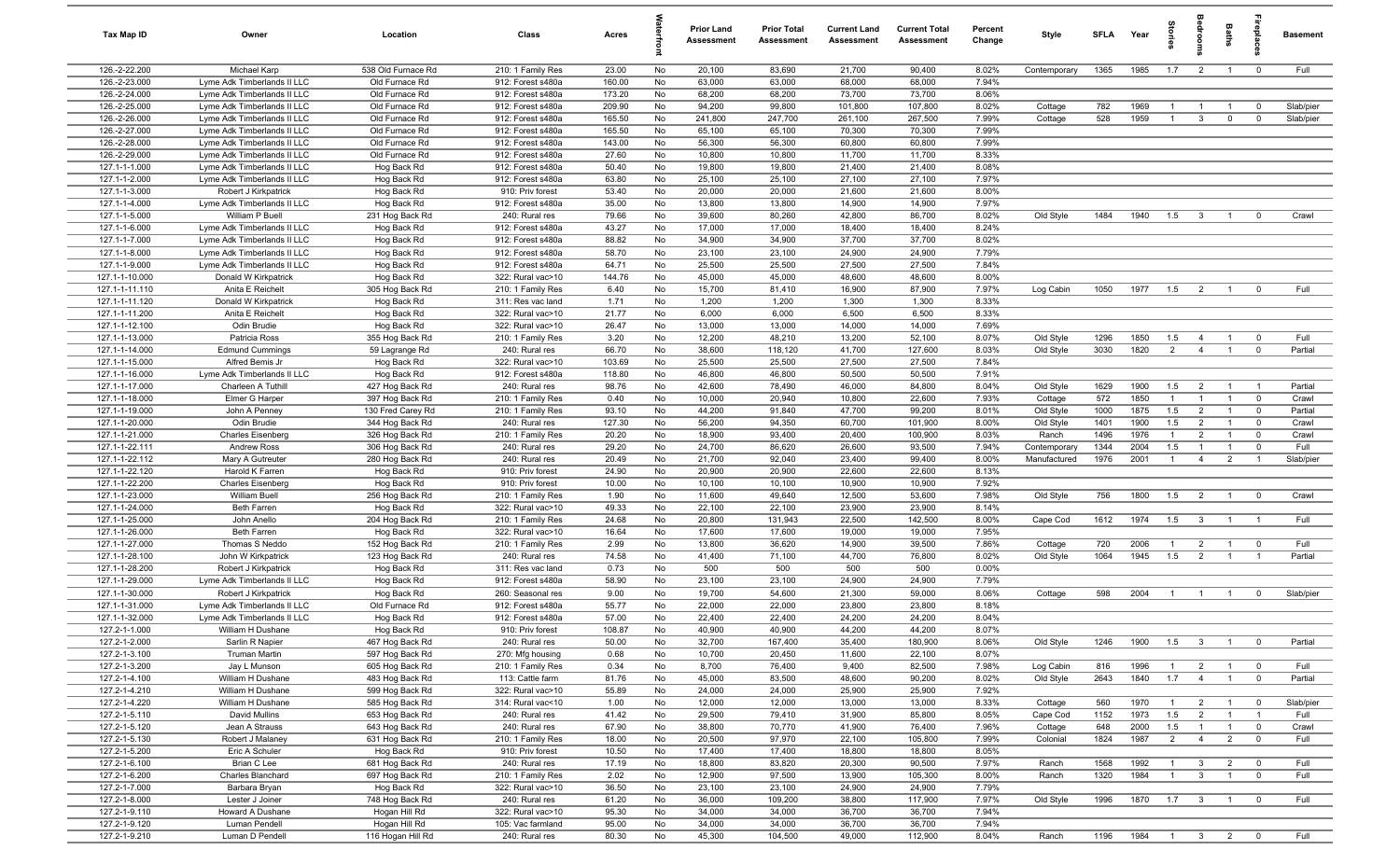| Tax Map ID                       | Owner                                  | Location                                    | Class                               | Acres           |          | Prior Land<br><b>Assessment</b> | <b>Prior Total</b><br>Assessment | <b>Current Land</b><br>Assessment | <b>Current Total</b><br><b>Assessment</b> | Percent<br>Change | Style                | <b>SFLA</b> | Year         | ğ                     |                                  | Baths                          | Lepla                            | <b>Basement</b>      |
|----------------------------------|----------------------------------------|---------------------------------------------|-------------------------------------|-----------------|----------|---------------------------------|----------------------------------|-----------------------------------|-------------------------------------------|-------------------|----------------------|-------------|--------------|-----------------------|----------------------------------|--------------------------------|----------------------------------|----------------------|
| 127.2-1-9.220                    | Denis P Gauger                         | 169 Hogan Hill Rd                           | 240: Rural res                      | 19.40           | No       | 21,200                          | 73,720                           | 22,900                            | 79,600                                    | 7.98%             | Cottage              | 864         | 1990         | $\overline{1}$        | $\overline{2}$                   | $\overline{1}$                 | $\overline{0}$                   | Full                 |
| 127.2-1-10.000                   | Sherman F Ross                         | Hogan Hill Rd                               | 322: Rural vac>10                   | 30.45           | No       | 14,500                          | 14,500                           | 15,700                            | 15,700                                    | 8.28%             |                      |             |              |                       |                                  |                                |                                  |                      |
| 127.2-1-11.110                   | <b>Travis A Woods</b>                  | 847 Hog Back Rd                             | 240: Rural res                      | 47.47           | No       |                                 |                                  | 35,460                            | 51,120                                    |                   | Ranch                | 1440        | 2004         | $\overline{1}$        | $\mathbf{3}$                     | $\overline{1}$                 | $\overline{0}$                   | Full                 |
| 127.2-1-11.120                   | Keith Ross                             | Hog Back Rd                                 | 322: Rural vac>10                   | 10.00           | No       |                                 |                                  | 16,530                            | 16,530                                    |                   |                      |             |              |                       |                                  |                                |                                  |                      |
| 127.2-1-11.200<br>127.2-1-11.300 | David P Urban<br>Napolean J LaPoint    | 24 Hogan Hill Rd<br>41 Hogan Hill Rd        | 240: Rural res<br>322: Rural vac>10 | 10.00<br>18.95  | No<br>No | 17,700<br>18,100                | 133,704<br>18,100                | 19,100<br>19,500                  | 144,400<br>19,500                         | 8.00%<br>7.73%    |                      |             |              |                       |                                  |                                |                                  |                      |
| 127.2-1-12.000                   | <b>Ronald Goyette</b>                  | 16 Hogan Hill Rd                            | 210: 1 Family Res                   | 4.90            | No       | 14,300                          | 84,880                           | 15,500                            | 91,700                                    | 8.03%             | Log Cabin            | 1056        | 1984         | $\overline{1}$        | $\overline{3}$                   | $\overline{1}$                 | $\mathbf 0$                      | Full                 |
| 127.2-1-13.111                   | Curt D Hinds                           | 1156 Creek Rd                               | 322: Rural vac>10                   | 43.45           | No       | 22,800                          | 22,800                           | 33,550                            | 33,550                                    | 47.15%            |                      |             |              |                       |                                  |                                |                                  |                      |
| 127.2-1-13.112                   | Jesse Harrington                       | Hog Back Rd                                 | 210: 1 Family Res                   | 3.00            | No       | 13,800                          | 66,570                           | 14,900                            | 71,900                                    | 8.01%             | Manufactured         | 1344        | 2002         | $\overline{1}$        | $\mathbf{3}$                     | $\overline{2}$                 | $\overline{0}$                   | Slab/pier            |
| 127.2-1-13.113                   | Curt D Hinds                           | Creek Rd                                    | 314: Rural vac<10                   | 3.00            | No       | 2,000                           | 2,000                            | 9,750                             | 9,750                                     | 387.50%           |                      |             |              |                       |                                  |                                |                                  |                      |
| 127.2-1-13.114                   | Curt D Hinds                           | Creek Rd                                    | 314: Rural vac<10                   | 3.52            | No       | 2,800                           | 2,800                            | 10,200                            | 10,200                                    | 264.29%           |                      |             |              |                       |                                  |                                |                                  |                      |
| 127.2-1-13.115                   | Steven Noyes                           | 15 Hamilton Rd                              | 240: Rural res                      | 32.30           | No       | 25,200                          | 81,530                           | 27,300                            | 88,100                                    | 8.06%             | Contemporary         | 1298        | 1990         | $\overline{2}$        | $\overline{2}$                   | $\overline{2}$                 | $\overline{1}$                   | Full                 |
| 127.2-1-13.120                   | Ronald A Bakie                         | 1183 Creek Rd                               | 240: Rural res                      | 14.33           | No       | 17,600                          | 64,060                           | 19,000                            | 69,200                                    | 8.02%             | Old Style            | 1223        | 1900         | 1.5                   | $\overline{1}$                   | $\mathbf{1}$                   | $\overline{0}$                   | Partial              |
| 127.2-1-13.200                   | William Wildman                        | Creek Rd                                    | 312: Vac w/imprv                    | 73.00           | No       | 29,400                          | 40,400                           | 31,700                            | 43,600                                    | 7.92%             |                      |             |              |                       |                                  |                                |                                  |                      |
| 127.2-1-14.001                   | Donald L Russell                       | 594 Hog Back Rd                             | 312: Vac w/imprv                    | 28.00           | No       | 19,350                          | 22,850                           | 20,900                            | 24,700                                    | 8.10%             |                      |             |              |                       |                                  |                                |                                  |                      |
| 127.2-1-15.000                   | Andrew Holbrook                        | 37 Hamilton Rd                              | 322: Rural vac>10                   | 13.80           | No       | 16,900                          | 16,900                           | 18,300                            | 18,300                                    | 8.28%             |                      |             |              |                       |                                  |                                |                                  |                      |
| 127.2-1-16.003                   | Cyril J Treadway                       | 3 Treadway Rd                               | 210: 1 Family Res                   | 151.63          | No       | 64,800                          | 135,030                          | 70,000                            | 145,800                                   | 7.98%             | Old Style            | 2985        | 1830         | $\overline{2}$        | 5                                | $\overline{2}$                 | $\overline{0}$                   | Partial              |
| 127.2-1-17.100<br>127.2-1-17.200 | Jerry F Morse<br>Joshua Polihronakis   | 75 Amy Hill Rd<br>11 Middle Rd              | 271: Mfg housings                   | 35.30<br>34.70  | No<br>No | 34,300<br>27,200                | 101,820<br>93,430                | 37,100<br>29,300                  | 110,000<br>145,000                        | 8.03%<br>55.20%   |                      | 1604        | 1860         | $\overline{2}$        | $\overline{4}$                   | $\overline{1}$                 | $\overline{0}$                   | Full                 |
| 127.2-1-18.000                   | Kevin E Woods                          | Creek Rd                                    | 240: Rural res<br>312: Vac w/imprv  | 2.64            | No       | 10,800                          | 12,800                           | 11,600                            | 13,800                                    | 7.81%             | Old Style            |             |              |                       |                                  |                                |                                  |                      |
| 127.2-1-19.000                   | <b>Matthew Gilson</b>                  | Creek Rd                                    | 314: Rural vac<10                   | 4.60            | No       | 12,600                          | 12,600                           | 13,600                            | 13,600                                    | 7.94%             |                      |             |              |                       |                                  |                                |                                  |                      |
| 127.2-1-20.100                   | Kevin E Woods                          | 1041 Creek Rd                               | 240: Rural res                      | 20.89           | No       | 21,900                          | 103,890                          | 23,700                            | 112,200                                   | 8.00%             | Old Style            | 2298        | 1900         | $\overline{2}$        | $\overline{3}$                   | $\overline{1}$                 | $\overline{0}$                   | Partial              |
| 127.2-1-20.200                   | Casey M Carey                          | 1081 Creek Rd                               | 210: 1 Family Res                   | 5.57            | No       | 15,150                          | 114,000                          | 16,300                            | 123,100                                   | 7.98%             | Ranch                | 1858        | 2005         | $\overline{1}$        | $\mathbf{3}$                     | $\overline{2}$                 | $\overline{0}$                   | Full                 |
| 127.2-1-21.100                   | James R Brooks                         | 993 Creek Rd                                | 240: Rural res                      | 29.07           | No       | 27,100                          | 180,190                          | 29,300                            | 194,600                                   | 8.00%             | Old Style            | 1850        | 1830         | $\overline{2}$        | $\mathbf{3}$                     | $\overline{2}$                 | $\overline{1}$                   | Full                 |
| 127.2-1-21.200                   | Michael T Tighe                        | 983 Creek Rd                                | 240: Rural res                      | 29.07           | No       | 24,700                          | 255,000                          | 26,700                            | 245,000                                   | $-3.92%$          | Old Style            | 2627        | 1800         | 2.5                   | $\overline{4}$                   | $\overline{2}$                 | $\mathbf 0$                      | Partial              |
| 127.2-1-22.000                   | Joseph L Ross                          | 794 Hog Back Rd                             | 260: Seasonal res                   | 4.00            | No       | 14,700                          | 34,000                           | 15,900                            | 36,700                                    | 7.94%             | Cottage              | 768         | 1993         | $\overline{1}$        | $\overline{1}$                   | $\overline{1}$                 | $\mathbf 0$                      | Slab/pier            |
| 127.2-1-23.000                   | Benjamin Colvin                        | 943 Creek Rd                                | 270: Mfg housing                    | 22.11           | No       | 20,900                          | 31,840                           | 22,600                            | 34,400                                    | 8.04%             |                      |             |              |                       |                                  |                                |                                  |                      |
| 127.2-1-24.000                   | Julianne Budwick                       | 720 Hog Back Rd                             | 322: Rural vac>10                   | 26.30           | No       | 12,900                          | 12,900                           | 25,230                            | 25,230                                    | 95.58%            |                      |             |              |                       |                                  |                                |                                  |                      |
| 127.2-1-25.111                   | Richard A Fortier                      | 36 Fortier Rd                               | 240: Rural res                      | 78.46           | No       | 38,900                          | 105,240                          | 42,100                            | 113,700                                   | 8.04%             | Log Cabin            | 1107        | 1987         | $\mathbf{1}$          | $\overline{2}$                   |                                | $\overline{0}$                   | Full                 |
| 127.2-1-25.112                   | <b>Robert Fortier</b>                  | 74 Fortier Rd                               | 210: 1 Family Res                   | 0.61            | No       | 8,000                           | 71,320                           | 8,600                             | 77,000                                    | 7.96%             | Manufactured         | 1152        | 2002         |                       | $\overline{3}$                   | $\overline{2}$                 | $\mathbf 0$                      | Slab/pier            |
| 127.2-1-25.113                   | Robert Purzycki                        | 66 Fortier Rd                               | 210: 1 Family Res                   | 2.92            | No       | 13,700                          | 95,000                           | 14,800                            | 102,600                                   | 8.00%             | Old Style            | 1632        | 1900         | $\overline{2}$        | $\overline{4}$                   |                                | $\mathbf{0}$                     | Partial              |
| 127.2-1-25.120                   | Barbara Bryan                          | 703 Hog Back Rd                             | 312: Vac w/imprv                    | 4.25            | No       | 14,900                          | 33,000                           | 16,100                            | 35,600                                    | 7.88%             |                      |             |              |                       |                                  |                                |                                  |                      |
| 127.2-1-25.200                   | Raymond Manley<br>John Hayes           | 60 Fortier Rd                               | 270: Mfg housing                    | 0.34            | No       | 8,700                           | 19,640                           | 9,400                             | 21,200<br>45,200                          | 7.94%             |                      | 1152        | 2004         |                       |                                  | $\overline{1}$                 |                                  |                      |
| 127.2-1-26.000<br>127.2-1-27.000 | Jason C Winchell                       | 688 Hog Back Rd<br>674 Hog Back Rd          | 260: Seasonal res<br>240: Rural res | 1.10<br>19.50   | No<br>No | 12,000<br>19,800                | 41,840<br>97,030                 | 13,000<br>21,400                  | 104,800                                   | 8.03%<br>8.01%    | Cottage<br>Ranch     | 1344        | 1985         | 1.5<br>$\overline{1}$ | $\overline{2}$<br>3              | $\overline{1}$                 | $\overline{0}$<br>$\overline{0}$ | Slab/pier<br>Full    |
| 127.2-1-28.000                   | Ronald Ofner                           | 82 Penfield Rd                              | 240: Rural res                      | 113.30          | No       | 58,900                          | 190,381                          | 63,600                            | 205,600                                   | 7.99%             | Old Style            | 2343        | 1819         | 1.5                   | $\mathbf{3}$                     | $\overline{1}$                 | $\mathbf{3}$                     | Partial              |
| 127.2-1-29.100                   | Sarlin R Napier                        | Penfield Rd                                 | 270: Mfg housing                    | 7.05            | No       | 16,200                          | 30,820                           | 17,500                            | 33,300                                    | 8.05%             |                      |             |              |                       |                                  |                                |                                  |                      |
| 127.2-1-29.200                   | Francis Christian                      | 176 Penfield Rd                             | 311: Res vac land                   | 12.95           | No       | 7,000                           | 7,000                            | 7,600                             | 7,600                                     | 8.57%             |                      |             |              |                       |                                  |                                |                                  |                      |
| 127.2-1-30.000                   | Stephen R Wood                         | 142 Penfield Rd                             | 240: Rural res                      | 26.70           | No       | 21,700                          | 52,360                           | 23,400                            | 56,500                                    | 7.91%             | Old Style            | 1164        | 1838         | 1.5                   | $\mathbf{3}$                     |                                | $\mathbf 0$                      | Full                 |
| 127.2-1-31.100                   | John M Russell Jr                      | 171 Penfield Rd                             | 240: Rural res                      | 26.20           | No       | 23,300                          | 79,520                           | 25,200                            | 85,900                                    | 8.02%             | Ranch                | 1176        | 1983         | $\overline{1}$        | $\mathbf{3}$                     | $\overline{1}$                 | $\mathbf 0$                      | Full                 |
| 127.2-1-31.200                   | Matthew D Sours                        | 177 Penfield Rd                             | 240: Rural res                      | 26.20           | No       | 18,540                          | 18,540                           | 25,160                            | 90,160                                    | 386.30%           |                      |             |              |                       |                                  |                                |                                  |                      |
| 127.2-1-32.000                   | Victoria D Russell                     | Hog Back Rd                                 | 322: Rural vac>10                   | 23.40           | No       | 19,200                          | 19,200                           | 20,700                            | 20,700                                    | 7.81%             |                      |             |              |                       |                                  |                                |                                  |                      |
| 127.2-1-33.000                   | Warren J Spaulding                     | 248 Penfield Rd                             | 240: Rural res                      | 10.00           | No       | 16,100                          | 82,640                           | 17,400                            | 89,300                                    | 8.06%             | Old Style            | 1230        | 1908         | 1.5                   | $\mathbf{3}$                     |                                | $^{\circ}$                       | Partial              |
| 127.2-2-1.000                    | NL Industries Inc                      | Amy Hill Rd                                 | 314: Rural vac<10                   | 8.60            | No       | 16,200                          | 16,200                           | 17,500                            | 17,500                                    | 8.02%             |                      |             |              |                       |                                  |                                |                                  |                      |
| 127.3-1-1.000                    | Lyme Adk Timberlands II LLC            | Old Furnace Rd                              | 912: Forest s480a                   | 76.23           | No       | 30,000                          | 30,000                           | 32,400                            | 32,400                                    | 8.00%             |                      |             |              |                       |                                  |                                |                                  |                      |
| 127.3-1-2.000                    | Edward P Hacunda                       | Old Furnace Rd<br>Old Furnace Rd            | 910: Priv forest                    | 136.49          | No       | 32,100<br>36,800                | 32,100                           | 34,700                            | 34,700                                    | 8.10%<br>7.88%    |                      |             |              |                       |                                  |                                |                                  |                      |
| 127.3-1-3.000                    | Lyme Adk Timberlands II LLC            |                                             | 912: Forest s480a                   | 93.51<br>157.12 | No       | 11,800                          | 36,800                           | 39,700                            | 39,700                                    | 7.63%             |                      |             |              |                       |                                  |                                |                                  |                      |
| 127.3-1-4.000<br>127.3-1-5.110   | A Johnson Co<br>Adlai Mesones          | Old Furnace Rd<br>1501 Old Furnace Rd       | 910: Priv forest<br>240: Rural res  | 43.10           | No<br>No | 29,800                          | 11,800<br>210,500                | 12,700<br>32,100                  | 12,700<br>227,300                         | 7.98%             | Cape Cod             | 1040        | 1975         | 1.7                   | $\overline{\mathbf{3}}$          | $\overline{2}$                 | $\overline{0}$                   | Full                 |
| 127.3-1-5.121                    | Marjorie E Allen                       | 1468 Old Furnace Rd                         | 270: Mfg housing                    | 12.98           | No       | 18,000                          | 38,660                           | 19,500                            | 41,800                                    | 8.12%             |                      |             |              |                       |                                  |                                |                                  |                      |
| 127.3-1-5.122                    | Donald Solomon                         | Old Furnace Rd                              | 312: Vac w/imprv                    | 28.94           | No       | 24,600                          | 34,600                           | 26,600                            | 37,400                                    | 8.09%             |                      |             |              |                       |                                  |                                |                                  |                      |
| 127.3-1-5.210                    | Richard E Buell                        | 1491 Old Furnace Rd                         | 240: Rural res                      | 52.60           | No       | 33,800                          | 104,970                          | 36,500                            | 113,400                                   | 8.03%             | Colonial             | 1872        | 1980         | $\overline{2}$        | $\overline{4}$                   | $\overline{1}$                 | $\overline{1}$                   | Full                 |
| 127.3-1-5.220                    | Joanne Wakeling                        | 1463 Old Furnace Rd                         | 240: Rural res                      | 16.00           | No       | 19,500                          | 113,970                          | 21,100                            | 123,100                                   | 8.01%             | Log Cabin            | 2156        | 1995         | 1.7                   | $\overline{4}$                   | $\overline{2}$                 | $\overline{0}$                   | Full                 |
| 127.3-1-6.000                    | Todd R Malone                          | Old Furnace Rd                              | 322: Rural vac>10                   | 57.90           | No       | 5,000                           | 5,000                            | 5,400                             | 5,400                                     | 8.00%             |                      |             |              |                       |                                  |                                |                                  |                      |
| 127.3-1-7.000                    | Edward P Hacunda                       | 1610 Old Furnace Rd                         | 280: Multiple res                   | 348.00          | No       | 137,900                         | 194,360                          | 148,900                           | 209,900                                   | 8.00%             | Ranch                | 1344        | 1975         | $\overline{1}$        | $\overline{2}$                   | $\overline{1}$                 | $\overline{\mathbf{0}}$          | Full                 |
| 127.3-1-8.000                    | Harold E Muroff                        | Old Furnace Rd                              | 314: Rural vac<10                   | 0.60            | No       | 7,800                           | 7,800                            | 8,400                             | 8,400                                     | 7.69%             |                      |             |              |                       |                                  |                                |                                  |                      |
| 127.3-1-9.000                    | Harold E Muroff                        | 1673 Old Furnace Rd                         | 210: 1 Family Res                   | 2.70            | No       | 13,400                          | 47,030                           | 14,500                            | 50,800                                    | 8.02%             | Ranch                | 1212        | 1968         | $\overline{1}$        | $\overline{2}$                   | $\overline{1}$                 | $\overline{\mathbf{0}}$          | Slab/pier            |
| 127.3-1-10.000                   | Bruce W Burns Sr                       | 18 Carpenter Rd                             | 210: 1 Family Res                   | 1.30            | No       | 11,100                          | 53,200                           | 12,000                            | 57,500                                    | 8.08%             | Old Style            | 789         | 1810         | 1.5                   | $\overline{2}$                   | $\overline{1}$                 | $\overline{0}$                   | Partial              |
| 127.3-1-11.000                   | Kenneth LaDeau                         | 15 Carpenter Rd                             | 240: Rural res                      | 36.00           | No       | 27,800                          | 91,130                           | 30,000                            | 98,400                                    | 7.98%             | Cape Cod             | 1820        | 1978         | 1.7                   | $\overline{1}$                   | $\overline{1}$                 | $\overline{1}$                   | Full                 |
| 127.3-1-12.000                   | William B Maglio                       | 1749 Old Furnace Rd                         | 270: Mfg housing                    | 1.00            | No       | 12,000                          | 65,000                           | 13,000                            | 70,200                                    | 8.00%             |                      |             |              |                       |                                  |                                |                                  |                      |
| 127.3-1-13.000                   | Roscoe Herrick                         | 1796 Old Furnace Rd                         | 210: 1 Family Res                   | 1.10            | No       | 12,100                          | 51,910                           | 13,100                            | 56,100                                    | 8.07%             | Old Style            | 1086        | 1835         | 1.5                   | $\mathbf{3}$                     | $\overline{1}$                 | $\overline{0}$                   | Partial              |
| 127.3-1-14.110<br>127.3-1-14.121 | Marlene I Gadway<br>Eugene W Ingleston | 1775 Old Furnace Rd<br>1788 Old Furncace Rd | 210: 1 Family Res<br>240: Rural res | 5.10<br>80.08   | No<br>No | 15,700<br>28,300                | 84,990<br>64,000                 | 17,000<br>44,560                  | 91,800<br>83,110                          | 8.01%<br>29.86%   | Old Style<br>Cottage | 1431<br>584 | 1890<br>2006 | $\overline{2}$<br>1.5 | $\overline{3}$<br>$\overline{1}$ | $\overline{1}$<br>$\mathbf{1}$ | $\overline{0}$<br>$\overline{0}$ | Partial<br>Slab/pier |
| 127.3-1-14.122                   | Kevin Gadway                           | Old Furnace Rd                              | 311: Res vac land                   | 2.22            | No       | 1,500                           | 1,500                            | 1,600                             | 1,600                                     | 6.67%             |                      |             |              |                       |                                  |                                |                                  |                      |
|                                  |                                        |                                             |                                     |                 |          |                                 |                                  |                                   |                                           |                   |                      |             |              |                       |                                  |                                |                                  |                      |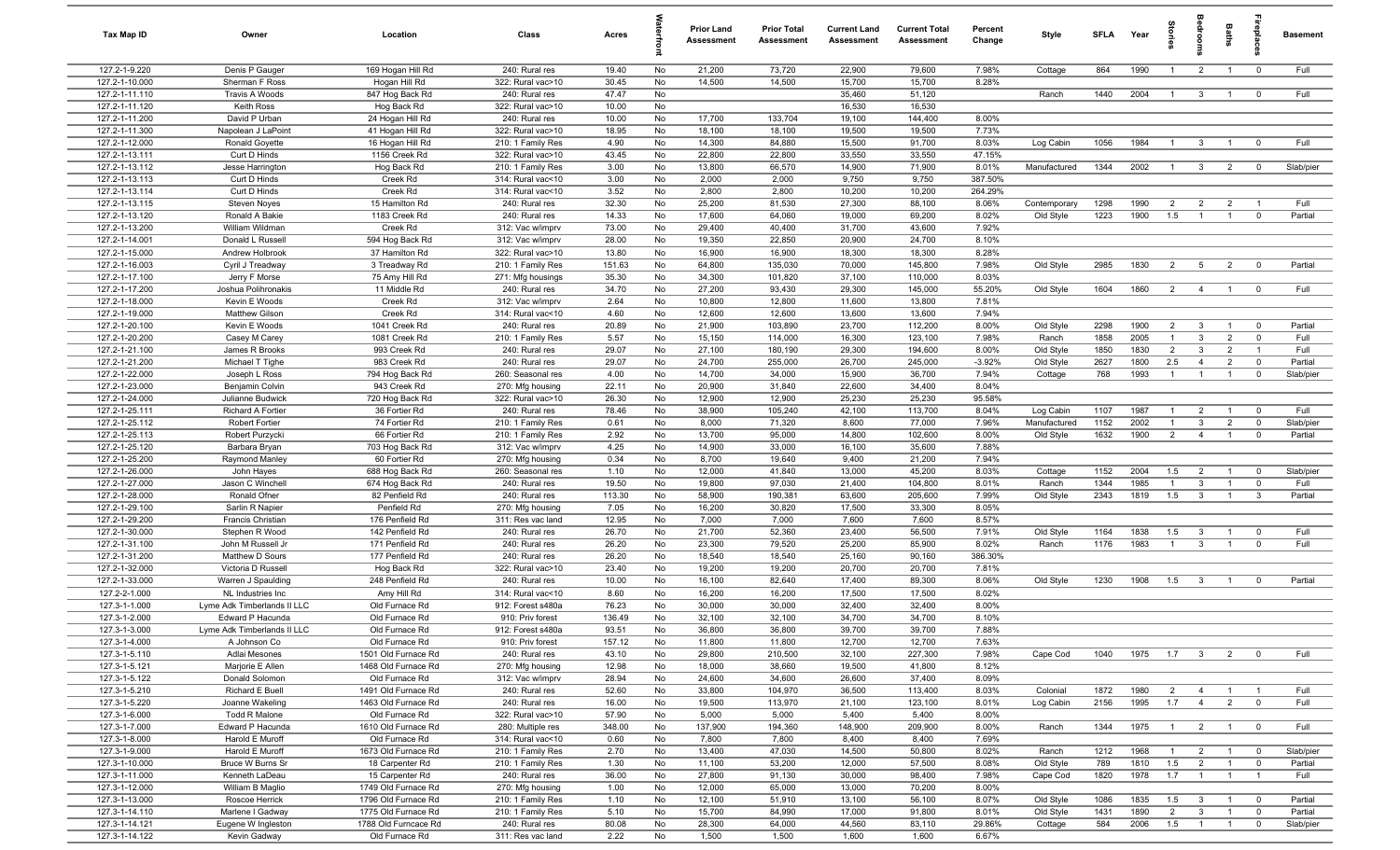| Tax Map ID                       | Owner                                                | Location                                       | Class                                  | Acres         |          | Prior Land<br><b>Assessment</b> | <b>Prior Total</b><br>Assessment | <b>Current Land</b><br>Assessment | <b>Current Total</b><br><b>Assessment</b> | Percent<br>Change | Style                  | <b>SFLA</b>  | Year         | $\frac{1}{2}$         |                                  | Baths                            | -e                                       | <b>Basement</b>    |
|----------------------------------|------------------------------------------------------|------------------------------------------------|----------------------------------------|---------------|----------|---------------------------------|----------------------------------|-----------------------------------|-------------------------------------------|-------------------|------------------------|--------------|--------------|-----------------------|----------------------------------|----------------------------------|------------------------------------------|--------------------|
| 127.3-1-14.200                   | Kevin Gadway                                         | 1763 Old Furnace Rd                            | 210: 1 Family Res                      | 2.97          | No       | 13,800                          | 107,450                          | 14,900                            | 116,000                                   | 7.96%             | Cape Cod               | 1313         | 1988         | 1.5                   | $\overline{2}$                   | $\overline{2}$                   | $\overline{0}$                           | Full               |
| 127.3-1-15.000                   | Gregory Weld                                         | 1727 Old Furnace Rd                            | 910: Priv forest                       | 166.53        | No       | 72,300                          | 99,500                           | 78,100                            | 107,500                                   | 8.04%             | Old Style              | 1260         | 1850         | 1.5                   | $\overline{2}$                   | $\mathbf{1}$                     | $\overline{0}$                           | Slab/pier          |
| 127.3-1-16.002                   | Carl Ross                                            | Old Furnace Rd                                 | 312: Vac w/imprv                       | 110.80        | No       | 36,500                          | 37,600                           | 39,400                            | 40,600                                    | 7.98%             |                        |              |              |                       |                                  |                                  |                                          |                    |
| 127.3-1-17.000                   | Aldo DelRosario                                      | Old Furnace Rd                                 | 910: Priv forest                       | 18.25         | No       | 19,400                          | 19,400                           | 21,000                            | 21,000                                    | 8.25%             |                        |              |              |                       |                                  |                                  |                                          |                    |
| 127.3-1-18.000                   | National Lead Co                                     | Stoney Lonesome Rd                             | 321: Abandoned ag                      | 0.38          | No       | 5,600<br>18,300                 | 5,600                            | 6,000<br>19,800                   | 6,000<br>19,800                           | 7.14%<br>8.20%    |                        |              |              |                       |                                  |                                  |                                          |                    |
| 127.3-1-19.000<br>127.3-1-20.000 | Lewis Launderville Jr<br>Lyme Adk Timberlands II LLC | Stoney Lonesome Rd<br>Old Furnace Rd           | 910: Priv forest<br>912: Forest s480a  | 9.50<br>50.04 | No<br>No | 19,700                          | 18,300<br>19,700                 | 21,300                            | 21,300                                    | 8.12%             |                        |              |              |                       |                                  |                                  |                                          |                    |
| 127.3-1-21.000                   | Lyme Adk Timberlands II LLC                          | Stoney Lonesome Rd                             | 912: Forest s480a                      | 337.27        | No       | 128,800                         | 128,800                          | 139,100                           | 139,100                                   | 8.00%             | Cottage                | 678          | 1983         | $\overline{2}$        | $\overline{2}$                   | $\overline{0}$                   | $\overline{0}$                           | Slab/pier          |
| 127.3-1-22.000                   | Edward P Hacunda                                     | Old Furnace Rd                                 | 910: Priv forest                       | 25.00         | No       | 9,300                           | 9,300                            | 10,000                            | 10,000                                    | 7.53%             |                        |              |              |                       |                                  |                                  |                                          |                    |
| 127.3-1-23.000                   | <b>Andrew Ross</b>                                   | Old Furnace Rd                                 | 910: Priv forest                       | 109.37        | No       | 7,500                           | 7,500                            | 8,100                             | 8,100                                     | 8.00%             |                        |              |              |                       |                                  |                                  |                                          |                    |
| 127.3-1-24.000                   | Lyme Adk Timberlands II LLC                          | Old Furnace Rd                                 | 912: Forest s480a                      | 443.07        | No       | 177,600                         | 177,600                          | 191,800                           | 191,800                                   | 8.00%             |                        |              |              |                       |                                  |                                  |                                          |                    |
| 127.4-1-1.000                    | John Rytel                                           | 36 Rafferty Rd                                 | 240: Rural res                         | 75.50         | No       | 38,000                          | 85,170                           | 41,100                            | 92,000                                    | 8.02%             | Old Style              | 1740         | 1800         | 1.5                   | $\overline{4}$                   | $\overline{1}$                   | $\overline{0}$                           | Partial            |
| 127.4-1-2.000                    | Christine L Dennis                                   | 675 Creek Rd                                   | 240: Rural res                         | 20.00         | No       | 21,500                          | 127,078                          | 23,200                            | 137,200                                   | 7.97%             | Colonial               | 1792         | 1877         | 2                     | 6                                | $\overline{1}$                   | $\overline{0}$                           | Partial            |
| 127.4-1-3.100                    | Michaela McNamara                                    | 697 Creek Rd                                   | 210: 1 Family Res                      | 1.30          | No       | 12,300                          | 109,210                          | 13,200                            | 117,900                                   | 7.96%             | Old Style              | 2133         | 1840         | $\overline{2}$        | $\overline{4}$                   | $\overline{1}$                   | $\overline{0}$                           | Partial            |
| 127.4-1-6.000                    | Ronald Ofner                                         | Creek Rd                                       | 314: Rural vac<10                      | 8.00          | No       | 16,200                          | 16,200                           | 17,500                            | 17,500                                    | 8.02%             |                        |              |              |                       |                                  |                                  |                                          |                    |
| 127.4-1-7.100                    | Ronnie M LaBounty                                    | 44 Penfield Rd                                 | 210: 1 Family Res                      | 7.50          | No       | 18,000                          | 72,900                           | 19,400                            | 78,700                                    | 7.96%             |                        |              |              |                       |                                  |                                  |                                          |                    |
| 127.4-1-7.300                    | Daniel C Lee                                         | 711 Creek Rd                                   | 210: 1 Family Res                      | 1.10          | No       | 12,100                          | 85,530                           | 13,100                            | 92,400                                    | 8.03%             | Old Style              | 1914         | 1827         | 1.5                   | 5                                | $\overline{2}$                   | $\overline{0}$                           | Partial            |
| 127.4-1-9.000                    | James R Brooks                                       | 733 Creek Rd                                   | 210: 1 Family Res                      | 0.78          | No       | 11,100                          | 54,470                           | 12,000                            | 58,800                                    | 7.95%             | Old Style              | 936          | 1938         | 1.7                   | $\overline{3}$                   |                                  | $\overline{0}$                           | Full               |
| 127.4-1-10.000<br>127.4-1-11.000 | Rachelle Waldner                                     | 734 Creek Rd<br>751 Creek Rd                   | 210: 1 Family Res                      | 0.40<br>0.50  | No<br>No | 9,200<br>10,000                 | 50,670<br>46,600                 | 9,900<br>10,800                   | 54,700<br>50,300                          | 7.95%<br>7.94%    | Old Style              | 960<br>972   | 1937<br>1930 | $\overline{1}$<br>1.5 | $\overline{2}$<br>$\overline{3}$ | $\overline{1}$                   | $\overline{\phantom{0}}$<br>$\mathbf{0}$ | Partial<br>Crawl   |
| 127.4-1-12.000                   | Louis E Duprey<br>Roderick Connors                   | 764 Creek Rd                                   | 210: 1 Family Res<br>210: 1 Family Res | 7.12          | No       | 17,500                          | 58,730                           | 18,900                            | 63,400                                    | 7.95%             | Old Style<br>Old Style | 1648         | 1850         | $\overline{2}$        | $\overline{3}$                   | $\overline{1}$                   | $\mathbf 0$                              | Full               |
| 127.4-1-13.000                   | Roderick Connors                                     | Creek Rd                                       | 314: Rural vac<10                      | 0.60          | No       | 7,800                           | 7,800                            | 8,400                             | 8,400                                     | 7.69%             |                        |              |              |                       |                                  |                                  |                                          |                    |
| 127.4-1-14.000                   | Crown Point Tel Corp                                 | 773 Creek Rd                                   | 311: Res vac land                      | 0.70          | No       | 8,100                           | 8,100                            | 8,700                             | 8,700                                     | 7.41%             |                        |              |              |                       |                                  |                                  |                                          |                    |
| 127.4-1-15.100                   | Ronald Ofner                                         | Creek Rd                                       | 322: Rural vac>10                      | 14.63         | No       | 13,200                          | 13,200                           | 14,300                            | 14,300                                    | 8.33%             |                        |              |              |                       |                                  |                                  |                                          |                    |
| 127.4-1-15.200                   | Christopher LaPointe                                 | 759 Creek Rd                                   | 260: Seasonal res                      | 4.64          | No       | 15,300                          | 51,350                           | 16,600                            | 55,500                                    | 8.08%             | Old Style              | 876          | 1900         | 1.5                   | $\overline{2}$                   | $\mathbf 0$                      | $\overline{0}$                           | Crawl              |
| 127.4-1-15.300                   | Louis E Duprey                                       | Creek Rd                                       | 311: Res vac land                      | 0.93          | No       | 500                             | 500                              | 500                               | 500                                       | 0.00%             |                        |              |              |                       |                                  |                                  |                                          |                    |
| 127.4-1-16.110                   | Roderick Connors                                     | 795 Creek Rd                                   | 210: 1 Family Res                      | 12.00         | No       | 16,600                          | 69,120                           | 17,900                            | 74,600                                    | 7.93%             | Old Style              | 1620         | 1945         | 1.5                   | $\overline{4}$                   | $\overline{1}$                   | $\overline{0}$                           | Full               |
| 127.4-1-16.120                   | Sean E Bush                                          | 787 Creek Rd                                   | 210: 1 Family Res                      | 2.70          | No       | 13,500                          | 130,030                          | 14,500                            | 140,400                                   | 7.98%             | Ranch                  | 936          | 1987         | $\mathbf{1}$          | $\overline{3}$                   |                                  | $\overline{0}$                           | Slab/pier          |
| 127.4-1-16.200                   | Arthur G Watrous Jr                                  | 779 Creek Rd                                   | 210: 1 Family Res                      | 3.10          | No       | 13,800                          | 83,090                           | 14,900                            | 89,700                                    | 7.96%             | Ranch                  | 1015         | 1970         | $\mathbf{1}$          | $\overline{3}$                   |                                  | $\mathbf 0$                              | Full               |
| 127.4-1-17.100                   | Calvin A Cumm                                        | 778 Creek Rd                                   | 210: 1 Family Res                      | 1.39          | No       |                                 |                                  | 13,340                            | 66,590                                    |                   | Old Style              | 1237         | 1800         | 1.5                   | $\mathbf{3}$                     |                                  | $\mathbf 0$                              | Full               |
| 127.4-1-17.200                   | Calvin A Cumm                                        | Creek Rd                                       | 314: Rural vac<10                      | 3.73          | No       |                                 |                                  | 10,450                            | 10,450                                    |                   |                        |              |              |                       |                                  |                                  |                                          |                    |
| 127.4-1-17.300                   | Calvin A Cumm                                        | Creek Rd                                       | 314: Rural vac<10                      | 3.20          | No       |                                 |                                  | 9,900                             | 9,900                                     |                   |                        |              |              |                       |                                  |                                  |                                          |                    |
| 127.4-1-17.400                   | Calvin A Cumm                                        | Creek Rd                                       | 314: Rural vac<10                      | 3.00          | No       |                                 |                                  | 9,740                             | 9,740                                     |                   |                        |              |              |                       |                                  |                                  |                                          |                    |
| 127.4-1-18.100<br>127.4-1-18.200 | Joyce Lash<br>Jeffrey J Popielarczyk                 | 802 Creek Rd<br>816 Creek Rd                   | 210: 1 Family Res<br>210: 1 Family Res | 2.45<br>7.62  | No<br>No | 13,700<br>18,000                | 59,210<br>124,120                | 14,700<br>19,400                  | 63,900<br>134,000                         | 7.92%<br>7.96%    | Old Style<br>Log Cabin | 1310<br>1008 | 1750<br>1990 | 1.5<br>1.5            | $\overline{4}$<br>2              | $\overline{1}$<br>$\overline{1}$ | $\overline{0}$<br>$\overline{0}$         | Full<br>Full       |
| 127.4-1-19.100                   | Charalambos Pappas                                   | 817 Creek Rd                                   | 210: 1 Family Res                      | 7.60          | No       | 17,900                          | 121,750                          | 19,300                            | 131,500                                   | 8.01%             | Log Cabin              | 1120         | 1980         | $\overline{1}$        | $\overline{2}$                   | $\overline{2}$                   | $^{\circ}$                               | Full               |
| 127.4-1-19.200                   | Anthony Meliski                                      | 89 Fortier Rd                                  | 270: Mfg housing                       | 7.49          | No       | 16,700                          | 22,890                           | 18,000                            | 24,700                                    | 7.91%             |                        |              |              |                       |                                  |                                  |                                          |                    |
| 127.4-1-20.000                   | Ronald VanSlooten                                    | Creek Rd                                       | 322: Rural vac>10                      | 15.00         | No       | 16,600                          | 16,600                           | 17,900                            | 17,900                                    | 7.83%             |                        |              |              |                       |                                  |                                  |                                          |                    |
| 127.4-1-21.110                   | George L Gonyeau                                     | 868 Creek Rd                                   | 240: Rural res                         | 72.07         | No       | 36,000                          | 117,530                          | 38,800                            | 126,900                                   | 7.97%             |                        |              |              |                       |                                  |                                  |                                          |                    |
| 127.4-1-21.120                   | Donald E Bishop Jr                                   | 888 Creek Rd                                   | 210: 1 Family Res                      | 3.37          | No       | 14,000                          | 110,800                          | 15,200                            | 119,700                                   | 8.03%             | Ranch                  | 1792         | 2003         | $\overline{1}$        | $\mathbf{3}$                     | $\overline{2}$                   | $\mathbf 0$                              | Full               |
| 127.4-1-21.200                   | Benjamin F Colvin                                    | 901 Creek Rd                                   | 210: 1 Family Res                      | 6.75          | No       | 17,200                          | 99,420                           | 18,600                            | 107,400                                   | 8.03%             | Old Style              | 1353         | 1940         | 1.5                   | $\overline{2}$                   |                                  | $\mathbf 0$                              | Full               |
| 127.4-1-22.060                   | Amy Hill LLC                                         | Creek Rd                                       | 910: Priv forest                       | 140.80        | No       | 52,800                          | 52,800                           | 57,000                            | 57,000                                    | 7.95%             |                        |              |              |                       |                                  |                                  |                                          |                    |
| 127.4-1-23.000                   | David Huestis                                        | 1317 Towner Hill Rd                            | 240: Rural res                         | 77.50         | No       | 38,800                          | 126,740                          | 41,900                            | 136,900                                   | 8.02%             | Other Style            | 1248         | 1987         | 1.5                   | $\overline{2}$                   | $\overline{2}$                   | $\overline{0}$                           | Full               |
| 127.4-1-24.000                   | Robert Fuller                                        | 1318 Towner Hill Rd                            | 240: Rural res                         | 76.60         | No       | 38,500                          | 52,170                           | 41,500                            | 56,300                                    | 7.92%             | Cottage                | 560          | 1920         | $\overline{1}$        |                                  | $\mathbf{0}$                     | $\mathbf 0$                              | Slab/pier          |
| 127.4-1-25.100                   | Albert Towne                                         | 44 Buck Mountain Rd                            | 240: Rural res                         | 44.60         | No       | 31,700                          | 55,000                           | 34,200                            | 59,400                                    | 8.00%             | Old Style              | 990          | 1835         | 1.5                   | $\overline{3}$                   |                                  | $\mathbf 0$                              | Partial            |
| 127.4-1-25.210                   | Helen Towne                                          | <b>Buck Mountain Rd</b>                        | 314: Rural vac<10                      | 5.88          | No       | 13,500                          | 13,500                           | 14,600                            | 14,600                                    | 8.15%             |                        |              |              |                       |                                  |                                  |                                          |                    |
| 127.4-1-25.220                   | <b>Albert Towne</b>                                  | 1238 Warner Hill Rd                            | 270: Mfg housing                       | 0.92          | No       | 10,500                          | 58,620                           | 11,300                            | 63,300                                    | 7.98%             |                        |              |              |                       |                                  |                                  |                                          |                    |
| 127.4-1-26.002<br>127.4-1-27.100 | Jennifer English<br><b>Arthur Towne</b>              | 93 Buck Mountain Rd<br><b>Buck Mountain Rd</b> | 240: Rural res<br>210: 1 Family Res    | 36.50<br>4.27 | No<br>No | 28,000                          | 156,142                          | 30,200<br>16,130                  | 168,600<br>84,400                         | 7.98%             | Cape Cod<br>Ranch      | 2709<br>1456 | 2000<br>1990 | 1.7<br>$\overline{1}$ | $\overline{3}$<br>$\mathbf{3}$   | $\overline{2}$<br>$\overline{2}$ | $\overline{0}$<br>$\overline{0}$         | Slab/pier<br>Crawl |
| 127.4-1-27.200                   | Anna E Towne                                         | 100 Buck Mountain Rd                           | 322: Rural vac>10                      | 10.23         | No       |                                 |                                  | 12,800                            | 12,800                                    |                   |                        |              |              |                       |                                  |                                  |                                          |                    |
| 127.4-1-29.000                   | Christopher Winter                                   | 1068 Warner Hill Rd                            | 240: Rural res                         | 46.20         | No       | 29,900                          | 69,950                           | 32,200                            | 75,500                                    | 7.93%             | Cape Cod               | 1055         | 1958         | 1.7                   | $\overline{\mathbf{3}}$          | $\overline{1}$                   | $\overline{0}$                           | Slab/pier          |
| 127.4-1-30.000                   | Michael Meehan                                       | 1022 Warner Hill Rd                            | 270: Mfg housing                       | 0.50          | No       | 9,000                           | 16,380                           | 9,700                             | 17,700                                    | 8.06%             |                        |              |              |                       |                                  |                                  |                                          |                    |
| 127.4-1-31.000                   | Clayton J Huestis                                    | Towner Hill Rd                                 | 260: Seasonal res                      | 0.60          | No       | 9,400                           | 36,620                           | 10,100                            | 39,500                                    | 7.86%             | Cottage                | 850          | 1950         | $\overline{2}$        | $\overline{1}$                   | $\overline{0}$                   | $\overline{1}$                           | Slab/pier          |
| 127.4-1-33.000                   | James Huestis                                        | 1176 Warner Hill Rd                            | 270: Mfg housing                       | 62.70         | No       | 28,000                          | 28,000                           | 39,500                            | 58,500                                    | 108.93%           |                        |              |              |                       |                                  |                                  |                                          |                    |
| 127.4-1-34.000                   | James Huestis                                        | 1159 Warner Hill Rd                            | 210: 1 Family Res                      | 55.60         | No       | 33,000                          | 88,970                           | 35,700                            | 96,100                                    | 8.01%             | Colonial               | 1440         | 1989         | $\overline{2}$        | $\overline{4}$                   | $\overline{1}$                   | $\overline{\mathbf{0}}$                  | Slab/pier          |
| 127.4-1-35.000                   | <b>Essex County Reforestation</b>                    | Warner Hill Rd                                 | 942: Co. reforest                      | 330.30        | No       | 153,100                         | 153,100                          | 175,700                           | 175,700                                   | 14.76%            |                        |              |              |                       |                                  |                                  |                                          |                    |
| 127.4-1-36.000                   | Linda E Breed                                        | 60 Peasley Rd                                  | 240: Rural res                         | 45.67         | No       | 32,400                          | 104,400                          | 35,000                            | 112,800                                   | 8.05%             | Old Style              | 1479         | 1830         | 1.5                   | $\overline{4}$                   | $\overline{1}$                   | $\overline{\mathbf{0}}$                  | Full               |
| 127.4-1-37.000                   | Linda E Breed                                        | 53 Peasley Rd                                  | 312: Vac w/imprv                       | 3.40          | No       | 11,000                          | 12,000                           | 11,900                            | 13,000                                    | 8.33%             |                        |              |              |                       |                                  |                                  |                                          |                    |
| 127.4-1-38.000                   | <b>Robert Sargent</b>                                | 48 Peasley Rd                                  | 210: 1 Family Res                      | 3.20          | No       | 12,800                          | 79,950                           | 13,800                            | 86,300                                    | 7.94%             | Old Style              | 2189         | 1870         | 1.5                   | $\mathbf{3}$                     | $\overline{1}$                   | $\overline{\mathbf{0}}$                  | Partial            |
| 127.4-1-39.000                   | Penfield Foundation Inc                              | Creek Rd                                       | 331: Com vac w/imp                     | 97.60         | No       | 41,600                          | 47,870                           | 44,900                            | 51,700                                    | 8.00%             |                        |              |              |                       |                                  |                                  |                                          |                    |
| 127.4-1-40.000                   | Marcy Jarvis                                         | 708 Creek Rd                                   | 210: 1 Family Res                      | 0.31          | Yes      | 31,100                          | 111,070                          | 33,600                            | 120,000                                   | 8.04%             | Old Style              | 1152         | 1866         | 1.5                   | $\mathbf{3}$                     | $\overline{1}$                   | $\overline{0}$                           | Partial            |
| 127.4-1-41.000                   | Donald P Weeber                                      | 704 Creek Rd                                   | 210: 1 Family Res                      | 0.30          | Yes      | 34,200                          | 97,070                           | 36,900                            | 104,800                                   | 7.96%             | Old Style              | 1092         | 1840         | 1.5                   | $5^{\circ}$                      | $\overline{1}$                   | $\overline{0}$                           | Full               |
| 127.4-1-45.000<br>127.4-1-46.000 | Robert L OHara<br>Kenneth R Fuller                   | 655 Corduroy Rd<br>1814 Old Furnace Rd         | 210: 1 Family Res<br>210: 1 Family Res | 1.00<br>6.60  | No<br>No | 12,000<br>17,000                | 85,310<br>96,610                 | 12,900<br>18,300                  | 92,100<br>104,300                         | 7.96%<br>7.96%    | Old Style<br>Ranch     | 1798<br>1396 | 1920<br>1974 | 2<br>$\overline{1}$   | $\overline{3}$<br>$\overline{2}$ | $\overline{1}$<br>$\overline{1}$ | $\overline{0}$<br>$\overline{1}$         | Full<br>Partial    |
|                                  |                                                      |                                                |                                        |               |          |                                 |                                  |                                   |                                           |                   |                        |              |              |                       |                                  |                                  |                                          |                    |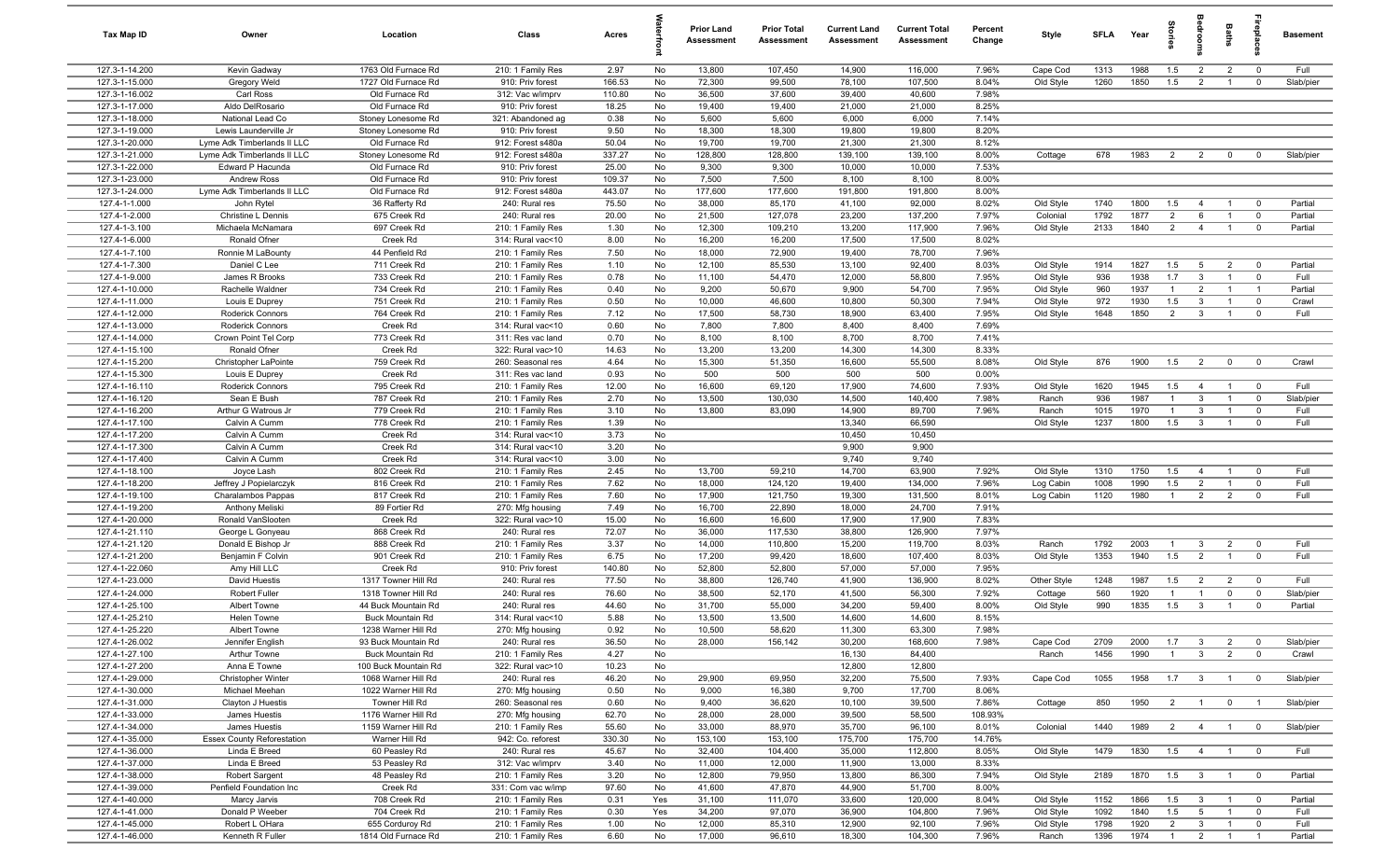| Tax Map ID                       | Owner                                                      | Location                   | Class                                  | Acres         |          | Prior Land<br><b>Assessment</b> | <b>Prior Total</b><br>Assessment | <b>Current Land</b><br>Assessment | <b>Current Total</b><br><b>Assessment</b> | Percent<br>Change | Style                 | <b>SFLA</b> | Year | torie          | å                       | Baths          |                                  | <b>Basement</b>    |
|----------------------------------|------------------------------------------------------------|----------------------------|----------------------------------------|---------------|----------|---------------------------------|----------------------------------|-----------------------------------|-------------------------------------------|-------------------|-----------------------|-------------|------|----------------|-------------------------|----------------|----------------------------------|--------------------|
| 127.4-1-47.100                   | Penfield Foundation Inc                                    | Corduroy Rd                | 313: Watrfrnt vac                      | 68.14         | Yes      | 27,500                          | 27,500                           | 29,700                            | 29,700                                    | 8.00%             |                       |             |      |                |                         |                |                                  |                    |
| 127.4-1-47.200                   | Eugene Ingleston                                           | Corduroy Rd                | 322: Rural vac>10                      | 19.36         | Yes      | 16,300                          | 16,300                           | 17,600                            | 17,600                                    | 7.98%             |                       |             |      |                |                         |                |                                  |                    |
| 127.4-1-48.000                   | Penfield Homestead Museum                                  | 550 Corduroy Rd            | 313: Watrfrnt vac                      | 69.69         | Yes      | 24,000                          | 24,000                           | 25,900                            | 25,900                                    | 7.92%             |                       |             |      |                |                         |                |                                  |                    |
| 127.4-1-49.000                   | Penfield Homestead Museum                                  | Corduroy Rd                | 313: Watrfrnt vac                      | 74.90         | Yes      | 26,200                          | 26,200                           | 28,300                            | 28,300                                    | 8.02%             |                       |             |      |                |                         |                |                                  |                    |
| 127.4-1-50.000                   | Lyme Adk Timberlands II LLC                                | Creek Rd                   | 912: Forest s480a                      | 127.90        | No       | 50,300                          | 50,300                           | 54,300                            | 54,300                                    | 7.95%             |                       |             |      |                |                         |                |                                  |                    |
| 127.4-1-51.000                   | Lyme Adk Timberlands II LLC                                | Peasley Rd                 | 912: Forest s480a                      | 52.10         | No       | 20,500                          | 20,500                           | 22,100                            | 22,100                                    | 7.80%             |                       |             |      |                |                         |                |                                  |                    |
| 127.4-1-52.000<br>127.4-1-53.000 | Lyme Adk Timberlands II LLC<br>Lyme Adk Timberlands II LLC | Peasley Rd<br>Peasley Rd   | 912: Forest s480a<br>912: Forest s480a | 52.40<br>1.00 | No<br>No | 20,700<br>400                   | 20,700<br>400                    | 22,400<br>400                     | 22,400<br>400                             | 8.21%<br>0.00%    |                       |             |      |                |                         |                |                                  |                    |
| 127.4-1-54.000                   | Lyme Adk Timberlands II LLC                                | Peasley Rd                 | 912: Forest s480a                      | 43.50         | No       | 17,100                          | 17,100                           | 18,500                            | 18,500                                    | 8.19%             |                       |             |      |                |                         |                |                                  |                    |
| 127.4-1-55.000                   | Penfield Foundation Inc                                    | Peasley Rd                 | 330: Vacant comm                       | 2.80          | No       | 1,100                           | 1,100                            | 1,200                             | 1,200                                     | 9.09%             |                       |             |      |                |                         |                |                                  |                    |
| 127.4-1-56.000                   | Lyme Adk Timberlands II LLC                                | Peasley Rd                 | 912: Forest s480a                      | 14.30         | No       | 5,700                           | 5,700                            | 6,200                             | 6,200                                     | 8.77%             |                       |             |      |                |                         |                |                                  |                    |
| 127.4-1-57.000                   | Linda E Breed                                              | Towner Hill Rd             | 910: Priv forest                       | 42.60         | No       | 16,100                          | 16,100                           | 17,400                            | 17,400                                    | 8.07%             |                       |             |      |                |                         |                |                                  |                    |
| 127.4-1-58.000                   | George L Gonyeau                                           | Peasley Rd                 | 323: Vacant rural                      | 24.10         | No       | 19,500                          | 19,500                           | 21,100                            | 21,100                                    | 8.21%             |                       |             |      |                |                         |                |                                  |                    |
| 127.4-1-59.000                   | Amy Hill LLC                                               | Towner Hill Rd             | 910: Priv forest                       | 106.70        | No       | 40,200                          | 40,200                           | 43,400                            | 43,400                                    | 7.96%             |                       |             |      |                |                         |                |                                  |                    |
| 127.4-1-60.000                   | NL Industries Inc                                          | White Church Rd            | 322: Rural vac>10                      | 39.90         | No       | 18,100                          | 18,100                           | 19,500                            | 19,500                                    | 7.73%             |                       |             |      |                |                         |                |                                  |                    |
| 127.4-1-61.000                   | John J Ingleston                                           | 1829 Old Furnace Rd        | 210: 1 Family Res                      | 5.20          | No       | 15,800                          | 63,050                           | 17,100                            | 68,100                                    | 8.01%             | Other Style           | 1234        | 1978 | 1.5            | $\mathbf{3}$            | $\mathbf 0$    | $\overline{0}$                   | Full               |
| 127.4-1-62.000                   | Eugene Ingleston Jr                                        | 1787 Old Furnace Rd        | 280: Multiple res                      | 5.30          | No       | 15,900                          | 104,100                          | 17,130                            | 161,580                                   | 55.22%            | Ranch                 | 1344        | 1978 | $\mathbf{1}$   | $\mathbf{3}$            | $\overline{1}$ | $\overline{0}$                   | Full               |
| 127.4-1-63.000                   | NL Industries Inc                                          | Creek Rd                   | 912: Forest s480a                      | 1.00          | No       | 400                             | 400                              | 400                               | 400                                       | 0.00%             |                       |             |      |                |                         |                |                                  |                    |
| 127.4-1-64.000                   | Gary L Riker                                               | 71 Fortier Rd              | 210: 1 Family Res                      | 5.13          | No       | 14,500                          | 117,240                          | 15,600                            | 126,600                                   | 7.98%             | Raised Ranch          | 2088        | 1988 | $\overline{1}$ | $\overline{4}$          | 2              | $\overline{\mathbf{0}}$          | Full               |
| 127.4-1-65.000                   | Marcy Jarvis                                               | Creek Rd                   | 311: Res vac land                      | 0.66          | No       | 7,900                           | 7,900                            | 8,500                             | 8,500                                     | 7.59%             |                       |             |      |                |                         |                |                                  |                    |
| 127.4-1-66.000                   | Penfield Foundation Inc                                    | Creek Rd                   | 314: Rural vac<10                      | 0.43          | No       | 1,200                           | 1,200                            | 1,300                             | 1,300                                     | 8.33%             |                       |             |      |                |                         |                |                                  |                    |
| 128.1-2-1.000                    | Peter Smallidge                                            | 199 Breed Hill Rd          | 240: Rural res                         | 6.50          | No       | 17,000                          | 25,560                           | 18,400                            | 27,600                                    | 7.98%             |                       |             |      |                |                         |                |                                  |                    |
| 128.1-2-2.000                    | Peter Smallidge                                            | Breed Hill Rd              | 240: Rural res                         | 39.00         | No       | 29,400                          | 41,880                           | 31,700                            | 45,200                                    | 7.93%             | Cottage               | 480         | 1965 | $\overline{1}$ | $\overline{2}$          | $\overline{1}$ | $\overline{0}$                   | Slab/pier          |
| 128.1-2-3.000                    | Suzanne Pereau                                             | Breed Hill Rd              | 314: Rural vac<10                      | 0.90          | No       | 900                             | 900                              | 1,000                             | 1,000                                     | 11.11%            |                       |             |      |                |                         |                |                                  |                    |
| 128.1-2-4.000                    | Nila Szweda                                                | 190 Breed Hill Rd          | 210: 1 Family Res                      | 1.80          | No       | 12,900                          | 137,189                          | 14,000                            | 148,200                                   | 8.03%             | Colonial              | 1788        | 2004 | $\overline{2}$ | $\overline{\mathbf{3}}$ | $\overline{2}$ | $\overline{0}$                   | Full               |
| 128.1-2-5.000                    | Donald M Gibbs<br>Bernard F Volpp                          | Creek Rd                   | 314: Rural vac<10                      | 4.60<br>2.50  | No       | 12,600                          | 12,600                           | 13,600                            | 13,600                                    | 7.94%             |                       |             | 1950 | $\overline{1}$ | $\overline{1}$          |                |                                  |                    |
| 128.1-2-6.000<br>128.1-2-7.000   | <b>Edward Mosher</b>                                       | 1403 Creek Rd<br>Creek Rd  | 260: Seasonal res<br>210: 1 Family Res | 0.70          | No<br>No | 13,400<br>10,800                | 22,560<br>49,190                 | 14,500<br>11,600                  | 24,400<br>53,100                          | 8.16%<br>7.95%    | Cottage               | 350<br>870  | 1932 | 1.5            | $\overline{3}$          | $\mathbf{0}$   | $\overline{0}$<br>$\overline{0}$ | Slab/pier<br>Crawl |
| 128.1-2-8.000                    | David J Brodell Jr                                         | 1483 Creek Rd              | 220: 2 Family Res                      | 5.50          | No       | 16,100                          | 139,591                          | 17,400                            | 150,800                                   | 8.03%             | Old Style<br>Colonial | 2427        | 1901 | $\overline{2}$ | $\overline{4}$          | $\overline{2}$ | $\overline{0}$                   | Partial            |
| 128.1-2-9.100                    | Edward L Tyrrell                                           | 15 Breed Hill Rd           | 240: Rural res                         | 111.62        | No       |                                 |                                  | 56,960                            | 158,560                                   |                   | Old Style             | 1969        | 1850 | 1.7            | $\overline{4}$          |                | $\overline{0}$                   | Partial            |
| 128.1-2-9.200                    | Albert S Long                                              | 1599 Creek Rd              | 483: Converted Res                     | 0.25          | No       |                                 |                                  | 6,000                             | 7,000                                     |                   |                       |             |      |                |                         |                |                                  |                    |
| 128.1-2-10.100                   | Peter T Marchioni                                          | 94 Breed Hill Rd           | 240: Rural res                         | 38.10         | No       | 29,600                          | 146,129                          | 31,900                            | 157,800                                   | 7.99%             | Contemporary          | 1853        | 1990 | 1.7            | $\overline{2}$          | $\overline{2}$ | $\overline{1}$                   | Full               |
| 128.1-2-10.200                   | Larry Wright                                               | 152 Breed Hill Rd          | 240: Rural res                         | 34.00         | No       | 26,900                          | 60,530                           | 29,100                            | 65,400                                    | 8.05%             | Old Style             | 1415        | 1850 | 1.7            | $\overline{4}$          | $\overline{1}$ | $\overline{0}$                   | Full               |
| 128.1-2-11.000                   | Sylvia Caldwell                                            | 985 White Church Rd        | 210: 1 Family Res                      | 4.74          | No       | 15,300                          | 69,150                           | 16,500                            | 74,700                                    | 8.03%             | Ranch                 | 1350        | 1960 | $\overline{1}$ | $\mathbf{3}$            | $\overline{1}$ | $\mathbf 0$                      | Slab/pier          |
| 128.1-2-12.000                   | Robert Thompson                                            | White Church Rd            | 322: Rural vac>10                      | 18.00         | No       | 9,050                           | 9,050                            | 9,800                             | 9,800                                     | 8.29%             |                       |             |      |                |                         |                |                                  |                    |
| 128.1-2-13.000                   | Stephen MacKay                                             | White Church Rd            | 322: Rural vac>10                      | 30.90         | No       | 14,500                          | 14,500                           | 15,700                            | 15,700                                    | 8.28%             |                       |             |      |                |                         |                |                                  |                    |
| 128.1-2-16.000                   | Patrick M Titus                                            | 1683 Creek Rd              | 323: Vacant rural                      | 1.04          | No       | 14,600                          | 14,600                           | 15,800                            | 15,800                                    | 8.22%             | Old Style             | 2232        | 1888 | 2.5            | $5\overline{5}$         | $\overline{1}$ | $\overline{0}$                   | Slab/pier          |
| 128.1-2-17.000                   | Elmer Harper Jr                                            | Creek Rd                   | 314: Rural vac<10                      | 8.00          | No       | 3,500                           | 3,500                            | 3,800                             | 3,800                                     | 8.57%             |                       |             |      |                |                         |                |                                  |                    |
| 128.1-2-18.000                   | <b>Elmer Harper</b>                                        | Creek Rd                   | 314: Rural vac<10                      | 9.00          | No       | 8,100                           | 8,100                            | 8,700                             | 8,700                                     | 7.41%             |                       |             |      |                |                         |                |                                  |                    |
| 128.1-2-19.000                   | Edward L Tyrrell                                           | White Church Rd            | 240: Rural res                         | 29.00         | No       | 21,800                          | 63,750                           | 23,500                            | 68,800                                    | 7.92%             | Old Style             | 2433        | 1810 | $\overline{2}$ | $5\overline{)}$         | $\overline{1}$ | $\overline{0}$                   | Full               |
| 128.1-2-20.000                   | Miner Tyrrell                                              | 956 White Church Rd        | 314: Rural vac<10                      | 0.60          | No       | 7,800                           | 7,800                            | 8,400                             | 8,400                                     | 7.69%             |                       |             |      |                |                         |                |                                  |                    |
| 128.1-2-21.000                   | Elmer G Harper                                             | 1555 Creek Rd              | 210: 1 Family Res                      | 0.83          | No       | 11,300                          | 54,910                           | 12,200<br>8,400                   | 59,300                                    | 7.99%<br>7.69%    | Cottage               | 740         | 1950 | $\overline{1}$ | $\overline{1}$          |                | $\mathbf{0}$                     | Slab/pier          |
| 128.1-2-22.000<br>128.1-2-23.000 | Sherian Charbonneau<br>Harold J McGuinness                 | Creek Rd<br>1559 Creek Rd  | 314: Rural vac<10<br>314: Rural vac<10 | 0.62<br>0.10  | No<br>No | 7,800<br>7,000                  | 7,800<br>7,000                   | 7,600                             | 8,400<br>7,600                            | 8.57%             |                       |             |      |                |                         |                |                                  |                    |
| 128.1-3-1.000                    | Donald Morse                                               | 439 Middle Rd              | 314: Rural vac<10                      | 1.30          | No       | 9,000                           | 9,000                            | 9,700                             | 9,700                                     | 7.78%             |                       |             |      |                |                         |                |                                  |                    |
| 128.1-3-2.000                    | <b>Beverly A Ashline</b>                                   | Middle Rd                  | 314: Rural vac<10                      | 0.17          | No       | 7,000                           | 7,000                            | 7,600                             | 7,600                                     | 8.57%             |                       |             |      |                |                         |                |                                  |                    |
| 128.1-3-3.000                    | <b>Edward Engel</b>                                        | 425 Middle Rd              | 260: Seasonal res                      | 0.41          | No.      | 9,300                           | 58,370                           | 10,000                            | 63,000                                    | 7.93%             | Cottage               | 888         | 1969 | $\overline{1}$ | $\overline{2}$          |                |                                  | Slab/pier          |
| 128.1-3-4.000                    | Pat Strack                                                 | 421 Middle Rd              | 260: Seasonal res                      | 1.28          | No       | 12,300                          | 34,680                           | 13,300                            | 37,500                                    | 8.13%             | Cottage               | 625         | 1984 | $\overline{1}$ | $\overline{2}$          | $\overline{1}$ | $\overline{1}$                   | Slab/pier          |
| 128.1-3-5.000                    | <b>Ruth Goecke</b>                                         | 24 Hemlock Ln              | 260: Seasonal res                      | 0.22          | No       | 10,000                          | 62,520                           | 10,800                            | 67,500                                    | 7.97%             |                       |             |      |                |                         |                |                                  |                    |
| 128.1-3-6.000                    | Jon E Lundberg                                             | 30 Hemlock Ln              | 312: Vac w/imprv                       | 0.77          | No       | 7,000                           | 10,355                           | 7,600                             | 11,200                                    | 8.16%             |                       |             |      |                |                         |                |                                  |                    |
| 128.1-3-7.000                    | Wendell R Miller                                           | Middle Rd                  | 313: Watrfrnt vac                      | 0.51          | No       | 6,000                           | 6,000                            | 6,500                             | 6,500                                     | 8.33%             |                       |             |      |                |                         |                |                                  |                    |
| 128.1-3-8.000                    | Wendell R Miller                                           | 23 Hemlock Ln              | 260: Seasonal res                      | 0.51          | No       | 10,000                          | 28,190                           | 10,800                            | 30,400                                    | 7.84%             | Cottage               | 390         | 1950 | $\mathbf{1}$   | $\overline{1}$          | $\overline{1}$ | $\overline{0}$                   | Slab/pier          |
| 128.1-3-9.000                    | Steven J VanSickle                                         | 19 Hemlock Ln              | 314: Rural vac<10                      | 0.26          | No       | 7,000                           | 7,000                            | 7,600                             | 7,600                                     | 8.57%             |                       |             |      |                |                         |                |                                  |                    |
| 128.1-3-10.000                   | Steven J VanSickle                                         | 19 Hemlock Ln              | 260: Seasonal res                      | 0.29          | No       | 8,300                           | 18,880                           | 9,000                             | 20,400                                    | 8.05%             | Cottage               | 448         | 1960 |                |                         | $\overline{1}$ | $\overline{0}$                   | Slab/pier          |
| 128.1-3-11.000                   | Steven J VanSickle                                         | Hemlock Ln                 | 311: Res vac land                      | 0.48          | No       | 7,400                           | 7,400                            | 8,000                             | 8,000                                     | 8.11%             |                       |             |      |                |                         |                |                                  |                    |
| 128.1-3-12.000                   | Sharon LaFountain                                          | 417 Middle Rd              | 210: 1 Family Res                      | 0.22          | No       | 7,000                           | 56,670                           | 7,600                             | 61,200                                    | 7.99%             | Ranch                 | 1560        | 1969 |                | $\overline{4}$          | $\overline{1}$ | $\overline{\mathbf{0}}$          | Full               |
| 128.1-3-13.002                   | <b>Walter Thatcher</b>                                     | 409 Middle Rd              | 210: 1 Family Res                      | 0.69          | No       | 10,800                          | 32,190                           | 11,700                            | 34,800                                    | 8.11%             | Ranch                 | 888         | 1969 | $\overline{1}$ | $\mathbf{3}$            | $\overline{1}$ | $\overline{\mathbf{0}}$          | Crawl              |
| 128.1-3-14.001                   | Kakatua Properties LLC                                     | Middle Rd                  | 322: Rural vac>10                      | 66.67         | No       | 33,500                          | 33,500                           | 36,200                            | 36,200                                    | 8.06%             |                       |             | 1967 |                |                         |                |                                  |                    |
| 128.1-3-15.000<br>128.1-3-16.100 | Donald J Thatcher<br>Stephen J VanSickle                   | 397 Middle Rd<br>Middle Rd | 210: 1 Family Res<br>314: Rural vac<10 | 0.84<br>5.43  | No<br>No | 11,400<br>11,000                | 82,100<br>11,000                 | 12,300<br>11,900                  | 88,700<br>11,900                          | 8.04%<br>8.18%    | Split Level           | 2048        |      | $\overline{1}$ | $\mathbf{3}$            | $\overline{2}$ | $\overline{0}$                   | Partial            |
| 128.1-3-16.200                   | Sandra Silva                                               | 377 Middle Rd              | 240: Rural res                         | 12.00         | No       | 21,500                          | 105,860                          | 23,200                            | 114,300                                   | 7.97%             | Contemporary          | 2089        | 1989 | 1.7            | $\overline{2}$          | $\overline{1}$ | $\overline{0}$                   | Full               |
| 128.1-3-16.300                   | John S VanSickle                                           | 21 Hemlock Ln              | 311: Res vac land                      | 1.28          | No       | 9,000                           | 9,000                            | 9,700                             | 9,700                                     | 7.78%             | Cottage               | 513         | 1960 | $\overline{1}$ | $\overline{1}$          | $\mathbf 0$    | $\overline{1}$                   | Slab/pier          |
| 128.1-3-17.000                   | Jeffrey Fish                                               | Creek Rd                   | 314: Rural vac<10                      | 1.32          | No       | 9,000                           | 9,000                            | 9,700                             | 9,700                                     | 7.78%             |                       |             |      |                |                         |                |                                  |                    |
| 128.1-3-18.000                   | <b>Faylene Nolette</b>                                     | 1510 Creek Rd              | 270: Mfg housing                       | 1.00          | No       | 12,000                          | 28,880                           | 13,000                            | 31,200                                    | 8.03%             |                       |             |      |                |                         |                |                                  |                    |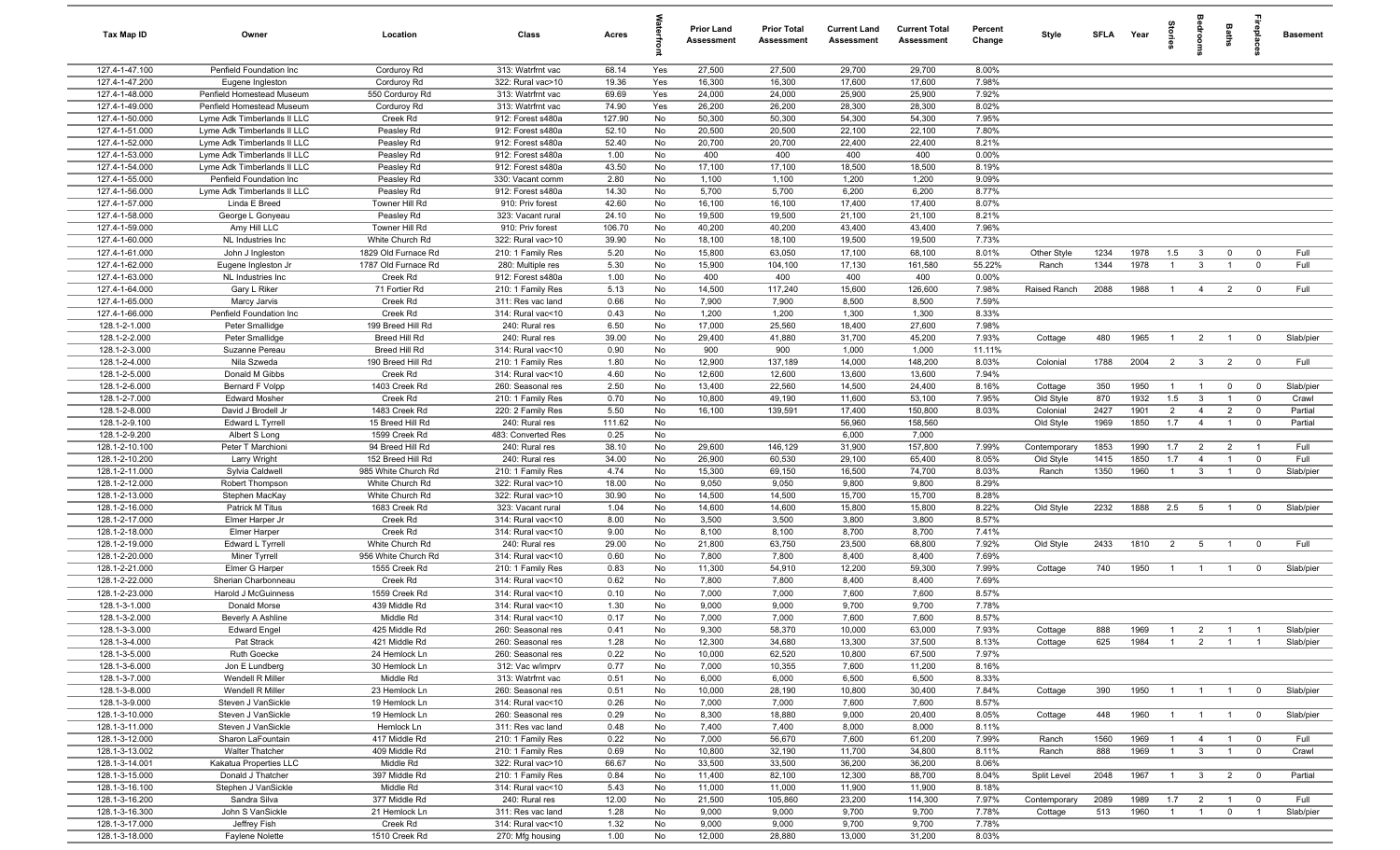| Tax Map ID                       | Owner                               | Location                           | Class                                  | Acres         |          | <b>Prior Land</b><br>Assessment | <b>Prior Total</b><br>Assessment | <b>Current Land</b><br>Assessment | <b>Current Total</b><br>Assessment | Percent<br>Change | Style                        | <b>SFLA</b>  | Year         | Stories        | alroom              | Baths          |                         | Basement  |
|----------------------------------|-------------------------------------|------------------------------------|----------------------------------------|---------------|----------|---------------------------------|----------------------------------|-----------------------------------|------------------------------------|-------------------|------------------------------|--------------|--------------|----------------|---------------------|----------------|-------------------------|-----------|
| 128.1-3-19.000                   | <b>Elmer Harper</b>                 | Creek Rd                           | 323: Vacant rural                      | 1.65          | No       | 5,000                           | 5,000                            | 5,400                             | 5,400                              | 8.00%             |                              |              |              |                |                     |                |                         |           |
| 128.1-3-20.000                   | Stevan A Thorpe                     | 357 Middle Rd                      | 240: Rural res                         | 24.54         | No       | 23,800                          | 103,050                          | 25,700                            | 111,300                            | 8.01%             | Ranch                        | 1056         | 1989         | $\overline{1}$ | $\overline{2}$      | $\overline{1}$ | $\overline{0}$          | Full      |
| 128.1-3-21.100                   | Kacie A Peters                      | 347 Middle Rd                      | 210: 1 Family Res                      | 5.50          | No       | 5,000                           | 5,000                            | 17,325                            | 102,325                            | 1946.50%          | Colonial                     | 2016         | 2006         | $\overline{2}$ | $\mathbf{3}$        | $\overline{2}$ | $\mathbf 0$             | Full      |
| 128.1-3-21.200                   | Kacie A Peters                      | 333 Middle Rd                      | 270: Mfg housing                       | 0.50          | No       | 10,000                          | 24,030                           | 10,800                            | 26,000                             | 8.20%             |                              |              |              |                |                     |                |                         |           |
| 128.1-3-22.000                   | Herman Thatcher                     | 329 Middle Rd                      | 271: Mfg housings                      | 1.60          | No       | 12,500                          | 24,630                           | 13,500                            | 26,600                             | 8.00%             |                              |              |              |                |                     |                |                         |           |
| 128.1-3-23.000                   | Jon Landry                          | 319 Middle Rd                      | 271: Mfg housings                      | 3.10          | No       | 13,900                          | 98,640<br>44,560                 | 15,000                            | 106,500                            | 7.97%             |                              |              |              |                |                     |                |                         | Full      |
| 128.1-3-24.000<br>128.1-3-25.000 | Lillian M Wood<br>Eugene P Derby    | 305 Middle Rd<br>1432 Creek Rd     | 210: 1 Family Res<br>270: Mfg housing  | 5.20<br>3.30  | No<br>No | 15,800<br>14,100                | 22,660                           | 17,000<br>15,300                  | 48,100<br>24,500                   | 7.94%<br>8.12%    | Cottage                      | 768          | 1973         | 1.5            | $\overline{2}$      | $\overline{1}$ | $\overline{0}$          |           |
| 128.1-3-26.000                   | Robert A Patterson                  | 1408 Creek Rd                      | 314: Rural vac<10                      | 4.50          | No       | 10,800                          | 10,800                           | 11,700                            | 11,700                             | 8.33%             |                              |              |              |                |                     |                |                         |           |
| 128.1-3-27.100                   | John S Stone                        | 1404 Creek Rd                      | 210: 1 Family Res                      | 8.00          | No       | 18,300                          | 87,170                           | 19,700                            | 94,100                             | 7.95%             | Old Style                    | 1296         | 1834         | $\overline{1}$ | $\overline{2}$      | $\overline{1}$ | $\overline{0}$          | Partial   |
| 128.1-3-27.200                   | John Burgey                         | 1394 Creek Rd                      | 270: Mfg housing                       | 21.00         | No       | 13,000                          | 22,500                           | 14,000                            | 24,300                             | 8.00%             |                              |              |              |                |                     |                |                         |           |
| 128.1-3-28.110                   | Angelika Proietti                   | Middle Rd                          | 322: Rural vac>10                      | 11.10         | No       | 12,400                          | 12,400                           | 13,400                            | 13,400                             | 8.06%             |                              |              |              |                |                     |                |                         |           |
| 128.1-3-28.120                   | Lawrence W Harmon                   | 257 Middle Rd                      | 210: 1 Family Res                      | 7.43          | No       | 17,800                          | 71,630                           | 19,300                            | 77,400                             | 8.06%             | Old Style                    | 2025         | 1941         | 1.5            | 5                   | $\overline{1}$ | $\overline{1}$          | Partial   |
| 128.1-3-28.130                   | Barbara Pendell                     | 261 Middle Rd                      | 270: Mfg housing                       | 13.70         | No       | 16,400                          | 38,030                           | 17,700                            | 41,100                             | 8.07%             |                              |              |              |                |                     |                |                         |           |
| 128.1-3-28.200                   | <b>Matthew Proietti</b>             | 211 Middle Rd                      | 210: 1 Family Res                      | 4.97          | No       | 15,600                          | 94,300                           | 16,800                            | 101,800                            | 7.95%             | Cape Cod                     | 1560         | 1985         | 1.5            | 5                   | $\overline{1}$ | $\overline{0}$          | Full      |
| 128.1-3-29.100                   | Nancy Burgey                        | Creek Rd                           | 322: Rural vac>10                      | 22.60         | No       | 19,000                          | 19,000                           | 20,500                            | 20,500                             | 7.89%             |                              |              |              |                |                     |                |                         |           |
| 128.1-3-30.292                   | Nancy Burgey                        | 1332 Creek Rd                      | 210: 1 Family Res                      | 6.85          | No       | 14,920                          | 78,310                           | 16,100                            | 84,600                             | 8.03%             | Ranch                        | 1600         | 1993         | $\mathbf{1}$   | $\overline{2}$      | $\overline{2}$ | $\overline{0}$          | Crawl     |
| 128.1-3-31.035                   | John J Creskey                      | Middle Rd                          | 312: Vac w/imprv                       | 8.00          | No       | 13,800                          | 16,000                           | 14,900                            | 17,300                             | 8.12%             |                              |              |              |                |                     |                |                         |           |
| 128.1-3-32.033                   | John Burgey                         | 1330 Creek Rd                      | 312: Vac w/imprv                       | 5.90          | No       | 11,610                          | 13,610                           | 12,500                            | 14,700                             | 8.01%             |                              |              |              |                |                     |                |                         |           |
| 128.1-4-1.000                    | James Gayton                        | 151 Amy Hill Rd                    | 312: Vac w/imprv                       | 303.00        | No       | 117,700                         | 118,800                          | 127,100                           | 128,300                            | 8.00%             | Old Style                    | 1236         | 1880         | 2.5            | $\overline{2}$      |                | $\overline{0}$          | Full      |
| 128.1-4-2.000                    | <b>Stuart Mace</b>                  | 245 Amy Hill Rd                    | 210: 1 Family Res                      | 8.50          | No       | 18,800                          | 109,570                          | 20,300                            | 118,300                            | 7.97%             | Contemporary                 | 1692         | 1977         | 1.7            | $\overline{2}$      | $\overline{1}$ | $\overline{0}$          | Full      |
| 128.1-4-3.000<br>128.1-4-5.110   | <b>Stuart Mace</b>                  | Amy Hill Rd                        | 322: Rural vac>10                      | 10.30         | No       | 16,200                          | 16,200                           | 17,500                            | 17,500                             | 8.02%             |                              |              |              | $\overline{1}$ | $\overline{3}$      | $\overline{2}$ | $\overline{0}$          | Full      |
| 128.1-4-5.120                    | Frank Fowler<br>Jacqueline F Ambra  | 275 Amy Hill Rd<br>321 Amy Hill Rd | 240: Rural res<br>210: 1 Family Res    | 57.78<br>3.46 | No<br>No | 33,200<br>14,200                | 153,820<br>82,200                | 35,800<br>15,400                  | 166,100<br>88,800                  | 7.98%<br>8.03%    | Contemporary<br>Manufactured | 1754<br>1620 | 2005<br>2005 | $\overline{1}$ | $\mathbf{3}$        | $\overline{2}$ | $\mathbf 0$             | Slab/pier |
| 128.1-4-5.200                    | Thomas R Dorsett                    | 299 Amy Hill Rd                    | 210: 1 Family Res                      | 4.02          | No       | 14,700                          | 78,160                           | 15,900                            | 84,400                             | 7.98%             | Log Cabin                    | 832          | 1987         | $\overline{1}$ | $\overline{2}$      | $\mathbf{1}$   | $\overline{0}$          | Full      |
| 128.1-4-6.000                    | Veronica Olcott                     | 324 Amy Hill Rd                    | 270: Mfg housing                       | 11.00         | No       | 18,500                          | 40,370                           | 20,000                            | 43,600                             | 8.00%             |                              |              |              |                |                     |                |                         |           |
| 128.1-4-7.000                    | John Donnelly                       | 557 Buck Mountain Rd               | 260: Seasonal res                      | 37.50         | No       | 28,500                          | 43,840                           | 30,700                            | 47,300                             | 7.89%             | Cottage                      | 540          | 1940         | 1.5            | $\overline{1}$      | $\mathbf 0$    | $\overline{0}$          | Crawl     |
| 128.1-4-8.000                    | John Martin                         | Buck Mountain Rd                   | 314: Rural vac<10                      | 7.05          | No       | 15,300                          | 15,300                           | 16,500                            | 16,500                             | 7.84%             |                              |              |              |                |                     |                |                         |           |
| 128.1-4-9.000                    | Veronica Olcott                     | 633 Buck Mountain Rd               | 210: 1 Family Res                      | 1.00          | No       | 12,000                          | 38,380                           | 13,000                            | 41,500                             | 8.13%             | Old Style                    | 881          | 1948         | 1.5            | $\overline{2}$      | $\overline{1}$ | $\overline{0}$          | Partial   |
| 128.1-4-10.000                   | Jerome S Schulman                   | Amy Hill Rd                        | 314: Rural vac<10                      | 3.00          | No       | 11,700                          | 11,700                           | 12,600                            | 12,600                             | 7.69%             |                              |              |              |                |                     |                |                         |           |
| 128.1-4-11.000                   | Elaine M Dunning                    | Amy Hill Rd                        | 314: Rural vac<10                      | 6.10          | No       | 6,000                           | 6,000                            | 6,500                             | 6,500                              | 8.33%             |                              |              |              |                |                     |                |                         |           |
| 128.1-4-12.000                   | Elaine M Dunning                    | 329 Amy Hill Rd                    | 210: 1 Family Res                      | 54.60         | No       | 33,500                          | 99,700                           | 36,200                            | 107,700                            | 8.02%             | Log Cabin                    | 1440         | 1985         | 1.5            | $\overline{2}$      | $\overline{1}$ | $\overline{0}$          | Slab/pier |
| 128.1-4-13.100                   | <b>Betty A Ashline</b>              | 312 Middle Rd                      | 210: 1 Family Res                      | 1.80          | No       | 12,700                          | 33,740                           | 13,700                            | 36,400                             | 7.88%             | Ranch                        | 1304         | 1970         | $\overline{1}$ | $\overline{1}$      | $\overline{1}$ | $\overline{0}$          | Slab/pier |
| 128.1-4-13.200                   | Ralph C Lane                        | Middle Rd                          | 314: Rural vac<10                      | 2.60          | No       | 8,600                           | 8,600                            | 9,300                             | 9,300                              | 8.14%             |                              |              |              |                |                     |                |                         |           |
| 128.1-4-14.000                   | Doris Provoncha                     | 320 Middle Rd                      | 210: 1 Family Res                      | 1.00          | No       | 12,000                          | 57,040                           | 13,000                            | 61,600                             | 7.99%             | Ranch                        | 925          | 1970         | $\overline{1}$ | $\overline{2}$      | $\overline{1}$ | $\overline{0}$          | Full      |
| 128.1-4-15.100<br>128.1-4-17.000 | Joseph C LaPeter                    | 20 Lapeter Way                     | 280: Multiple res                      | 7.70<br>1.00  | No       | 18,000<br>700                   | 170,240<br>700                   | 19,500<br>800                     | 183,900<br>800                     | 8.02%<br>14.29%   | Ranch                        | 832          | 1986         | $\overline{1}$ | $\overline{3}$      | $\overline{1}$ | $\mathbf 0$             | Slab/pier |
| 128.1-4-18.000                   | Benjamin Stanley<br>John E Zapolski | White Church Rd<br>451 Amy Hill Rd | 314: Rural vac<10<br>210: 1 Family Res | 11.10         | No<br>No | 18,600                          | 90,130                           | 20,000                            | 97,300                             | 7.96%             | Ranch                        | 1617         | 1940         | $\overline{1}$ | $\mathbf{3}$        | $\overline{1}$ | $\mathbf 0$             | Full      |
| 128.1-4-19.000                   | Kathy Tuthill                       | 420 Amy Hill Rd                    | 270: Mfg housing                       | 0.80          | No       | 11,200                          | 54,020                           | 12,100                            | 58,300                             | 7.92%             |                              |              |              |                |                     |                |                         |           |
| 128.1-4-20.000                   | Kenneth Palmer                      | 448 Amy Hill Rd                    | 270: Mfg housing                       | 3.80          | No       | 14,500                          | 37,570                           | 15,700                            | 40,600                             | 8.06%             |                              |              |              |                |                     |                |                         |           |
| 128.1-4-21.000                   | Colette N Titus                     | 434 Amy Hill Rd                    | 210: 1 Family Res                      | 11.13         | No       | 18,600                          | 98,120                           | 20,100                            | 106,000                            | 8.03%             | Raised Ranch                 | 1698         | 1981         | $\overline{1}$ | $\overline{2}$      | $\overline{1}$ | $\mathbf 0$             | Full      |
| 128.1-4-22.000                   | Robert M Brice                      | 382 Amy Hill Rd                    | 240: Rural res                         | 105.73        | No       | 48,700                          | 83,990                           | 52,600                            | 90,700                             | 7.99%             | Old Style                    | 1128         | 1800         | 1.7            | $\overline{2}$      |                | $\overline{0}$          | Partial   |
| 128.1-4-23.111                   | Glendon L Rafferty                  | 757 Vineyard Rd                    | 322: Rural vac>10                      | 98.85         | No       | 55,000                          | 55,000                           | 59,400                            | 59,400                             | 8.00%             |                              |              |              |                |                     |                |                         |           |
| 128.1-4-23.112                   | Glendon L Rafferty                  | Pearl St                           | 311: Res vac land                      | 5.76          | No       | 11,500                          | 11,500                           | 12,400                            | 12,400                             | 7.83%             |                              |              |              |                |                     |                |                         |           |
| 128.1-4-23.121                   | Stephen L MacKay                    | 821 Bradford Hill Rd               | 323: Vacant rural                      | 47.92         | No       | 17,000                          | 17,000                           | 18,400                            | 18,400                             | 8.24%             |                              |              |              |                |                     |                |                         |           |
| 128.1-4-23.121/1                 | Stephen MacKay                      | Vineyard Rd                        | 270: Mfg housing                       | 2.90          | No       | 13,800                          | 20,800                           | 14,900                            | 22,500                             | 8.17%             |                              |              |              |                |                     |                |                         |           |
| 128.1-4-23.122                   | David W Strieble                    | 485 Amy Hill Rd                    | 210: 1 Family Res                      | 1.26          | No       | 12,200                          | 82,060                           | 13,200                            | 88,600                             | 7.97%             | Ranch                        | 1248         | 1990         |                | $\mathbf{3}$        | $\overline{2}$ |                         | Crawl     |
| 128.1-4-23.200                   | Eric T Stokesberry                  | 791 Vineyard Rd                    | 210: 1 Family Res                      | 2.00          | No       | 12,900                          | 127,260                          | 13,900                            | 121,000                            | $-4.92%$          | Cape Cod                     | 1843         | 1953         | $1.7$ 5        |                     | $\overline{1}$ | $\overline{1}$          | Full      |
| 128.1-4-24.044                   | Stephen L MacKay                    | 495 Amy Hill Rd                    | 270: Mfg housing                       | 0.74          | No       | 11,000                          | 30,430                           | 11,900                            | 32,900                             | 8.12%             |                              |              |              |                |                     |                |                         |           |
| 128.1-4-25.000                   | Joseph Duval                        | Vineyard Rd                        | 314: Rural vac<10                      | 6.80          | No       | 6,100                           | 6,100                            | 6,600                             | 6,600                              | 8.20%             |                              |              |              |                |                     |                |                         |           |
| 128.1-4-26.000<br>128.1-4-27.000 | Lydia Woods<br>William F Boyle      | 53 Pearl St<br>33 Pearl St         | 270: Mfg housing<br>210: 1 Family Res  | 13.80<br>4.10 | No<br>No | 20,300<br>14,800                | 31,480<br>42,610                 | 21,900<br>16,000                  | 34,000<br>46,000                   | 8.01%<br>7.96%    | Old Style                    | 1482         | 1920         | 1.5            | $\mathbf{3}$        | $\mathbf{1}$   | $\overline{0}$          | Full      |
| 128.1-4-28.000                   | Paul Barber                         | 56 Pearl St                        | 210: 1 Family Res                      | 0.20          | No       | 8,000                           | 107,260                          | 8,600                             | 115,800                            | 7.96%             | Ranch                        | 1486         | 1951         | $\overline{1}$ | $\overline{2}$      | $\overline{1}$ | $\overline{0}$          | Full      |
| 128.1-4-29.000                   | Jamie Towne                         | Pearl St                           | 314: Rural vac<10                      | 1.00          | No       | 7,200                           | 7,200                            | 7,800                             | 7,800                              | 8.33%             |                              |              |              |                |                     |                |                         |           |
| 128.1-4-30.100                   | <b>Bernice Towne</b>                | 60 Pearl St                        | 270: Mfg housing                       | 9.80          | No       | 19,900                          | 30,840                           | 21,500                            | 33,300                             | 7.98%             |                              |              |              |                |                     |                |                         |           |
| 128.1-4-30.200                   | Constance ODell                     | 70 Pearl St                        | 210: 1 Family Res                      | 10.00         | No       | 17,900                          | 122,370                          | 19,400                            | 132,200                            | 8.03%             | Cape Cod                     | 1679         | 1953         | 1.5            | $\overline{3}$      |                | $\overline{1}$          | Full      |
| 128.1-4-31.000                   | Dale R Curran                       | Pearl St                           | 314: Rural vac<10                      | 1.00          | No       | 9,000                           | 9,000                            | 9,700                             | 9,700                              | 7.78%             |                              |              |              |                |                     |                |                         |           |
| 128.1-4-32.000                   | Dale R Curran                       | 84 Pearl St                        | 210: 1 Family Res                      | 2.10          | No       | 12,900                          | 101,170                          | 14,000                            | 109,300                            | 8.04%             | Ranch                        | 1040         | 2003         | $\overline{1}$ | $\overline{2}$      | $\overline{1}$ | $\overline{\mathbf{0}}$ | Full      |
| 128.1-4-33.000                   | Gary J Woods                        | 92 Pearl St                        | 210: 1 Family Res                      | 1.36          | No       | 12,300                          | 73,140                           | 13,300                            | 79,000                             | 8.01%             | Ranch                        | 1300         | 1970         | $\overline{1}$ | $3\overline{3}$     | $\overline{1}$ | $\overline{0}$          | Full      |
| 128.1-4-34.000                   | Francis Breed                       | 122 Pearl St                       | 210: 1 Family Res                      | 6.80          | No       | 17,800                          | 78,990                           | 19,200                            | 85,300                             | 7.99%             | Ranch                        | 1032         | 1970         | $\overline{1}$ | $\mathbf{3}$        | $\overline{1}$ | $\mathbf 0$             | Full      |
| 128.1-4-35.111                   | Kathleen A Barber                   | 108 Pearl St                       | 210: 1 Family Res                      | 2.92          | No       | 13,700                          | 78,120                           | 14,800                            | 84,400                             | 8.04%             | Old Style                    | 1040         | 1947         | $\overline{1}$ | $\overline{2}$      | $\overline{1}$ | $\mathbf 0$             | Partial   |
| 128.1-4-35.112                   | Neils Andersen Jr                   | 114 Pearl St                       | 270: Mfg housing                       | 1.00          | No       | 12,000                          | 37,200                           | 13,000                            | 40,200                             | 8.06%             |                              |              |              |                |                     |                |                         |           |
| 128.1-4-35.120                   | Gary Woods                          | Pearl St                           | 322: Rural vac>10                      | 35.26         | No       | 12,300                          | 12,300                           | 13,300                            | 13,300                             | 8.13%             |                              |              |              |                |                     |                |                         |           |
| 128.1-4-35.200                   | Donald C Barber                     | 102 Pearl St                       | 210: 1 Family Res                      | 1.79          | No       | 12,700                          | 75,220                           | 13,700                            | 81,200                             | 7.95%             | Ranch                        | 1456         | 1990         |                | $1 \quad 3 \quad 2$ |                | $\overline{0}$          | Full      |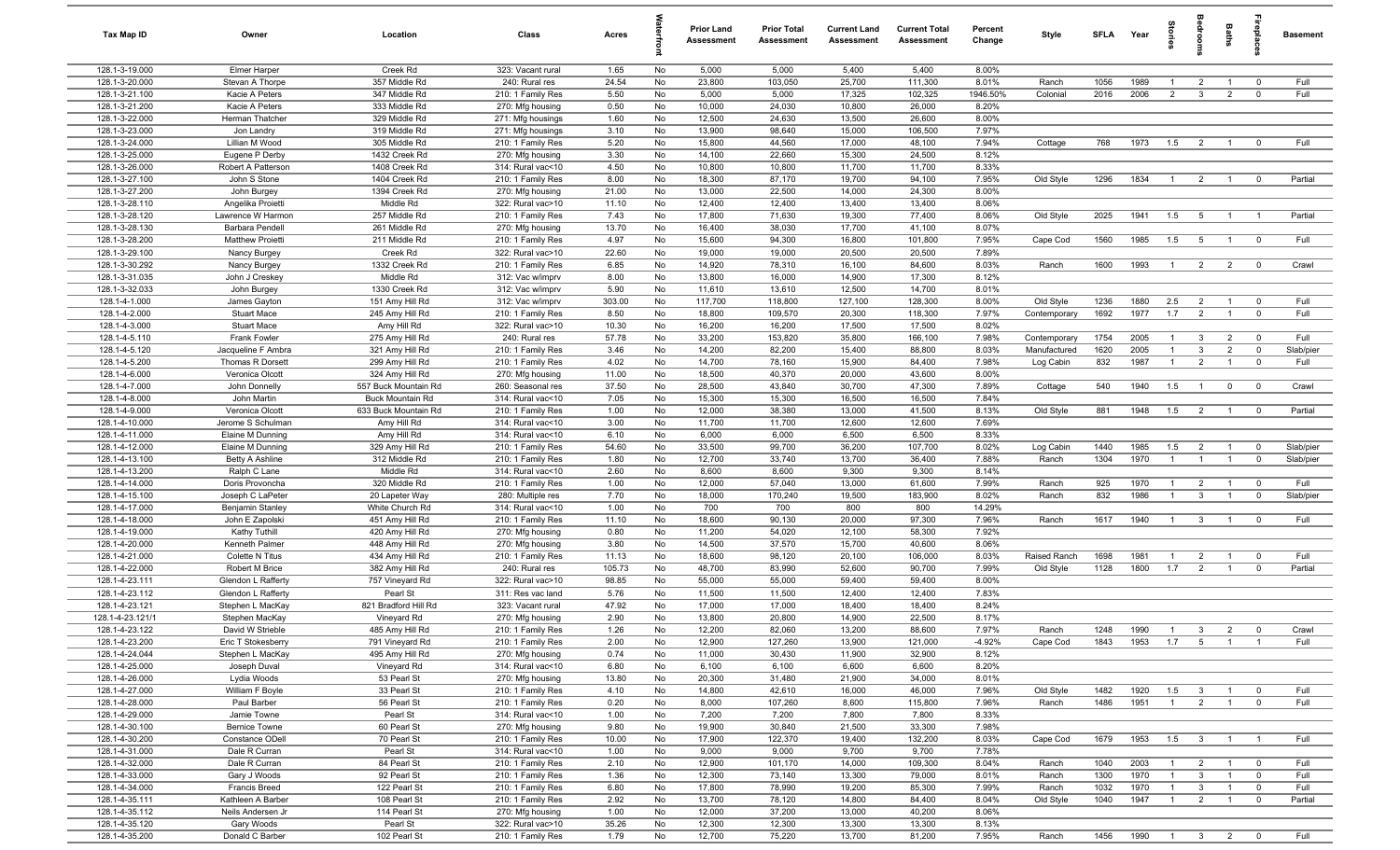| Tax Map ID                       | Owner                                             | Location                               | Class                                  | Acres          |           | Prior Land<br>Assessment | <b>Prior Total</b><br>Assessment | <b>Current Land</b><br>Assessment | <b>Current Total</b><br>Assessment | Percent<br>Change | Style                     | <b>SFLA</b>  | Year         | Storie                | droom                            | Baths                            |                                  | <b>Basement</b>    |
|----------------------------------|---------------------------------------------------|----------------------------------------|----------------------------------------|----------------|-----------|--------------------------|----------------------------------|-----------------------------------|------------------------------------|-------------------|---------------------------|--------------|--------------|-----------------------|----------------------------------|----------------------------------|----------------------------------|--------------------|
| 128.1-4-36.000                   | Bruce L Geraw Jr                                  | 730 Vineyard Rd                        | 210: 1 Family Res                      | 36.20          | No        | 33,300                   | 72,990                           | 35,900                            | 78,800                             | 7.96%             | Old Style                 | 1435         | 1888         | 1.7                   | $\overline{4}$                   | $\overline{1}$                   | $\overline{0}$                   | Full               |
| 128.1-4-37.000                   | James Goggins                                     | 764 Vineyard Rd                        | 210: 1 Family Res                      | 4.80           | No        | 15,400                   | 43,340                           | 16,600                            | 46,800                             | 7.98%             | Ranch                     | 1224         | 1970         | $\overline{1}$        | $\overline{2}$                   | $\overline{1}$                   | $\overline{0}$                   | Slab/pier          |
| 128.1-4-38.100                   | Gary E McLaughlin                                 | 720 Vineyard Rd                        | 105: Vac farmland                      | 38.50          | No        | 25,000                   | 27,200                           | 27,000                            | 29,400                             | 8.09%             |                           |              |              |                       |                                  |                                  |                                  |                    |
| 128.1-4-38.211<br>128.1-4-38.212 | John I Gudikunst                                  | 47 Sam Curran Rd                       | 240: Rural res                         | 30.40<br>1.40  | No        | 25,200<br>12,500         | 105,660<br>80,960                | 27,200<br>13,500                  | 114,100<br>87,400                  | 7.99%<br>7.95%    | Log Cabin                 | 1708         | 1986         | 1.5                   | $\mathbf{3}$                     | $\overline{2}$                   | $\overline{0}$                   | Full               |
| 128.1-4-38.220                   | <b>Bret T Gudikunst</b><br><b>Clinton Barrows</b> | 27 Sam Curran Rd<br>73 Sam Curran Rd   | 270: Mfg housing<br>210: 1 Family Res  | 5.98           | No<br>No  | 16,500                   | 144,642                          | 17,800                            | 156,200                            | 7.99%             | Ranch                     | 1568         | 1989         | $\overline{1}$        | $\overline{2}$                   | $\overline{2}$                   | $\overline{0}$                   | Full               |
| 128.1-4-39.000                   | <b>Bruce Geraw</b>                                | White Church Rd                        | 210: 1 Family Res                      | 1.00           | No        | 12,000                   | 75,210                           | 12,900                            | 81,200                             | 7.96%             | Old Style                 | 2323         | 1840         | 1.5                   | $5\overline{5}$                  | $\overline{1}$                   | $\overline{0}$                   | Partial            |
| 128.1-4-40.000                   | Mitchell Bennett                                  | White Church Rd                        | 270: Mfg housing                       | 0.44           | No        | 9,500                    | 24,000                           | 10,200                            | 25,900                             | 7.92%             |                           |              |              |                       |                                  |                                  |                                  |                    |
| 128.1-4-41.000                   | Pearl Gentley                                     | 709 Vineyard Rd                        | 210: 1 Family Res                      | 0.50           | No        | 10,000                   | 62,640                           | 10,800                            | 67,700                             | 8.08%             | Cape Cod                  | 1608         | 1968         | 1.7                   | $\overline{\mathbf{3}}$          | $\overline{1}$                   | $\overline{1}$                   | Full               |
| 128.1-4-42.000                   | <b>Bruce L Geraw</b>                              | 14 Maple Way                           | 271: Mfg housings                      | 35.40          | No        | 28,000                   | 109,030                          | 30,300                            | 117,800                            | 8.04%             |                           |              |              |                       |                                  |                                  |                                  |                    |
| 128.1-4-43.000                   | Gary E McLaughlin                                 | 683 Vineyard Rd                        | 210: 1 Family Res                      | 4.80           | No        | 15,400                   | 97,030                           | 16,600                            | 104,800                            | 8.01%             | Old Style                 | 2196         | 1900         | $\overline{2}$        | $\mathbf{3}$                     | $\overline{1}$                   | $\overline{1}$                   | Full               |
| 128.1-5-1.000                    | James Tennian                                     | 232 Middle Rd                          | 210: 1 Family Res                      | 4.96           | No        | 15,600                   | 88,700                           | 16,900                            | 95,800                             | 8.00%             | Ranch                     | 1040         | 1986         | $\overline{1}$        | 2                                | $\overline{1}$                   | $\overline{0}$                   | Full               |
| 128.1-5-2.000                    | William Millington                                | 244 Middle Rd                          | 210: 1 Family Res                      | 5.40           | No        | 16,000                   | 79,920                           | 17,300                            | 86,300                             | 7.98%             | Ranch                     | 1688         | 1989         | $\overline{1}$        | $\mathbf{3}$                     | $\overline{1}$                   | $\overline{0}$                   | Full               |
| 128.1-5-3.000                    | William Millington                                | Middle Rd                              | 312: Vac w/imprv                       | 3.51           | No        | 3,000                    | 6,300                            | 3,200                             | 6,800                              | 7.94%             |                           |              |              |                       |                                  |                                  |                                  |                    |
| 128.1-5-4.000                    | Daniel Proietti                                   | 258 Middle Rd                          | 240: Rural res                         | 3.64           | No        | 14,400                   | 90,680                           | 15,500                            | 97,900                             | 7.96%             |                           |              |              |                       |                                  |                                  |                                  |                    |
| 128.1-5-5.000<br>128.2-1-1.000   | Shawn C Riper<br><b>Clarence Gibbs</b>            | 262 Middle Rd<br>243 Pearl St          | 240: Rural res<br>210: 1 Family Res    | 15.00<br>4.00  | No<br>No  | 20,700<br>9,600          | 149,178<br>73,520                | 22,300<br>10,400                  | 161,100<br>79,400                  | 7.99%<br>8.00%    | Contemporary<br>Old Style | 1472<br>1858 | 1989<br>1935 | $\overline{2}$<br>1.7 | $\overline{2}$<br>$\overline{4}$ | $\overline{1}$<br>$\overline{1}$ | $\overline{0}$<br>$\overline{0}$ | Full<br>Full       |
| 128.2-1-2.000                    | Pamela A Norton                                   | 258 Pearl St                           | 210: 1 Family Res                      | 3.50           | No        | 14,300                   | 83,100                           | 15,400                            | 89,700                             | 7.94%             | Cape Cod                  | 1776         | 1963         | 1.7                   | $5\overline{5}$                  | $\overline{2}$                   | $\overline{0}$                   | Full               |
| 128.2-1-3.000                    | John Glebus Jr                                    | Pearl St                               | 314: Rural vac<10                      | 5.60           | No        | 5,000                    | 5,000                            | 5,400                             | 5,400                              | 8.00%             |                           |              |              |                       |                                  |                                  |                                  |                    |
| 128.2-1-4.110                    | Jason M Peters                                    | 240 Pearl St                           | 240: Rural res                         | 24.10          | No        | 23,600                   | 145,500                          | 25,400                            | 157,100                            | 7.97%             | Log Cabin                 | 2156         | 2004         | 1.7                   | $\overline{4}$                   | $\overline{2}$                   | $\overline{\mathbf{0}}$          | Full               |
| 128.2-1-4.120                    | Donald M Gibbs                                    | Pearl St                               | 311: Res vac land                      | 3.90           | No        | 3,000                    | 3,000                            | 3,200                             | 3,200                              | 6.67%             |                           |              |              |                       |                                  |                                  |                                  |                    |
| 128.2-1-4.210                    | Donald M Gibbs                                    | Pearl St                               | 314: Rural vac<10                      | 6.10           | No        | 13,600                   | 13,600                           | 14,700                            | 14,700                             | 8.09%             |                           |              |              |                       |                                  |                                  |                                  |                    |
| 128.2-1-4.220                    | Glen N Catlin                                     | 214 Pearl St                           | 210: 1 Family Res                      | 3.20           | No        | 14,000                   | 108,360                          | 15,100                            | 117,000                            | 7.97%             | Ranch                     | 1530         | 1980         | $\overline{1}$        | $\mathbf{3}$                     | $\overline{1}$                   | $\overline{1}$                   | Full               |
| 128.2-1-4.310                    | <b>Clarence Gibbs</b>                             | 213 Pearl St                           | 270: Mfg housing                       | 7.50           | No        | 17,900                   | 86,380                           | 19,300                            | 93,300                             | 8.01%             |                           |              |              |                       |                                  |                                  |                                  |                    |
| 128.2-1-5.110                    | Michael J McCoy                                   | 184 Pearl St                           | 240: Rural res                         | 73.15          | No        | 40,860                   | 85,900                           | 44,200                            | 92,800                             | 8.03%             | Old Style                 | 1365         | 1880         | 1.5                   | $\overline{4}$                   | $\overline{1}$                   | $\overline{0}$                   | Partial            |
| 128.2-1-6.111                    | Paul Shaffer                                      | Sam Curran Rd                          | 312: Vac w/imprv                       | 199.20         | No        | 69,500                   | 92,500                           | 75,100                            | 99,900                             | 8.00%<br>7.99%    |                           |              |              |                       |                                  |                                  |                                  | Partial            |
| 128.2-1-6.112<br>128.2-1-6.120   | Steven T Mildon<br>Charles W Harrington           | 171 Sugar Hill Rd<br>Sam Curran Rd     | 210: 1 Family Res<br>312: Vac w/imprv  | 8.06<br>2.43   | No<br>No  | 18,400<br>7,700          | 115,200<br>8,800                 | 19,900<br>8,300                   | 124,400<br>9,500                   | 7.95%             | Colonial                  | 4388         | 1880         | $\overline{2}$        | $5\overline{5}$                  | $\mathbf{3}$                     | $\overline{0}$                   |                    |
| 128.2-1-6.200                    | <b>Cablevision Industries</b>                     | 311 Sam Curran Rd                      | 834: Non-cable tv                      | 1.00           | No        | 13,500                   | 15,150                           | 14,600                            | 16,400                             | 8.25%             |                           |              |              |                       |                                  |                                  |                                  |                    |
| 128.2-1-7.000                    | <b>Todd C Hennessy</b>                            | 225 Sugar Hill Rd                      | 210: 1 Family Res                      | 2.30           | No        | 13,600                   | 247,656                          | 14,700                            | 267,500                            | 8.01%             |                           |              |              |                       |                                  |                                  |                                  |                    |
| 128.2-1-8.000                    | <b>Todd C Hennessy</b>                            | Sugar Hill Rd                          | 311: Res vac land                      | 0.70           | No        | 11,000                   | 11,000                           | 11,900                            | 11,900                             | 8.18%             |                           |              |              |                       |                                  |                                  |                                  |                    |
| 128.2-1-9.000                    | Bobbi Jo Shaffer                                  | 211 Sugar Hill Rd                      | 210: 1 Family Res                      | 2.50           | No        | 13,400                   | 283,850                          | 14,500                            | 306,600                            | 8.01%             | Colonial                  | 3136         | 2005         | $\overline{2}$        | $\overline{4}$                   | $\overline{2}$                   | $\overline{0}$                   | Full               |
| 128.2-1-10.000                   | Stephen O Williams                                | 205 Sugar Hill Rd                      | 210: 1 Family Res                      | 0.60           | No        | 10,400                   | 81,800                           | 11,200                            | 88,300                             | 7.95%             | Manufactured              | 1960         | 2000         | $\overline{1}$        | $\mathbf{3}$                     | $\overline{2}$                   | $\overline{0}$                   | Full               |
| 128.2-1-11.000                   | Brenda C Norton                                   | 382 Sam Curran Rd                      | 210: 1 Family Res                      | 1.80           | No        | 12,700                   | 62,730                           | 13,700                            | 95,500                             | 52.24%            | Manufactured              | 1152         | 2005         | $\overline{1}$        | $\mathbf{3}$                     | $\overline{2}$                   | $\overline{0}$                   | Slab/pier          |
| 128.2-1-26.114                   | Spencer Primo                                     | Sugar Hill Rd                          | 311: Res vac land                      | 11.39          | No        | 16,400                   | 16,400                           | 17,700                            | 17,700                             | 7.93%             |                           |              |              |                       |                                  |                                  |                                  |                    |
| 128.2-1-30.000                   | SP Forests LLC                                    | Sugar Hill Rd                          | 912: Forest s480a                      | 115.00         | No        | 45,300                   | 45,300                           | 48,900                            | 48,900                             | 7.95%             |                           |              |              |                       |                                  |                                  |                                  |                    |
| 128.2-1-31.000                   | Harold G Barber                                   | Sugar Hill Rd                          | 322: Rural vac>10                      | 13.40          | No        | 6,500                    | 6,500                            | 7,000                             | 7,000                              | 7.69%             |                           |              |              |                       |                                  |                                  |                                  |                    |
| 128.2-1-32.000<br>128.2-1-33.000 | Timothy Lyman<br>Joshua W Meachem                 | 7 Sugar Hill Rd<br>67 Sugar Hill Rd    | 322: Rural vac>10<br>210: 1 Family Res | 13.30<br>4.10  | No<br>No  | 16,900<br>11,800         | 16,900<br>84,500                 | 18,300<br>12,800                  | 18,300<br>91,300                   | 8.28%<br>8.05%    | Ranch                     | 744          | 1953         | $\overline{1}$        | $\mathbf{3}$                     | $\overline{1}$                   | $\overline{0}$                   | Full               |
| 128.2-1-34.000                   | Jerry A Thatcher                                  | 79 Sugar Hill Rd                       | 210: 1 Family Res                      | 2.00           | No        | 12,900                   | 71,360                           | 14,000                            | 77,100                             | 8.04%             | Old Style                 | 1049         | 1879         | 1.5                   | $\mathbf{3}$                     | $\overline{1}$                   | $\mathbf{0}$                     | Partial            |
| 128.2-1-35.100                   | Linda T Riznick                                   | 99 Sugar Hill Rd                       | 240: Rural res                         | 105.90         | No        | 49,000                   | 90,120                           | 52,900                            | 97,300                             | 7.97%             | Old Style                 | 1230         | 1883         | 1.5                   | $\mathbf{3}$                     | $\overline{1}$                   | $\overline{1}$                   | Partial            |
| 128.2-1-35.200                   | Dean Sharrow                                      | 117 Sugar Hill Rd                      | 210: 1 Family Res                      | 9.80           | No        | 19,900                   | 105,570                          | 21,500                            | 114,000                            | 7.99%             | Log Cabin                 | 1596         | 1976         | 1.5                   | $\overline{2}$                   | $\overline{2}$                   | $\overline{0}$                   | Full               |
| 128.2-1-36.000                   | Sarlin R Napier                                   | 340 Sam Curran Rd                      | 270: Mfg housing                       | 0.60           | No        | 8,000                    | 40,000                           | 8,600                             | 43,200                             | 8.00%             |                           |              |              |                       |                                  |                                  |                                  |                    |
| 128.2-1-37.111                   | Donald H Ross                                     | 370 Sam Curran Rd                      | 240: Rural res                         | 80.18          | No        | 40,000                   | 54,620                           | 43,200                            | 59,000                             | 8.02%             |                           |              |              |                       |                                  |                                  |                                  |                    |
| 128.2-1-37.112                   | Four Life Trust                                   | Sam Curran Rd                          | 910: Priv forest                       | 311.12         | No        | 116,600                  | 116,600                          | 125,900                           | 125,900                            | 7.98%             |                           |              |              |                       |                                  |                                  |                                  |                    |
| 128.2-1-37.120                   | Shane M Gunning                                   | 360 Sam Curran Rd                      | 210: 1 Family Res                      | 1.10           | No        | 12,100                   | 89,450                           | 13,100                            | 96,600                             | 7.99%             | Ranch                     | 1458         | 1987         | $\overline{1}$        | $\overline{1}$                   | $\overline{1}$                   | $\mathbf 0$                      | Slab/pier          |
| 128.2-1-38.000                   | David Hall                                        | 246 Sam Curran Rd                      | 312: Vac w/imprv                       | 53.50          | <b>No</b> | 32,400                   | 33,500                           | 35,000                            | 36,200                             | 8.06%             |                           |              |              |                       |                                  |                                  |                                  |                    |
| 128.2-1-39.000<br>128.2-1-40.000 | Lyme Adk Timberlands II LLC<br>Margaret Hudon     | Sam Curran Rd<br>136 Sam Curran Rd     | 912: Forest s480a<br>240: Rural res    | 64.90<br>18.60 | No<br>No  | 25,600<br>20,800         | 25,600<br>32,450                 | 27,600<br>22,400                  | 27,600<br>35,000                   | 7.81%<br>7.86%    | Old Style                 | 1600         | 1836         | $\overline{2}$        | $\overline{4}$                   | $\overline{1}$                   | $\overline{0}$                   | Partial            |
| 128.2-1-41.000                   | Walter J Stanley                                  | 99 Sam Curran Rd                       | 210: 1 Family Res                      | 1.90           | No        | 12,900                   | 76,470                           | 13,900                            | 82,600                             | 8.02%             | Ranch                     | 1025         | 1963         | $\overline{1}$        | $\mathbf{3}$                     | $\overline{1}$                   | $\overline{0}$                   | Full               |
| 128.2-1-42.000                   | Richard Ebersbach                                 | 131 Sam Curran Rd                      | 210: 1 Family Res                      | 147.90         | No        | 57,300                   | 108,190                          | 61,800                            | 116,800                            | 7.96%             | Old Style                 | 2013         | 1830         | 1.5                   | $\overline{4}$                   | $\overline{1}$                   | $\overline{0}$                   | Partial            |
| 128.2-1-43.000                   | Thomas Tubbs                                      | 243 Sam Curran Rd                      | 314: Rural vac<10                      | 0.60           | No        | 5,000                    | 5,000                            | 5,400                             | 5,400                              | 8.00%             |                           |              |              |                       |                                  |                                  |                                  |                    |
| 128.2-1-44.000                   | Leslie A Tubbs                                    | Sam Curran Rd                          | 322: Rural vac>10                      | 115.80         | No        | 40,600                   | 40,600                           | 43,800                            | 43,800                             | 7.88%             |                           |              |              |                       |                                  |                                  |                                  |                    |
| 128.2-1-45.000                   | Evelyn Hall                                       | Sam Curran Rd                          | 314: Rural vac<10                      | 8.00           | No        | 7,200                    | 7,200                            | 7,800                             | 7,800                              | 8.33%             |                           |              |              |                       |                                  |                                  |                                  |                    |
| 128.2-1-46.000                   | Yvonne Dushane                                    | 196 Pearl St                           | 210: 1 Family Res                      | 1.00           | No        | 12,000                   | 57,630                           | 12,900                            | 62,200                             | 7.93%             | Ranch                     | 938          | 1976         | $\overline{1}$        | $\mathbf{3}$                     | $\overline{1}$                   | $\overline{0}$                   | Slab/pier          |
| 128.2-1-47.000                   | Arthur OBrien                                     | 193 Pearl St                           | 270: Mfg housing                       | 0.90           | No        | 11,600                   | 49,420                           | 12,600                            | 53,400                             | 8.05%             |                           |              |              |                       |                                  |                                  |                                  |                    |
| 128.2-1-48.000                   | Thomas Tubbs                                      | 251 Sam Curran Rd                      | 210: 1 Family Res                      | 8.00           | No        | 18,300                   | 68,320                           | 19,800                            | 73,800                             | 8.02%             | Cape Cod                  | 1763         | 1985         | 1.5                   | $\overline{\mathbf{3}}$          | $\overline{1}$                   | $\overline{0}$                   | Full               |
| 128.2-1-49.000                   | David Hall                                        | 266 Sam Curran Rd                      | 210: 1 Family Res                      | 4.70           | No        | 15,300                   | 144,240                          | 16,500                            | 155,800                            | 8.01%             | Split Level               | 1920         | 1979         | $\overline{1}$        | $\mathbf{3}$                     | $\overline{2}$                   | $\overline{0}$                   | Full               |
| 128.2-2-1.000<br>128.2-2-2.000   | Marla S Tierney<br>William H Dushane              | 142 Sugar Hill Rd<br>136 Sugar Hill Rd | 210: 1 Family Res<br>210: 1 Family Res | 1.00<br>2.23   | No<br>No  | 12,000<br>13,100         | 68,080<br>77,500                 | 12,900<br>14,100                  | 73,500<br>83,700                   | 7.96%<br>8.00%    | Manufactured<br>Log Cabin | 1040<br>1404 | 1986<br>1996 | $\overline{1}$<br>1.5 | $\mathbf{3}$<br>$\mathbf{3}$     | $\overline{2}$<br>$\overline{1}$ | $\overline{0}$<br>$\overline{0}$ | Crawl<br>Slab/pier |
| 128.2-2-3.000                    | William Dushane                                   | Sugar Hill Rd                          | 311: Res vac land                      | 5.00           | No        | 28,000                   | 28,000                           | 30,200                            | 30,200                             | 7.86%             |                           |              |              |                       |                                  |                                  |                                  |                    |
| 128.2-2-4.000                    | Keith M Ross                                      | 128 Sugar Hill Rd                      | 240: Rural res                         | 42.90          | No        | 30,855                   | 65,320                           | 33,300                            | 70,500                             | 7.93%             | Old Style                 | 1619         | 1860         | 1.7                   | $\overline{4}$                   | $\overline{1}$                   | $\overline{0}$                   | Full               |
| 128.2-2-5.000                    | Grant H Spaulding                                 | Sugar Hill Rd                          | 314: Rural vac<10                      | 0.80           | No        | 8,400                    | 8,400                            | 9,100                             | 9,100                              | 8.33%             |                           |              |              |                       |                                  |                                  |                                  |                    |
| 128.2-2-6.000                    | Kathy A Salerno                                   | Sugar Hill Rd                          | 314: Rural vac<10                      | 0.70           | No        | 8,100                    | 8,100                            | 8,700                             | 8,700                              | 7.41%             |                           |              |              |                       |                                  |                                  |                                  |                    |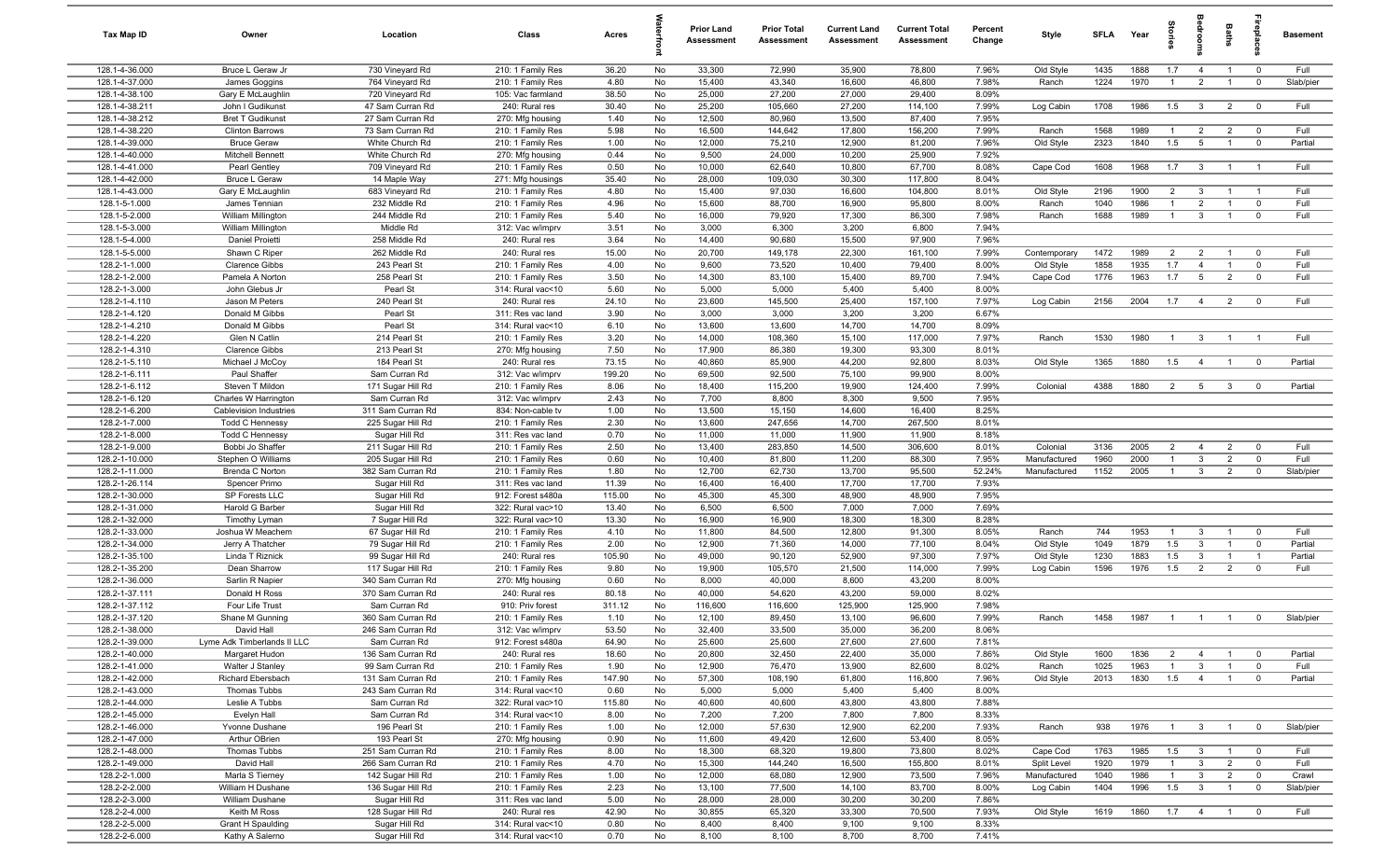| Tax Map ID                       | Owner                                                      | Location                                 | Class                                  | Acres          |          | Prior Land<br><b>Assessment</b> | <b>Prior Total</b><br><b>Assessment</b> | <b>Current Land</b><br>Assessment | <b>Current Total</b><br><b>Assessment</b> | Percent<br>Change | Style                   | <b>SFLA</b>  | Year         | $\overline{a}$        | ã                                                  | Baths                            | epla                                      | <b>Basement</b>    |
|----------------------------------|------------------------------------------------------------|------------------------------------------|----------------------------------------|----------------|----------|---------------------------------|-----------------------------------------|-----------------------------------|-------------------------------------------|-------------------|-------------------------|--------------|--------------|-----------------------|----------------------------------------------------|----------------------------------|-------------------------------------------|--------------------|
| 128.2-2-7.000                    | Michael J Ross                                             | 80 Sugar Hill Rd                         | 210: 1 Family Res                      | 10.00          | No       | 18,500                          | 97,070                                  | 19,900                            | 104,800                                   | 7.96%             | Other Style             | 1152         | 1979         | 1.5                   | $\mathbf{3}$                                       | $\mathbf{1}$                     | $\overline{0}$                            | Full               |
| 128.2-2-8.000                    | Kevin OHara                                                | 106 Sugar Hill Rd                        | 270: Mfg housing                       | 1.00           | No       | 12,000                          | 87,340                                  | 12,900                            | 94,300                                    | 7.97%             |                         |              |              |                       |                                                    |                                  |                                           |                    |
| 128.2-2-9.000                    | Carol Pritt                                                | 116 Sugar Hill Rd                        | 270: Mfg housing                       | 1.00           | No       | 12,000                          | 27,690                                  | 13,000                            | 29,900                                    | 7.98%             |                         |              |              |                       |                                                    |                                  |                                           |                    |
| 128.2-2-10.000                   | Peggy A Patnode                                            | 148 Sugar Hill Rd                        | 210: 1 Family Res                      | 1.10           | No       |                                 |                                         | 13,000                            | 75,200                                    |                   | Old Style               | 1272         | 1895         | 1.5                   | $\mathbf{3}$                                       | $\overline{1}$                   | $\overline{0}$                            | Full               |
| 128.2-2-11.000<br>128.2-2-12.000 | Hilda M Lang<br>Julianne L Budwick                         | 154 Sugar Hill Rd                        | 210: 1 Family Res                      | 1.90           | No<br>No |                                 |                                         | 13,800<br>13,500                  | 83,100<br>132,200                         |                   | Old Style               | 1593<br>2000 | 1925<br>1979 | $\overline{2}$<br>1.7 | $\mathbf{3}$                                       | $\overline{1}$                   | $\overline{0}$<br>$\overline{0}$          | Partial<br>Partial |
| 128.2-2-13.000                   | <b>Brock A Ross</b>                                        | 162 Sugar Hill Rd<br>10 Old Orchard Dr   | 210: 1 Family Res<br>210: 1 Family Res | 1.50<br>2.30   | No       |                                 |                                         | 14,200                            | 40,400                                    |                   | Contemporary<br>Cottage | 625          | 1995         | $\mathbf{1}$          | $\mathbf{3}$                                       | $\overline{2}$<br>$\overline{1}$ | $\overline{0}$                            | Slab/pier          |
| 128.2-2-14.000                   | David W Pelkey                                             | 24 Old Orchard Dr                        | 210: 1 Family Res                      | 1.20           | No       |                                 |                                         | 13,200                            | 90,300                                    |                   | Ranch                   | 1242         | 1974         | $\overline{1}$        | $\mathbf{3}$                                       | $\overline{1}$                   | $\overline{1}$                            | Full               |
| 128.2-2-15.000                   | Wayne E Currier                                            | 32 Old Orchard Dr                        | 210: 1 Family Res                      | 1.28           | No       |                                 |                                         | 13,300                            | 143,000                                   |                   | Ranch                   | 2100         | 1983         | $\mathbf{1}$          | $\mathbf{3}$                                       | $\overline{2}$                   | $\overline{0}$                            | Full               |
| 128.2-2-16.000                   | Paul R Skogstrom                                           | 3 Old Orchard Dr                         | 210: 1 Family Res                      | 0.90           | No       |                                 |                                         | 12,500                            | 92,300                                    |                   | Ranch                   | 1288         | 1973         | $\overline{1}$        | $\mathbf{3}$                                       | $\overline{1}$                   | $\overline{0}$                            | Full               |
| 128.2-2-17.000                   | Perry T Ross                                               | 19 Old Orchard Dr                        | 210: 1 Family Res                      | 1.28           | No       |                                 |                                         | 13,300                            | 88,000                                    |                   | Ranch                   | 1680         | 1976         | $\overline{1}$        | $\mathbf{3}$                                       | $\mathbf{1}$                     | $\overline{0}$                            | Full               |
| 128.2-2-18.000                   | <b>Brian K St Pierre</b>                                   | 192 Sugar Hill Rd                        | 270: Mfg housing                       | 0.76           | No       |                                 |                                         | 9,700                             | 116,600                                   |                   |                         |              |              |                       |                                                    |                                  |                                           |                    |
| 128.2-2-19.000                   | Donald H Ross                                              | Sugar Hill Rd                            | 322: Rural vac>10                      | 0.98           | No       |                                 |                                         | 200                               | 200                                       |                   | Manufactured            | 1879         | 2003         | $\mathbf{1}$          | 3                                                  | $\overline{2}$                   | $\overline{0}$                            | Slab/pier          |
| 128.2-2-20.000                   | Julianne L Budwick                                         | 206 Sugar Hill Rd                        | 210: 1 Family Res                      | 1.10           | No       |                                 |                                         | 13,100                            | 179,500                                   |                   | Old Style               | 3744         | 1850         | 1.7                   | $\mathbf{3}$                                       | $\overline{2}$                   | $\overline{2}$                            | Partial            |
| 128.2-2-21.000                   | Julianne L Budwick                                         | Sugar Hill Rd                            | 314: Rural vac<10                      | 6.70           | No       |                                 |                                         | 15,600                            | 15,600                                    |                   |                         |              |              |                       |                                                    |                                  |                                           |                    |
| 128.2-2-22.000                   | Julianne L Budwick                                         | 220 Sugar Hill Rd                        | 270: Mfg housing                       | 1.68           | No       |                                 |                                         | 13,600                            | 47,700                                    |                   |                         |              |              |                       |                                                    |                                  |                                           |                    |
| 128.2-2-23.000                   | Ann Fox                                                    | 230 Sugar Hill Rd                        | 280: Multiple res                      | 1.05           | No       |                                 |                                         | 13,000                            | 128,500                                   |                   | Colonial                | 2330         | 1880         | $\overline{2}$        | $\overline{4}$                                     | $\overline{2}$                   | $\overline{0}$                            | Partial            |
| 128.2-2-24.000                   | Donald H Ross                                              | 198 Sugar Hill Rd                        | 210: 1 Family Res                      | 64.73          | No       |                                 |                                         | 40,900                            | 129,700                                   |                   |                         |              |              |                       |                                                    |                                  |                                           |                    |
| 128.2-2-25.000<br>128.2-2-26.000 | Jeris French<br>Donald Anderson                            | 2717 Main St<br>62 Aubrey Sanders Rd     | 240: Rural res                         | 24.42<br>3.28  | No<br>No |                                 |                                         | 25,900<br>15,200                  | 163,000<br>42,600                         |                   | Log Cabin               | 1529         | 1983         | $\mathbf{1}$          | 2                                                  | $\overline{2}$                   | $\overline{\mathbf{0}}$                   | Full               |
| 128.2-2-27.000                   | James A Marshall                                           | 46 Aubrey Sanders Rd                     | 270: Mfg housing<br>210: 1 Family Res  | 1.34           | No       |                                 |                                         | 13,300                            | 77,300                                    |                   | Log Cabin               | 1524         | 1991         | 1.7                   | $\mathbf{3}$                                       | $\overline{2}$                   | $\overline{0}$                            | Full               |
| 128.2-2-28.000                   | Thomas G Holmberg                                          | 40 Aubrey Sanders Rd                     | 210: 1 Family Res                      | 0.60           | No       |                                 |                                         | 10,800                            | 70,700                                    |                   | Ranch                   | 1056         | 1973         | $\overline{1}$        | $\mathbf{3}$                                       | $\overline{1}$                   | $\overline{0}$                            | Full               |
| 128.2-2-29.000                   | Gary P King                                                | 30 Aubrey Sanders Rd                     | 210: 1 Family Res                      | 1.00           | No       |                                 |                                         | 13,000                            | 53,900                                    |                   | Cape Cod                | 1029         | 1978         | 1.7                   |                                                    | $\overline{1}$                   | $\overline{0}$                            | Full               |
| 128.2-2-30.000                   | Aubrey H Sanders Jr                                        | 34 Aubrey Sanders Rd                     | 260: Seasonal res                      | 0.31           | No       |                                 |                                         | 8,700                             | 16,900                                    |                   | Old Style               | 1687         | 1850         | 1.5                   | $\overline{4}$                                     | $\mathbf 0$                      | $\overline{0}$                            | Slab/pier          |
| 128.2-2-31.000                   | Beverly J Stevenson                                        | 33 Aubrey Sanders Rd                     | 270: Mfg housing                       | 3.26           | No       |                                 |                                         | 15,200                            | 39,800                                    |                   |                         |              |              |                       |                                                    |                                  |                                           |                    |
| 128.2-2-32.000                   | Marilyn C Boyce                                            | 64 Aubrey Sanders Rd                     | 210: 1 Family Res                      | 1.89           | No       |                                 |                                         | 13,800                            | 70,500                                    |                   | Manufactured            | 1404         | 1998         | $\mathbf{1}$          | 3                                                  | $\overline{2}$                   | $\overline{0}$                            | Slab/pier          |
| 128.2-2-33.000                   | John LaDeau                                                | 57 Aubrey Sanders Rd                     | 210: 1 Family Res                      | 18.56          | No       |                                 |                                         | 22,440                            | 95,440                                    |                   | Manufactured            | 1232         | 2005         | $\mathbf{1}$          | $\mathbf{3}$                                       | $\overline{2}$                   | $\overline{0}$                            | Slab/pier          |
| 128.3-1-1.000                    | Robert C Crane                                             | Bush Rd                                  | 322: Rural vac>10                      | 70.00          | No       | 26,400                          | 26,400                                  | 28,500                            | 28,500                                    | 7.95%             |                         |              |              |                       |                                                    |                                  |                                           |                    |
| 128.3-1-2.000                    | Robert Crane                                               | 92 Bush Rd                               | 210: 1 Family Res                      | 5.30           | No       | 14,700                          | 40,850                                  | 15,900                            | 44,100                                    | 7.96%             | Ranch                   | 928          | 1951         | $\overline{1}$        | $\overline{2}$                                     | $\overline{1}$                   | $\overline{0}$                            | Crawl              |
| 128.3-1-3.100                    | <b>Tukk Simpson</b>                                        | 82 Bush Rd                               | 322: Rural vac>10                      | 14.50          | No       | 17,300                          | 17,300                                  | 18,700                            | 18,700                                    | 8.09%             |                         |              |              |                       |                                                    |                                  |                                           |                    |
| 128.3-1-3.210                    | Abraham Goyette                                            | 118 Bush Rd                              | 240: Rural res                         | 26.20          | No       | 23,400                          | 138,617                                 | 25,300                            | 149,700                                   | 8.00%             | Colonial                | 2580         | 1991         | $\overline{2}$        | $\mathbf{3}$                                       | $\mathbf{3}$                     | $\overline{0}$                            | Full               |
| 128.3-1-3.220                    | Thomas R Blaise                                            | 138 Bush Rd                              | 240: Rural res                         | 24.17          | No       | 24,000                          | 91,160                                  | 26,000                            | 98,500                                    | 8.05%             | Log Cabin               | 1344         | 1990         | $\overline{1}$        | 3                                                  | $\overline{2}$                   | $\overline{0}$                            | Full               |
| 128.3-1-4.100                    | Gotthard Loeffler                                          | 498 Buck Mountain Rd                     | 210: 1 Family Res                      | 39.70          | No       | 27,200                          | 80,310                                  | 29,300                            | 86,700                                    | 7.96%             | Old Style               | 1080         | 1930         | 1.5                   | $\mathbf{3}$                                       | $\overline{1}$                   | $\overline{0}$                            | Crawl              |
| 128.3-1-4.200<br>128.3-1-5.000   | Todd M Debrobander                                         | 491 Buck Mountain Rd<br>Buck Mountain Rd | 240: Rural res<br>322: Rural vac>10    | 42.00<br>20.40 | No<br>No | 30,500<br>18,500                | 131,900<br>18,500                       | 33,000<br>20,000                  | 142,500<br>20,000                         | 8.04%<br>8.11%    | Old Style               | 1596         | 1930         | 2                     | $\mathbf{3}$                                       | $\mathbf{1}$                     | $\overline{0}$                            | Full               |
| 128.3-1-6.000                    | Raymond Asmar<br>Shawn L Whitford                          | 551 Buck Mountain Rd                     | 210: 1 Family Res                      | 0.40           | No       | 8,300                           | 35,990                                  | 9,000                             | 38,900                                    | 8.09%             | Cottage                 | 576          | 1960         | $\overline{1}$        | $\overline{2}$                                     | $\overline{1}$                   | $\overline{0}$                            | Crawl              |
| 128.3-1-7.000                    | Shawn Whitford                                             | 550 Buck Mountain Rd                     | 270: Mfg housing                       | 0.99           | No       | 10,800                          | 70,320                                  | 11,600                            | 75,900                                    | 7.94%             |                         |              |              |                       |                                                    |                                  |                                           |                    |
| 128.3-1-8.000                    | Douglas Bird                                               | Buck Mountain Rd                         | 910: Priv forest                       | 30.00          | No       | 8,200                           | 8,200                                   | 21,800                            | 21,800                                    | 165.85%           |                         |              |              |                       |                                                    |                                  |                                           |                    |
| 128.3-1-9.000                    | Ronald J Naspo                                             | Buck Mountain Rd                         | 322: Rural vac>10                      | 15.00          | No       | 17,400                          | 17,400                                  | 18,800                            | 18,800                                    | 8.05%             |                         |              |              |                       |                                                    |                                  |                                           |                    |
| 128.3-1-10.000                   | Richard J Christian                                        | 439 Buck Mountain Rd                     | 220: 2 Family Res                      | 62.77          | No       | 38,100                          | 101,330                                 | 41,100                            | 109,400                                   | 7.96%             | Old Style               | 1352         | 1830         | $\overline{2}$        | $\overline{2}$                                     | $\overline{2}$                   | $\mathbf 0$                               | Full               |
| 128.3-1-11.000                   | Lyme Adk Timberlands II LLC                                | White Church Rd                          | 912: Forest s480a                      | 133.48         | No       | 52,600                          | 52,600                                  | 56,800                            | 56,800                                    | 7.98%             |                         |              |              |                       |                                                    |                                  |                                           |                    |
| 128.3-1-12.000                   | <b>Thompson Bros</b>                                       | White Church Rd                          | 322: Rural vac>10                      | 100.00         | No       | 35,000                          | 35,000                                  | 37,800                            | 37,800                                    | 8.00%             |                         |              |              |                       |                                                    |                                  |                                           |                    |
| 128.3-1-13.110                   | Dawn Welch                                                 | Vineyard Rd                              | 322: Rural vac>10                      | 10.83          | No       | 16,200                          | 16,200                                  | 17,500                            | 17,500                                    | 8.02%             |                         |              |              |                       |                                                    |                                  |                                           |                    |
| 128.3-1-13.120                   | Ryan Crossman                                              | 595 Vineyard Rd                          | 240: Rural res                         | 10.88          | No       | 20,900                          | 95,700                                  | 22,600                            | 103,400                                   | 8.05%             | Ranch                   | 1096         | 1976         | $\mathbf{1}$          | $\overline{2}$                                     | $\overline{1}$                   | $\overline{0}$                            | Partial            |
| 128.3-1-13.200                   | James A Burns                                              | 613 Vineyard Rd                          | 210: 1 Family Res                      | 7.42           | No       | 17,800                          | 72,220                                  | 19,200                            | 78,000                                    | 8.00%             | Old Style               | 1301         | 1865         | 1.5                   | $\mathbf{3}$                                       | $\overline{1}$                   | $\overline{0}$                            | Partial            |
| 128.3-1-14.000                   | Lyme Adk Timberlands II LLC                                | White Church Rd                          | 912: Forest s480a                      | 140.00         | No       | 55,000                          | 55,000                                  | 59,400                            | 59,400                                    | 8.00%             |                         |              |              |                       |                                                    |                                  |                                           |                    |
| 128.3-1-15.000                   | Lyme Adk Timberlands II LLC                                | Maggie Dudley Rd                         | 912: Forest s480a                      | 145.60         | No       | 57,300                          | 57,300                                  | 61,900                            | 61,900                                    | 8.03%             |                         |              |              |                       |                                                    |                                  |                                           |                    |
| 128.3-1-16.000<br>128.3-1-17.000 | Lyme Adk Timberlands II LLC<br>Lyme Adk Timberlands II LLC | Maggie Dudley Rd<br>Maggie Dudley Rd     | 912: Forest s480a<br>912: Forest s480a | 4.50<br>12.80  | No<br>No | 1,800<br>5,000                  | 1,800<br>5,000                          | 1,900<br>5,400                    | 1,900<br>5,400                            | 5.56%<br>8.00%    |                         |              |              |                       |                                                    |                                  |                                           |                    |
| 128.3-1-18.000                   | Chad Ezzo                                                  | 26 Maggie Dudley Rd                      | 210: 1 Family Res                      | 1.00           | No       | 12,000                          | 86,400                                  | 12,900                            | 93,300                                    | 7.99%             | Old Style               | 1279         | 1880         | 1.5                   | $\overline{\mathbf{2}}$                            | $\overline{1}$                   | $\overline{0}$                            | Full               |
| 128.3-1-21.200                   | Owen J Zurhellen III                                       | Buck Mountain Rd                         | 322: Rural vac>10                      | 65.04          | No       | 32,800                          | 32,800                                  | 35,400                            | 35,400                                    | 7.93%             |                         |              |              |                       |                                                    |                                  |                                           |                    |
| 128.3-1-22.000                   | Gregory W Dismore                                          | Buck Mountain Rd                         | 322: Rural vac>10                      | 12.00          | No       | 6,000                           | 6,000                                   | 6,500                             | 6,500                                     | 8.33%             |                         |              |              |                       |                                                    |                                  |                                           |                    |
| 128.3-1-23.001                   | Orrin Williams                                             | <b>Buck Mountain Rd</b>                  | 314: Rural vac<10                      | 0.42           | No       | 2,000                           | 2,000                                   | 2,200                             | 2,200                                     | 10.00%            |                         |              |              |                       |                                                    |                                  |                                           |                    |
| 128.3-1-24.000                   | Bethany Kosmider                                           | 340 Buck Mountain Rd                     | 210: 1 Family Res                      | 29.95          | No       | 25,000                          | 69,200                                  | 27,000                            | 74,700                                    | 7.95%             |                         |              |              |                       |                                                    |                                  |                                           |                    |
| 128.3-1-25.000                   | Stephen L MacKay                                           | 274 Buck Mountain Rd                     | 210: 1 Family Res                      | 19.20          | No       | 21,100                          | 80,870                                  | 22,700                            | 87,300                                    | 7.95%             | Colonial                | 1792         | 1969         | $\overline{2}$        | $\overline{2}$                                     | $\overline{2}$                   |                                           | Full               |
| 128.3-1-26.000                   | Lyme Adk Timberlands II LLC                                | <b>Buck Mountain Rd</b>                  | 912: Forest s480a                      | 2.20           | No       | 900                             | 900                                     | 1,000                             | 1,000                                     | 11.11%            |                         |              |              |                       |                                                    |                                  |                                           |                    |
| 128.3-1-27.000                   | Lyme Adk Timberlands II LLC                                | <b>Buck Mountain Rd</b>                  | 912: Forest s480a                      | 29.60          | No       | 11,700                          | 11,700                                  | 12,600                            | 12,600                                    | 7.69%             |                         |              |              |                       |                                                    |                                  |                                           |                    |
| 128.3-1-28.000                   | Stephen MacKay                                             | 463 Buck Mountain Rd                     | 270: Mfg housing                       | 1.00           | No       | 12,000                          | 28,000                                  | 12,900                            | 30,200                                    | 7.86%             |                         |              |              |                       |                                                    |                                  |                                           |                    |
| 128.3-1-29.000                   | Owen Zurhellen                                             | 137 Bush Rd                              | 260: Seasonal res                      | 13.30          | No       | 18,200                          | 32,350                                  | 19,600                            | 34,900                                    | 7.88%             | Cottage                 | 425          | 1988         | $\overline{1}$        | $\overline{1}$                                     | $\mathbf 0$                      | $\overline{0}$                            | Slab/pier          |
| 128.3-1-30.100                   | Robert C Crane                                             | Bush Rd                                  | 322: Rural vac>10                      | 83.59          | No       | 31,600                          | 31,600                                  | 34,100                            | 34,100                                    | 7.91%             |                         |              |              |                       |                                                    |                                  |                                           |                    |
| 128.3-1-30.210                   | Nancy E Huestis                                            | Bush Rd                                  | 240: Rural res                         | 15.28          | No       | 19,200                          | 101,570                                 | 20,700                            | 109,700                                   | 8.00%             | Contemporary            | 1261         | 1997         | 1.5                   | $\overline{2}$                                     | $\overline{1}$                   | $\overline{0}$                            | Full               |
| 128.3-1-30.220                   | Richard C Murphy                                           | Bush Rd                                  | 270: Mfg housing                       | 6.52           | No       | 17,000                          | 57,000                                  | 18,400                            | 61,600                                    | 8.07%             |                         |              |              |                       |                                                    |                                  |                                           |                    |
| 128.3-1-31.100<br>128.3-1-32.000 | <b>Margaret Sears</b><br>Michael J Paparella Jr            | 384 Buck Mountain Rd<br>633 Vineyard Rd  | 240: Rural res<br>240: Rural res       | 92.24<br>82.42 | No<br>No | 43,900<br>49,500                | 108,710<br>170,607                      | 47,400<br>53,500                  | 117,400<br>184,300                        | 7.99%<br>8.03%    | Old Style<br>Ranch      | 1320<br>1400 | 1820<br>1995 | 1.5<br>$\overline{1}$ | $\overline{\mathbf{3}}$<br>$\overline{\mathbf{3}}$ | $\overline{1}$<br>$\overline{2}$ | $\overline{\mathbf{0}}$<br>$\overline{0}$ | Partial<br>Full    |
|                                  |                                                            |                                          |                                        |                |          |                                 |                                         |                                   |                                           |                   |                         |              |              |                       |                                                    |                                  |                                           |                    |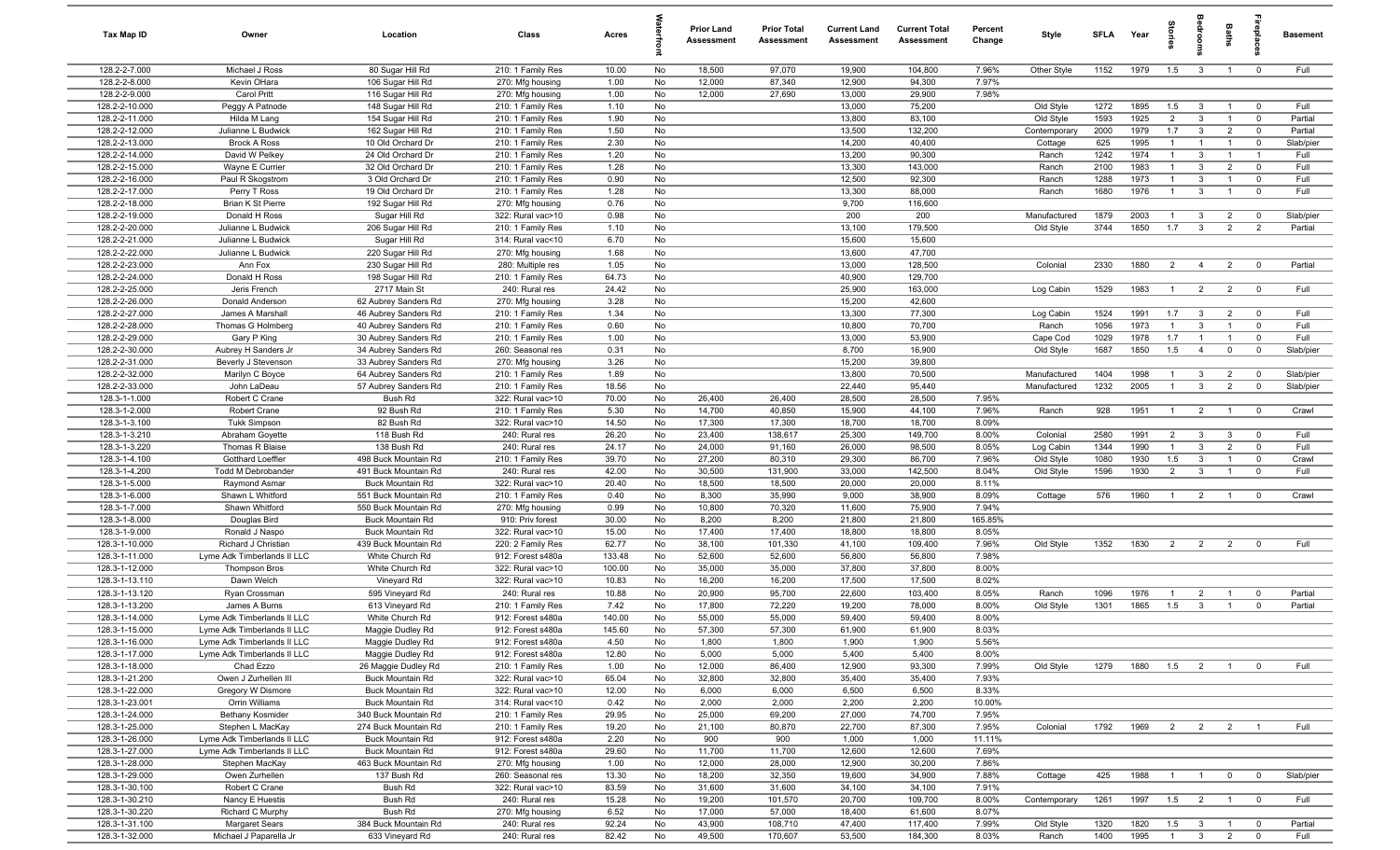| Tax Map ID                       | Owner                                      | Location                                     | Class                                   | Acres         |           | Prior Land<br><b>Assessment</b> | <b>Prior Total</b><br>Assessment | <b>Current Land</b><br>Assessment | <b>Current Total</b><br><b>Assessment</b> | Percent<br>Change | Style                  | SFLA         | Year         | ਤੂ                    |                                  | Baths                            | 음<br>말                                 | <b>Basement</b> |
|----------------------------------|--------------------------------------------|----------------------------------------------|-----------------------------------------|---------------|-----------|---------------------------------|----------------------------------|-----------------------------------|-------------------------------------------|-------------------|------------------------|--------------|--------------|-----------------------|----------------------------------|----------------------------------|----------------------------------------|-----------------|
| 128.4-1-1.000                    | Christine E Thomas                         | 555 Vineyard Rd                              | 240: Rural res                          | 146.30        | No        | 62,800                          | 136,370                          | 67,800                            | 147,300                                   | 8.01%             | Old Style              | 1610         | 1888         | 1.5                   | $\mathbf{3}$                     | $\overline{1}$                   | $\overline{1}$                         | Partial         |
| 128.4-1-2.100                    | Robert O Burris                            | White Church Rd                              | 322: Rural vac>10                       | 101.30        | No        | 35,700                          | 35,700                           | 38,600                            | 38,600                                    | 8.12%<br>7.96%    |                        |              |              |                       |                                  |                                  |                                        |                 |
| 128.4-1-2.200<br>128.4-1-3.000   | David Potter<br>John A Scafidi             | 606 Vineyard Rd<br>156 Sam Curran Rd         | 210: 1 Family Res<br>210: 1 Family Res  | 3.20<br>12.37 | No<br>No  | 14,000<br>17,700                | 90,870<br>88,410                 | 15,100<br>19,100                  | 98,100<br>95,500                          | 8.02%             | Ranch<br>Other Style   | 1120<br>1080 | 1985<br>1980 | $\overline{1}$<br>1.5 | $\mathbf{3}$<br>$\overline{1}$   | $\overline{1}$<br>$\overline{1}$ | $\overline{0}$<br>$\overline{1}$       | Full<br>Partial |
| 128.4-1-4.100                    | Walter J Stanley                           | 106 Sam Curran Rd                            | 210: 1 Family Res                       | 2.95          | No        | 13,800                          | 84,140                           | 14,900                            | 90,900                                    | 8.03%             | Ranch                  | 1008         | 1979         | $\overline{1}$        | $\overline{2}$                   | $\overline{1}$                   | $\overline{0}$                         | Full            |
| 128.4-1-4.210                    | Walter J Stanley                           | 100 Sam Curran Rd                            | 105: Vac farmland                       | 199.40        | No        | 70,000                          | 88,700                           | 75,600                            | 95,800                                    | 8.00%             |                        |              |              |                       |                                  |                                  |                                        |                 |
| 128.4-1-4.220                    | Michael J Stanley                          | Sam Curran Rd                                | 314: Rural vac<10                       | 6.72          | No        | 12,400                          | 12,400                           | 13,400                            | 13,400                                    | 8.06%             |                        |              |              |                       |                                  |                                  |                                        |                 |
| 128.4-5-1.100                    | SP Forests LLC                             | White Church Rd                              | 912: Forest s480a                       | 48.20         | No        | 19,000                          | 19,000                           | 20,500                            | 20,500                                    | 7.89%             |                        |              |              |                       |                                  |                                  |                                        |                 |
| 128.4-5-1.200                    | Four Life                                  | NYS Route 9N                                 | 910: Priv forest                        | 26.64         | No        | 12,900                          | 12,900                           | 13,900                            | 13,900                                    | 7.75%             |                        |              |              |                       |                                  |                                  |                                        |                 |
| 128.6-1-1.000                    | Daniel B Haran Sr                          | 1733 Creek Rd                                | 210: 1 Family Res                       | 0.72          | No        | 9,200                           | 55,050                           | 10,000                            | 59,500                                    | 8.08%             | Old Style              | 1204         | 1930         | 1.5                   | $\overline{4}$                   | $\overline{1}$                   | $\overline{0}$                         | Partial         |
| 128.6-1-2.000<br>128.6-1-3.000   | Randy A Clarke<br>Gary Varmette            | 1731 Creek Rd<br>1723 Creek Rd               | 270: Mfg housing<br>210: 1 Family Res   | 0.64<br>1.90  | No<br>No  | 10,400<br>12,800                | 71,480<br>76,950                 | 11,200<br>13,800                  | 77,200<br>83,100                          | 8.00%<br>7.99%    | Old Style              | 1924         | 1913         | 2                     | $5\overline{)}$                  | $\overline{2}$                   | $\overline{0}$                         | Full            |
| 128.6-2-1.000                    | Seanaveri K Smith                          | 1675 Creek Rd                                | 210: 1 Family Res                       | 0.43          | No        | 10,800                          | 84,070                           | 11,700                            | 90,800                                    | 8.01%             | Old Style              | 1602         | 1930         | $\overline{2}$        | $\overline{4}$                   | $\mathbf{1}$                     | $\overline{0}$                         | Partial         |
| 128.6-2-2.100                    | Ronald T Neddo                             | 1669 Creek Rd                                | 270: Mfg housing                        | 0.23          | No        | 8,000                           | 22,000                           | 8,700                             | 23,800                                    | 8.18%             |                        |              |              |                       |                                  |                                  |                                        |                 |
| 128.6-2-2.200                    | Joyce Anderson                             | 1667 Creek Rd                                | 220: 2 Family Res                       | 0.61          | No        | 11,000                          | 81,000                           | 11,900                            | 87,500                                    | 8.02%             | Old Style              | 2136         | 1925         | $\overline{2}$        | 5                                | $\overline{2}$                   | $\overline{\mathbf{0}}$                | Partial         |
| 128.6-2-3.000                    | Patricia A Harris                          | 1663 Creek Rd                                | 210: 1 Family Res                       | 0.34          | No        | 8,400                           | 89,500                           | 9,100                             | 96,700                                    | 8.04%             | Old Style              | 990          | 1900         | 1.5                   | $\overline{4}$                   | $\overline{1}$                   | $\overline{0}$                         | Partial         |
| 128.6-2-4.000                    | Elmer G Harper Jr                          | 1659 Creek Rd                                | 534: Social org.                        | 0.19          | No        | 20,000                          | 20,000                           | 21,600                            | 21,600                                    | 8.00%             |                        |              |              |                       |                                  |                                  |                                        |                 |
| 128.6-2-5.000                    | Marvin Lang                                | 1657 Creek Rd                                | 210: 1 Family Res                       | 0.10          | No        | 8,000                           | 45,790                           | 8,700                             | 49,500                                    | 8.10%             | Old Style              | 861          | 1900         | 1.5                   | $\mathbf{3}$                     | $\overline{1}$                   | $\overline{0}$                         | Partial         |
| 128.6-2-6.000<br>128.6-2-7.000   | Marvin Lang<br>Elmer Harper                | Creek Rd<br>1653 Creek Rd                    | 311: Res vac land<br>210: 1 Family Res  | 0.10<br>0.20  | No<br>No  | 7,000<br>8,000                  | 7,000<br>48,050                  | 7,600<br>8,600                    | 7,600<br>51,900                           | 8.57%<br>8.01%    | Old Style              | 1275         | 1900         | 1.5                   | 6                                | $\overline{1}$                   | $\overline{0}$                         | Partial         |
| 128.6-2-8.000                    | Paul Kile                                  | 1651 Creek Rd                                | 210: 1 Family Res                       | 0.10          | No        | 8,000                           | 30,110                           | 8,600                             | 32,500                                    | 7.94%             | Old Style              | 900          | 1871         | 1.5                   | $\mathbf{3}$                     | $\overline{1}$                   | $\overline{1}$                         | Crawl           |
| 128.6-3-1.001                    | <b>Holland Delaire</b>                     | 950 White Church Rd                          | 280: Multiple res                       | 1.80          | No        | 12,700                          | 66,510                           | 13,700                            | 71,800                                    | 7.95%             | Old Style              | 1211         | 1850         | 1.7                   | $\mathbf{3}$                     | $\overline{1}$                   | $\overline{0}$                         | Full            |
| 128.6-3-2.003                    | Eugene Woods                               | 938 White Church Rd                          | 210: 1 Family Res                       | 1.90          | No        | 12,800                          | 58,300                           | 13,900                            | 63,000                                    | 8.06%             | Old Style              | 1071         | 1930         | 1.5                   | $\mathbf{3}$                     | $\overline{1}$                   | $\overline{0}$                         | Partial         |
| 128.6-4-1.000                    | Elmer Whitford                             | 1598 Creek Rd                                | 210: 1 Family Res                       | 0.40          | No        | 9,200                           | 54,480                           | 9,900                             | 58,800                                    | 7.93%             | Old Style              | 1187         | 1828         | 1.5                   | 5                                | $\overline{2}$                   | $\overline{0}$                         | Partial         |
| 128.6-4-2.032                    | Sally M Kennedy                            | 923 Bradford Hill Rd                         | 210: 1 Family Res                       | 0.20          | No        | 8,000                           | 45,790                           | 8,700                             | 49,500                                    | 8.10%             | Ranch                  | 758          | 1954         | $\overline{1}$        | $\overline{2}$                   | $\overline{1}$                   | $\overline{0}$                         | Full            |
| 128.6-4-3.100                    | Lisa Lovell                                | 919 Bradford Hill Rd                         | 210: 1 Family Res                       | 0.31          | No        | 8,500                           | 62,420                           | 9,200                             | 67,400                                    | 7.98%             | Old Style              | 1268         | 1930         | $\overline{2}$        | 5                                | 2                                | $\mathbf 0$                            | Partial         |
| 128.6-4-4.000<br>128.6-5-1.000   | Estella Dwyer<br>Harold J McGuinness       | 915 Bradford Hill Rd<br>1744 Creek Rd        | 210: 1 Family Res<br>210: 1 Family Res  | 0.76<br>1.00  | No<br>No  | 11,000<br>12,000                | 64,120<br>101,950                | 11,800<br>13,000                  | 69,200<br>110,100                         | 7.92%<br>7.99%    | Old Style<br>Old Style | 1471<br>1580 | 1820<br>1800 | 1.7<br>1.5            | $\overline{1}$<br>$\mathbf{3}$   | $\overline{1}$<br>$\overline{1}$ | $\overline{\mathbf{0}}$<br>$\mathbf 0$ | Full<br>Full    |
| 128.6-5-2.132                    | Loyal A Brooks                             | 197 Pearl St                                 | 270: Mfg housing                        | 18.95         | No        | 21,000                          | 38,120                           | 22,700                            | 41,200                                    | 8.08%             |                        |              |              |                       |                                  |                                  |                                        |                 |
| 128.6-5-2.200                    | Glenn W Lang                               | Creek Rd                                     | 314: Rural vac<10                       | 4.71          | No        | 12,600                          | 12,600                           | 13,600                            | 13,600                                    | 7.94%             |                        |              |              |                       |                                  |                                  |                                        |                 |
| 128.6-5-3.100                    | Glenn W Lang                               | 181 Pearl St                                 | 210: 1 Family Res                       | 6.14          | No        | 16,600                          | 100,960                          | 17,900                            | 109,000                                   | 7.96%             | Ranch                  | 1580         | 1978         | $\overline{1}$        | $\mathbf{3}$                     | $\overline{1}$                   | $\overline{\mathbf{0}}$                | Full            |
| 128.6-5-3.200                    | Mary A Gibbs                               | Pearl St                                     | 314: Rural vac<10                       | 0.36          | No        | 300                             | 300                              | 300                               | 300                                       | 0.00%             |                        |              |              |                       |                                  |                                  |                                        |                 |
| 128.6-5-4.000                    | Mary A Gibbs                               | 171 Pearl St                                 | 270: Mfg housing                        | 0.70          | No        | 10,800                          | 52,920                           | 11,700                            | 57,200                                    | 8.09%             | Ranch                  | 1224         | 1965         | $\overline{1}$        | $\overline{2}$                   | $\mathbf{1}$                     | $\mathbf 0$                            | Slab/pier       |
| 128.6-5-5.000                    | Charles R Love Jr                          | 165 Pearl St                                 | 270: Mfg housing                        | 0.70          | No        | 10,800                          | 18,650                           | 11,600                            | 20,100                                    | 7.77%             |                        |              |              |                       |                                  |                                  |                                        |                 |
| 128.6-5-6.100<br>128.6-5-6.200   | Donald Gibbs<br>Dean Miller                | Pearl St<br>161 Pearl St                     | 311: Res vac land                       | 0.70<br>0.70  | No<br>No  | 8,100<br>10,800                 | 8,100<br>19,360                  | 8,700<br>11,700                   | 8,700<br>20,900                           | 7.41%<br>7.95%    |                        |              |              |                       |                                  |                                  |                                        |                 |
| 128.6-5-7.000                    | Mary A Carpenter                           | 153 Pearl St                                 | 270: Mfg housing<br>270: Mfg housing    | 0.80          | No        | 11,200                          | 32,080                           | 12,000                            | 34,600                                    | 7.86%             |                        |              |              |                       |                                  |                                  |                                        |                 |
| 128.6-5-8.000                    | Jeanne L Duval                             | 147 Pearl St                                 | 270: Mfg housing                        | 1.10          | No        | 12,100                          | 23,040                           | 13,100                            | 24,900                                    | 8.07%             |                        |              |              |                       |                                  |                                  |                                        |                 |
| 128.6-5-9.102                    | Bernard N Lillibridge                      | 143 Pearl St                                 | 210: 1 Family Res                       | 1.45          | No        | 12,400                          | 66,570                           | 13,400                            | 71,900                                    | 8.01%             | Ranch                  | 1380         | 1974         | $\mathbf{1}$          | $\mathbf{3}$                     | $\mathbf{1}$                     | $\overline{0}$                         | Full            |
| 128.6-5-11.000                   | Francis Cook                               | 135 Pearl St                                 | 210: 1 Family Res                       | 1.10          | No        | 18,800                          | 77,130                           | 20,300                            | 83,300                                    | 8.00%             | Ranch                  | 912          | 1975         | $\mathbf{1}$          | $\mathbf{3}$                     | $\overline{1}$                   | $\overline{0}$                         | Full            |
| 128.6-5-12.100                   | <b>William T Benoit</b>                    | 123 Pearl St                                 | 210: 1 Family Res                       | 1.40          | No        | 12,400                          | 101,870                          | 13,400                            | 110,000                                   | 7.98%             | Old Style              | 1922         | 1925         | $\overline{2}$        | $\mathbf{3}$                     | $\overline{1}$                   | $\overline{0}$                         | Partial         |
| 128.6-5-13.000                   | Phillipe Nadeau                            | 113 Pearl St                                 | 210: 1 Family Res                       | 5.00          | No        | 15,700                          | 95,460                           | 17,000                            | 103,100                                   | 8.00%             | Ranch                  | 1380         | 1956         | $\overline{1}$        | $\overline{2}$                   | $\overline{1}$                   | $\overline{0}$                         | Full            |
| 128.6-5-14.100<br>128.6-5-14.200 | Eileen G Klymn                             | 97 Pearl St                                  | 210: 1 Family Res                       | 9.35          | No        | 19,500                          | 66,790                           | 21,000                            | 72,100                                    | 7.95%             | Old Style              | 1278         | 1836         | 1.5                   | $\overline{3}$                   | $\overline{1}$                   | $\overline{0}$                         | Partial         |
| 128.6-5-15.000                   | Philippe Nadeau<br>Johnny Wright           | Pearl St<br>69 Pearl St                      | 311: Res vac land<br>210: 1 Family Res  | 1.25<br>1.30  | No<br>No  | 900<br>12,300                   | 900<br>96,780                    | 1,000<br>13,300                   | 1,000<br>104,500                          | 11.11%<br>7.98%   | Raised Ranch           | 2034         | 1978         | $\overline{1}$        | $\mathbf{3}$                     | $\overline{2}$                   | $\overline{0}$                         | Full            |
| 128.6-5-16.000                   | John M Breed                               | 59 Pearl St                                  | 210: 1 Family Res                       | 0.89          | No        | 11,000                          | 44,630                           | 11,900                            | 48,200                                    | 8.00%             | Old Style              | 1090         | 1943         | 1.5                   | $\overline{4}$                   | $\overline{1}$                   | $\overline{0}$                         | Slab/pier       |
| 128.6-5-17.100                   | Donald M Gibbs                             | Pearl St                                     | 322: Rural vac>10                       | 58.40         | <b>No</b> | 23.900                          | 23,900                           | 25,800                            | 25,800                                    | 7.95%             |                        |              |              |                       |                                  |                                  |                                        |                 |
| 128.6-5-17.200                   | Glenn W Lang                               | 131 Pearl St                                 | 322: Rural vac>10                       | 12.22         | No        | 6,000                           | 6,000                            | 6,500                             | 6,500                                     | 8.33%             |                        |              |              |                       |                                  |                                  |                                        |                 |
| 128.6-5-17.300                   | Donald M Gibbs                             | Pearl St                                     | 314: Rural vac<10                       | 1.20          | No        | 500                             | 500                              | 500                               | 500                                       | 0.00%             |                        |              |              |                       |                                  |                                  |                                        |                 |
| 128.6-5-19.000                   | Viola F Raymo                              | 901 Bradford Hill Rd                         | 210: 1 Family Res                       | 7.70          | No        | 18,000                          | 59,120                           | 19,400                            | 63,800                                    | 7.92%             | Old Style              | 1488         | 1849         | 1.5                   | $\mathbf{3}$                     | $\overline{1}$                   | $\overline{0}$                         | Partial         |
| 128.6-5-20.000                   | George P King                              | 886 Bradford Hill Rd                         | 210: 1 Family Res                       | 1.90          | No        | 12,800                          | 57,240                           | 13,800                            | 61,800                                    | 7.97%             | Old Style              | 1146         | 1880         | 1.5                   | $\overline{\mathbf{3}}$          | $\overline{1}$                   | $\mathbf 0$                            | Partial         |
| 128.6-5-21.000<br>128.6-5-22.000 | <b>Brian F Dwyer</b><br>Stephen O Williams | 922 Bradford Hill Rd<br>926 Bradford Hill Rd | 311: Res vac land<br>483: Converted Res | 1.76<br>0.64  | No<br>No  | 12,000<br>12,000                | 12,000<br>52,310                 | 13,000<br>13,000                  | 13,000<br>56,500                          | 8.33%<br>8.01%    |                        |              |              |                       |                                  |                                  |                                        |                 |
| 128.6-5-23.000                   | Darlene Armstrong                          | Creek Rd                                     | 314: Rural vac<10                       | 2.68          | No        | 2,700                           | 2,700                            | 2,900                             | 2,900                                     | 7.41%             |                        |              |              |                       |                                  |                                  |                                        |                 |
| 128.6-5-24.000                   | Darlene Armstrong                          | 1612 Creek Rd                                | 210: 1 Family Res                       | 0.10          | No        | 8,000                           | 33,200                           | 8,700                             | 35,900                                    | 8.13%             |                        |              |              |                       |                                  |                                  |                                        |                 |
| 128.6-5-25.000                   | Gary S Butler                              | Creek Rd                                     | 311: Res vac land                       | 0.30          | No        | 7,000                           | 7,000                            | 7,600                             | 7,600                                     | 8.57%             |                        |              |              |                       |                                  |                                  |                                        |                 |
| 128.6-5-26.000                   | Timothy D Titus                            | 1654 Creek Rd                                | 210: 1 Family Res                       | 0.43          | No        | 9,400                           | 68,090                           | 10,100                            | 73,500                                    | 7.95%             | Old Style              | 1920         | 1880         | $\overline{2}$        | $\overline{4}$                   | $\overline{1}$                   | $\overline{0}$                         | Partial         |
| 128.6-5-27.000                   | Alburton H Eubar                           | 1646 Creek Rd                                | 270: Mfg housing                        | 0.11          | No        | 8,000                           | 33,000                           | 8,600                             | 35,600                                    | 7.88%             |                        |              |              |                       |                                  |                                  |                                        |                 |
| 128.6-5-28.000                   | Household Finance Realty Corp              | 1660 Creek Rd                                | 210: 1 Family Res                       | 0.80          | No        | 11,200                          | 66,210                           | 12,100                            | 71,500                                    | 7.99%             | Old Style              | 2880         | 1875         | $\overline{2}$        | $5\overline{)}$                  | $\overline{1}$                   | $\overline{0}$                         | Full            |
| 128.6-5-29.000                   | Belinda J Clarke                           | 1662 Creek Rd                                | 210: 1 Family Res                       | 0.10          | No        | 8,000                           | 51,610                           | 8,600                             | 55,700                                    | 7.92%             | Old Style              | 1237         | 1925         | 1.5                   | $\overline{4}$                   | $\overline{1}$                   | $\overline{0}$                         | Partial         |
| 128.6-5-30.000<br>128.6-5-31.000 | Michael J Paparella Jr<br>Michael Goot     | 1666 Creek Rd<br>1670 Creek Rd               | 210: 1 Family Res<br>210: 1 Family Res  | 1.00<br>0.30  | No<br>No  | 12,000<br>8,400                 | 77,470<br>72,340                 | 13,000<br>9,000                   | 83,700<br>78,100                          | 8.04%<br>7.96%    | Old Style<br>Old Style | 2148<br>1794 | 1928<br>1900 | 1.5<br>1.7            | $\overline{4}$<br>$\overline{4}$ | $\overline{1}$<br>$\overline{1}$ | $\overline{0}$<br>$\overline{0}$       | Partial<br>Full |
| 128.6-5-32.000                   | Michael Goot                               | Creek Rd                                     | 311: Res vac land                       | 0.50          | No        | 7,500                           | 7,500                            | 8,100                             | 8,100                                     | 8.00%             |                        |              |              |                       |                                  |                                  |                                        |                 |
| 128.6-5-33.000                   | Donald Titus                               | 1680 Creek Rd                                | 210: 1 Family Res                       | 0.80          | No        | 11,200                          | 75,160                           | 12,100                            | 81,200                                    | 8.04%             | Old Style              | 1458         | 1845         | $1.5$ 4 1 0           |                                  |                                  |                                        | Partial         |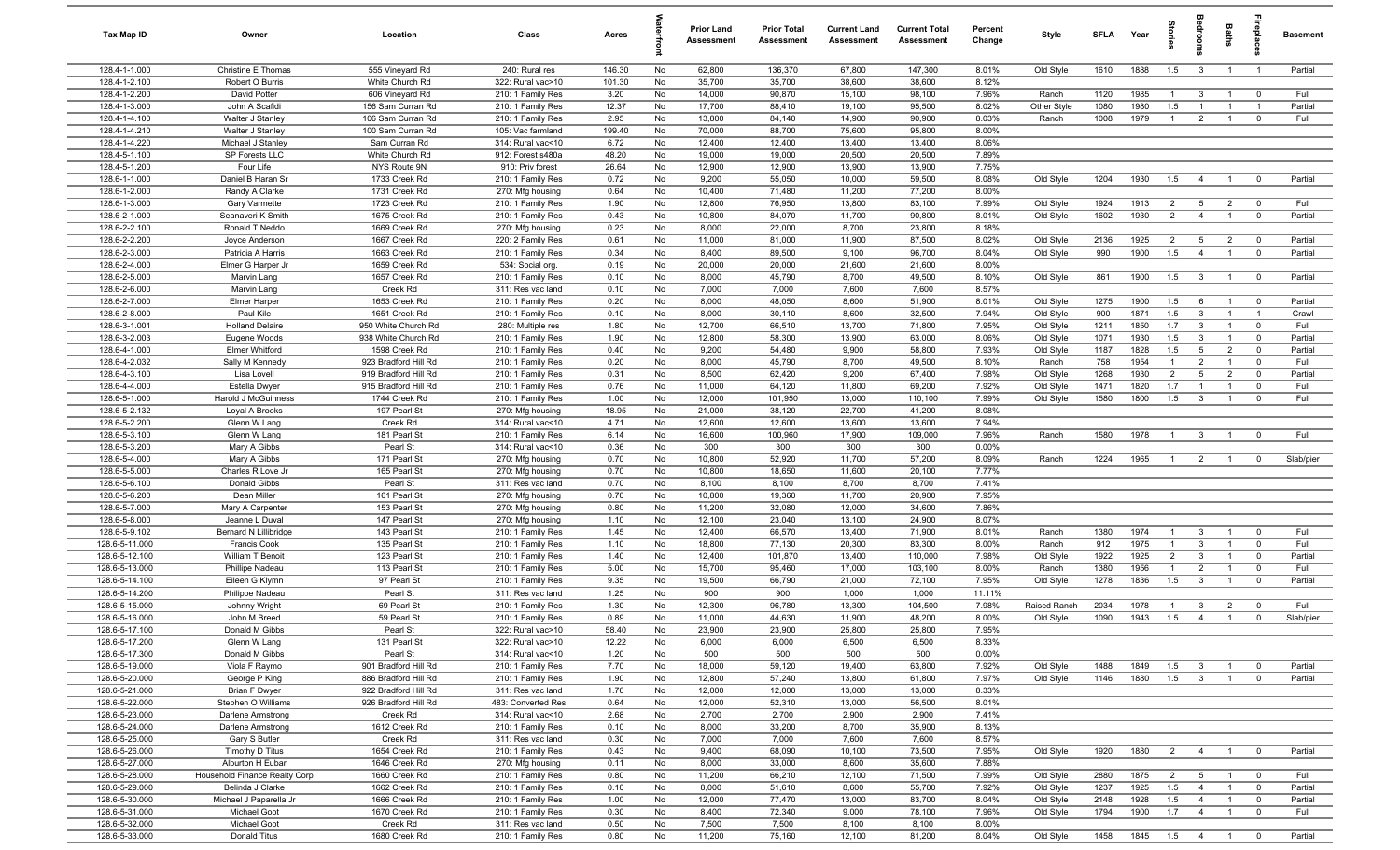| Tax Map ID                       | Owner                                          | Location                                  | Class                                  | Acres          |            | Prior Land<br>Assessment | <b>Prior Total</b><br>Assessment | <b>Current Land</b><br>Assessment | <b>Current Total</b><br><b>Assessment</b> | Percent<br>Change | Style        | SFLA Year |          | tories         | droom                   | <b>Baths</b>                   | <b>Repla</b>            | <b>Basement</b> |
|----------------------------------|------------------------------------------------|-------------------------------------------|----------------------------------------|----------------|------------|--------------------------|----------------------------------|-----------------------------------|-------------------------------------------|-------------------|--------------|-----------|----------|----------------|-------------------------|--------------------------------|-------------------------|-----------------|
| 128.6-5-35.000                   | Bruce W Burns Sr                               | Creek Rd                                  | 311: Res vac land                      | 0.42           | No         | 2,500                    | 2,500                            | 2,700                             | 2,700                                     | 8.00%             |              |           |          |                |                         |                                |                         |                 |
| 128.6-5-36.100                   | Bruce W Burns Sr                               | 1686 Creek Rd                             | 210: 1 Family Res                      | 0.70           | No         | 11,000                   | 72,030                           | 11,900                            | 77,800                                    | 8.01%             | Old Style    | 1253      | 1900     | 1.5            | $\overline{\mathbf{3}}$ | $\overline{1}$                 | $\overline{0}$          | Full            |
| 128.6-5-36.210                   | Richard J Maye                                 | Creek Rd                                  | 311: Res vac land                      | 0.30           | No         | 500                      | 500                              | 500                               | 500                                       | 0.00%             |              |           |          |                |                         |                                |                         |                 |
| 128.6-5-37.100                   | <b>Bruce W Burns</b>                           | 1694 Creek Rd                             | 210: 1 Family Res                      | 0.36           | No         | 10,000                   | 60,520                           | 10,800                            | 65,400                                    | 8.06%             | Manufactured | 960       | 1994     | $\overline{1}$ | $\overline{2}$          | $\overline{1}$                 | $\overline{0}$          | Crawl           |
| 128.6-5-37.200<br>128.6-5-38.000 | Bruce W Burns Sr<br>Richard J Maye             | 1690 Creek Rd<br>Creek Rd                 | 210: 1 Family Res<br>311: Res vac land | 0.10<br>8.50   | No<br>No   | 8,000<br>3,800           | 65,320<br>3,800                  | 8,600<br>4,100                    | 70,500<br>4,100                           | 7.93%<br>7.89%    | Ranch        | 960       | 2005     |                |                         | $\overline{1}$                 | $\overline{0}$          | Full            |
| 128.6-5-39.000                   | Richard J Maye                                 | 1706 Creek Rd                             | 210: 1 Family Res                      | 8.10           | No         | 18,400                   | 76,780                           | 19,800                            | 82,900                                    | 7.97%             | Ranch        | 1200      | 1986     |                | $\overline{1}$          | $\overline{1}$                 | $\overline{0}$          | Slab/pier       |
| 128.6-5-40.000                   | <b>Thad Tierney</b>                            | 1720 Creek Rd                             | 270: Mfg housing                       | 0.30           | No         | 8,400                    | 62,600                           | 9,100                             | 67,600                                    | 7.99%             |              |           |          |                |                         |                                |                         |                 |
| 128.6-5-41.002                   | Vain A Woods                                   | 1730 Creek Rd                             | 210: 1 Family Res                      | 0.43           | No         | 9,400                    | 26,500                           | 10,100                            | 28,600                                    | 7.92%             | Old Style    | 1120      | 1925     | 1.7            | $\overline{\mathbf{3}}$ | $\overline{1}$                 | $\overline{\mathbf{0}}$ | Full            |
| 128.6-5-42.001                   | Gary S Butler                                  | Creek Rd                                  | 312: Vac w/imprv                       | 0.09           | No         | 3,100                    | 5,850                            | 3,300                             | 6,300                                     | 7.69%             |              |           |          |                |                         |                                |                         |                 |
| 128.6-5-43.000                   | Richard J Maye                                 | Creek Rd                                  | 311: Res vac land                      | 0.20           | No         | 200                      | 200                              | 200                               | 200                                       | 0.00%             |              |           |          |                |                         |                                |                         |                 |
| 128.6-5-44.000                   | Walter L Stuart                                | 1738 Creek Rd                             | 210: 1 Family Res                      | 0.20           | No         | 8,000                    | 63,010                           | 8,700                             | 68,100                                    | 8.08%             | Bungalow     | 944       | 1939     | $\overline{1}$ | $\overline{2}$          | $\overline{1}$                 | $\overline{0}$          | Partial         |
| 128.6-5-45.000                   | David D Hobbs                                  | 1742 Creek Rd                             | 210: 1 Family Res                      | 0.20           | No         | 8,000                    | 85,360                           | 8,700                             | 92,200                                    | 8.01%             | Old Style    | 1358      | 1942     | $\overline{1}$ | $\overline{2}$          | $\overline{1}$                 | $\overline{0}$          | Partial         |
| 128.6-6-1.000                    | William J Rozell                               | 166 Pearl St                              | 270: Mfg housing                       | 1.13           | No         | 12,100                   | 47,340                           | 13,000                            | 51,100                                    | 7.94%             |              |           |          |                |                         |                                |                         |                 |
| 128.6-6-2.000                    | Henry Dushane                                  | 152 Pearl St                              | 210: 1 Family Res                      | 3.00           | No         | 13,800                   | 88,890                           | 14,900                            | 96,000                                    | 8.00%             | Other Style  | 1248      | 1973     | 1.5            | $\overline{4}$          | $\overline{1}$                 | $\overline{0}$          | Full            |
| 128.6-6-3.000                    | Francis L Breed                                | 134 Pearl St                              | 210: 1 Family Res                      | 4.00           | No         | 14,700                   | 24,690                           | 15,900                            | 26,700                                    | 8.14%             | Old Style    | 1044      | 1920     | 1.5            | $\mathbf{3}$            | $\overline{1}$                 | $\overline{0}$          | Partial         |
| 128.8-1-1.000                    | Larry French                                   | 2615 Main St                              | 431: Auto dealer                       | 4.30           | No         | 14,600                   | 75,500                           | 15,700                            | 81,500                                    | 7.95%             |              |           |          |                |                         |                                |                         |                 |
| 128.8-1-2.000<br>128.8-1-2.000/  | <b>Truman Barrows</b><br><b>Truman Barrows</b> | 21 Aubrey Sanders Rd<br>2595 NYS Route 9N | 210: 1 Family Res<br>270: Mfg housing  | 6.60<br>1.00   | No<br>No   | 15,900<br>12,000         | 100,500<br>22,940                | 17,100<br>13,000                  | 108,500<br>24,800                         | 7.96%<br>8.11%    | Ranch        | 1488      | 1970     | $\overline{1}$ | $\mathbf{3}$            | $\overline{1}$                 | $\overline{0}$          | Crawl           |
| 128.8-1-3.000                    | Judy A Steele                                  | 2587 NYS Route 9N                         | 210: 1 Family Res                      | 1.33           | No         | 9,200                    | 67,500                           | 9,900                             | 72,900                                    | 8.00%             | Cottage      | 846       | 1950     | $\overline{1}$ | $\overline{2}$          | $\overline{1}$                 | $\overline{\mathbf{0}}$ | Crawl           |
| 128.8-1-4.000                    | Marjorie M Laribee                             | 2585 NYS Route 9N                         | 210: 1 Family Res                      | 0.90           | No         | 11,600                   | 38,460                           | 12,500                            | 41,500                                    | 7.90%             | Old Style    | 839       | 1945     | $\overline{1}$ | $\overline{2}$          | $\overline{1}$                 | $\overline{0}$          | Full            |
| 128.8-1-5.000                    | Danford J Rabideau                             | 2581 NYS Route 9N                         | 280: Multiple res                      | 3.49           | No         | 14,000                   | 88,890                           | 15,200                            | 96,100                                    | 8.11%             | Old Style    | 1041      | 1940     | 1.5            | $\mathbf{3}$            | $\mathbf{1}$                   | $\overline{1}$          | Full            |
| 128.8-1-6.000                    | Linda Agee                                     | 2565 NYS Route 9N                         | 230: 3 Family Res                      | 2.55           | No         | 13,400                   | 151,900                          | 14,500                            | 164,100                                   | 8.03%             | Old Style    | 4168      | 1938     | 2              | $\overline{7}$          | $\mathbf{3}$                   | $\overline{1}$          | Partial         |
| 128.8-1-7.000                    | Roger Allen                                    | 2561 NYS Route 9N                         | 210: 1 Family Res                      | 1.52           | No         | 12,500                   | 69,650                           | 13,500                            | 57,500                                    | $-17.44%$         | Old Style    | 1648      | 1934     | 1.7            | $\overline{2}$          | $\overline{1}$                 | $\overline{0}$          | Partial         |
| 128.8-1-8.000                    | Gerald F Buell                                 | 2553 NYS Route 9N                         | 210: 1 Family Res                      | 2.73           | No         | 13,600                   | 75,510                           | 14,700                            | 81,600                                    | 8.07%             | Old Style    | 2079      | 1949     | 1.5            | $\overline{4}$          | $\mathbf{1}$                   | $\overline{0}$          | Partial         |
| 128.8-1-9.000                    | Kama Lee Ingleston                             | 2543 NYS Route 9N                         | 210: 1 Family Res                      | 0.53           | No         | 10,100                   | 98,630                           | 10,900                            | 106,500                                   | 7.98%             | Other Style  | 2478      | 1970     | 2              | $\overline{4}$          | -1                             | $\overline{\mathbf{0}}$ | Full            |
| 128.8-1-10.000                   | Danielle Gioia                                 | 2527 NYS Route 9N                         | 210: 1 Family Res                      | 3.26           | No         | 14,000                   | 52,740                           | 15,200                            | 57,000                                    | 8.08%             | Old Style    | 846       | 1932     | 1.5            | $\overline{2}$          | $\mathbf{1}$                   | $\overline{0}$          | Full            |
| 128.8-1-11.100                   | Tonya Gosselin                                 | 2515 NYS Route 9N                         | 220: 2 Family Res                      | 8.56           | No         | 18,800                   | 101,730                          | 20,300                            | 109,900                                   | 8.03%             | Old Style    | 1826      | 1920     | 1.7            | $\mathbf{3}$            | $\overline{2}$                 | $\mathbf 0$             | Full            |
| 128.8-1-11.200                   | Thomas J Williams                              | 2521 NYS Route 9N                         | 210: 1 Family Res                      | 0.40           | No         | 9,000                    | 10,190                           | 10,400                            | 70,400                                    | 590.87%           | Other Style  | 960       | 1998     | $\overline{2}$ | $\overline{2}$          | $\overline{1}$                 | $\mathbf 0$             | Slab/pier       |
| 128.8-1-12.000                   | Scott E Martell                                | NYS Route 9N                              | 270: Mfg housing                       | 9.38           | No         | 19,500                   | 51,100                           | 21,100                            | 55,200                                    | 8.02%             |              |           |          |                |                         |                                |                         |                 |
| 128.8-1-13.000                   | Donald C Foote                                 | NYS Route 9N                              | 314: Rural vac<10                      | 8.95           | No         | 2,800                    | 2,800                            | 3,000                             | 3,000                                     | 7.14%             |              |           |          |                |                         |                                |                         |                 |
| 128.8-1-14.000<br>128.8-1-15.000 | <b>Grant H Spaulding</b>                       | NYS Route 9N<br>2478 NYS Route 9N         | 105: Vac farmland                      | 11.40<br>4.70  | No         | 18,900<br>15,300         | 18,900<br>83,300                 | 20,400<br>16,600                  | 20,400<br>90,000                          | 7.94%<br>8.04%    | Ranch        | 960       | 1960     | $\overline{1}$ | $\overline{2}$          |                                | $\overline{\mathbf{0}}$ | Full            |
| 128.8-1-16.000                   | <b>Grant H Spaulding</b><br>Kathy A Salerno    | 2459 NYS Route 9N                         | 210: 1 Family Res<br>210: 1 Family Res | 3.30           | No<br>No   | 14,100                   | 75,890                           | 15,300                            | 82,000                                    | 8.05%             | Old Style    | 1302      | 1930     | 1.5            | $\mathbf{3}$            | $\overline{1}$<br>$\mathbf{1}$ | $\overline{0}$          | Full            |
| 128.8-2-2.111                    | Calvin H Carr                                  | 27 Railroad Ave                           | 483: Converted Res                     | 21.83          | Yes        | 220,400                  | 350,400                          | 238,000                           | 378,400                                   | 7.99%             |              |           |          |                |                         |                                |                         |                 |
| 128.8-2-2.112                    | Francis A Lamm                                 | 67 Captains Cv                            | 210: 1 Family Res                      | 0.91           | Yes        | 79,000                   | 239,755                          | 85,300                            | 258,900                                   | 7.99%             | Cape Cod     | 1848      | 2003     | 1.5            | $\overline{2}$          | $\overline{2}$                 | $\overline{0}$          | Full            |
| 128.8-2-2.113                    | John Hieber                                    | 11 Bay Shore Way                          | 210: 1 Family Res                      | 1.24           | Yes        | 90,500                   | 344,820                          | 97,700                            | 372,400                                   | 8.00%             | Ranch        | 2184      | 2004     | $\overline{1}$ | $\mathbf{3}$            | $\overline{2}$                 | $\overline{0}$          | Full            |
| 128.8-2-2.114                    | Calvin H Carr                                  | Bay Shore Way                             | 313: Watrfrnt vac                      | 0.56           | Yes        | 4,500                    | 4,500                            | 4,900                             | 4,900                                     | 8.89%             |              |           |          |                |                         |                                |                         |                 |
| 128.8-2-2.210                    | Daniel Kosinski                                | 89 Captains Cv                            | 210: 1 Family Res                      | 0.49           | Yes        | 72,400                   | 157,740                          | 78,200                            | 170,400                                   | 8.03%             | Log Cabin    | 1204      | 1995     | 1.5            | $\overline{2}$          | $\overline{1}$                 | $\overline{0}$          | Full            |
| 128.8-2-2.220                    | Gregory Metz                                   | 91 Captains Cv                            | 260: Seasonal res                      | 0.62           | Yes        | 79,000                   | 140,000                          | 85,300                            | 151,200                                   | 8.00%             | Log Cabin    | 720       | 1990     | $\overline{1}$ | $\overline{1}$          | $\overline{1}$                 | $\overline{0}$          | Full            |
| 128.8-2-2.230                    | Dimitri Mitropoulos                            | NYS Route 9N                              | 313: Watrfrnt vac                      | 0.49           | Yes        | 80,000                   | 80,000                           | 86,400                            | 86,400                                    | 8.00%             |              |           |          |                |                         |                                |                         |                 |
| 128.8-2-2.310                    | Calvin H Carr                                  | 77 Captains Cv                            | 313: Watrfrnt vac                      | 0.04           | Yes        | 4,500                    | 4,500                            | 4,900                             | 4,900                                     | 8.89%             |              |           |          |                |                         |                                |                         |                 |
| 128.8-2-2.320                    | John R Capek                                   | 11 Bay Shore Way                          | 210: 1 Family Res                      | 0.73           | No         | 107,500                  | 253,620                          | 116,100                           | 273,900                                   | 8.00%             | Manufactured | 1344      | 2004     |                | $\mathbf{3}$            | $\overline{2}$                 | $\overline{0}$          | Full            |
| 128.8-2-3.000                    | Grant H Spaulding                              | NYS Route 9N                              | 313: Watrfrnt vac                      | 4.97           | Yes        | 108,500                  | 108,500                          | 117,200                           | 117,200                                   | 8.02%             |              |           |          |                |                         |                                |                         |                 |
| 128.8-2-4.000                    | John C Crowfoot                                | 65 Rock Way                               | 260: Seasonal res                      | 4.07           | Yes        | 120,750                  | 160,430                          | 130,400                           | 173,300                                   | 8.02%             | Cottage      | 792       | 1940     |                | $\overline{2}$          | $\overline{1}$                 | $\overline{\mathbf{0}}$ | Crawl           |
| 128.8-2-5.000<br>128.8-2-6.000   | George E Degraw<br>Walter H Ayres              | 79 Captains Cv<br>NYS Route 9N            | 210: 1 Family Res<br>313: Watrfrnt vac | 0.44<br>0.44   | Yes<br>Yes | 70,000<br>70,000         | 240,280<br>70,000                | 75,600<br>75,600                  | 259,500<br>75,600                         | 8.00%<br>8.00%    | Log Cabin    | 1336      | 1990     | 1.5            | $\overline{1}$          | $\overline{1}$                 | $\overline{1}$          | Full            |
| 128.8-2-7.000                    | Clinton B Griffin                              | 99 Captains Cv                            | 260: Seasonal res                      | 0.74           | Yes        | 72,000                   | 142,910                          | 77,700                            | 154,300                                   | 7.97%             | Other Style  | 1428      | 1995     | 1.7            | $\overline{2}$          | $\overline{1}$                 | $\overline{\mathbf{0}}$ | Full            |
| 128.8-2-8.100                    | Calvin Carr                                    | NYS Route 9N                              | 313: Watrfrnt vac                      | 0.78           | Yes        | 50,000                   | 50,000                           | 54,000                            | 54,000                                    | 8.00%             |              |           |          |                |                         |                                |                         |                 |
| 128.8-2-8.200                    | John Owens                                     | 107 Captains Cv                           | 210: 1 Family Res                      | 0.75           | Yes        | 71,000                   | 144,710                          | 76,680                            | 169,900                                   | 17.41%            | Contemporary | 1404      | 2005     | $\overline{1}$ | $\overline{3}$          | $\overline{2}$                 | $\overline{0}$          | Full            |
| 128.8-2-8.300                    | Daniel F Groski                                | 113 Captains Cv                           | 210: 1 Family Res                      | 1.92           | Yes        | 90,000                   | 120,000                          | 85,250                            | 187,650                                   | 56.38%            | Contemporary | 1920      | 2006     | 1.5            | $\overline{2}$          | $\overline{2}$                 | $\overline{0}$          | Full            |
| 128.8-3-2.000                    | Calvin H Carr                                  | NYS Route 9N                              | 315: Underwtr Ind                      | 38.00          | No         | 500                      | 500                              | 500                               | 500                                       | 0.00%             |              |           |          |                |                         |                                |                         |                 |
| 128.12-1-1.110                   | James M Taylor                                 | 2446 NYS Route 9N                         | 210: 1 Family Res                      | 12.20          | No         | 17,600                   | 80,840                           | 19,000                            | 87,300                                    | 7.99%             | Old Style    | 1873      | 1861     | 1.7            | 5 <sup>5</sup>          | $\overline{1}$                 | $\overline{0}$          | Partial         |
| 128.12-1-1.120                   | Timothy Lyman                                  | Sugar Hill Rd                             | 314: Rural vac<10                      | 5.00           | No         | 11,700                   | 11,700                           | 12,600                            | 12,600                                    | 7.69%             |              |           |          |                |                         |                                |                         |                 |
| 128.12-1-1.200                   | Grant H Spaulding                              | NYS Route 9N                              | 311: Res vac land                      | 1.36           | No         | 1,200                    | 1,200                            | 1,300                             | 1,300                                     | 8.33%             |              |           |          |                |                         |                                |                         |                 |
| 128.12-1-3.100                   | Segundo Vazquez                                | 11 Kahler Ln                              | 210: 1 Family Res                      | 12.70          | No         | 18,000                   | 87,030                           | 19,400                            | 94,000                                    | 8.01%             | Ranch        | 1340      | 1968     |                | $\mathbf{3}$            | $\overline{1}$                 | $\overline{0}$          | Full            |
| 128.12-1-3.200                   | Segundo Vazquez                                | 16 Kahler Ln                              | 260: Seasonal res                      | 0.30           | No         | 8,000                    | 58,370                           | 8,600                             | 63,000                                    | 7.93%             | Cottage      | 432       | 1940     | $\overline{1}$ | $\overline{2}$          | $\overline{1}$                 | $\overline{0}$          | Slab/pier       |
| 128.12-1-4.000                   | Diane Kahler                                   | 10 Kahler Ln                              | 210: 1 Family Res                      | 0.40           | No         | 8,300                    | 65,690                           | 8,900                             | 70,900                                    | 7.93%             | Raised Ranch | 1620      | 1978     | $\overline{1}$ | $\overline{4}$          | $\overline{1}$                 | $\overline{0}$          | Full            |
| 128.12-1-5.110<br>128.12-1-5.120 | David P Cheney Sr<br>Harold A Barnett Jr       | 2359 NYS Route 9N<br>NYS Route 9N         | 270: Mfg housing<br>311: Res vac land  | 17.10<br>15.15 | No<br>No   | 20,000<br>17,400         | 27,270<br>17,400                 | 21,600<br>18,800                  | 29,500<br>18,800                          | 8.18%<br>8.05%    |              |           |          |                |                         |                                |                         |                 |
| 128.12-1-5.200                   | Roger W Meachem                                | 2387 NYS Route 9N                         | 210: 1 Family Res                      | 2.06           | No         | 13,000                   | 46,390                           | 14,000                            | 50,100                                    | 8.00%             | Old Style    | 1115      | 1910 1.5 |                | $\overline{\mathbf{3}}$ | $\overline{1}$                 | $\overline{0}$          | Partial         |
| 128.12-1-6.000                   | John D Wakewood                                | NYS Route 9N                              | 314: Rural vac<10                      | 3.80           | No         | 11,700                   | 11,700                           | 12,600                            | 12,600                                    | 7.69%             |              |           |          |                |                         |                                |                         |                 |
| 128.12-1-6.000/1                 | <b>Edgar Winters</b>                           | NYS Route 9N                              | 314: Rural vac<10                      | 0.01           | No         | 100                      | 100                              | 100                               | 100                                       | 0.00%             |              |           |          |                |                         |                                |                         |                 |
| 128.12-1-7.000                   | IP Company                                     | NYS Route 9N                              | 910: Priv forest                       | 26.20          | No         | 10,700                   | 10,700                           | 11,600                            | 11,600                                    | 8.41%             |              |           |          |                |                         |                                |                         |                 |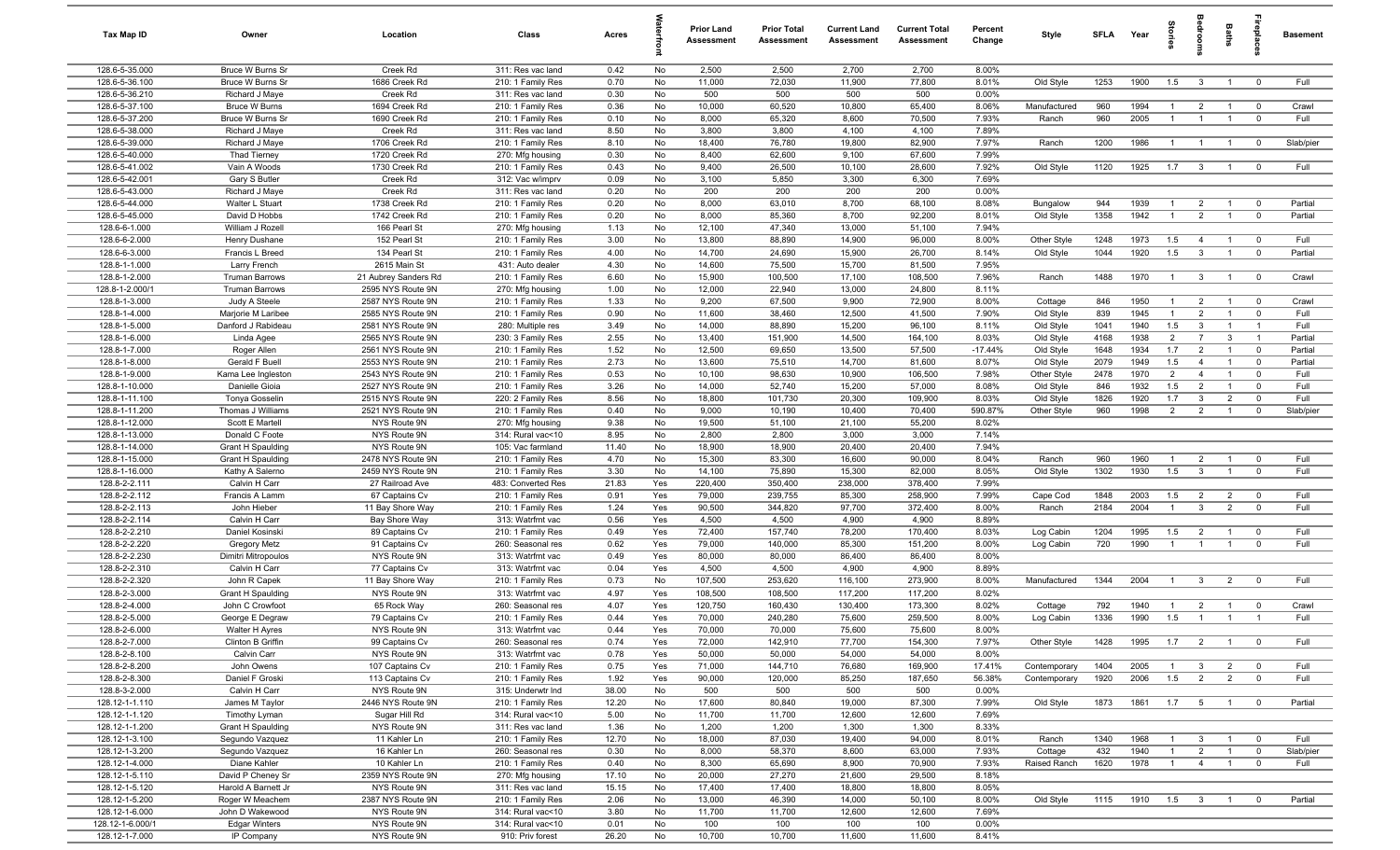| 128.12-1-8.000<br>Harold G Barber<br>2427 NYS Route 9N<br>210: 1 Family Res<br>No<br>16,400<br>83,000<br>17,700<br>89,600<br>7.95%<br>Old Style<br>1490<br>1900<br>$\overline{2}$<br>$\overline{\mathbf{3}}$<br>$\overline{0}$<br>Partial<br>5.90<br>$\overline{1}$<br>128.12-1-9.000<br>7.78%<br>NYS Route 9N<br>1.90<br>No<br>9,000<br>9,000<br>9,700<br>9,700<br>Rayshel W MacDougal<br>314: Rural vac<10<br>128.12-1-10.000<br>2417 NYS Route 9N<br>0.20<br>8,000<br>60,070<br>8,700<br>64,900<br>8.04%<br>1218<br>1910<br>1.7<br>Full<br>Theresa MacDougal<br>210: 1 Family Res<br>No<br>Old Style<br>$\overline{4}$<br>$\mathbf 0$<br>$\overline{1}$<br>128.12-1-11.002<br>2421 NYS Route 9N<br>0.54<br>No<br>10,200<br>76,280<br>11,000<br>82,400<br>8.02%<br>816<br>1970<br>$\overline{2}$<br>$\mathbf 0$<br>Full<br><b>Patrick Titus</b><br>210: 1 Family Res<br>Ranch<br>$\overline{1}$<br>$\overline{1}$<br>128.12-2-1.000<br>3.00<br>137,000<br>202,340<br>147,900<br>218,500<br>7.99%<br>Old Style<br>2482<br>1925<br>3<br>$\overline{2}$<br>Partial<br>Reymond Barreto<br>34 Rock Way<br>210: 1 Family Res<br>Yes<br>$\mathbf{1}$<br>$\overline{1}$<br>128.12-3-1.000<br>0.83<br>63,600<br>94,490<br>68,600<br>102,000<br>7.95%<br>682<br>1950<br>Linda S Bopp<br>2340 NYS Route 9N<br>260: Seasonal res<br>Yes<br>Cottage<br>$\overline{1}$<br>$\overline{1}$<br>$\overline{1}$<br>Crawl<br>$\overline{1}$<br>128.12-3-2.003<br>2326 NYS Route 9N<br>0.51<br>71,500<br>80,850<br>77,200<br>87,300<br>7.98%<br>John Wakewood<br>316: Wr vac w/imp<br>Yes<br>128.12-3-3.004<br>2318 NYS Route 9N<br>0.76<br>84,750<br>89,260<br>91,500<br>8.00%<br>John D Wakewood<br>316: Wr vac w/imp<br>Yes<br>96,400<br>8.05%<br>128.16-1-1.100<br>NYS Route 9N<br>10.00<br>17,400<br>17,400<br>18,800<br>18,800<br>International Paper Co<br>910: Priv forest<br>No<br>128.16-1-1.200<br>NYS Route 9N<br>1.13<br>7,700<br>7,700<br>8,300<br>8,300<br>7.79%<br>Four Life<br>910: Priv forest<br>No<br>128.16-1-2.000<br>11.60<br>17,600<br>17,600<br>19,000<br>19,000<br>7.95%<br>International Paper Co<br>NYS Route 9N<br>910: Priv forest<br>No<br>35.00<br>128.16-2-1.000<br>NYS Route 9N<br>313: Watrfrnt vac<br>16,500<br>16,500<br>17,800<br>17,800<br>7.88%<br>International Paper Co<br>Yes<br>137.-1-1.000<br>1,800<br>1,800<br>9.42%<br>Naomi L Perks<br>Stoney Lonesome Rd<br>314: Rural vac<10<br>4.70<br>No<br>1,645<br>1,645<br>137.-1-2.100<br>118.20<br>82,300<br>89,400<br>88,900<br>96,600<br>8.05%<br>Lyme Adk Timberlands II LLC<br>Stoney Lonesome Rd<br>912: Forest s480a<br>No<br>137.-1-2.200<br>15.00<br>8,500<br>8,500<br>9,200<br>9,200<br>8.24%<br>Paul Overton<br>322: Rural vac>10<br>No<br>Stoney Lonesome Rd<br>137.-1-3.000<br>0.40<br>34,500<br>50,680<br>37,200<br>54,700<br>7.93%<br>624<br>1940<br>Full<br>Thomas J Lemner<br>Stoney Lonesome Rd<br>260: Seasonal res<br>Yes<br>Cottage<br>$\mathbf 0$<br>$\overline{0}$<br>$\mathbf 0$<br>$\overline{1}$<br>137.-1-4.000<br>Fred R Nuffer<br>1.20<br>29,900<br>49,880<br>32,300<br>53,900<br>8.06%<br>668<br>1980<br>$\overline{2}$<br>$\mathbf 0$<br>Slab/pier<br>Stoney Lonesome Rd<br>260: Seasonal res<br>Yes<br>Cottage<br>$\overline{1}$<br>$\mathbf 0$<br>5,520<br>137.-1-5.000<br>Lyme Adk Timberlands II LLC<br>16.20<br>No<br>6,400<br>6,400<br>5,520<br>$-13.75%$<br>Stoney Lonesome Rd<br>912: Forest s480a<br>137.-1-6.100<br>81.00<br>30,400<br>32,800<br>32,800<br>7.89%<br>Lyme Adk Timberlands II LLC<br>Stoney Lonesome Rd<br>912: Forest s480a<br>No<br>30,400<br>137.-1-6.200<br>4.20<br>2,200<br>2,200<br>2,400<br>2,400<br>9.09%<br>314: Rural vac<10<br>No<br>Paul Overton<br>Stoney Lonesome Rd<br>137.-1-7.000<br>1,520<br>1,520<br>$-15.56%$<br>4.70<br>No<br>1,800<br>1,800<br>Lyme Adk Timberlands II LLC<br>Stoney Lonesome Rd<br>912: Forest s480a<br>137.-1-8.000<br>36.20<br>18,100<br>18,100<br>19,500<br>19,500<br>7.73%<br>NL Industries Inc<br>Stoney Lonesome Rd<br>910: Priv forest<br>No<br>137.-1-9.000<br>Lyme Adk Timberlands II LLC<br>58.20<br>No<br>22,900<br>22,900<br>24,700<br>24,700<br>7.86%<br>Stoney Lonesome Rd<br>912: Forest s480a<br>137.-1-10.000<br>4.00<br>1,600<br>1,600<br>1,700<br>1,700<br>6.25%<br>Lyme Adk Timberlands II LLC<br>912: Forest s480a<br>No<br>Stoney Lonesome Rd<br>137.-1-12.000<br>72.90<br>28,700<br>31,000<br>Lyme Adk Timberlands II LLC<br>912: Forest s480a<br>No<br>28,700<br>31,000<br>8.01%<br>Stoney Lonesome Rd<br>137.-1-13.000<br>166.70<br>65,700<br>71,000<br>71,000<br>8.07%<br>Lyme Adk Timberlands II LLC<br>912: Forest s480a<br>No<br>65,700<br>Stoney Lonesome Rd<br>137.-1-15.000<br>90.10<br>33,700<br>33,700<br>36,400<br>36,400<br>8.01%<br>567<br>1940<br>1.5<br>$\overline{\mathbf{3}}$<br>Full<br>Carolina Tobia<br>912: Forest s480a<br>No<br>Cottage<br>$\overline{\mathbf{0}}$<br>Stoney Lonesome Rd<br>$\overline{1}$<br>137.-1-16.000<br>Lyme Adk Timberlands II LLC<br>0.30<br>No<br>100<br>100<br>100<br>100<br>0.00%<br>Stoney Lonesome Rd<br>912: Forest s480a<br>137.-1-17.000<br>19.20<br>7,200<br>7,200<br>7,800<br>7,800<br>8.33%<br>Carolina Tobia<br>Stoney Lonesome Rd<br>912: Forest s480a<br>No<br>137.-1-18.000<br>Carolina Tobia<br>21.00<br>No<br>7,800<br>7,800<br>8,400<br>8,400<br>7.69%<br>639<br>1986<br>Stoney Lonesome Rd<br>912: Forest s480a<br>Cottage<br>$\overline{1}$<br>$\mathbf 0$<br>Crawl<br>$\overline{1}$<br>$\overline{1}$<br>726<br>1920<br>1.5<br>137.-1-19.000<br>2.50<br>12,300<br>30,250<br>13,300<br>32,700<br>8.10%<br>$\overline{2}$<br>Gary T Pollaro<br>741 Stoney Lonesome Rd<br>260: Seasonal res<br>No<br>Cottage<br>$\overline{1}$<br>Slab/pier<br>$\overline{1}$<br>137.-1-20.000<br>910: Priv forest<br>3.38<br>Gary T Pollaro<br>Stoney Lonesome Rd<br>No<br>12,500<br>12,500<br>13,500<br>13,500<br>8.00%<br>16,200<br>8.02%<br>137.-1-22.000<br>8.00<br>No<br>16,200<br>17,500<br>17,500<br>Roger J Ash<br>Stoney Lonesome Rd<br>314: Rural vac<10<br>137.-1-23.000<br>70.90<br>7.86%<br>912: Forest s480a<br>No<br>28,000<br>28,000<br>30,200<br>30,200<br>475<br>1975<br>Slab/pier<br>Lyme Adk Timberlands II LLC<br>Stoney Lonesome Rd<br>Cottage<br>$\mathbf 0$<br>$\overline{1}$<br>$\overline{1}$<br>$\overline{1}$<br>137.-1-24.000<br>354.90<br>No<br>139,700<br>139,700<br>150,900<br>150,900<br>8.02%<br>Lyme Adk Timberlands II LLC<br>912: Forest s480a<br>Stoney Lonesome Rd<br>137.-1-25.000<br>160.00<br>No<br>63,000<br>63,000<br>68,000<br>7.94%<br>Lyme Adk Timberlands II LLC<br>Stoney Lonesome Rd<br>912: Forest s480a<br>68,000<br>137.-1-27.000<br>157.00<br>No<br>61,800<br>61,800<br>66,700<br>66,700<br>7.93%<br>Cottage<br>624<br>1970<br>Slab/pier<br>Lyme Adk Timberlands II LLC<br>Stoney Lonesome Rd<br>912: Forest s480a<br>$\overline{1}$<br>$\overline{1}$<br>$\mathbf 0$<br>$\overline{1}$<br>137.-1-28.100<br>2.00<br>500<br>500<br>500<br>0.00%<br>Lyme Adk Timberlands II LLC<br>Stoney Lonesome Rd<br>912: Forest s480a<br>No<br>500<br>137.-1-28.200<br>0.20<br>100<br>100<br>100<br>100<br>0.00%<br>Paul Overton<br>314: Rural vac<10<br>No<br>Stoney Lonesome Rd<br>137.-1-29.000<br>51.90<br>22,100<br>22,100<br>20,500<br>20,500<br>7.80%<br>Paul Overton<br>Stoney Lonesome Rd<br>912: Forest s480a<br>No<br>137.-1-30.000<br>107.70<br>208,800<br>208,800<br>225,500<br>225,500<br>8.00%<br>Paul Overton<br>912: Forest s480a<br>Yes<br>Stoney Lonesome Rd<br>137.-1-31.000<br>0.60<br>8,400<br>9,100<br>9,100<br>8.33%<br>Gary L Aldrich<br>Stoney Lonesome Rd<br>911: Forest s480<br>No<br>8,400<br>137.-1-32.000<br>0.60<br>Yes<br>17,500<br>49,950<br>18,900<br>53,900<br>7.91%<br>412<br>1960<br>Slab/pier<br>David J Lupe<br>198 Stoney Lonesome Rd<br>260: Seasonal res<br>Cottage<br>$\overline{1}$<br>$\overline{2}$<br>$\mathbf 0$<br>$\overline{1}$<br>137.-1-33.000<br>35,600<br>38,500<br>1960<br>Patricia A Berube<br>174 Stoney Lonesome Rd<br>260: Seasonal res<br>5.10<br>Yes<br>74,230<br>80,200<br>8.04%<br>960<br>$\mathbf{1}$<br>$\overline{2}$<br>$\mathbf 0$<br>$\overline{1}$<br>Full<br>Log Cabin<br>137.-1-34.000<br>Mark D Miller<br>0.70<br>17,900<br>55,940<br>19,300<br>60,400<br>7.97%<br>483<br>1960<br>154 Stoney Lonesome Rd<br>260: Seasonal res<br>Yes<br>Cottage<br>Partial<br>$\overline{1}$<br>$\overline{1}$<br>$\overline{1}$<br>-1<br>0.60<br>57,210<br>8.02%<br>137.-1-35.000<br>Yes<br>24,400<br>26,400<br>61,800<br>561<br>1960<br>$\mathbf 0$<br>Elinor Levy<br>152 Stoney Lonesome Rd<br>260: Seasonal res<br>Cottage<br>Partial<br>$\overline{1}$<br>$\overline{1}$<br>137.-1-36.000<br>148 Stoney Lonesome Rd<br>0.20<br>Yes<br>10,200<br>61,070<br>11,100<br>66,000<br>8.07%<br>943<br>1960<br>Barbara Mattison<br>260: Seasonal res<br>Ranch<br>3<br>Crawl<br>1,500<br>1,600<br>137.-1-37.000<br>Kirk D Gall<br>Stoney Lonesome Rd<br>314: Rural vac<10<br>0.10<br>Yes<br>1,500<br>1,600<br>6.67%<br>7.97%<br>187.90<br>74,000<br>74,000<br>79,900<br>79,900<br>138.1-1-1.000<br>Lyme Adk Timberlands II LLC<br>Stoney Lonesome Rd<br>912: Forest s480a<br>No<br>42.60<br>30,700<br>33,100<br>119,500<br>7.95%<br>138.1-1-2.000<br>Richard J Gaulin<br>787 Stoney Lonesome Rd<br>No<br>110,700<br>210: 1 Family Res<br>30.70<br>15,500<br>15,500<br>16,700<br>16,700<br>7.74%<br>138.1-1-3.000<br>John H Kelly<br>Stoney Lonesome Rd<br>910: Priv forest<br>No<br>138.1-1-4.100<br>25.56<br>12,500<br>12,500<br>13,500<br>13,500<br>8.00%<br>John Kelly<br>Stoney Lonesome Rd<br>322: Rural vac>10<br>No<br>13.50<br>9.09%<br>138.1-1-4.200<br>Peter F Attanasio<br>972 Stoney Lonesome Rd<br>260: Seasonal res<br>No<br>15,250<br>55,000<br>19,710<br>60,000<br>Cottage<br>740<br>1995<br>$\overline{0}$<br>$\mathbf 0$<br>Slab/pier<br>$\overline{1}$<br>$\overline{1}$<br>0.92<br>500<br>2,700<br>500<br>2,900<br>7.41%<br>138.1-1-5.000<br>Anthony A Denno<br>937 Stoney Lonesome Rd<br>312: Vac w/imprv<br>No<br>85,200<br>197,060<br>38.52%<br>138.1-1-6.000<br>John Ockrin<br>989 Stoney Lonesome Rd<br>240: Rural res<br>203.00<br>No<br>142,260<br>93,760<br>Old Style<br>2555<br>1860<br>$\overline{2}$<br>$\overline{4}$<br>$\mathbf{3}$<br>Partial<br>$\mathbf 0$<br>910: Priv forest<br>No<br>14,700<br>14,700<br>15,900<br>8.16%<br>138.1-1-7.000<br><b>Timothy Costas</b><br>Stoney Lonesome Rd<br>21.74<br>15,900<br>32,400<br>138.1-1-8.000<br><b>Timothy Costas</b><br>1061 Stoney Lonesome Rd<br>46.30<br>126,610<br>35,000<br>136,700<br>7.97%<br>Cottage<br>472<br>1983<br>Slab/pier<br>260: Seasonal res<br>No<br>$\overline{1}$<br>$\overline{1}$<br>$\overline{0}$<br>$\mathbf 0$<br>35,000<br>13.78%<br>138.1-1-9.000<br>Michael A Dauphinais Jr<br>1006 Stoney Lonesome Rd<br>312: Vac w/imprv<br>101.03<br>No<br>45,000<br>40,400<br>51,200<br>32,800<br>152,800<br>7.98%<br>898<br>1983<br>138.1-1-10.000<br>David T Miles<br>1097 Stoney Lonesome Rd<br>240: Rural res<br>59.28<br>35,400<br>165,000<br>Log Cabin<br>$\overline{1}$<br>$\overline{2}$<br>Slab/pier<br>No<br>$\overline{1}$<br>$\overline{1}$<br>138.1-1-11.000<br>Andrew Belkevich<br>Stoney Lonesome Rd<br>314: Rural vac<10<br>3.82<br>No<br>5,200<br>5,200<br>5,600<br>5,600<br>7.69%<br>3.05<br>12,600<br>7.69%<br>138.1-1-12.000<br>National Lead Co<br>Stoney Lonesome Rd<br>314: Rural vac<10<br>No<br>11,700<br>11,700<br>12,600<br>30,200<br>18,225<br>115,425<br>282.20%<br>Cottage<br>1993<br>1.7<br>Full<br>138.1-2-1.100<br>Scotia Rangers Sportsmans Club<br>803 Stoney Lonesome Rd<br>260: Seasonal res<br>10.75<br>No<br>14,200<br>700<br>$\overline{2}$<br>$\overline{0}$<br>$\overline{\mathbf{0}}$<br>138.1-2-1.200<br>13.75<br>17,600<br>34,480<br>19,000<br>7.89%<br>Eric T Gall<br>820 Stoney Lonesome Rd<br>210: 1 Family Res<br>No<br>37,200 | Tax Map ID    | Owner       | Location           | Class            | Acres |    | <b>Prior Land</b><br>Assessment | <b>Prior Total</b><br>Assessment | <b>Current Land</b><br>Assessment | <b>Current Total</b><br>Assessment | Percent<br>Change | Style | SFLA | Year | tories | hedroom | Baths | replac | <b>Basement</b> |
|------------------------------------------------------------------------------------------------------------------------------------------------------------------------------------------------------------------------------------------------------------------------------------------------------------------------------------------------------------------------------------------------------------------------------------------------------------------------------------------------------------------------------------------------------------------------------------------------------------------------------------------------------------------------------------------------------------------------------------------------------------------------------------------------------------------------------------------------------------------------------------------------------------------------------------------------------------------------------------------------------------------------------------------------------------------------------------------------------------------------------------------------------------------------------------------------------------------------------------------------------------------------------------------------------------------------------------------------------------------------------------------------------------------------------------------------------------------------------------------------------------------------------------------------------------------------------------------------------------------------------------------------------------------------------------------------------------------------------------------------------------------------------------------------------------------------------------------------------------------------------------------------------------------------------------------------------------------------------------------------------------------------------------------------------------------------------------------------------------------------------------------------------------------------------------------------------------------------------------------------------------------------------------------------------------------------------------------------------------------------------------------------------------------------------------------------------------------------------------------------------------------------------------------------------------------------------------------------------------------------------------------------------------------------------------------------------------------------------------------------------------------------------------------------------------------------------------------------------------------------------------------------------------------------------------------------------------------------------------------------------------------------------------------------------------------------------------------------------------------------------------------------------------------------------------------------------------------------------------------------------------------------------------------------------------------------------------------------------------------------------------------------------------------------------------------------------------------------------------------------------------------------------------------------------------------------------------------------------------------------------------------------------------------------------------------------------------------------------------------------------------------------------------------------------------------------------------------------------------------------------------------------------------------------------------------------------------------------------------------------------------------------------------------------------------------------------------------------------------------------------------------------------------------------------------------------------------------------------------------------------------------------------------------------------------------------------------------------------------------------------------------------------------------------------------------------------------------------------------------------------------------------------------------------------------------------------------------------------------------------------------------------------------------------------------------------------------------------------------------------------------------------------------------------------------------------------------------------------------------------------------------------------------------------------------------------------------------------------------------------------------------------------------------------------------------------------------------------------------------------------------------------------------------------------------------------------------------------------------------------------------------------------------------------------------------------------------------------------------------------------------------------------------------------------------------------------------------------------------------------------------------------------------------------------------------------------------------------------------------------------------------------------------------------------------------------------------------------------------------------------------------------------------------------------------------------------------------------------------------------------------------------------------------------------------------------------------------------------------------------------------------------------------------------------------------------------------------------------------------------------------------------------------------------------------------------------------------------------------------------------------------------------------------------------------------------------------------------------------------------------------------------------------------------------------------------------------------------------------------------------------------------------------------------------------------------------------------------------------------------------------------------------------------------------------------------------------------------------------------------------------------------------------------------------------------------------------------------------------------------------------------------------------------------------------------------------------------------------------------------------------------------------------------------------------------------------------------------------------------------------------------------------------------------------------------------------------------------------------------------------------------------------------------------------------------------------------------------------------------------------------------------------------------------------------------------------------------------------------------------------------------------------------------------------------------------------------------------------------------------------------------------------------------------------------------------------------------------------------------------------------------------------------------------------------------------------------------------------------------------------------------------------------------------------------------------------------------------------------------------------------------------------------------------------------------------------------------------------------------------------------------------------------------------------------------------------------------------------------------------------------------------------------------------------------------------------------------------------------------------------------------------------------------------------------------------------------------------------------------------------------------------------------------------------------------------------------------------------------------------------------------------------------------------------------------------------------------------------------------------------------------------------------------------------------------------------------------------------------------------------------------------------------------------------------------------------------------------------------------------------------------------------------------------------------------------------------------------------------------------------------------------------------------------------------------------------------------------------------------------------------------------------------------------------------------------------------------------------------------------------------------------------------------------------------------------------------------------------------------------------------------------------------------------------------------------------------------------------------------------------------------------------------------------------------------------------------------------------------------------------------------------------------------------------------------------------------------------------------------------------------------------------------------------------------------------------------------------------------------------------------------------------------------------------------------------------------------------------------------------------------------------------------------------------------------------------------------------------------------------------------------------------------------------------------------------------------------------------------------------------------------------------------------------------------------------------------------------------------------------------------------------------------------------------------------------------------------------------------------------------------------------------------------------------------------------------------------------------------------------------------------------------------------------------------------------------------------------------------------------------------------------------------------------------------------------------------------------------------------------------------------------------------------------------------------------------------------------------------------------------------------------------------------------------------------------------------------------------------------------------------------------------------------------------------------------------------------------------------------------------------------------------------------------------------------------------------------------------------------------------------------------------------------------------------------------------------------------------------------------------------------------------------------------------------------------------------------------------------------------------------------------------------------------------------------------------------|---------------|-------------|--------------------|------------------|-------|----|---------------------------------|----------------------------------|-----------------------------------|------------------------------------|-------------------|-------|------|------|--------|---------|-------|--------|-----------------|
|                                                                                                                                                                                                                                                                                                                                                                                                                                                                                                                                                                                                                                                                                                                                                                                                                                                                                                                                                                                                                                                                                                                                                                                                                                                                                                                                                                                                                                                                                                                                                                                                                                                                                                                                                                                                                                                                                                                                                                                                                                                                                                                                                                                                                                                                                                                                                                                                                                                                                                                                                                                                                                                                                                                                                                                                                                                                                                                                                                                                                                                                                                                                                                                                                                                                                                                                                                                                                                                                                                                                                                                                                                                                                                                                                                                                                                                                                                                                                                                                                                                                                                                                                                                                                                                                                                                                                                                                                                                                                                                                                                                                                                                                                                                                                                                                                                                                                                                                                                                                                                                                                                                                                                                                                                                                                                                                                                                                                                                                                                                                                                                                                                                                                                                                                                                                                                                                                                                                                                                                                                                                                                                                                                                                                                                                                                                                                                                                                                                                                                                                                                                                                                                                                                                                                                                                                                                                                                                                                                                                                                                                                                                                                                                                                                                                                                                                                                                                                                                                                                                                                                                                                                                                                                                                                                                                                                                                                                                                                                                                                                                                                                                                                                                                                                                                                                                                                                                                                                                                                                                                                                                                                                                                                                                                                                                                                                                                                                                                                                                                                                                                                                                                                                                                                                                                                                                                                                                                                                                                                                                                                                                                                                                                                                                                                                                                                                                                                                                                                                                                                                                                                                                                                                                                                                                                                                                                                                                                                                                                                                                                                                                                                                                                                                                                                                                                                                                                                                                                                                                                                                                                                                                                                                                                                                                                                                                                                                                                                                                                                                                                                                                                                                                                                                                                                                                                                                    |               |             |                    |                  |       |    |                                 |                                  |                                   |                                    |                   |       |      |      |        |         |       |        |                 |
|                                                                                                                                                                                                                                                                                                                                                                                                                                                                                                                                                                                                                                                                                                                                                                                                                                                                                                                                                                                                                                                                                                                                                                                                                                                                                                                                                                                                                                                                                                                                                                                                                                                                                                                                                                                                                                                                                                                                                                                                                                                                                                                                                                                                                                                                                                                                                                                                                                                                                                                                                                                                                                                                                                                                                                                                                                                                                                                                                                                                                                                                                                                                                                                                                                                                                                                                                                                                                                                                                                                                                                                                                                                                                                                                                                                                                                                                                                                                                                                                                                                                                                                                                                                                                                                                                                                                                                                                                                                                                                                                                                                                                                                                                                                                                                                                                                                                                                                                                                                                                                                                                                                                                                                                                                                                                                                                                                                                                                                                                                                                                                                                                                                                                                                                                                                                                                                                                                                                                                                                                                                                                                                                                                                                                                                                                                                                                                                                                                                                                                                                                                                                                                                                                                                                                                                                                                                                                                                                                                                                                                                                                                                                                                                                                                                                                                                                                                                                                                                                                                                                                                                                                                                                                                                                                                                                                                                                                                                                                                                                                                                                                                                                                                                                                                                                                                                                                                                                                                                                                                                                                                                                                                                                                                                                                                                                                                                                                                                                                                                                                                                                                                                                                                                                                                                                                                                                                                                                                                                                                                                                                                                                                                                                                                                                                                                                                                                                                                                                                                                                                                                                                                                                                                                                                                                                                                                                                                                                                                                                                                                                                                                                                                                                                                                                                                                                                                                                                                                                                                                                                                                                                                                                                                                                                                                                                                                                                                                                                                                                                                                                                                                                                                                                                                                                                                                                                                    |               |             |                    |                  |       |    |                                 |                                  |                                   |                                    |                   |       |      |      |        |         |       |        |                 |
|                                                                                                                                                                                                                                                                                                                                                                                                                                                                                                                                                                                                                                                                                                                                                                                                                                                                                                                                                                                                                                                                                                                                                                                                                                                                                                                                                                                                                                                                                                                                                                                                                                                                                                                                                                                                                                                                                                                                                                                                                                                                                                                                                                                                                                                                                                                                                                                                                                                                                                                                                                                                                                                                                                                                                                                                                                                                                                                                                                                                                                                                                                                                                                                                                                                                                                                                                                                                                                                                                                                                                                                                                                                                                                                                                                                                                                                                                                                                                                                                                                                                                                                                                                                                                                                                                                                                                                                                                                                                                                                                                                                                                                                                                                                                                                                                                                                                                                                                                                                                                                                                                                                                                                                                                                                                                                                                                                                                                                                                                                                                                                                                                                                                                                                                                                                                                                                                                                                                                                                                                                                                                                                                                                                                                                                                                                                                                                                                                                                                                                                                                                                                                                                                                                                                                                                                                                                                                                                                                                                                                                                                                                                                                                                                                                                                                                                                                                                                                                                                                                                                                                                                                                                                                                                                                                                                                                                                                                                                                                                                                                                                                                                                                                                                                                                                                                                                                                                                                                                                                                                                                                                                                                                                                                                                                                                                                                                                                                                                                                                                                                                                                                                                                                                                                                                                                                                                                                                                                                                                                                                                                                                                                                                                                                                                                                                                                                                                                                                                                                                                                                                                                                                                                                                                                                                                                                                                                                                                                                                                                                                                                                                                                                                                                                                                                                                                                                                                                                                                                                                                                                                                                                                                                                                                                                                                                                                                                                                                                                                                                                                                                                                                                                                                                                                                                                                                                                    |               |             |                    |                  |       |    |                                 |                                  |                                   |                                    |                   |       |      |      |        |         |       |        |                 |
|                                                                                                                                                                                                                                                                                                                                                                                                                                                                                                                                                                                                                                                                                                                                                                                                                                                                                                                                                                                                                                                                                                                                                                                                                                                                                                                                                                                                                                                                                                                                                                                                                                                                                                                                                                                                                                                                                                                                                                                                                                                                                                                                                                                                                                                                                                                                                                                                                                                                                                                                                                                                                                                                                                                                                                                                                                                                                                                                                                                                                                                                                                                                                                                                                                                                                                                                                                                                                                                                                                                                                                                                                                                                                                                                                                                                                                                                                                                                                                                                                                                                                                                                                                                                                                                                                                                                                                                                                                                                                                                                                                                                                                                                                                                                                                                                                                                                                                                                                                                                                                                                                                                                                                                                                                                                                                                                                                                                                                                                                                                                                                                                                                                                                                                                                                                                                                                                                                                                                                                                                                                                                                                                                                                                                                                                                                                                                                                                                                                                                                                                                                                                                                                                                                                                                                                                                                                                                                                                                                                                                                                                                                                                                                                                                                                                                                                                                                                                                                                                                                                                                                                                                                                                                                                                                                                                                                                                                                                                                                                                                                                                                                                                                                                                                                                                                                                                                                                                                                                                                                                                                                                                                                                                                                                                                                                                                                                                                                                                                                                                                                                                                                                                                                                                                                                                                                                                                                                                                                                                                                                                                                                                                                                                                                                                                                                                                                                                                                                                                                                                                                                                                                                                                                                                                                                                                                                                                                                                                                                                                                                                                                                                                                                                                                                                                                                                                                                                                                                                                                                                                                                                                                                                                                                                                                                                                                                                                                                                                                                                                                                                                                                                                                                                                                                                                                                                                                    |               |             |                    |                  |       |    |                                 |                                  |                                   |                                    |                   |       |      |      |        |         |       |        |                 |
|                                                                                                                                                                                                                                                                                                                                                                                                                                                                                                                                                                                                                                                                                                                                                                                                                                                                                                                                                                                                                                                                                                                                                                                                                                                                                                                                                                                                                                                                                                                                                                                                                                                                                                                                                                                                                                                                                                                                                                                                                                                                                                                                                                                                                                                                                                                                                                                                                                                                                                                                                                                                                                                                                                                                                                                                                                                                                                                                                                                                                                                                                                                                                                                                                                                                                                                                                                                                                                                                                                                                                                                                                                                                                                                                                                                                                                                                                                                                                                                                                                                                                                                                                                                                                                                                                                                                                                                                                                                                                                                                                                                                                                                                                                                                                                                                                                                                                                                                                                                                                                                                                                                                                                                                                                                                                                                                                                                                                                                                                                                                                                                                                                                                                                                                                                                                                                                                                                                                                                                                                                                                                                                                                                                                                                                                                                                                                                                                                                                                                                                                                                                                                                                                                                                                                                                                                                                                                                                                                                                                                                                                                                                                                                                                                                                                                                                                                                                                                                                                                                                                                                                                                                                                                                                                                                                                                                                                                                                                                                                                                                                                                                                                                                                                                                                                                                                                                                                                                                                                                                                                                                                                                                                                                                                                                                                                                                                                                                                                                                                                                                                                                                                                                                                                                                                                                                                                                                                                                                                                                                                                                                                                                                                                                                                                                                                                                                                                                                                                                                                                                                                                                                                                                                                                                                                                                                                                                                                                                                                                                                                                                                                                                                                                                                                                                                                                                                                                                                                                                                                                                                                                                                                                                                                                                                                                                                                                                                                                                                                                                                                                                                                                                                                                                                                                                                                                                                    |               |             |                    |                  |       |    |                                 |                                  |                                   |                                    |                   |       |      |      |        |         |       |        |                 |
|                                                                                                                                                                                                                                                                                                                                                                                                                                                                                                                                                                                                                                                                                                                                                                                                                                                                                                                                                                                                                                                                                                                                                                                                                                                                                                                                                                                                                                                                                                                                                                                                                                                                                                                                                                                                                                                                                                                                                                                                                                                                                                                                                                                                                                                                                                                                                                                                                                                                                                                                                                                                                                                                                                                                                                                                                                                                                                                                                                                                                                                                                                                                                                                                                                                                                                                                                                                                                                                                                                                                                                                                                                                                                                                                                                                                                                                                                                                                                                                                                                                                                                                                                                                                                                                                                                                                                                                                                                                                                                                                                                                                                                                                                                                                                                                                                                                                                                                                                                                                                                                                                                                                                                                                                                                                                                                                                                                                                                                                                                                                                                                                                                                                                                                                                                                                                                                                                                                                                                                                                                                                                                                                                                                                                                                                                                                                                                                                                                                                                                                                                                                                                                                                                                                                                                                                                                                                                                                                                                                                                                                                                                                                                                                                                                                                                                                                                                                                                                                                                                                                                                                                                                                                                                                                                                                                                                                                                                                                                                                                                                                                                                                                                                                                                                                                                                                                                                                                                                                                                                                                                                                                                                                                                                                                                                                                                                                                                                                                                                                                                                                                                                                                                                                                                                                                                                                                                                                                                                                                                                                                                                                                                                                                                                                                                                                                                                                                                                                                                                                                                                                                                                                                                                                                                                                                                                                                                                                                                                                                                                                                                                                                                                                                                                                                                                                                                                                                                                                                                                                                                                                                                                                                                                                                                                                                                                                                                                                                                                                                                                                                                                                                                                                                                                                                                                                                                                    |               |             |                    |                  |       |    |                                 |                                  |                                   |                                    |                   |       |      |      |        |         |       |        |                 |
|                                                                                                                                                                                                                                                                                                                                                                                                                                                                                                                                                                                                                                                                                                                                                                                                                                                                                                                                                                                                                                                                                                                                                                                                                                                                                                                                                                                                                                                                                                                                                                                                                                                                                                                                                                                                                                                                                                                                                                                                                                                                                                                                                                                                                                                                                                                                                                                                                                                                                                                                                                                                                                                                                                                                                                                                                                                                                                                                                                                                                                                                                                                                                                                                                                                                                                                                                                                                                                                                                                                                                                                                                                                                                                                                                                                                                                                                                                                                                                                                                                                                                                                                                                                                                                                                                                                                                                                                                                                                                                                                                                                                                                                                                                                                                                                                                                                                                                                                                                                                                                                                                                                                                                                                                                                                                                                                                                                                                                                                                                                                                                                                                                                                                                                                                                                                                                                                                                                                                                                                                                                                                                                                                                                                                                                                                                                                                                                                                                                                                                                                                                                                                                                                                                                                                                                                                                                                                                                                                                                                                                                                                                                                                                                                                                                                                                                                                                                                                                                                                                                                                                                                                                                                                                                                                                                                                                                                                                                                                                                                                                                                                                                                                                                                                                                                                                                                                                                                                                                                                                                                                                                                                                                                                                                                                                                                                                                                                                                                                                                                                                                                                                                                                                                                                                                                                                                                                                                                                                                                                                                                                                                                                                                                                                                                                                                                                                                                                                                                                                                                                                                                                                                                                                                                                                                                                                                                                                                                                                                                                                                                                                                                                                                                                                                                                                                                                                                                                                                                                                                                                                                                                                                                                                                                                                                                                                                                                                                                                                                                                                                                                                                                                                                                                                                                                                                                                                    |               |             |                    |                  |       |    |                                 |                                  |                                   |                                    |                   |       |      |      |        |         |       |        |                 |
|                                                                                                                                                                                                                                                                                                                                                                                                                                                                                                                                                                                                                                                                                                                                                                                                                                                                                                                                                                                                                                                                                                                                                                                                                                                                                                                                                                                                                                                                                                                                                                                                                                                                                                                                                                                                                                                                                                                                                                                                                                                                                                                                                                                                                                                                                                                                                                                                                                                                                                                                                                                                                                                                                                                                                                                                                                                                                                                                                                                                                                                                                                                                                                                                                                                                                                                                                                                                                                                                                                                                                                                                                                                                                                                                                                                                                                                                                                                                                                                                                                                                                                                                                                                                                                                                                                                                                                                                                                                                                                                                                                                                                                                                                                                                                                                                                                                                                                                                                                                                                                                                                                                                                                                                                                                                                                                                                                                                                                                                                                                                                                                                                                                                                                                                                                                                                                                                                                                                                                                                                                                                                                                                                                                                                                                                                                                                                                                                                                                                                                                                                                                                                                                                                                                                                                                                                                                                                                                                                                                                                                                                                                                                                                                                                                                                                                                                                                                                                                                                                                                                                                                                                                                                                                                                                                                                                                                                                                                                                                                                                                                                                                                                                                                                                                                                                                                                                                                                                                                                                                                                                                                                                                                                                                                                                                                                                                                                                                                                                                                                                                                                                                                                                                                                                                                                                                                                                                                                                                                                                                                                                                                                                                                                                                                                                                                                                                                                                                                                                                                                                                                                                                                                                                                                                                                                                                                                                                                                                                                                                                                                                                                                                                                                                                                                                                                                                                                                                                                                                                                                                                                                                                                                                                                                                                                                                                                                                                                                                                                                                                                                                                                                                                                                                                                                                                                                                                    |               |             |                    |                  |       |    |                                 |                                  |                                   |                                    |                   |       |      |      |        |         |       |        |                 |
|                                                                                                                                                                                                                                                                                                                                                                                                                                                                                                                                                                                                                                                                                                                                                                                                                                                                                                                                                                                                                                                                                                                                                                                                                                                                                                                                                                                                                                                                                                                                                                                                                                                                                                                                                                                                                                                                                                                                                                                                                                                                                                                                                                                                                                                                                                                                                                                                                                                                                                                                                                                                                                                                                                                                                                                                                                                                                                                                                                                                                                                                                                                                                                                                                                                                                                                                                                                                                                                                                                                                                                                                                                                                                                                                                                                                                                                                                                                                                                                                                                                                                                                                                                                                                                                                                                                                                                                                                                                                                                                                                                                                                                                                                                                                                                                                                                                                                                                                                                                                                                                                                                                                                                                                                                                                                                                                                                                                                                                                                                                                                                                                                                                                                                                                                                                                                                                                                                                                                                                                                                                                                                                                                                                                                                                                                                                                                                                                                                                                                                                                                                                                                                                                                                                                                                                                                                                                                                                                                                                                                                                                                                                                                                                                                                                                                                                                                                                                                                                                                                                                                                                                                                                                                                                                                                                                                                                                                                                                                                                                                                                                                                                                                                                                                                                                                                                                                                                                                                                                                                                                                                                                                                                                                                                                                                                                                                                                                                                                                                                                                                                                                                                                                                                                                                                                                                                                                                                                                                                                                                                                                                                                                                                                                                                                                                                                                                                                                                                                                                                                                                                                                                                                                                                                                                                                                                                                                                                                                                                                                                                                                                                                                                                                                                                                                                                                                                                                                                                                                                                                                                                                                                                                                                                                                                                                                                                                                                                                                                                                                                                                                                                                                                                                                                                                                                                                                                    |               |             |                    |                  |       |    |                                 |                                  |                                   |                                    |                   |       |      |      |        |         |       |        |                 |
|                                                                                                                                                                                                                                                                                                                                                                                                                                                                                                                                                                                                                                                                                                                                                                                                                                                                                                                                                                                                                                                                                                                                                                                                                                                                                                                                                                                                                                                                                                                                                                                                                                                                                                                                                                                                                                                                                                                                                                                                                                                                                                                                                                                                                                                                                                                                                                                                                                                                                                                                                                                                                                                                                                                                                                                                                                                                                                                                                                                                                                                                                                                                                                                                                                                                                                                                                                                                                                                                                                                                                                                                                                                                                                                                                                                                                                                                                                                                                                                                                                                                                                                                                                                                                                                                                                                                                                                                                                                                                                                                                                                                                                                                                                                                                                                                                                                                                                                                                                                                                                                                                                                                                                                                                                                                                                                                                                                                                                                                                                                                                                                                                                                                                                                                                                                                                                                                                                                                                                                                                                                                                                                                                                                                                                                                                                                                                                                                                                                                                                                                                                                                                                                                                                                                                                                                                                                                                                                                                                                                                                                                                                                                                                                                                                                                                                                                                                                                                                                                                                                                                                                                                                                                                                                                                                                                                                                                                                                                                                                                                                                                                                                                                                                                                                                                                                                                                                                                                                                                                                                                                                                                                                                                                                                                                                                                                                                                                                                                                                                                                                                                                                                                                                                                                                                                                                                                                                                                                                                                                                                                                                                                                                                                                                                                                                                                                                                                                                                                                                                                                                                                                                                                                                                                                                                                                                                                                                                                                                                                                                                                                                                                                                                                                                                                                                                                                                                                                                                                                                                                                                                                                                                                                                                                                                                                                                                                                                                                                                                                                                                                                                                                                                                                                                                                                                                                                                    |               |             |                    |                  |       |    |                                 |                                  |                                   |                                    |                   |       |      |      |        |         |       |        |                 |
|                                                                                                                                                                                                                                                                                                                                                                                                                                                                                                                                                                                                                                                                                                                                                                                                                                                                                                                                                                                                                                                                                                                                                                                                                                                                                                                                                                                                                                                                                                                                                                                                                                                                                                                                                                                                                                                                                                                                                                                                                                                                                                                                                                                                                                                                                                                                                                                                                                                                                                                                                                                                                                                                                                                                                                                                                                                                                                                                                                                                                                                                                                                                                                                                                                                                                                                                                                                                                                                                                                                                                                                                                                                                                                                                                                                                                                                                                                                                                                                                                                                                                                                                                                                                                                                                                                                                                                                                                                                                                                                                                                                                                                                                                                                                                                                                                                                                                                                                                                                                                                                                                                                                                                                                                                                                                                                                                                                                                                                                                                                                                                                                                                                                                                                                                                                                                                                                                                                                                                                                                                                                                                                                                                                                                                                                                                                                                                                                                                                                                                                                                                                                                                                                                                                                                                                                                                                                                                                                                                                                                                                                                                                                                                                                                                                                                                                                                                                                                                                                                                                                                                                                                                                                                                                                                                                                                                                                                                                                                                                                                                                                                                                                                                                                                                                                                                                                                                                                                                                                                                                                                                                                                                                                                                                                                                                                                                                                                                                                                                                                                                                                                                                                                                                                                                                                                                                                                                                                                                                                                                                                                                                                                                                                                                                                                                                                                                                                                                                                                                                                                                                                                                                                                                                                                                                                                                                                                                                                                                                                                                                                                                                                                                                                                                                                                                                                                                                                                                                                                                                                                                                                                                                                                                                                                                                                                                                                                                                                                                                                                                                                                                                                                                                                                                                                                                                                                                    |               |             |                    |                  |       |    |                                 |                                  |                                   |                                    |                   |       |      |      |        |         |       |        |                 |
|                                                                                                                                                                                                                                                                                                                                                                                                                                                                                                                                                                                                                                                                                                                                                                                                                                                                                                                                                                                                                                                                                                                                                                                                                                                                                                                                                                                                                                                                                                                                                                                                                                                                                                                                                                                                                                                                                                                                                                                                                                                                                                                                                                                                                                                                                                                                                                                                                                                                                                                                                                                                                                                                                                                                                                                                                                                                                                                                                                                                                                                                                                                                                                                                                                                                                                                                                                                                                                                                                                                                                                                                                                                                                                                                                                                                                                                                                                                                                                                                                                                                                                                                                                                                                                                                                                                                                                                                                                                                                                                                                                                                                                                                                                                                                                                                                                                                                                                                                                                                                                                                                                                                                                                                                                                                                                                                                                                                                                                                                                                                                                                                                                                                                                                                                                                                                                                                                                                                                                                                                                                                                                                                                                                                                                                                                                                                                                                                                                                                                                                                                                                                                                                                                                                                                                                                                                                                                                                                                                                                                                                                                                                                                                                                                                                                                                                                                                                                                                                                                                                                                                                                                                                                                                                                                                                                                                                                                                                                                                                                                                                                                                                                                                                                                                                                                                                                                                                                                                                                                                                                                                                                                                                                                                                                                                                                                                                                                                                                                                                                                                                                                                                                                                                                                                                                                                                                                                                                                                                                                                                                                                                                                                                                                                                                                                                                                                                                                                                                                                                                                                                                                                                                                                                                                                                                                                                                                                                                                                                                                                                                                                                                                                                                                                                                                                                                                                                                                                                                                                                                                                                                                                                                                                                                                                                                                                                                                                                                                                                                                                                                                                                                                                                                                                                                                                                                                                    |               |             |                    |                  |       |    |                                 |                                  |                                   |                                    |                   |       |      |      |        |         |       |        |                 |
|                                                                                                                                                                                                                                                                                                                                                                                                                                                                                                                                                                                                                                                                                                                                                                                                                                                                                                                                                                                                                                                                                                                                                                                                                                                                                                                                                                                                                                                                                                                                                                                                                                                                                                                                                                                                                                                                                                                                                                                                                                                                                                                                                                                                                                                                                                                                                                                                                                                                                                                                                                                                                                                                                                                                                                                                                                                                                                                                                                                                                                                                                                                                                                                                                                                                                                                                                                                                                                                                                                                                                                                                                                                                                                                                                                                                                                                                                                                                                                                                                                                                                                                                                                                                                                                                                                                                                                                                                                                                                                                                                                                                                                                                                                                                                                                                                                                                                                                                                                                                                                                                                                                                                                                                                                                                                                                                                                                                                                                                                                                                                                                                                                                                                                                                                                                                                                                                                                                                                                                                                                                                                                                                                                                                                                                                                                                                                                                                                                                                                                                                                                                                                                                                                                                                                                                                                                                                                                                                                                                                                                                                                                                                                                                                                                                                                                                                                                                                                                                                                                                                                                                                                                                                                                                                                                                                                                                                                                                                                                                                                                                                                                                                                                                                                                                                                                                                                                                                                                                                                                                                                                                                                                                                                                                                                                                                                                                                                                                                                                                                                                                                                                                                                                                                                                                                                                                                                                                                                                                                                                                                                                                                                                                                                                                                                                                                                                                                                                                                                                                                                                                                                                                                                                                                                                                                                                                                                                                                                                                                                                                                                                                                                                                                                                                                                                                                                                                                                                                                                                                                                                                                                                                                                                                                                                                                                                                                                                                                                                                                                                                                                                                                                                                                                                                                                                                                                                    |               |             |                    |                  |       |    |                                 |                                  |                                   |                                    |                   |       |      |      |        |         |       |        |                 |
|                                                                                                                                                                                                                                                                                                                                                                                                                                                                                                                                                                                                                                                                                                                                                                                                                                                                                                                                                                                                                                                                                                                                                                                                                                                                                                                                                                                                                                                                                                                                                                                                                                                                                                                                                                                                                                                                                                                                                                                                                                                                                                                                                                                                                                                                                                                                                                                                                                                                                                                                                                                                                                                                                                                                                                                                                                                                                                                                                                                                                                                                                                                                                                                                                                                                                                                                                                                                                                                                                                                                                                                                                                                                                                                                                                                                                                                                                                                                                                                                                                                                                                                                                                                                                                                                                                                                                                                                                                                                                                                                                                                                                                                                                                                                                                                                                                                                                                                                                                                                                                                                                                                                                                                                                                                                                                                                                                                                                                                                                                                                                                                                                                                                                                                                                                                                                                                                                                                                                                                                                                                                                                                                                                                                                                                                                                                                                                                                                                                                                                                                                                                                                                                                                                                                                                                                                                                                                                                                                                                                                                                                                                                                                                                                                                                                                                                                                                                                                                                                                                                                                                                                                                                                                                                                                                                                                                                                                                                                                                                                                                                                                                                                                                                                                                                                                                                                                                                                                                                                                                                                                                                                                                                                                                                                                                                                                                                                                                                                                                                                                                                                                                                                                                                                                                                                                                                                                                                                                                                                                                                                                                                                                                                                                                                                                                                                                                                                                                                                                                                                                                                                                                                                                                                                                                                                                                                                                                                                                                                                                                                                                                                                                                                                                                                                                                                                                                                                                                                                                                                                                                                                                                                                                                                                                                                                                                                                                                                                                                                                                                                                                                                                                                                                                                                                                                                                                                    |               |             |                    |                  |       |    |                                 |                                  |                                   |                                    |                   |       |      |      |        |         |       |        |                 |
|                                                                                                                                                                                                                                                                                                                                                                                                                                                                                                                                                                                                                                                                                                                                                                                                                                                                                                                                                                                                                                                                                                                                                                                                                                                                                                                                                                                                                                                                                                                                                                                                                                                                                                                                                                                                                                                                                                                                                                                                                                                                                                                                                                                                                                                                                                                                                                                                                                                                                                                                                                                                                                                                                                                                                                                                                                                                                                                                                                                                                                                                                                                                                                                                                                                                                                                                                                                                                                                                                                                                                                                                                                                                                                                                                                                                                                                                                                                                                                                                                                                                                                                                                                                                                                                                                                                                                                                                                                                                                                                                                                                                                                                                                                                                                                                                                                                                                                                                                                                                                                                                                                                                                                                                                                                                                                                                                                                                                                                                                                                                                                                                                                                                                                                                                                                                                                                                                                                                                                                                                                                                                                                                                                                                                                                                                                                                                                                                                                                                                                                                                                                                                                                                                                                                                                                                                                                                                                                                                                                                                                                                                                                                                                                                                                                                                                                                                                                                                                                                                                                                                                                                                                                                                                                                                                                                                                                                                                                                                                                                                                                                                                                                                                                                                                                                                                                                                                                                                                                                                                                                                                                                                                                                                                                                                                                                                                                                                                                                                                                                                                                                                                                                                                                                                                                                                                                                                                                                                                                                                                                                                                                                                                                                                                                                                                                                                                                                                                                                                                                                                                                                                                                                                                                                                                                                                                                                                                                                                                                                                                                                                                                                                                                                                                                                                                                                                                                                                                                                                                                                                                                                                                                                                                                                                                                                                                                                                                                                                                                                                                                                                                                                                                                                                                                                                                                                                                    |               |             |                    |                  |       |    |                                 |                                  |                                   |                                    |                   |       |      |      |        |         |       |        |                 |
|                                                                                                                                                                                                                                                                                                                                                                                                                                                                                                                                                                                                                                                                                                                                                                                                                                                                                                                                                                                                                                                                                                                                                                                                                                                                                                                                                                                                                                                                                                                                                                                                                                                                                                                                                                                                                                                                                                                                                                                                                                                                                                                                                                                                                                                                                                                                                                                                                                                                                                                                                                                                                                                                                                                                                                                                                                                                                                                                                                                                                                                                                                                                                                                                                                                                                                                                                                                                                                                                                                                                                                                                                                                                                                                                                                                                                                                                                                                                                                                                                                                                                                                                                                                                                                                                                                                                                                                                                                                                                                                                                                                                                                                                                                                                                                                                                                                                                                                                                                                                                                                                                                                                                                                                                                                                                                                                                                                                                                                                                                                                                                                                                                                                                                                                                                                                                                                                                                                                                                                                                                                                                                                                                                                                                                                                                                                                                                                                                                                                                                                                                                                                                                                                                                                                                                                                                                                                                                                                                                                                                                                                                                                                                                                                                                                                                                                                                                                                                                                                                                                                                                                                                                                                                                                                                                                                                                                                                                                                                                                                                                                                                                                                                                                                                                                                                                                                                                                                                                                                                                                                                                                                                                                                                                                                                                                                                                                                                                                                                                                                                                                                                                                                                                                                                                                                                                                                                                                                                                                                                                                                                                                                                                                                                                                                                                                                                                                                                                                                                                                                                                                                                                                                                                                                                                                                                                                                                                                                                                                                                                                                                                                                                                                                                                                                                                                                                                                                                                                                                                                                                                                                                                                                                                                                                                                                                                                                                                                                                                                                                                                                                                                                                                                                                                                                                                                                                                    |               |             |                    |                  |       |    |                                 |                                  |                                   |                                    |                   |       |      |      |        |         |       |        |                 |
|                                                                                                                                                                                                                                                                                                                                                                                                                                                                                                                                                                                                                                                                                                                                                                                                                                                                                                                                                                                                                                                                                                                                                                                                                                                                                                                                                                                                                                                                                                                                                                                                                                                                                                                                                                                                                                                                                                                                                                                                                                                                                                                                                                                                                                                                                                                                                                                                                                                                                                                                                                                                                                                                                                                                                                                                                                                                                                                                                                                                                                                                                                                                                                                                                                                                                                                                                                                                                                                                                                                                                                                                                                                                                                                                                                                                                                                                                                                                                                                                                                                                                                                                                                                                                                                                                                                                                                                                                                                                                                                                                                                                                                                                                                                                                                                                                                                                                                                                                                                                                                                                                                                                                                                                                                                                                                                                                                                                                                                                                                                                                                                                                                                                                                                                                                                                                                                                                                                                                                                                                                                                                                                                                                                                                                                                                                                                                                                                                                                                                                                                                                                                                                                                                                                                                                                                                                                                                                                                                                                                                                                                                                                                                                                                                                                                                                                                                                                                                                                                                                                                                                                                                                                                                                                                                                                                                                                                                                                                                                                                                                                                                                                                                                                                                                                                                                                                                                                                                                                                                                                                                                                                                                                                                                                                                                                                                                                                                                                                                                                                                                                                                                                                                                                                                                                                                                                                                                                                                                                                                                                                                                                                                                                                                                                                                                                                                                                                                                                                                                                                                                                                                                                                                                                                                                                                                                                                                                                                                                                                                                                                                                                                                                                                                                                                                                                                                                                                                                                                                                                                                                                                                                                                                                                                                                                                                                                                                                                                                                                                                                                                                                                                                                                                                                                                                                                                                                    |               |             |                    |                  |       |    |                                 |                                  |                                   |                                    |                   |       |      |      |        |         |       |        |                 |
|                                                                                                                                                                                                                                                                                                                                                                                                                                                                                                                                                                                                                                                                                                                                                                                                                                                                                                                                                                                                                                                                                                                                                                                                                                                                                                                                                                                                                                                                                                                                                                                                                                                                                                                                                                                                                                                                                                                                                                                                                                                                                                                                                                                                                                                                                                                                                                                                                                                                                                                                                                                                                                                                                                                                                                                                                                                                                                                                                                                                                                                                                                                                                                                                                                                                                                                                                                                                                                                                                                                                                                                                                                                                                                                                                                                                                                                                                                                                                                                                                                                                                                                                                                                                                                                                                                                                                                                                                                                                                                                                                                                                                                                                                                                                                                                                                                                                                                                                                                                                                                                                                                                                                                                                                                                                                                                                                                                                                                                                                                                                                                                                                                                                                                                                                                                                                                                                                                                                                                                                                                                                                                                                                                                                                                                                                                                                                                                                                                                                                                                                                                                                                                                                                                                                                                                                                                                                                                                                                                                                                                                                                                                                                                                                                                                                                                                                                                                                                                                                                                                                                                                                                                                                                                                                                                                                                                                                                                                                                                                                                                                                                                                                                                                                                                                                                                                                                                                                                                                                                                                                                                                                                                                                                                                                                                                                                                                                                                                                                                                                                                                                                                                                                                                                                                                                                                                                                                                                                                                                                                                                                                                                                                                                                                                                                                                                                                                                                                                                                                                                                                                                                                                                                                                                                                                                                                                                                                                                                                                                                                                                                                                                                                                                                                                                                                                                                                                                                                                                                                                                                                                                                                                                                                                                                                                                                                                                                                                                                                                                                                                                                                                                                                                                                                                                                                                                                                    |               |             |                    |                  |       |    |                                 |                                  |                                   |                                    |                   |       |      |      |        |         |       |        |                 |
|                                                                                                                                                                                                                                                                                                                                                                                                                                                                                                                                                                                                                                                                                                                                                                                                                                                                                                                                                                                                                                                                                                                                                                                                                                                                                                                                                                                                                                                                                                                                                                                                                                                                                                                                                                                                                                                                                                                                                                                                                                                                                                                                                                                                                                                                                                                                                                                                                                                                                                                                                                                                                                                                                                                                                                                                                                                                                                                                                                                                                                                                                                                                                                                                                                                                                                                                                                                                                                                                                                                                                                                                                                                                                                                                                                                                                                                                                                                                                                                                                                                                                                                                                                                                                                                                                                                                                                                                                                                                                                                                                                                                                                                                                                                                                                                                                                                                                                                                                                                                                                                                                                                                                                                                                                                                                                                                                                                                                                                                                                                                                                                                                                                                                                                                                                                                                                                                                                                                                                                                                                                                                                                                                                                                                                                                                                                                                                                                                                                                                                                                                                                                                                                                                                                                                                                                                                                                                                                                                                                                                                                                                                                                                                                                                                                                                                                                                                                                                                                                                                                                                                                                                                                                                                                                                                                                                                                                                                                                                                                                                                                                                                                                                                                                                                                                                                                                                                                                                                                                                                                                                                                                                                                                                                                                                                                                                                                                                                                                                                                                                                                                                                                                                                                                                                                                                                                                                                                                                                                                                                                                                                                                                                                                                                                                                                                                                                                                                                                                                                                                                                                                                                                                                                                                                                                                                                                                                                                                                                                                                                                                                                                                                                                                                                                                                                                                                                                                                                                                                                                                                                                                                                                                                                                                                                                                                                                                                                                                                                                                                                                                                                                                                                                                                                                                                                                                                                    |               |             |                    |                  |       |    |                                 |                                  |                                   |                                    |                   |       |      |      |        |         |       |        |                 |
|                                                                                                                                                                                                                                                                                                                                                                                                                                                                                                                                                                                                                                                                                                                                                                                                                                                                                                                                                                                                                                                                                                                                                                                                                                                                                                                                                                                                                                                                                                                                                                                                                                                                                                                                                                                                                                                                                                                                                                                                                                                                                                                                                                                                                                                                                                                                                                                                                                                                                                                                                                                                                                                                                                                                                                                                                                                                                                                                                                                                                                                                                                                                                                                                                                                                                                                                                                                                                                                                                                                                                                                                                                                                                                                                                                                                                                                                                                                                                                                                                                                                                                                                                                                                                                                                                                                                                                                                                                                                                                                                                                                                                                                                                                                                                                                                                                                                                                                                                                                                                                                                                                                                                                                                                                                                                                                                                                                                                                                                                                                                                                                                                                                                                                                                                                                                                                                                                                                                                                                                                                                                                                                                                                                                                                                                                                                                                                                                                                                                                                                                                                                                                                                                                                                                                                                                                                                                                                                                                                                                                                                                                                                                                                                                                                                                                                                                                                                                                                                                                                                                                                                                                                                                                                                                                                                                                                                                                                                                                                                                                                                                                                                                                                                                                                                                                                                                                                                                                                                                                                                                                                                                                                                                                                                                                                                                                                                                                                                                                                                                                                                                                                                                                                                                                                                                                                                                                                                                                                                                                                                                                                                                                                                                                                                                                                                                                                                                                                                                                                                                                                                                                                                                                                                                                                                                                                                                                                                                                                                                                                                                                                                                                                                                                                                                                                                                                                                                                                                                                                                                                                                                                                                                                                                                                                                                                                                                                                                                                                                                                                                                                                                                                                                                                                                                                                                                                                    |               |             |                    |                  |       |    |                                 |                                  |                                   |                                    |                   |       |      |      |        |         |       |        |                 |
|                                                                                                                                                                                                                                                                                                                                                                                                                                                                                                                                                                                                                                                                                                                                                                                                                                                                                                                                                                                                                                                                                                                                                                                                                                                                                                                                                                                                                                                                                                                                                                                                                                                                                                                                                                                                                                                                                                                                                                                                                                                                                                                                                                                                                                                                                                                                                                                                                                                                                                                                                                                                                                                                                                                                                                                                                                                                                                                                                                                                                                                                                                                                                                                                                                                                                                                                                                                                                                                                                                                                                                                                                                                                                                                                                                                                                                                                                                                                                                                                                                                                                                                                                                                                                                                                                                                                                                                                                                                                                                                                                                                                                                                                                                                                                                                                                                                                                                                                                                                                                                                                                                                                                                                                                                                                                                                                                                                                                                                                                                                                                                                                                                                                                                                                                                                                                                                                                                                                                                                                                                                                                                                                                                                                                                                                                                                                                                                                                                                                                                                                                                                                                                                                                                                                                                                                                                                                                                                                                                                                                                                                                                                                                                                                                                                                                                                                                                                                                                                                                                                                                                                                                                                                                                                                                                                                                                                                                                                                                                                                                                                                                                                                                                                                                                                                                                                                                                                                                                                                                                                                                                                                                                                                                                                                                                                                                                                                                                                                                                                                                                                                                                                                                                                                                                                                                                                                                                                                                                                                                                                                                                                                                                                                                                                                                                                                                                                                                                                                                                                                                                                                                                                                                                                                                                                                                                                                                                                                                                                                                                                                                                                                                                                                                                                                                                                                                                                                                                                                                                                                                                                                                                                                                                                                                                                                                                                                                                                                                                                                                                                                                                                                                                                                                                                                                                                                                                    |               |             |                    |                  |       |    |                                 |                                  |                                   |                                    |                   |       |      |      |        |         |       |        |                 |
|                                                                                                                                                                                                                                                                                                                                                                                                                                                                                                                                                                                                                                                                                                                                                                                                                                                                                                                                                                                                                                                                                                                                                                                                                                                                                                                                                                                                                                                                                                                                                                                                                                                                                                                                                                                                                                                                                                                                                                                                                                                                                                                                                                                                                                                                                                                                                                                                                                                                                                                                                                                                                                                                                                                                                                                                                                                                                                                                                                                                                                                                                                                                                                                                                                                                                                                                                                                                                                                                                                                                                                                                                                                                                                                                                                                                                                                                                                                                                                                                                                                                                                                                                                                                                                                                                                                                                                                                                                                                                                                                                                                                                                                                                                                                                                                                                                                                                                                                                                                                                                                                                                                                                                                                                                                                                                                                                                                                                                                                                                                                                                                                                                                                                                                                                                                                                                                                                                                                                                                                                                                                                                                                                                                                                                                                                                                                                                                                                                                                                                                                                                                                                                                                                                                                                                                                                                                                                                                                                                                                                                                                                                                                                                                                                                                                                                                                                                                                                                                                                                                                                                                                                                                                                                                                                                                                                                                                                                                                                                                                                                                                                                                                                                                                                                                                                                                                                                                                                                                                                                                                                                                                                                                                                                                                                                                                                                                                                                                                                                                                                                                                                                                                                                                                                                                                                                                                                                                                                                                                                                                                                                                                                                                                                                                                                                                                                                                                                                                                                                                                                                                                                                                                                                                                                                                                                                                                                                                                                                                                                                                                                                                                                                                                                                                                                                                                                                                                                                                                                                                                                                                                                                                                                                                                                                                                                                                                                                                                                                                                                                                                                                                                                                                                                                                                                                                                                                    |               |             |                    |                  |       |    |                                 |                                  |                                   |                                    |                   |       |      |      |        |         |       |        |                 |
|                                                                                                                                                                                                                                                                                                                                                                                                                                                                                                                                                                                                                                                                                                                                                                                                                                                                                                                                                                                                                                                                                                                                                                                                                                                                                                                                                                                                                                                                                                                                                                                                                                                                                                                                                                                                                                                                                                                                                                                                                                                                                                                                                                                                                                                                                                                                                                                                                                                                                                                                                                                                                                                                                                                                                                                                                                                                                                                                                                                                                                                                                                                                                                                                                                                                                                                                                                                                                                                                                                                                                                                                                                                                                                                                                                                                                                                                                                                                                                                                                                                                                                                                                                                                                                                                                                                                                                                                                                                                                                                                                                                                                                                                                                                                                                                                                                                                                                                                                                                                                                                                                                                                                                                                                                                                                                                                                                                                                                                                                                                                                                                                                                                                                                                                                                                                                                                                                                                                                                                                                                                                                                                                                                                                                                                                                                                                                                                                                                                                                                                                                                                                                                                                                                                                                                                                                                                                                                                                                                                                                                                                                                                                                                                                                                                                                                                                                                                                                                                                                                                                                                                                                                                                                                                                                                                                                                                                                                                                                                                                                                                                                                                                                                                                                                                                                                                                                                                                                                                                                                                                                                                                                                                                                                                                                                                                                                                                                                                                                                                                                                                                                                                                                                                                                                                                                                                                                                                                                                                                                                                                                                                                                                                                                                                                                                                                                                                                                                                                                                                                                                                                                                                                                                                                                                                                                                                                                                                                                                                                                                                                                                                                                                                                                                                                                                                                                                                                                                                                                                                                                                                                                                                                                                                                                                                                                                                                                                                                                                                                                                                                                                                                                                                                                                                                                                                                                                    |               |             |                    |                  |       |    |                                 |                                  |                                   |                                    |                   |       |      |      |        |         |       |        |                 |
|                                                                                                                                                                                                                                                                                                                                                                                                                                                                                                                                                                                                                                                                                                                                                                                                                                                                                                                                                                                                                                                                                                                                                                                                                                                                                                                                                                                                                                                                                                                                                                                                                                                                                                                                                                                                                                                                                                                                                                                                                                                                                                                                                                                                                                                                                                                                                                                                                                                                                                                                                                                                                                                                                                                                                                                                                                                                                                                                                                                                                                                                                                                                                                                                                                                                                                                                                                                                                                                                                                                                                                                                                                                                                                                                                                                                                                                                                                                                                                                                                                                                                                                                                                                                                                                                                                                                                                                                                                                                                                                                                                                                                                                                                                                                                                                                                                                                                                                                                                                                                                                                                                                                                                                                                                                                                                                                                                                                                                                                                                                                                                                                                                                                                                                                                                                                                                                                                                                                                                                                                                                                                                                                                                                                                                                                                                                                                                                                                                                                                                                                                                                                                                                                                                                                                                                                                                                                                                                                                                                                                                                                                                                                                                                                                                                                                                                                                                                                                                                                                                                                                                                                                                                                                                                                                                                                                                                                                                                                                                                                                                                                                                                                                                                                                                                                                                                                                                                                                                                                                                                                                                                                                                                                                                                                                                                                                                                                                                                                                                                                                                                                                                                                                                                                                                                                                                                                                                                                                                                                                                                                                                                                                                                                                                                                                                                                                                                                                                                                                                                                                                                                                                                                                                                                                                                                                                                                                                                                                                                                                                                                                                                                                                                                                                                                                                                                                                                                                                                                                                                                                                                                                                                                                                                                                                                                                                                                                                                                                                                                                                                                                                                                                                                                                                                                                                                                                                    |               |             |                    |                  |       |    |                                 |                                  |                                   |                                    |                   |       |      |      |        |         |       |        |                 |
|                                                                                                                                                                                                                                                                                                                                                                                                                                                                                                                                                                                                                                                                                                                                                                                                                                                                                                                                                                                                                                                                                                                                                                                                                                                                                                                                                                                                                                                                                                                                                                                                                                                                                                                                                                                                                                                                                                                                                                                                                                                                                                                                                                                                                                                                                                                                                                                                                                                                                                                                                                                                                                                                                                                                                                                                                                                                                                                                                                                                                                                                                                                                                                                                                                                                                                                                                                                                                                                                                                                                                                                                                                                                                                                                                                                                                                                                                                                                                                                                                                                                                                                                                                                                                                                                                                                                                                                                                                                                                                                                                                                                                                                                                                                                                                                                                                                                                                                                                                                                                                                                                                                                                                                                                                                                                                                                                                                                                                                                                                                                                                                                                                                                                                                                                                                                                                                                                                                                                                                                                                                                                                                                                                                                                                                                                                                                                                                                                                                                                                                                                                                                                                                                                                                                                                                                                                                                                                                                                                                                                                                                                                                                                                                                                                                                                                                                                                                                                                                                                                                                                                                                                                                                                                                                                                                                                                                                                                                                                                                                                                                                                                                                                                                                                                                                                                                                                                                                                                                                                                                                                                                                                                                                                                                                                                                                                                                                                                                                                                                                                                                                                                                                                                                                                                                                                                                                                                                                                                                                                                                                                                                                                                                                                                                                                                                                                                                                                                                                                                                                                                                                                                                                                                                                                                                                                                                                                                                                                                                                                                                                                                                                                                                                                                                                                                                                                                                                                                                                                                                                                                                                                                                                                                                                                                                                                                                                                                                                                                                                                                                                                                                                                                                                                                                                                                                                                                    |               |             |                    |                  |       |    |                                 |                                  |                                   |                                    |                   |       |      |      |        |         |       |        |                 |
|                                                                                                                                                                                                                                                                                                                                                                                                                                                                                                                                                                                                                                                                                                                                                                                                                                                                                                                                                                                                                                                                                                                                                                                                                                                                                                                                                                                                                                                                                                                                                                                                                                                                                                                                                                                                                                                                                                                                                                                                                                                                                                                                                                                                                                                                                                                                                                                                                                                                                                                                                                                                                                                                                                                                                                                                                                                                                                                                                                                                                                                                                                                                                                                                                                                                                                                                                                                                                                                                                                                                                                                                                                                                                                                                                                                                                                                                                                                                                                                                                                                                                                                                                                                                                                                                                                                                                                                                                                                                                                                                                                                                                                                                                                                                                                                                                                                                                                                                                                                                                                                                                                                                                                                                                                                                                                                                                                                                                                                                                                                                                                                                                                                                                                                                                                                                                                                                                                                                                                                                                                                                                                                                                                                                                                                                                                                                                                                                                                                                                                                                                                                                                                                                                                                                                                                                                                                                                                                                                                                                                                                                                                                                                                                                                                                                                                                                                                                                                                                                                                                                                                                                                                                                                                                                                                                                                                                                                                                                                                                                                                                                                                                                                                                                                                                                                                                                                                                                                                                                                                                                                                                                                                                                                                                                                                                                                                                                                                                                                                                                                                                                                                                                                                                                                                                                                                                                                                                                                                                                                                                                                                                                                                                                                                                                                                                                                                                                                                                                                                                                                                                                                                                                                                                                                                                                                                                                                                                                                                                                                                                                                                                                                                                                                                                                                                                                                                                                                                                                                                                                                                                                                                                                                                                                                                                                                                                                                                                                                                                                                                                                                                                                                                                                                                                                                                                                                                    |               |             |                    |                  |       |    |                                 |                                  |                                   |                                    |                   |       |      |      |        |         |       |        |                 |
|                                                                                                                                                                                                                                                                                                                                                                                                                                                                                                                                                                                                                                                                                                                                                                                                                                                                                                                                                                                                                                                                                                                                                                                                                                                                                                                                                                                                                                                                                                                                                                                                                                                                                                                                                                                                                                                                                                                                                                                                                                                                                                                                                                                                                                                                                                                                                                                                                                                                                                                                                                                                                                                                                                                                                                                                                                                                                                                                                                                                                                                                                                                                                                                                                                                                                                                                                                                                                                                                                                                                                                                                                                                                                                                                                                                                                                                                                                                                                                                                                                                                                                                                                                                                                                                                                                                                                                                                                                                                                                                                                                                                                                                                                                                                                                                                                                                                                                                                                                                                                                                                                                                                                                                                                                                                                                                                                                                                                                                                                                                                                                                                                                                                                                                                                                                                                                                                                                                                                                                                                                                                                                                                                                                                                                                                                                                                                                                                                                                                                                                                                                                                                                                                                                                                                                                                                                                                                                                                                                                                                                                                                                                                                                                                                                                                                                                                                                                                                                                                                                                                                                                                                                                                                                                                                                                                                                                                                                                                                                                                                                                                                                                                                                                                                                                                                                                                                                                                                                                                                                                                                                                                                                                                                                                                                                                                                                                                                                                                                                                                                                                                                                                                                                                                                                                                                                                                                                                                                                                                                                                                                                                                                                                                                                                                                                                                                                                                                                                                                                                                                                                                                                                                                                                                                                                                                                                                                                                                                                                                                                                                                                                                                                                                                                                                                                                                                                                                                                                                                                                                                                                                                                                                                                                                                                                                                                                                                                                                                                                                                                                                                                                                                                                                                                                                                                                                                                    |               |             |                    |                  |       |    |                                 |                                  |                                   |                                    |                   |       |      |      |        |         |       |        |                 |
|                                                                                                                                                                                                                                                                                                                                                                                                                                                                                                                                                                                                                                                                                                                                                                                                                                                                                                                                                                                                                                                                                                                                                                                                                                                                                                                                                                                                                                                                                                                                                                                                                                                                                                                                                                                                                                                                                                                                                                                                                                                                                                                                                                                                                                                                                                                                                                                                                                                                                                                                                                                                                                                                                                                                                                                                                                                                                                                                                                                                                                                                                                                                                                                                                                                                                                                                                                                                                                                                                                                                                                                                                                                                                                                                                                                                                                                                                                                                                                                                                                                                                                                                                                                                                                                                                                                                                                                                                                                                                                                                                                                                                                                                                                                                                                                                                                                                                                                                                                                                                                                                                                                                                                                                                                                                                                                                                                                                                                                                                                                                                                                                                                                                                                                                                                                                                                                                                                                                                                                                                                                                                                                                                                                                                                                                                                                                                                                                                                                                                                                                                                                                                                                                                                                                                                                                                                                                                                                                                                                                                                                                                                                                                                                                                                                                                                                                                                                                                                                                                                                                                                                                                                                                                                                                                                                                                                                                                                                                                                                                                                                                                                                                                                                                                                                                                                                                                                                                                                                                                                                                                                                                                                                                                                                                                                                                                                                                                                                                                                                                                                                                                                                                                                                                                                                                                                                                                                                                                                                                                                                                                                                                                                                                                                                                                                                                                                                                                                                                                                                                                                                                                                                                                                                                                                                                                                                                                                                                                                                                                                                                                                                                                                                                                                                                                                                                                                                                                                                                                                                                                                                                                                                                                                                                                                                                                                                                                                                                                                                                                                                                                                                                                                                                                                                                                                                                                                    |               |             |                    |                  |       |    |                                 |                                  |                                   |                                    |                   |       |      |      |        |         |       |        |                 |
|                                                                                                                                                                                                                                                                                                                                                                                                                                                                                                                                                                                                                                                                                                                                                                                                                                                                                                                                                                                                                                                                                                                                                                                                                                                                                                                                                                                                                                                                                                                                                                                                                                                                                                                                                                                                                                                                                                                                                                                                                                                                                                                                                                                                                                                                                                                                                                                                                                                                                                                                                                                                                                                                                                                                                                                                                                                                                                                                                                                                                                                                                                                                                                                                                                                                                                                                                                                                                                                                                                                                                                                                                                                                                                                                                                                                                                                                                                                                                                                                                                                                                                                                                                                                                                                                                                                                                                                                                                                                                                                                                                                                                                                                                                                                                                                                                                                                                                                                                                                                                                                                                                                                                                                                                                                                                                                                                                                                                                                                                                                                                                                                                                                                                                                                                                                                                                                                                                                                                                                                                                                                                                                                                                                                                                                                                                                                                                                                                                                                                                                                                                                                                                                                                                                                                                                                                                                                                                                                                                                                                                                                                                                                                                                                                                                                                                                                                                                                                                                                                                                                                                                                                                                                                                                                                                                                                                                                                                                                                                                                                                                                                                                                                                                                                                                                                                                                                                                                                                                                                                                                                                                                                                                                                                                                                                                                                                                                                                                                                                                                                                                                                                                                                                                                                                                                                                                                                                                                                                                                                                                                                                                                                                                                                                                                                                                                                                                                                                                                                                                                                                                                                                                                                                                                                                                                                                                                                                                                                                                                                                                                                                                                                                                                                                                                                                                                                                                                                                                                                                                                                                                                                                                                                                                                                                                                                                                                                                                                                                                                                                                                                                                                                                                                                                                                                                                                                                    |               |             |                    |                  |       |    |                                 |                                  |                                   |                                    |                   |       |      |      |        |         |       |        |                 |
|                                                                                                                                                                                                                                                                                                                                                                                                                                                                                                                                                                                                                                                                                                                                                                                                                                                                                                                                                                                                                                                                                                                                                                                                                                                                                                                                                                                                                                                                                                                                                                                                                                                                                                                                                                                                                                                                                                                                                                                                                                                                                                                                                                                                                                                                                                                                                                                                                                                                                                                                                                                                                                                                                                                                                                                                                                                                                                                                                                                                                                                                                                                                                                                                                                                                                                                                                                                                                                                                                                                                                                                                                                                                                                                                                                                                                                                                                                                                                                                                                                                                                                                                                                                                                                                                                                                                                                                                                                                                                                                                                                                                                                                                                                                                                                                                                                                                                                                                                                                                                                                                                                                                                                                                                                                                                                                                                                                                                                                                                                                                                                                                                                                                                                                                                                                                                                                                                                                                                                                                                                                                                                                                                                                                                                                                                                                                                                                                                                                                                                                                                                                                                                                                                                                                                                                                                                                                                                                                                                                                                                                                                                                                                                                                                                                                                                                                                                                                                                                                                                                                                                                                                                                                                                                                                                                                                                                                                                                                                                                                                                                                                                                                                                                                                                                                                                                                                                                                                                                                                                                                                                                                                                                                                                                                                                                                                                                                                                                                                                                                                                                                                                                                                                                                                                                                                                                                                                                                                                                                                                                                                                                                                                                                                                                                                                                                                                                                                                                                                                                                                                                                                                                                                                                                                                                                                                                                                                                                                                                                                                                                                                                                                                                                                                                                                                                                                                                                                                                                                                                                                                                                                                                                                                                                                                                                                                                                                                                                                                                                                                                                                                                                                                                                                                                                                                                                                                    |               |             |                    |                  |       |    |                                 |                                  |                                   |                                    |                   |       |      |      |        |         |       |        |                 |
|                                                                                                                                                                                                                                                                                                                                                                                                                                                                                                                                                                                                                                                                                                                                                                                                                                                                                                                                                                                                                                                                                                                                                                                                                                                                                                                                                                                                                                                                                                                                                                                                                                                                                                                                                                                                                                                                                                                                                                                                                                                                                                                                                                                                                                                                                                                                                                                                                                                                                                                                                                                                                                                                                                                                                                                                                                                                                                                                                                                                                                                                                                                                                                                                                                                                                                                                                                                                                                                                                                                                                                                                                                                                                                                                                                                                                                                                                                                                                                                                                                                                                                                                                                                                                                                                                                                                                                                                                                                                                                                                                                                                                                                                                                                                                                                                                                                                                                                                                                                                                                                                                                                                                                                                                                                                                                                                                                                                                                                                                                                                                                                                                                                                                                                                                                                                                                                                                                                                                                                                                                                                                                                                                                                                                                                                                                                                                                                                                                                                                                                                                                                                                                                                                                                                                                                                                                                                                                                                                                                                                                                                                                                                                                                                                                                                                                                                                                                                                                                                                                                                                                                                                                                                                                                                                                                                                                                                                                                                                                                                                                                                                                                                                                                                                                                                                                                                                                                                                                                                                                                                                                                                                                                                                                                                                                                                                                                                                                                                                                                                                                                                                                                                                                                                                                                                                                                                                                                                                                                                                                                                                                                                                                                                                                                                                                                                                                                                                                                                                                                                                                                                                                                                                                                                                                                                                                                                                                                                                                                                                                                                                                                                                                                                                                                                                                                                                                                                                                                                                                                                                                                                                                                                                                                                                                                                                                                                                                                                                                                                                                                                                                                                                                                                                                                                                                                                                                    |               |             |                    |                  |       |    |                                 |                                  |                                   |                                    |                   |       |      |      |        |         |       |        |                 |
|                                                                                                                                                                                                                                                                                                                                                                                                                                                                                                                                                                                                                                                                                                                                                                                                                                                                                                                                                                                                                                                                                                                                                                                                                                                                                                                                                                                                                                                                                                                                                                                                                                                                                                                                                                                                                                                                                                                                                                                                                                                                                                                                                                                                                                                                                                                                                                                                                                                                                                                                                                                                                                                                                                                                                                                                                                                                                                                                                                                                                                                                                                                                                                                                                                                                                                                                                                                                                                                                                                                                                                                                                                                                                                                                                                                                                                                                                                                                                                                                                                                                                                                                                                                                                                                                                                                                                                                                                                                                                                                                                                                                                                                                                                                                                                                                                                                                                                                                                                                                                                                                                                                                                                                                                                                                                                                                                                                                                                                                                                                                                                                                                                                                                                                                                                                                                                                                                                                                                                                                                                                                                                                                                                                                                                                                                                                                                                                                                                                                                                                                                                                                                                                                                                                                                                                                                                                                                                                                                                                                                                                                                                                                                                                                                                                                                                                                                                                                                                                                                                                                                                                                                                                                                                                                                                                                                                                                                                                                                                                                                                                                                                                                                                                                                                                                                                                                                                                                                                                                                                                                                                                                                                                                                                                                                                                                                                                                                                                                                                                                                                                                                                                                                                                                                                                                                                                                                                                                                                                                                                                                                                                                                                                                                                                                                                                                                                                                                                                                                                                                                                                                                                                                                                                                                                                                                                                                                                                                                                                                                                                                                                                                                                                                                                                                                                                                                                                                                                                                                                                                                                                                                                                                                                                                                                                                                                                                                                                                                                                                                                                                                                                                                                                                                                                                                                                                                                    |               |             |                    |                  |       |    |                                 |                                  |                                   |                                    |                   |       |      |      |        |         |       |        |                 |
|                                                                                                                                                                                                                                                                                                                                                                                                                                                                                                                                                                                                                                                                                                                                                                                                                                                                                                                                                                                                                                                                                                                                                                                                                                                                                                                                                                                                                                                                                                                                                                                                                                                                                                                                                                                                                                                                                                                                                                                                                                                                                                                                                                                                                                                                                                                                                                                                                                                                                                                                                                                                                                                                                                                                                                                                                                                                                                                                                                                                                                                                                                                                                                                                                                                                                                                                                                                                                                                                                                                                                                                                                                                                                                                                                                                                                                                                                                                                                                                                                                                                                                                                                                                                                                                                                                                                                                                                                                                                                                                                                                                                                                                                                                                                                                                                                                                                                                                                                                                                                                                                                                                                                                                                                                                                                                                                                                                                                                                                                                                                                                                                                                                                                                                                                                                                                                                                                                                                                                                                                                                                                                                                                                                                                                                                                                                                                                                                                                                                                                                                                                                                                                                                                                                                                                                                                                                                                                                                                                                                                                                                                                                                                                                                                                                                                                                                                                                                                                                                                                                                                                                                                                                                                                                                                                                                                                                                                                                                                                                                                                                                                                                                                                                                                                                                                                                                                                                                                                                                                                                                                                                                                                                                                                                                                                                                                                                                                                                                                                                                                                                                                                                                                                                                                                                                                                                                                                                                                                                                                                                                                                                                                                                                                                                                                                                                                                                                                                                                                                                                                                                                                                                                                                                                                                                                                                                                                                                                                                                                                                                                                                                                                                                                                                                                                                                                                                                                                                                                                                                                                                                                                                                                                                                                                                                                                                                                                                                                                                                                                                                                                                                                                                                                                                                                                                                                                                    |               |             |                    |                  |       |    |                                 |                                  |                                   |                                    |                   |       |      |      |        |         |       |        |                 |
|                                                                                                                                                                                                                                                                                                                                                                                                                                                                                                                                                                                                                                                                                                                                                                                                                                                                                                                                                                                                                                                                                                                                                                                                                                                                                                                                                                                                                                                                                                                                                                                                                                                                                                                                                                                                                                                                                                                                                                                                                                                                                                                                                                                                                                                                                                                                                                                                                                                                                                                                                                                                                                                                                                                                                                                                                                                                                                                                                                                                                                                                                                                                                                                                                                                                                                                                                                                                                                                                                                                                                                                                                                                                                                                                                                                                                                                                                                                                                                                                                                                                                                                                                                                                                                                                                                                                                                                                                                                                                                                                                                                                                                                                                                                                                                                                                                                                                                                                                                                                                                                                                                                                                                                                                                                                                                                                                                                                                                                                                                                                                                                                                                                                                                                                                                                                                                                                                                                                                                                                                                                                                                                                                                                                                                                                                                                                                                                                                                                                                                                                                                                                                                                                                                                                                                                                                                                                                                                                                                                                                                                                                                                                                                                                                                                                                                                                                                                                                                                                                                                                                                                                                                                                                                                                                                                                                                                                                                                                                                                                                                                                                                                                                                                                                                                                                                                                                                                                                                                                                                                                                                                                                                                                                                                                                                                                                                                                                                                                                                                                                                                                                                                                                                                                                                                                                                                                                                                                                                                                                                                                                                                                                                                                                                                                                                                                                                                                                                                                                                                                                                                                                                                                                                                                                                                                                                                                                                                                                                                                                                                                                                                                                                                                                                                                                                                                                                                                                                                                                                                                                                                                                                                                                                                                                                                                                                                                                                                                                                                                                                                                                                                                                                                                                                                                                                                                                                    |               |             |                    |                  |       |    |                                 |                                  |                                   |                                    |                   |       |      |      |        |         |       |        |                 |
|                                                                                                                                                                                                                                                                                                                                                                                                                                                                                                                                                                                                                                                                                                                                                                                                                                                                                                                                                                                                                                                                                                                                                                                                                                                                                                                                                                                                                                                                                                                                                                                                                                                                                                                                                                                                                                                                                                                                                                                                                                                                                                                                                                                                                                                                                                                                                                                                                                                                                                                                                                                                                                                                                                                                                                                                                                                                                                                                                                                                                                                                                                                                                                                                                                                                                                                                                                                                                                                                                                                                                                                                                                                                                                                                                                                                                                                                                                                                                                                                                                                                                                                                                                                                                                                                                                                                                                                                                                                                                                                                                                                                                                                                                                                                                                                                                                                                                                                                                                                                                                                                                                                                                                                                                                                                                                                                                                                                                                                                                                                                                                                                                                                                                                                                                                                                                                                                                                                                                                                                                                                                                                                                                                                                                                                                                                                                                                                                                                                                                                                                                                                                                                                                                                                                                                                                                                                                                                                                                                                                                                                                                                                                                                                                                                                                                                                                                                                                                                                                                                                                                                                                                                                                                                                                                                                                                                                                                                                                                                                                                                                                                                                                                                                                                                                                                                                                                                                                                                                                                                                                                                                                                                                                                                                                                                                                                                                                                                                                                                                                                                                                                                                                                                                                                                                                                                                                                                                                                                                                                                                                                                                                                                                                                                                                                                                                                                                                                                                                                                                                                                                                                                                                                                                                                                                                                                                                                                                                                                                                                                                                                                                                                                                                                                                                                                                                                                                                                                                                                                                                                                                                                                                                                                                                                                                                                                                                                                                                                                                                                                                                                                                                                                                                                                                                                                                                                                    |               |             |                    |                  |       |    |                                 |                                  |                                   |                                    |                   |       |      |      |        |         |       |        |                 |
|                                                                                                                                                                                                                                                                                                                                                                                                                                                                                                                                                                                                                                                                                                                                                                                                                                                                                                                                                                                                                                                                                                                                                                                                                                                                                                                                                                                                                                                                                                                                                                                                                                                                                                                                                                                                                                                                                                                                                                                                                                                                                                                                                                                                                                                                                                                                                                                                                                                                                                                                                                                                                                                                                                                                                                                                                                                                                                                                                                                                                                                                                                                                                                                                                                                                                                                                                                                                                                                                                                                                                                                                                                                                                                                                                                                                                                                                                                                                                                                                                                                                                                                                                                                                                                                                                                                                                                                                                                                                                                                                                                                                                                                                                                                                                                                                                                                                                                                                                                                                                                                                                                                                                                                                                                                                                                                                                                                                                                                                                                                                                                                                                                                                                                                                                                                                                                                                                                                                                                                                                                                                                                                                                                                                                                                                                                                                                                                                                                                                                                                                                                                                                                                                                                                                                                                                                                                                                                                                                                                                                                                                                                                                                                                                                                                                                                                                                                                                                                                                                                                                                                                                                                                                                                                                                                                                                                                                                                                                                                                                                                                                                                                                                                                                                                                                                                                                                                                                                                                                                                                                                                                                                                                                                                                                                                                                                                                                                                                                                                                                                                                                                                                                                                                                                                                                                                                                                                                                                                                                                                                                                                                                                                                                                                                                                                                                                                                                                                                                                                                                                                                                                                                                                                                                                                                                                                                                                                                                                                                                                                                                                                                                                                                                                                                                                                                                                                                                                                                                                                                                                                                                                                                                                                                                                                                                                                                                                                                                                                                                                                                                                                                                                                                                                                                                                                                                                                    |               |             |                    |                  |       |    |                                 |                                  |                                   |                                    |                   |       |      |      |        |         |       |        |                 |
|                                                                                                                                                                                                                                                                                                                                                                                                                                                                                                                                                                                                                                                                                                                                                                                                                                                                                                                                                                                                                                                                                                                                                                                                                                                                                                                                                                                                                                                                                                                                                                                                                                                                                                                                                                                                                                                                                                                                                                                                                                                                                                                                                                                                                                                                                                                                                                                                                                                                                                                                                                                                                                                                                                                                                                                                                                                                                                                                                                                                                                                                                                                                                                                                                                                                                                                                                                                                                                                                                                                                                                                                                                                                                                                                                                                                                                                                                                                                                                                                                                                                                                                                                                                                                                                                                                                                                                                                                                                                                                                                                                                                                                                                                                                                                                                                                                                                                                                                                                                                                                                                                                                                                                                                                                                                                                                                                                                                                                                                                                                                                                                                                                                                                                                                                                                                                                                                                                                                                                                                                                                                                                                                                                                                                                                                                                                                                                                                                                                                                                                                                                                                                                                                                                                                                                                                                                                                                                                                                                                                                                                                                                                                                                                                                                                                                                                                                                                                                                                                                                                                                                                                                                                                                                                                                                                                                                                                                                                                                                                                                                                                                                                                                                                                                                                                                                                                                                                                                                                                                                                                                                                                                                                                                                                                                                                                                                                                                                                                                                                                                                                                                                                                                                                                                                                                                                                                                                                                                                                                                                                                                                                                                                                                                                                                                                                                                                                                                                                                                                                                                                                                                                                                                                                                                                                                                                                                                                                                                                                                                                                                                                                                                                                                                                                                                                                                                                                                                                                                                                                                                                                                                                                                                                                                                                                                                                                                                                                                                                                                                                                                                                                                                                                                                                                                                                                                                                    |               |             |                    |                  |       |    |                                 |                                  |                                   |                                    |                   |       |      |      |        |         |       |        |                 |
|                                                                                                                                                                                                                                                                                                                                                                                                                                                                                                                                                                                                                                                                                                                                                                                                                                                                                                                                                                                                                                                                                                                                                                                                                                                                                                                                                                                                                                                                                                                                                                                                                                                                                                                                                                                                                                                                                                                                                                                                                                                                                                                                                                                                                                                                                                                                                                                                                                                                                                                                                                                                                                                                                                                                                                                                                                                                                                                                                                                                                                                                                                                                                                                                                                                                                                                                                                                                                                                                                                                                                                                                                                                                                                                                                                                                                                                                                                                                                                                                                                                                                                                                                                                                                                                                                                                                                                                                                                                                                                                                                                                                                                                                                                                                                                                                                                                                                                                                                                                                                                                                                                                                                                                                                                                                                                                                                                                                                                                                                                                                                                                                                                                                                                                                                                                                                                                                                                                                                                                                                                                                                                                                                                                                                                                                                                                                                                                                                                                                                                                                                                                                                                                                                                                                                                                                                                                                                                                                                                                                                                                                                                                                                                                                                                                                                                                                                                                                                                                                                                                                                                                                                                                                                                                                                                                                                                                                                                                                                                                                                                                                                                                                                                                                                                                                                                                                                                                                                                                                                                                                                                                                                                                                                                                                                                                                                                                                                                                                                                                                                                                                                                                                                                                                                                                                                                                                                                                                                                                                                                                                                                                                                                                                                                                                                                                                                                                                                                                                                                                                                                                                                                                                                                                                                                                                                                                                                                                                                                                                                                                                                                                                                                                                                                                                                                                                                                                                                                                                                                                                                                                                                                                                                                                                                                                                                                                                                                                                                                                                                                                                                                                                                                                                                                                                                                                                                                    |               |             |                    |                  |       |    |                                 |                                  |                                   |                                    |                   |       |      |      |        |         |       |        |                 |
|                                                                                                                                                                                                                                                                                                                                                                                                                                                                                                                                                                                                                                                                                                                                                                                                                                                                                                                                                                                                                                                                                                                                                                                                                                                                                                                                                                                                                                                                                                                                                                                                                                                                                                                                                                                                                                                                                                                                                                                                                                                                                                                                                                                                                                                                                                                                                                                                                                                                                                                                                                                                                                                                                                                                                                                                                                                                                                                                                                                                                                                                                                                                                                                                                                                                                                                                                                                                                                                                                                                                                                                                                                                                                                                                                                                                                                                                                                                                                                                                                                                                                                                                                                                                                                                                                                                                                                                                                                                                                                                                                                                                                                                                                                                                                                                                                                                                                                                                                                                                                                                                                                                                                                                                                                                                                                                                                                                                                                                                                                                                                                                                                                                                                                                                                                                                                                                                                                                                                                                                                                                                                                                                                                                                                                                                                                                                                                                                                                                                                                                                                                                                                                                                                                                                                                                                                                                                                                                                                                                                                                                                                                                                                                                                                                                                                                                                                                                                                                                                                                                                                                                                                                                                                                                                                                                                                                                                                                                                                                                                                                                                                                                                                                                                                                                                                                                                                                                                                                                                                                                                                                                                                                                                                                                                                                                                                                                                                                                                                                                                                                                                                                                                                                                                                                                                                                                                                                                                                                                                                                                                                                                                                                                                                                                                                                                                                                                                                                                                                                                                                                                                                                                                                                                                                                                                                                                                                                                                                                                                                                                                                                                                                                                                                                                                                                                                                                                                                                                                                                                                                                                                                                                                                                                                                                                                                                                                                                                                                                                                                                                                                                                                                                                                                                                                                                                                                                    |               |             |                    |                  |       |    |                                 |                                  |                                   |                                    |                   |       |      |      |        |         |       |        |                 |
|                                                                                                                                                                                                                                                                                                                                                                                                                                                                                                                                                                                                                                                                                                                                                                                                                                                                                                                                                                                                                                                                                                                                                                                                                                                                                                                                                                                                                                                                                                                                                                                                                                                                                                                                                                                                                                                                                                                                                                                                                                                                                                                                                                                                                                                                                                                                                                                                                                                                                                                                                                                                                                                                                                                                                                                                                                                                                                                                                                                                                                                                                                                                                                                                                                                                                                                                                                                                                                                                                                                                                                                                                                                                                                                                                                                                                                                                                                                                                                                                                                                                                                                                                                                                                                                                                                                                                                                                                                                                                                                                                                                                                                                                                                                                                                                                                                                                                                                                                                                                                                                                                                                                                                                                                                                                                                                                                                                                                                                                                                                                                                                                                                                                                                                                                                                                                                                                                                                                                                                                                                                                                                                                                                                                                                                                                                                                                                                                                                                                                                                                                                                                                                                                                                                                                                                                                                                                                                                                                                                                                                                                                                                                                                                                                                                                                                                                                                                                                                                                                                                                                                                                                                                                                                                                                                                                                                                                                                                                                                                                                                                                                                                                                                                                                                                                                                                                                                                                                                                                                                                                                                                                                                                                                                                                                                                                                                                                                                                                                                                                                                                                                                                                                                                                                                                                                                                                                                                                                                                                                                                                                                                                                                                                                                                                                                                                                                                                                                                                                                                                                                                                                                                                                                                                                                                                                                                                                                                                                                                                                                                                                                                                                                                                                                                                                                                                                                                                                                                                                                                                                                                                                                                                                                                                                                                                                                                                                                                                                                                                                                                                                                                                                                                                                                                                                                                                                                    |               |             |                    |                  |       |    |                                 |                                  |                                   |                                    |                   |       |      |      |        |         |       |        |                 |
|                                                                                                                                                                                                                                                                                                                                                                                                                                                                                                                                                                                                                                                                                                                                                                                                                                                                                                                                                                                                                                                                                                                                                                                                                                                                                                                                                                                                                                                                                                                                                                                                                                                                                                                                                                                                                                                                                                                                                                                                                                                                                                                                                                                                                                                                                                                                                                                                                                                                                                                                                                                                                                                                                                                                                                                                                                                                                                                                                                                                                                                                                                                                                                                                                                                                                                                                                                                                                                                                                                                                                                                                                                                                                                                                                                                                                                                                                                                                                                                                                                                                                                                                                                                                                                                                                                                                                                                                                                                                                                                                                                                                                                                                                                                                                                                                                                                                                                                                                                                                                                                                                                                                                                                                                                                                                                                                                                                                                                                                                                                                                                                                                                                                                                                                                                                                                                                                                                                                                                                                                                                                                                                                                                                                                                                                                                                                                                                                                                                                                                                                                                                                                                                                                                                                                                                                                                                                                                                                                                                                                                                                                                                                                                                                                                                                                                                                                                                                                                                                                                                                                                                                                                                                                                                                                                                                                                                                                                                                                                                                                                                                                                                                                                                                                                                                                                                                                                                                                                                                                                                                                                                                                                                                                                                                                                                                                                                                                                                                                                                                                                                                                                                                                                                                                                                                                                                                                                                                                                                                                                                                                                                                                                                                                                                                                                                                                                                                                                                                                                                                                                                                                                                                                                                                                                                                                                                                                                                                                                                                                                                                                                                                                                                                                                                                                                                                                                                                                                                                                                                                                                                                                                                                                                                                                                                                                                                                                                                                                                                                                                                                                                                                                                                                                                                                                                                                                                    |               |             |                    |                  |       |    |                                 |                                  |                                   |                                    |                   |       |      |      |        |         |       |        |                 |
|                                                                                                                                                                                                                                                                                                                                                                                                                                                                                                                                                                                                                                                                                                                                                                                                                                                                                                                                                                                                                                                                                                                                                                                                                                                                                                                                                                                                                                                                                                                                                                                                                                                                                                                                                                                                                                                                                                                                                                                                                                                                                                                                                                                                                                                                                                                                                                                                                                                                                                                                                                                                                                                                                                                                                                                                                                                                                                                                                                                                                                                                                                                                                                                                                                                                                                                                                                                                                                                                                                                                                                                                                                                                                                                                                                                                                                                                                                                                                                                                                                                                                                                                                                                                                                                                                                                                                                                                                                                                                                                                                                                                                                                                                                                                                                                                                                                                                                                                                                                                                                                                                                                                                                                                                                                                                                                                                                                                                                                                                                                                                                                                                                                                                                                                                                                                                                                                                                                                                                                                                                                                                                                                                                                                                                                                                                                                                                                                                                                                                                                                                                                                                                                                                                                                                                                                                                                                                                                                                                                                                                                                                                                                                                                                                                                                                                                                                                                                                                                                                                                                                                                                                                                                                                                                                                                                                                                                                                                                                                                                                                                                                                                                                                                                                                                                                                                                                                                                                                                                                                                                                                                                                                                                                                                                                                                                                                                                                                                                                                                                                                                                                                                                                                                                                                                                                                                                                                                                                                                                                                                                                                                                                                                                                                                                                                                                                                                                                                                                                                                                                                                                                                                                                                                                                                                                                                                                                                                                                                                                                                                                                                                                                                                                                                                                                                                                                                                                                                                                                                                                                                                                                                                                                                                                                                                                                                                                                                                                                                                                                                                                                                                                                                                                                                                                                                                                                                    |               |             |                    |                  |       |    |                                 |                                  |                                   |                                    |                   |       |      |      |        |         |       |        |                 |
|                                                                                                                                                                                                                                                                                                                                                                                                                                                                                                                                                                                                                                                                                                                                                                                                                                                                                                                                                                                                                                                                                                                                                                                                                                                                                                                                                                                                                                                                                                                                                                                                                                                                                                                                                                                                                                                                                                                                                                                                                                                                                                                                                                                                                                                                                                                                                                                                                                                                                                                                                                                                                                                                                                                                                                                                                                                                                                                                                                                                                                                                                                                                                                                                                                                                                                                                                                                                                                                                                                                                                                                                                                                                                                                                                                                                                                                                                                                                                                                                                                                                                                                                                                                                                                                                                                                                                                                                                                                                                                                                                                                                                                                                                                                                                                                                                                                                                                                                                                                                                                                                                                                                                                                                                                                                                                                                                                                                                                                                                                                                                                                                                                                                                                                                                                                                                                                                                                                                                                                                                                                                                                                                                                                                                                                                                                                                                                                                                                                                                                                                                                                                                                                                                                                                                                                                                                                                                                                                                                                                                                                                                                                                                                                                                                                                                                                                                                                                                                                                                                                                                                                                                                                                                                                                                                                                                                                                                                                                                                                                                                                                                                                                                                                                                                                                                                                                                                                                                                                                                                                                                                                                                                                                                                                                                                                                                                                                                                                                                                                                                                                                                                                                                                                                                                                                                                                                                                                                                                                                                                                                                                                                                                                                                                                                                                                                                                                                                                                                                                                                                                                                                                                                                                                                                                                                                                                                                                                                                                                                                                                                                                                                                                                                                                                                                                                                                                                                                                                                                                                                                                                                                                                                                                                                                                                                                                                                                                                                                                                                                                                                                                                                                                                                                                                                                                                                                                    |               |             |                    |                  |       |    |                                 |                                  |                                   |                                    |                   |       |      |      |        |         |       |        |                 |
|                                                                                                                                                                                                                                                                                                                                                                                                                                                                                                                                                                                                                                                                                                                                                                                                                                                                                                                                                                                                                                                                                                                                                                                                                                                                                                                                                                                                                                                                                                                                                                                                                                                                                                                                                                                                                                                                                                                                                                                                                                                                                                                                                                                                                                                                                                                                                                                                                                                                                                                                                                                                                                                                                                                                                                                                                                                                                                                                                                                                                                                                                                                                                                                                                                                                                                                                                                                                                                                                                                                                                                                                                                                                                                                                                                                                                                                                                                                                                                                                                                                                                                                                                                                                                                                                                                                                                                                                                                                                                                                                                                                                                                                                                                                                                                                                                                                                                                                                                                                                                                                                                                                                                                                                                                                                                                                                                                                                                                                                                                                                                                                                                                                                                                                                                                                                                                                                                                                                                                                                                                                                                                                                                                                                                                                                                                                                                                                                                                                                                                                                                                                                                                                                                                                                                                                                                                                                                                                                                                                                                                                                                                                                                                                                                                                                                                                                                                                                                                                                                                                                                                                                                                                                                                                                                                                                                                                                                                                                                                                                                                                                                                                                                                                                                                                                                                                                                                                                                                                                                                                                                                                                                                                                                                                                                                                                                                                                                                                                                                                                                                                                                                                                                                                                                                                                                                                                                                                                                                                                                                                                                                                                                                                                                                                                                                                                                                                                                                                                                                                                                                                                                                                                                                                                                                                                                                                                                                                                                                                                                                                                                                                                                                                                                                                                                                                                                                                                                                                                                                                                                                                                                                                                                                                                                                                                                                                                                                                                                                                                                                                                                                                                                                                                                                                                                                                                                                    |               |             |                    |                  |       |    |                                 |                                  |                                   |                                    |                   |       |      |      |        |         |       |        |                 |
|                                                                                                                                                                                                                                                                                                                                                                                                                                                                                                                                                                                                                                                                                                                                                                                                                                                                                                                                                                                                                                                                                                                                                                                                                                                                                                                                                                                                                                                                                                                                                                                                                                                                                                                                                                                                                                                                                                                                                                                                                                                                                                                                                                                                                                                                                                                                                                                                                                                                                                                                                                                                                                                                                                                                                                                                                                                                                                                                                                                                                                                                                                                                                                                                                                                                                                                                                                                                                                                                                                                                                                                                                                                                                                                                                                                                                                                                                                                                                                                                                                                                                                                                                                                                                                                                                                                                                                                                                                                                                                                                                                                                                                                                                                                                                                                                                                                                                                                                                                                                                                                                                                                                                                                                                                                                                                                                                                                                                                                                                                                                                                                                                                                                                                                                                                                                                                                                                                                                                                                                                                                                                                                                                                                                                                                                                                                                                                                                                                                                                                                                                                                                                                                                                                                                                                                                                                                                                                                                                                                                                                                                                                                                                                                                                                                                                                                                                                                                                                                                                                                                                                                                                                                                                                                                                                                                                                                                                                                                                                                                                                                                                                                                                                                                                                                                                                                                                                                                                                                                                                                                                                                                                                                                                                                                                                                                                                                                                                                                                                                                                                                                                                                                                                                                                                                                                                                                                                                                                                                                                                                                                                                                                                                                                                                                                                                                                                                                                                                                                                                                                                                                                                                                                                                                                                                                                                                                                                                                                                                                                                                                                                                                                                                                                                                                                                                                                                                                                                                                                                                                                                                                                                                                                                                                                                                                                                                                                                                                                                                                                                                                                                                                                                                                                                                                                                                                                                    |               |             |                    |                  |       |    |                                 |                                  |                                   |                                    |                   |       |      |      |        |         |       |        |                 |
|                                                                                                                                                                                                                                                                                                                                                                                                                                                                                                                                                                                                                                                                                                                                                                                                                                                                                                                                                                                                                                                                                                                                                                                                                                                                                                                                                                                                                                                                                                                                                                                                                                                                                                                                                                                                                                                                                                                                                                                                                                                                                                                                                                                                                                                                                                                                                                                                                                                                                                                                                                                                                                                                                                                                                                                                                                                                                                                                                                                                                                                                                                                                                                                                                                                                                                                                                                                                                                                                                                                                                                                                                                                                                                                                                                                                                                                                                                                                                                                                                                                                                                                                                                                                                                                                                                                                                                                                                                                                                                                                                                                                                                                                                                                                                                                                                                                                                                                                                                                                                                                                                                                                                                                                                                                                                                                                                                                                                                                                                                                                                                                                                                                                                                                                                                                                                                                                                                                                                                                                                                                                                                                                                                                                                                                                                                                                                                                                                                                                                                                                                                                                                                                                                                                                                                                                                                                                                                                                                                                                                                                                                                                                                                                                                                                                                                                                                                                                                                                                                                                                                                                                                                                                                                                                                                                                                                                                                                                                                                                                                                                                                                                                                                                                                                                                                                                                                                                                                                                                                                                                                                                                                                                                                                                                                                                                                                                                                                                                                                                                                                                                                                                                                                                                                                                                                                                                                                                                                                                                                                                                                                                                                                                                                                                                                                                                                                                                                                                                                                                                                                                                                                                                                                                                                                                                                                                                                                                                                                                                                                                                                                                                                                                                                                                                                                                                                                                                                                                                                                                                                                                                                                                                                                                                                                                                                                                                                                                                                                                                                                                                                                                                                                                                                                                                                                                                                                    |               |             |                    |                  |       |    |                                 |                                  |                                   |                                    |                   |       |      |      |        |         |       |        |                 |
|                                                                                                                                                                                                                                                                                                                                                                                                                                                                                                                                                                                                                                                                                                                                                                                                                                                                                                                                                                                                                                                                                                                                                                                                                                                                                                                                                                                                                                                                                                                                                                                                                                                                                                                                                                                                                                                                                                                                                                                                                                                                                                                                                                                                                                                                                                                                                                                                                                                                                                                                                                                                                                                                                                                                                                                                                                                                                                                                                                                                                                                                                                                                                                                                                                                                                                                                                                                                                                                                                                                                                                                                                                                                                                                                                                                                                                                                                                                                                                                                                                                                                                                                                                                                                                                                                                                                                                                                                                                                                                                                                                                                                                                                                                                                                                                                                                                                                                                                                                                                                                                                                                                                                                                                                                                                                                                                                                                                                                                                                                                                                                                                                                                                                                                                                                                                                                                                                                                                                                                                                                                                                                                                                                                                                                                                                                                                                                                                                                                                                                                                                                                                                                                                                                                                                                                                                                                                                                                                                                                                                                                                                                                                                                                                                                                                                                                                                                                                                                                                                                                                                                                                                                                                                                                                                                                                                                                                                                                                                                                                                                                                                                                                                                                                                                                                                                                                                                                                                                                                                                                                                                                                                                                                                                                                                                                                                                                                                                                                                                                                                                                                                                                                                                                                                                                                                                                                                                                                                                                                                                                                                                                                                                                                                                                                                                                                                                                                                                                                                                                                                                                                                                                                                                                                                                                                                                                                                                                                                                                                                                                                                                                                                                                                                                                                                                                                                                                                                                                                                                                                                                                                                                                                                                                                                                                                                                                                                                                                                                                                                                                                                                                                                                                                                                                                                                                                                                    |               |             |                    |                  |       |    |                                 |                                  |                                   |                                    |                   |       |      |      |        |         |       |        |                 |
|                                                                                                                                                                                                                                                                                                                                                                                                                                                                                                                                                                                                                                                                                                                                                                                                                                                                                                                                                                                                                                                                                                                                                                                                                                                                                                                                                                                                                                                                                                                                                                                                                                                                                                                                                                                                                                                                                                                                                                                                                                                                                                                                                                                                                                                                                                                                                                                                                                                                                                                                                                                                                                                                                                                                                                                                                                                                                                                                                                                                                                                                                                                                                                                                                                                                                                                                                                                                                                                                                                                                                                                                                                                                                                                                                                                                                                                                                                                                                                                                                                                                                                                                                                                                                                                                                                                                                                                                                                                                                                                                                                                                                                                                                                                                                                                                                                                                                                                                                                                                                                                                                                                                                                                                                                                                                                                                                                                                                                                                                                                                                                                                                                                                                                                                                                                                                                                                                                                                                                                                                                                                                                                                                                                                                                                                                                                                                                                                                                                                                                                                                                                                                                                                                                                                                                                                                                                                                                                                                                                                                                                                                                                                                                                                                                                                                                                                                                                                                                                                                                                                                                                                                                                                                                                                                                                                                                                                                                                                                                                                                                                                                                                                                                                                                                                                                                                                                                                                                                                                                                                                                                                                                                                                                                                                                                                                                                                                                                                                                                                                                                                                                                                                                                                                                                                                                                                                                                                                                                                                                                                                                                                                                                                                                                                                                                                                                                                                                                                                                                                                                                                                                                                                                                                                                                                                                                                                                                                                                                                                                                                                                                                                                                                                                                                                                                                                                                                                                                                                                                                                                                                                                                                                                                                                                                                                                                                                                                                                                                                                                                                                                                                                                                                                                                                                                                                                                                    |               |             |                    |                  |       |    |                                 |                                  |                                   |                                    |                   |       |      |      |        |         |       |        |                 |
|                                                                                                                                                                                                                                                                                                                                                                                                                                                                                                                                                                                                                                                                                                                                                                                                                                                                                                                                                                                                                                                                                                                                                                                                                                                                                                                                                                                                                                                                                                                                                                                                                                                                                                                                                                                                                                                                                                                                                                                                                                                                                                                                                                                                                                                                                                                                                                                                                                                                                                                                                                                                                                                                                                                                                                                                                                                                                                                                                                                                                                                                                                                                                                                                                                                                                                                                                                                                                                                                                                                                                                                                                                                                                                                                                                                                                                                                                                                                                                                                                                                                                                                                                                                                                                                                                                                                                                                                                                                                                                                                                                                                                                                                                                                                                                                                                                                                                                                                                                                                                                                                                                                                                                                                                                                                                                                                                                                                                                                                                                                                                                                                                                                                                                                                                                                                                                                                                                                                                                                                                                                                                                                                                                                                                                                                                                                                                                                                                                                                                                                                                                                                                                                                                                                                                                                                                                                                                                                                                                                                                                                                                                                                                                                                                                                                                                                                                                                                                                                                                                                                                                                                                                                                                                                                                                                                                                                                                                                                                                                                                                                                                                                                                                                                                                                                                                                                                                                                                                                                                                                                                                                                                                                                                                                                                                                                                                                                                                                                                                                                                                                                                                                                                                                                                                                                                                                                                                                                                                                                                                                                                                                                                                                                                                                                                                                                                                                                                                                                                                                                                                                                                                                                                                                                                                                                                                                                                                                                                                                                                                                                                                                                                                                                                                                                                                                                                                                                                                                                                                                                                                                                                                                                                                                                                                                                                                                                                                                                                                                                                                                                                                                                                                                                                                                                                                                                                                    |               |             |                    |                  |       |    |                                 |                                  |                                   |                                    |                   |       |      |      |        |         |       |        |                 |
|                                                                                                                                                                                                                                                                                                                                                                                                                                                                                                                                                                                                                                                                                                                                                                                                                                                                                                                                                                                                                                                                                                                                                                                                                                                                                                                                                                                                                                                                                                                                                                                                                                                                                                                                                                                                                                                                                                                                                                                                                                                                                                                                                                                                                                                                                                                                                                                                                                                                                                                                                                                                                                                                                                                                                                                                                                                                                                                                                                                                                                                                                                                                                                                                                                                                                                                                                                                                                                                                                                                                                                                                                                                                                                                                                                                                                                                                                                                                                                                                                                                                                                                                                                                                                                                                                                                                                                                                                                                                                                                                                                                                                                                                                                                                                                                                                                                                                                                                                                                                                                                                                                                                                                                                                                                                                                                                                                                                                                                                                                                                                                                                                                                                                                                                                                                                                                                                                                                                                                                                                                                                                                                                                                                                                                                                                                                                                                                                                                                                                                                                                                                                                                                                                                                                                                                                                                                                                                                                                                                                                                                                                                                                                                                                                                                                                                                                                                                                                                                                                                                                                                                                                                                                                                                                                                                                                                                                                                                                                                                                                                                                                                                                                                                                                                                                                                                                                                                                                                                                                                                                                                                                                                                                                                                                                                                                                                                                                                                                                                                                                                                                                                                                                                                                                                                                                                                                                                                                                                                                                                                                                                                                                                                                                                                                                                                                                                                                                                                                                                                                                                                                                                                                                                                                                                                                                                                                                                                                                                                                                                                                                                                                                                                                                                                                                                                                                                                                                                                                                                                                                                                                                                                                                                                                                                                                                                                                                                                                                                                                                                                                                                                                                                                                                                                                                                                                                                    |               |             |                    |                  |       |    |                                 |                                  |                                   |                                    |                   |       |      |      |        |         |       |        |                 |
|                                                                                                                                                                                                                                                                                                                                                                                                                                                                                                                                                                                                                                                                                                                                                                                                                                                                                                                                                                                                                                                                                                                                                                                                                                                                                                                                                                                                                                                                                                                                                                                                                                                                                                                                                                                                                                                                                                                                                                                                                                                                                                                                                                                                                                                                                                                                                                                                                                                                                                                                                                                                                                                                                                                                                                                                                                                                                                                                                                                                                                                                                                                                                                                                                                                                                                                                                                                                                                                                                                                                                                                                                                                                                                                                                                                                                                                                                                                                                                                                                                                                                                                                                                                                                                                                                                                                                                                                                                                                                                                                                                                                                                                                                                                                                                                                                                                                                                                                                                                                                                                                                                                                                                                                                                                                                                                                                                                                                                                                                                                                                                                                                                                                                                                                                                                                                                                                                                                                                                                                                                                                                                                                                                                                                                                                                                                                                                                                                                                                                                                                                                                                                                                                                                                                                                                                                                                                                                                                                                                                                                                                                                                                                                                                                                                                                                                                                                                                                                                                                                                                                                                                                                                                                                                                                                                                                                                                                                                                                                                                                                                                                                                                                                                                                                                                                                                                                                                                                                                                                                                                                                                                                                                                                                                                                                                                                                                                                                                                                                                                                                                                                                                                                                                                                                                                                                                                                                                                                                                                                                                                                                                                                                                                                                                                                                                                                                                                                                                                                                                                                                                                                                                                                                                                                                                                                                                                                                                                                                                                                                                                                                                                                                                                                                                                                                                                                                                                                                                                                                                                                                                                                                                                                                                                                                                                                                                                                                                                                                                                                                                                                                                                                                                                                                                                                                                                                                    |               |             |                    |                  |       |    |                                 |                                  |                                   |                                    |                   |       |      |      |        |         |       |        |                 |
|                                                                                                                                                                                                                                                                                                                                                                                                                                                                                                                                                                                                                                                                                                                                                                                                                                                                                                                                                                                                                                                                                                                                                                                                                                                                                                                                                                                                                                                                                                                                                                                                                                                                                                                                                                                                                                                                                                                                                                                                                                                                                                                                                                                                                                                                                                                                                                                                                                                                                                                                                                                                                                                                                                                                                                                                                                                                                                                                                                                                                                                                                                                                                                                                                                                                                                                                                                                                                                                                                                                                                                                                                                                                                                                                                                                                                                                                                                                                                                                                                                                                                                                                                                                                                                                                                                                                                                                                                                                                                                                                                                                                                                                                                                                                                                                                                                                                                                                                                                                                                                                                                                                                                                                                                                                                                                                                                                                                                                                                                                                                                                                                                                                                                                                                                                                                                                                                                                                                                                                                                                                                                                                                                                                                                                                                                                                                                                                                                                                                                                                                                                                                                                                                                                                                                                                                                                                                                                                                                                                                                                                                                                                                                                                                                                                                                                                                                                                                                                                                                                                                                                                                                                                                                                                                                                                                                                                                                                                                                                                                                                                                                                                                                                                                                                                                                                                                                                                                                                                                                                                                                                                                                                                                                                                                                                                                                                                                                                                                                                                                                                                                                                                                                                                                                                                                                                                                                                                                                                                                                                                                                                                                                                                                                                                                                                                                                                                                                                                                                                                                                                                                                                                                                                                                                                                                                                                                                                                                                                                                                                                                                                                                                                                                                                                                                                                                                                                                                                                                                                                                                                                                                                                                                                                                                                                                                                                                                                                                                                                                                                                                                                                                                                                                                                                                                                                                                                    |               |             |                    |                  |       |    |                                 |                                  |                                   |                                    |                   |       |      |      |        |         |       |        |                 |
|                                                                                                                                                                                                                                                                                                                                                                                                                                                                                                                                                                                                                                                                                                                                                                                                                                                                                                                                                                                                                                                                                                                                                                                                                                                                                                                                                                                                                                                                                                                                                                                                                                                                                                                                                                                                                                                                                                                                                                                                                                                                                                                                                                                                                                                                                                                                                                                                                                                                                                                                                                                                                                                                                                                                                                                                                                                                                                                                                                                                                                                                                                                                                                                                                                                                                                                                                                                                                                                                                                                                                                                                                                                                                                                                                                                                                                                                                                                                                                                                                                                                                                                                                                                                                                                                                                                                                                                                                                                                                                                                                                                                                                                                                                                                                                                                                                                                                                                                                                                                                                                                                                                                                                                                                                                                                                                                                                                                                                                                                                                                                                                                                                                                                                                                                                                                                                                                                                                                                                                                                                                                                                                                                                                                                                                                                                                                                                                                                                                                                                                                                                                                                                                                                                                                                                                                                                                                                                                                                                                                                                                                                                                                                                                                                                                                                                                                                                                                                                                                                                                                                                                                                                                                                                                                                                                                                                                                                                                                                                                                                                                                                                                                                                                                                                                                                                                                                                                                                                                                                                                                                                                                                                                                                                                                                                                                                                                                                                                                                                                                                                                                                                                                                                                                                                                                                                                                                                                                                                                                                                                                                                                                                                                                                                                                                                                                                                                                                                                                                                                                                                                                                                                                                                                                                                                                                                                                                                                                                                                                                                                                                                                                                                                                                                                                                                                                                                                                                                                                                                                                                                                                                                                                                                                                                                                                                                                                                                                                                                                                                                                                                                                                                                                                                                                                                                                                                                    |               |             |                    |                  |       |    |                                 |                                  |                                   |                                    |                   |       |      |      |        |         |       |        |                 |
|                                                                                                                                                                                                                                                                                                                                                                                                                                                                                                                                                                                                                                                                                                                                                                                                                                                                                                                                                                                                                                                                                                                                                                                                                                                                                                                                                                                                                                                                                                                                                                                                                                                                                                                                                                                                                                                                                                                                                                                                                                                                                                                                                                                                                                                                                                                                                                                                                                                                                                                                                                                                                                                                                                                                                                                                                                                                                                                                                                                                                                                                                                                                                                                                                                                                                                                                                                                                                                                                                                                                                                                                                                                                                                                                                                                                                                                                                                                                                                                                                                                                                                                                                                                                                                                                                                                                                                                                                                                                                                                                                                                                                                                                                                                                                                                                                                                                                                                                                                                                                                                                                                                                                                                                                                                                                                                                                                                                                                                                                                                                                                                                                                                                                                                                                                                                                                                                                                                                                                                                                                                                                                                                                                                                                                                                                                                                                                                                                                                                                                                                                                                                                                                                                                                                                                                                                                                                                                                                                                                                                                                                                                                                                                                                                                                                                                                                                                                                                                                                                                                                                                                                                                                                                                                                                                                                                                                                                                                                                                                                                                                                                                                                                                                                                                                                                                                                                                                                                                                                                                                                                                                                                                                                                                                                                                                                                                                                                                                                                                                                                                                                                                                                                                                                                                                                                                                                                                                                                                                                                                                                                                                                                                                                                                                                                                                                                                                                                                                                                                                                                                                                                                                                                                                                                                                                                                                                                                                                                                                                                                                                                                                                                                                                                                                                                                                                                                                                                                                                                                                                                                                                                                                                                                                                                                                                                                                                                                                                                                                                                                                                                                                                                                                                                                                                                                                                                                    |               |             |                    |                  |       |    |                                 |                                  |                                   |                                    |                   |       |      |      |        |         |       |        |                 |
|                                                                                                                                                                                                                                                                                                                                                                                                                                                                                                                                                                                                                                                                                                                                                                                                                                                                                                                                                                                                                                                                                                                                                                                                                                                                                                                                                                                                                                                                                                                                                                                                                                                                                                                                                                                                                                                                                                                                                                                                                                                                                                                                                                                                                                                                                                                                                                                                                                                                                                                                                                                                                                                                                                                                                                                                                                                                                                                                                                                                                                                                                                                                                                                                                                                                                                                                                                                                                                                                                                                                                                                                                                                                                                                                                                                                                                                                                                                                                                                                                                                                                                                                                                                                                                                                                                                                                                                                                                                                                                                                                                                                                                                                                                                                                                                                                                                                                                                                                                                                                                                                                                                                                                                                                                                                                                                                                                                                                                                                                                                                                                                                                                                                                                                                                                                                                                                                                                                                                                                                                                                                                                                                                                                                                                                                                                                                                                                                                                                                                                                                                                                                                                                                                                                                                                                                                                                                                                                                                                                                                                                                                                                                                                                                                                                                                                                                                                                                                                                                                                                                                                                                                                                                                                                                                                                                                                                                                                                                                                                                                                                                                                                                                                                                                                                                                                                                                                                                                                                                                                                                                                                                                                                                                                                                                                                                                                                                                                                                                                                                                                                                                                                                                                                                                                                                                                                                                                                                                                                                                                                                                                                                                                                                                                                                                                                                                                                                                                                                                                                                                                                                                                                                                                                                                                                                                                                                                                                                                                                                                                                                                                                                                                                                                                                                                                                                                                                                                                                                                                                                                                                                                                                                                                                                                                                                                                                                                                                                                                                                                                                                                                                                                                                                                                                                                                                                                                    |               |             |                    |                  |       |    |                                 |                                  |                                   |                                    |                   |       |      |      |        |         |       |        |                 |
|                                                                                                                                                                                                                                                                                                                                                                                                                                                                                                                                                                                                                                                                                                                                                                                                                                                                                                                                                                                                                                                                                                                                                                                                                                                                                                                                                                                                                                                                                                                                                                                                                                                                                                                                                                                                                                                                                                                                                                                                                                                                                                                                                                                                                                                                                                                                                                                                                                                                                                                                                                                                                                                                                                                                                                                                                                                                                                                                                                                                                                                                                                                                                                                                                                                                                                                                                                                                                                                                                                                                                                                                                                                                                                                                                                                                                                                                                                                                                                                                                                                                                                                                                                                                                                                                                                                                                                                                                                                                                                                                                                                                                                                                                                                                                                                                                                                                                                                                                                                                                                                                                                                                                                                                                                                                                                                                                                                                                                                                                                                                                                                                                                                                                                                                                                                                                                                                                                                                                                                                                                                                                                                                                                                                                                                                                                                                                                                                                                                                                                                                                                                                                                                                                                                                                                                                                                                                                                                                                                                                                                                                                                                                                                                                                                                                                                                                                                                                                                                                                                                                                                                                                                                                                                                                                                                                                                                                                                                                                                                                                                                                                                                                                                                                                                                                                                                                                                                                                                                                                                                                                                                                                                                                                                                                                                                                                                                                                                                                                                                                                                                                                                                                                                                                                                                                                                                                                                                                                                                                                                                                                                                                                                                                                                                                                                                                                                                                                                                                                                                                                                                                                                                                                                                                                                                                                                                                                                                                                                                                                                                                                                                                                                                                                                                                                                                                                                                                                                                                                                                                                                                                                                                                                                                                                                                                                                                                                                                                                                                                                                                                                                                                                                                                                                                                                                                                                                    |               |             |                    |                  |       |    |                                 |                                  |                                   |                                    |                   |       |      |      |        |         |       |        |                 |
|                                                                                                                                                                                                                                                                                                                                                                                                                                                                                                                                                                                                                                                                                                                                                                                                                                                                                                                                                                                                                                                                                                                                                                                                                                                                                                                                                                                                                                                                                                                                                                                                                                                                                                                                                                                                                                                                                                                                                                                                                                                                                                                                                                                                                                                                                                                                                                                                                                                                                                                                                                                                                                                                                                                                                                                                                                                                                                                                                                                                                                                                                                                                                                                                                                                                                                                                                                                                                                                                                                                                                                                                                                                                                                                                                                                                                                                                                                                                                                                                                                                                                                                                                                                                                                                                                                                                                                                                                                                                                                                                                                                                                                                                                                                                                                                                                                                                                                                                                                                                                                                                                                                                                                                                                                                                                                                                                                                                                                                                                                                                                                                                                                                                                                                                                                                                                                                                                                                                                                                                                                                                                                                                                                                                                                                                                                                                                                                                                                                                                                                                                                                                                                                                                                                                                                                                                                                                                                                                                                                                                                                                                                                                                                                                                                                                                                                                                                                                                                                                                                                                                                                                                                                                                                                                                                                                                                                                                                                                                                                                                                                                                                                                                                                                                                                                                                                                                                                                                                                                                                                                                                                                                                                                                                                                                                                                                                                                                                                                                                                                                                                                                                                                                                                                                                                                                                                                                                                                                                                                                                                                                                                                                                                                                                                                                                                                                                                                                                                                                                                                                                                                                                                                                                                                                                                                                                                                                                                                                                                                                                                                                                                                                                                                                                                                                                                                                                                                                                                                                                                                                                                                                                                                                                                                                                                                                                                                                                                                                                                                                                                                                                                                                                                                                                                                                                                                                                    |               |             |                    |                  |       |    |                                 |                                  |                                   |                                    |                   |       |      |      |        |         |       |        |                 |
|                                                                                                                                                                                                                                                                                                                                                                                                                                                                                                                                                                                                                                                                                                                                                                                                                                                                                                                                                                                                                                                                                                                                                                                                                                                                                                                                                                                                                                                                                                                                                                                                                                                                                                                                                                                                                                                                                                                                                                                                                                                                                                                                                                                                                                                                                                                                                                                                                                                                                                                                                                                                                                                                                                                                                                                                                                                                                                                                                                                                                                                                                                                                                                                                                                                                                                                                                                                                                                                                                                                                                                                                                                                                                                                                                                                                                                                                                                                                                                                                                                                                                                                                                                                                                                                                                                                                                                                                                                                                                                                                                                                                                                                                                                                                                                                                                                                                                                                                                                                                                                                                                                                                                                                                                                                                                                                                                                                                                                                                                                                                                                                                                                                                                                                                                                                                                                                                                                                                                                                                                                                                                                                                                                                                                                                                                                                                                                                                                                                                                                                                                                                                                                                                                                                                                                                                                                                                                                                                                                                                                                                                                                                                                                                                                                                                                                                                                                                                                                                                                                                                                                                                                                                                                                                                                                                                                                                                                                                                                                                                                                                                                                                                                                                                                                                                                                                                                                                                                                                                                                                                                                                                                                                                                                                                                                                                                                                                                                                                                                                                                                                                                                                                                                                                                                                                                                                                                                                                                                                                                                                                                                                                                                                                                                                                                                                                                                                                                                                                                                                                                                                                                                                                                                                                                                                                                                                                                                                                                                                                                                                                                                                                                                                                                                                                                                                                                                                                                                                                                                                                                                                                                                                                                                                                                                                                                                                                                                                                                                                                                                                                                                                                                                                                                                                                                                                                                                    |               |             |                    |                  |       |    |                                 |                                  |                                   |                                    |                   |       |      |      |        |         |       |        |                 |
|                                                                                                                                                                                                                                                                                                                                                                                                                                                                                                                                                                                                                                                                                                                                                                                                                                                                                                                                                                                                                                                                                                                                                                                                                                                                                                                                                                                                                                                                                                                                                                                                                                                                                                                                                                                                                                                                                                                                                                                                                                                                                                                                                                                                                                                                                                                                                                                                                                                                                                                                                                                                                                                                                                                                                                                                                                                                                                                                                                                                                                                                                                                                                                                                                                                                                                                                                                                                                                                                                                                                                                                                                                                                                                                                                                                                                                                                                                                                                                                                                                                                                                                                                                                                                                                                                                                                                                                                                                                                                                                                                                                                                                                                                                                                                                                                                                                                                                                                                                                                                                                                                                                                                                                                                                                                                                                                                                                                                                                                                                                                                                                                                                                                                                                                                                                                                                                                                                                                                                                                                                                                                                                                                                                                                                                                                                                                                                                                                                                                                                                                                                                                                                                                                                                                                                                                                                                                                                                                                                                                                                                                                                                                                                                                                                                                                                                                                                                                                                                                                                                                                                                                                                                                                                                                                                                                                                                                                                                                                                                                                                                                                                                                                                                                                                                                                                                                                                                                                                                                                                                                                                                                                                                                                                                                                                                                                                                                                                                                                                                                                                                                                                                                                                                                                                                                                                                                                                                                                                                                                                                                                                                                                                                                                                                                                                                                                                                                                                                                                                                                                                                                                                                                                                                                                                                                                                                                                                                                                                                                                                                                                                                                                                                                                                                                                                                                                                                                                                                                                                                                                                                                                                                                                                                                                                                                                                                                                                                                                                                                                                                                                                                                                                                                                                                                                                                                                                    | 138.1-2-2.000 | Eric T Gall | Stoney Lonesome Rd | 910: Priv forest | 13.22 | No | 6,400                           | 6,400                            | 6,900                             | 6,900                              | 7.81%             |       |      |      |        |         |       |        |                 |